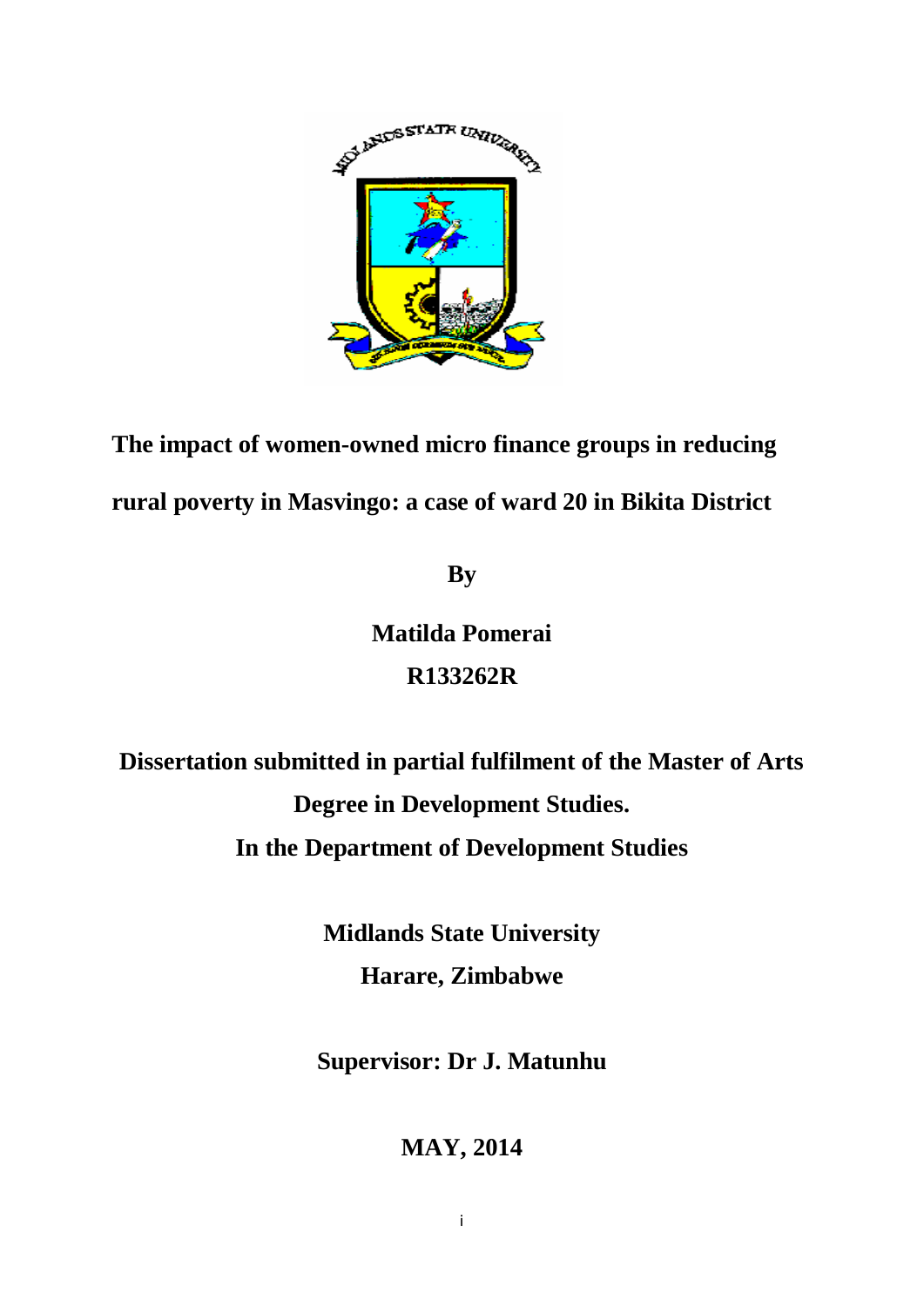# **Dedication**

To my husband and children.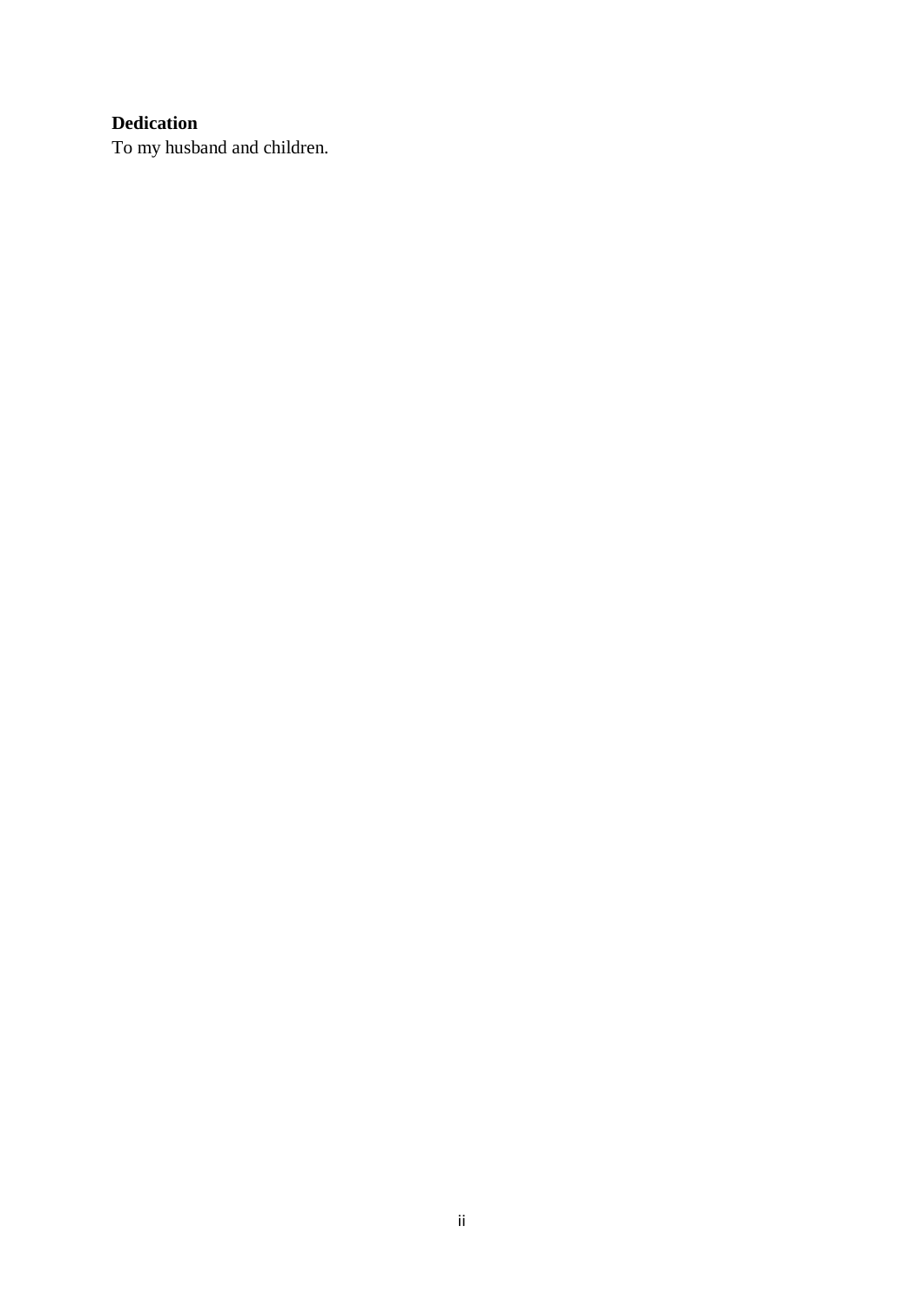# **Acknowledgements**

I would like to acknowledge the guidance and recommendations of my supervisor Dr J. Matunhu.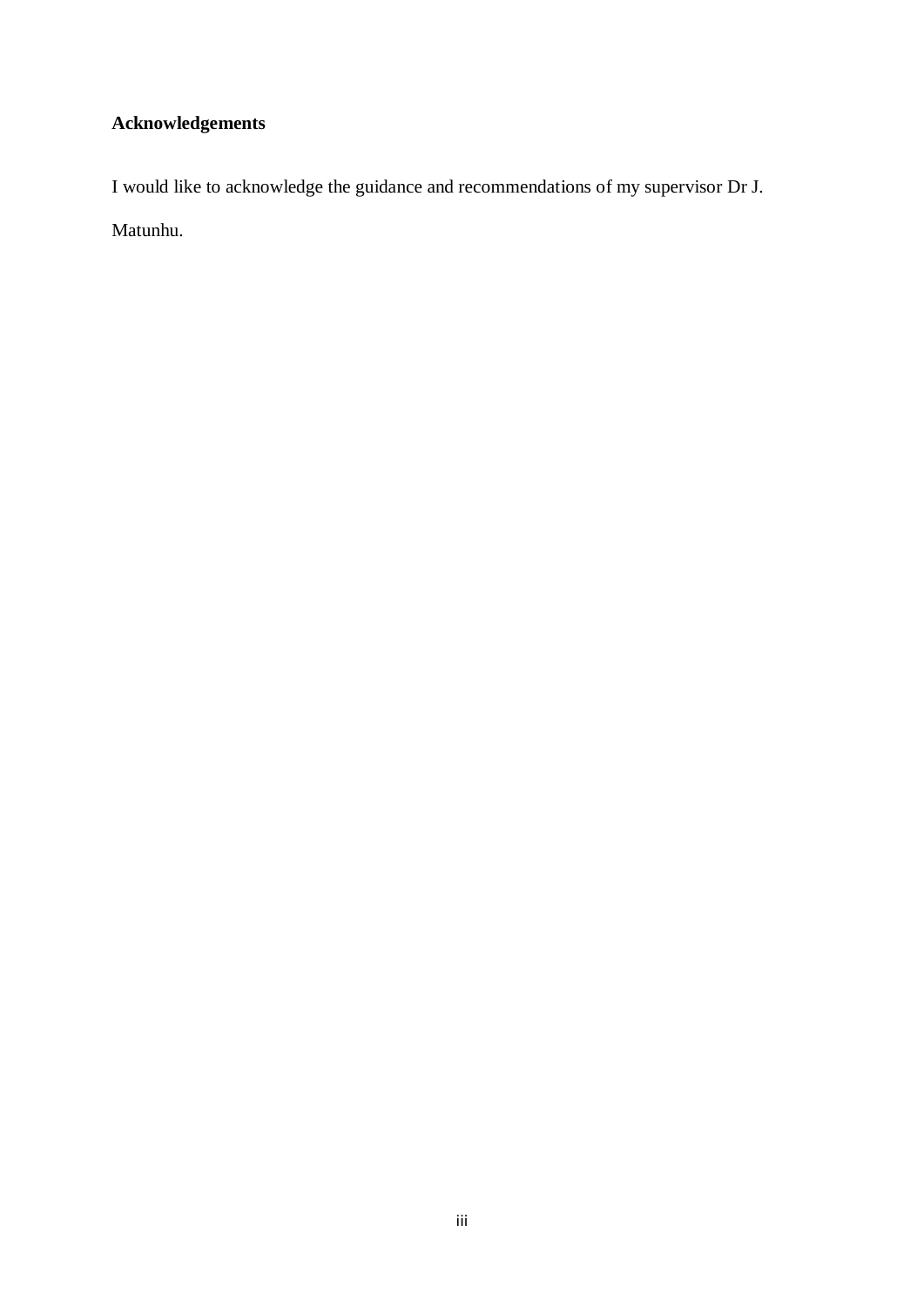|     | Table of contents                                                                    |  |
|-----|--------------------------------------------------------------------------------------|--|
|     |                                                                                      |  |
|     |                                                                                      |  |
|     |                                                                                      |  |
|     |                                                                                      |  |
|     |                                                                                      |  |
|     |                                                                                      |  |
| 1.0 |                                                                                      |  |
| 1.2 |                                                                                      |  |
| 1.3 |                                                                                      |  |
| 1.4 |                                                                                      |  |
| 1.5 |                                                                                      |  |
| 1.6 |                                                                                      |  |
| 1.7 |                                                                                      |  |
| 1.8 |                                                                                      |  |
| 1.9 |                                                                                      |  |
| 2.1 |                                                                                      |  |
| 2.2 | The attitude of clients and employees towards rural microfinance 20                  |  |
| 2.3 | An examination of the extent to which the micro finance policy in Zimbabwe           |  |
| 2.4 |                                                                                      |  |
| 2.5 | Challenges encountered by micro finance institutions, clients and staff in providing |  |
|     |                                                                                      |  |
|     |                                                                                      |  |
|     |                                                                                      |  |
| 3.2 |                                                                                      |  |
| 3.3 |                                                                                      |  |
| 3.4 |                                                                                      |  |
| 3.5 |                                                                                      |  |
| 4.1 |                                                                                      |  |
|     |                                                                                      |  |
|     |                                                                                      |  |
|     |                                                                                      |  |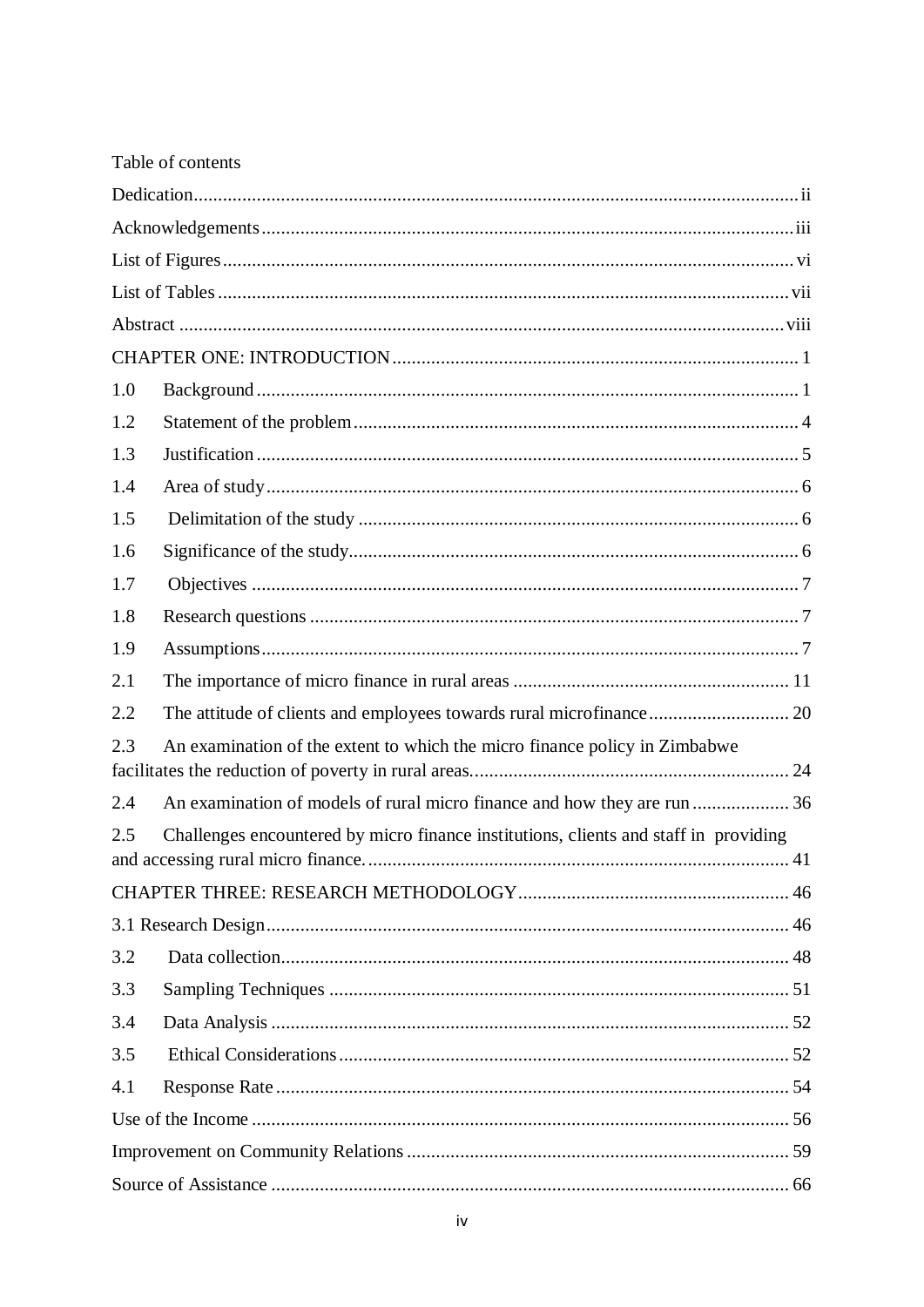| CHAPTER FIVE: SUMMARY, CONCLUSIONS AND RECOMMENDATIONS  91 |  |
|------------------------------------------------------------|--|
|                                                            |  |
|                                                            |  |
|                                                            |  |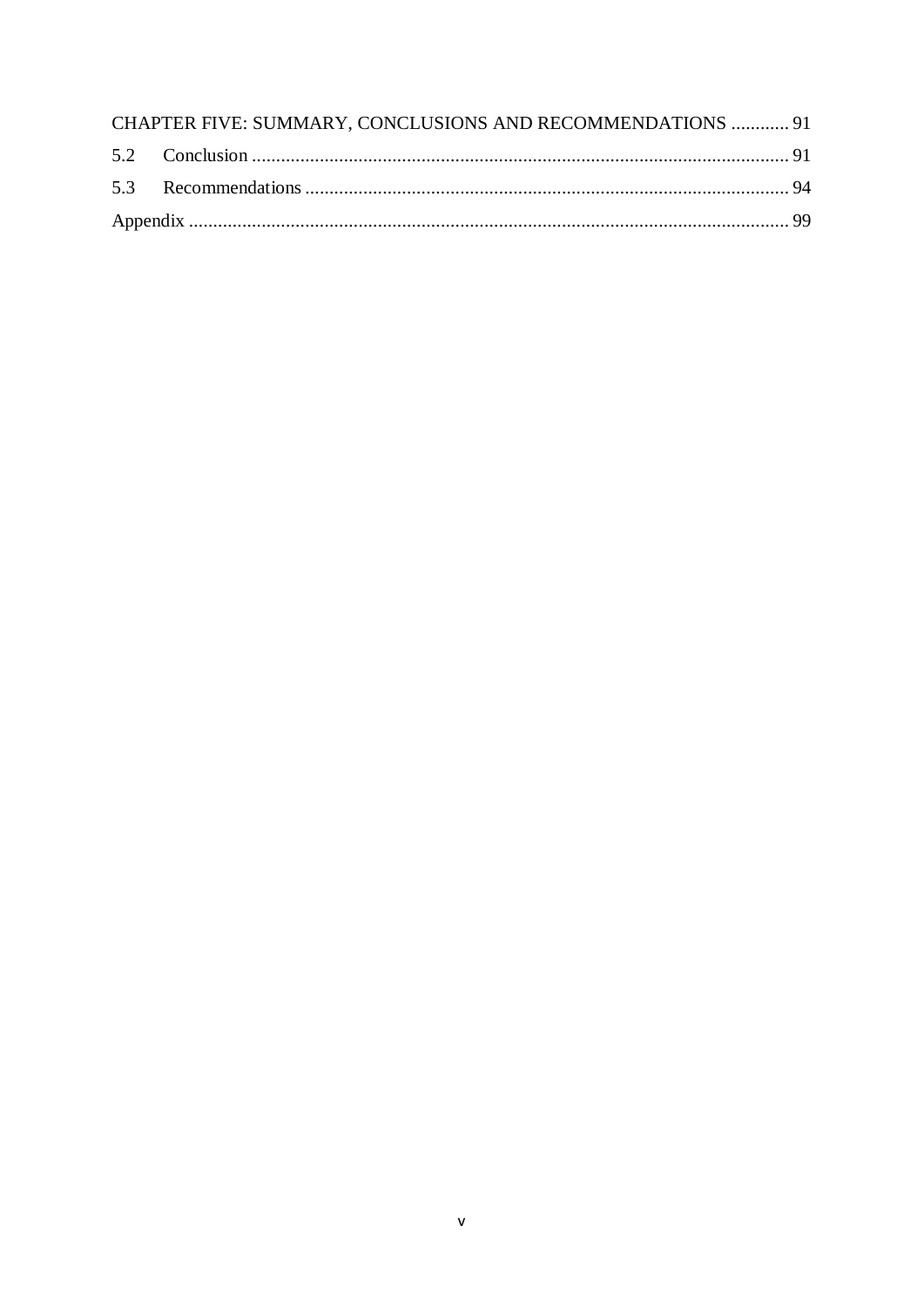# **List of Figures**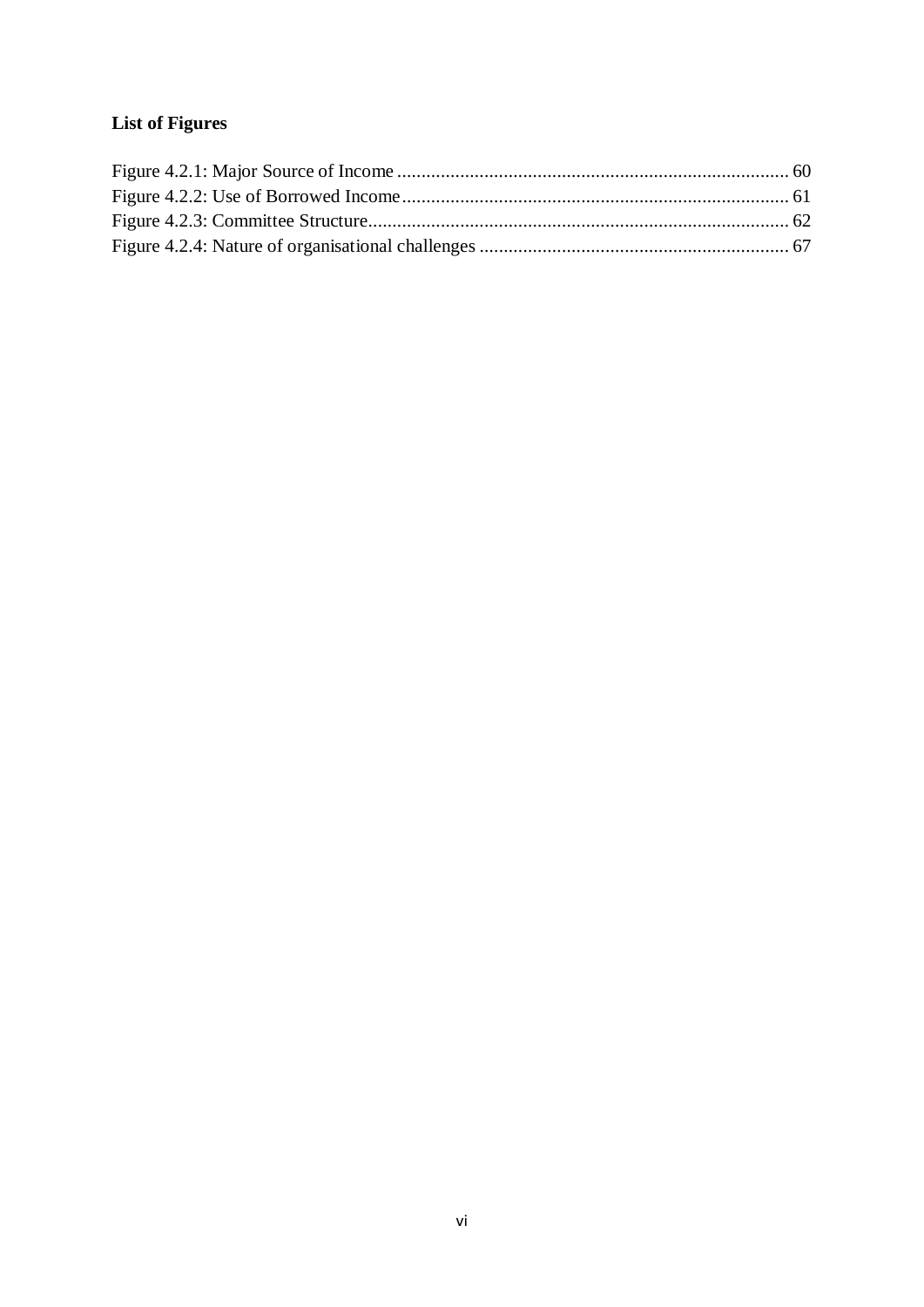# **List of Tables**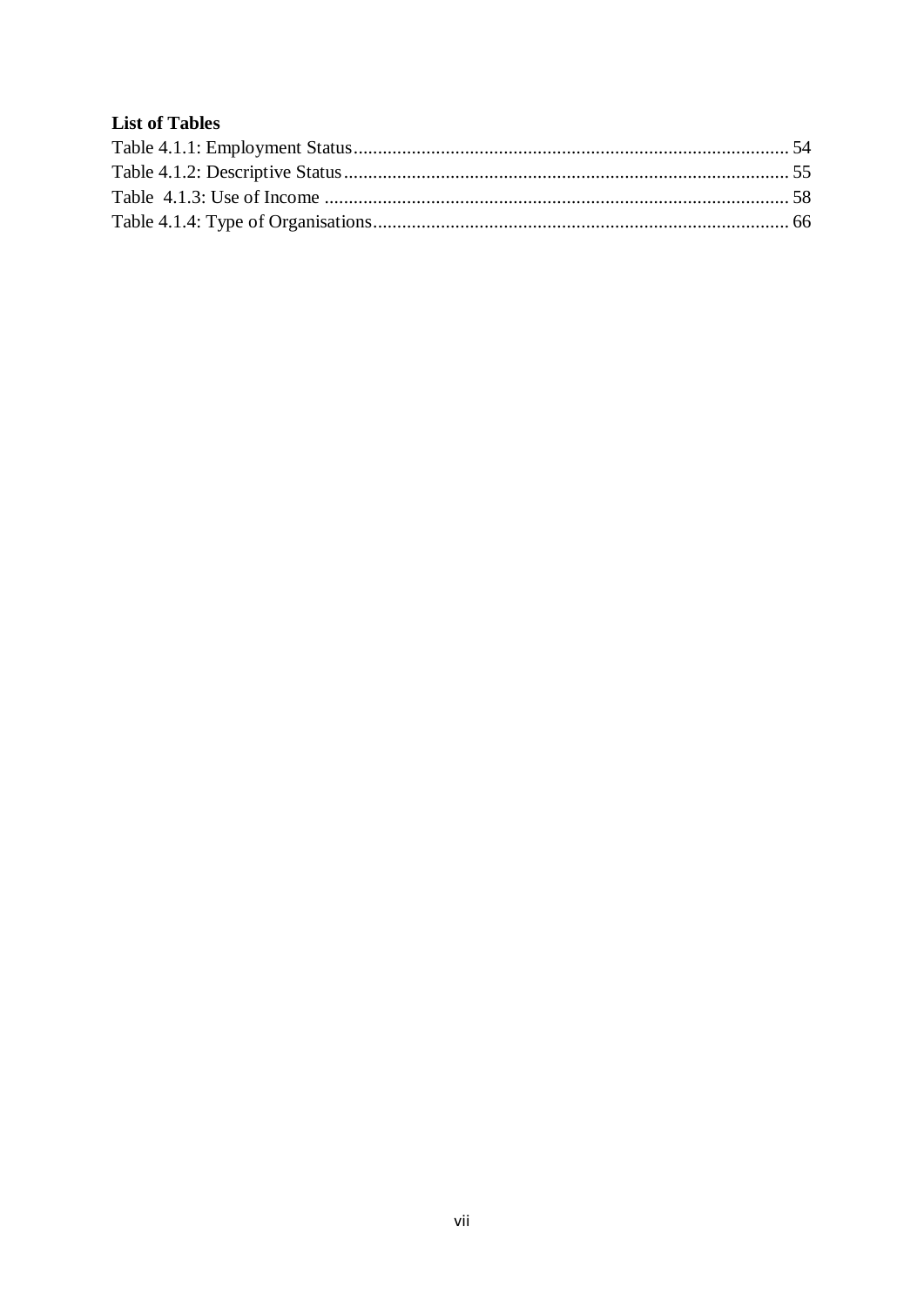# **Abstract**

The purpose of this research was to assess the role played by Fushai women-owned micro finance groups in reducing poverty in Bikita ward twenty. The objectives of the research were to examin the extent to which women owned micro finance groups have facilitated the reduction of poverty in rural areas, to examine models of rural micro finance and how they are run and to identify the challenges encounted by micro finance institutions, clients and staff in providing and accessing rural micro finance. Women have built better houses which they could not afford before joining Fushai. Most of the members also use the proceeds from the micro finance project to send their children to school and buy food for the family. Very few women have managed to start income generating projects with the proceeds from Fushai. However the results revealed that internal conflicts can lead to the group being destroyed. The micro finance group activities are time consuming and laborious therefore there is need for group members committed and be cooperative. Member share interests as profits and contributions return to the bank for continued borrowing.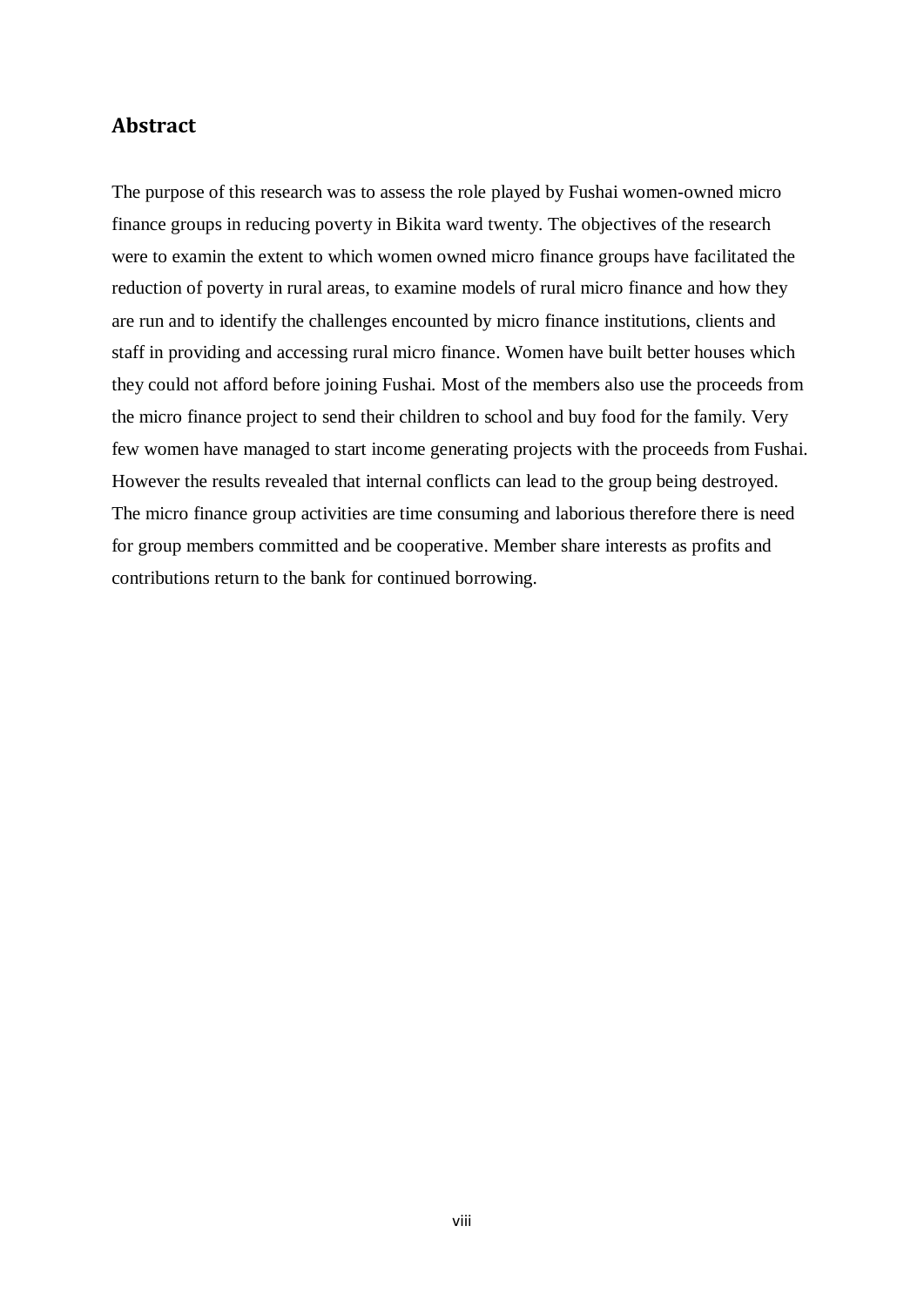### **CHAPTER ONE: INTRODUCTION**

#### **1.0 Background**

Worldwide there are debates as to whether micro finance is a vital tool in the reduction of poverty or not. Some scholars think that, microfinance if designed properly can reduce poverty whilst some think that micro finance can leave poor people in a worse of condition. Cheston and Kuhn, (2002) rightly argue that the impact of poverty reduction should continuously be assessed rather than taken for granted which usually happens if a micro finance intervention is covering its costs and low income users. In other words repayment of loans does not mean that poverty is being reduced because the poor sometimes sell their assets to repay the loan.

The other debate is that do women who have access to micro finance have control over their borrowed money or the money is controlled by their husbands. Most rural women are vulnerable to patriarchal ideology, related prevailing social norms and intra household gender relations (Rahman, 1999). If the woman is married the husband is likely to have the final say on the use of the acquired loan. Widowed and single women tend to have the power in decision making on the use if their loans.

Another area of debate is that of poverty lending versus sustainability approach. According to Kabeer, (2008) poverty lending is characterised as donor subsidised lending for the poor including the very poorest, often linked to a variety of other support services such as the Grameen Bank in Bangladesh. The Grameen Bank of Bangladesh received subsidies from the government and NGOs and offered loans to the rural poor whose majority were women. According to Mago, (2013) in Latin America in the 1900s customers viewed loans from government agencies as gifts and this impacted negatively on the repayment rate. This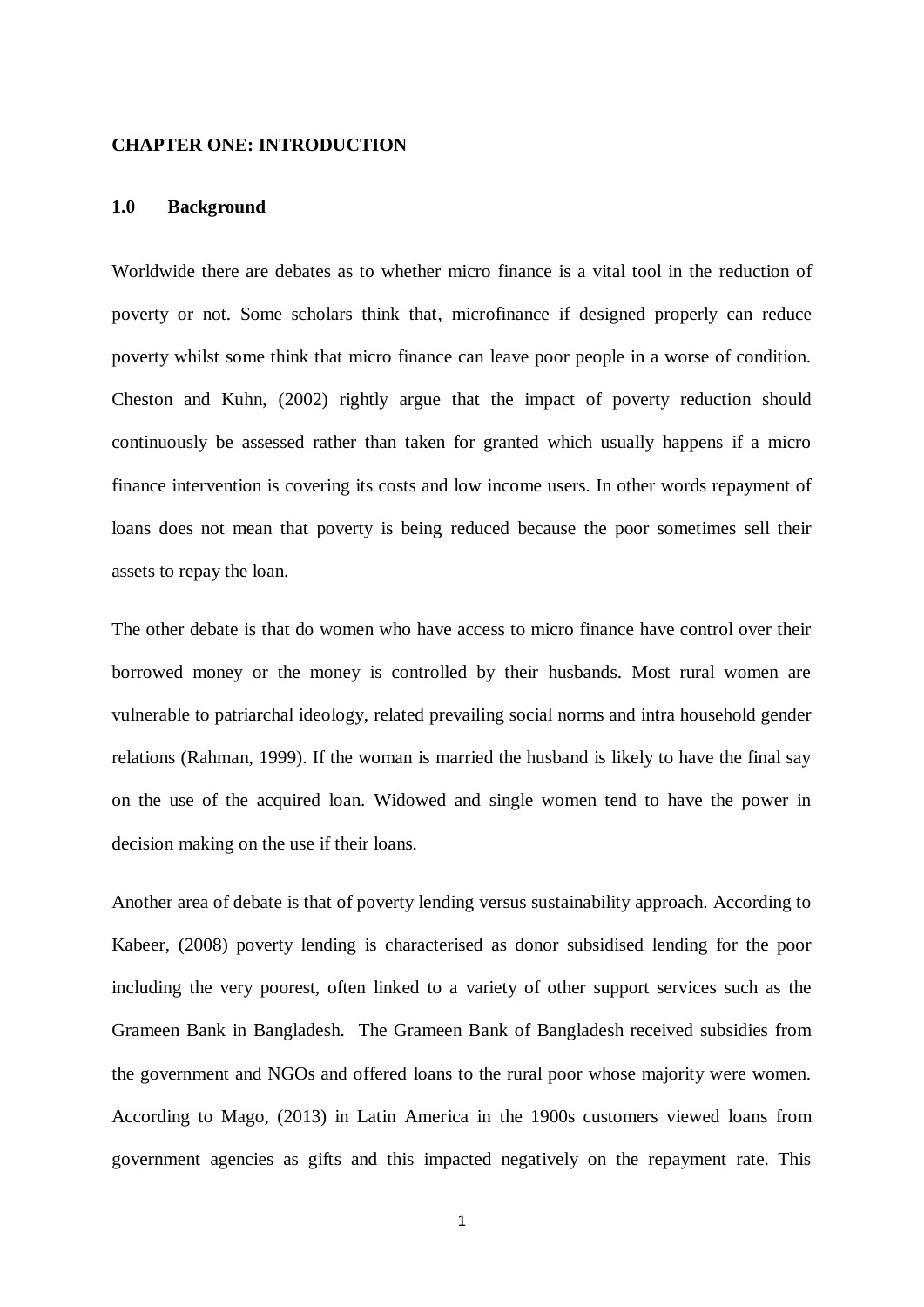negatively affected the government subsidised banks. The sustainability approach or financial system advocates for removal of subsidies so that the micro finance can sustain itself. The financial system offers a commercially oriented minimalist package of financial services targeted to the bankable poor for example bank Ratyat in Indonesia (Kabeer, 2008). The poverty lending strategy fails to sustain itself after the removal of subsidies hence failing to eradicate poverty unlike the financial system which stress financial sustainability and cost recovery mechanism.

According to Fredet et al (2009) poverty means the condition of a human being who is deprived of the resources, means, choices, and power necessary to acquire and mantain economic self sufficiency or to facilitate intergration and participation. Many poor people in rural areas of Zimbabwe lack the means to a better living standard. Official measures of poverty tend to use income levels while one off surveys tend to deploy indicators of living standards and of different forms of deprivation (Lister 2004). The study is going to use access to income as a means to better living standards.

Bound, (1998) in Mago, (2013) narrate that the Zimbabwean microfinance dates back to 1963 when the Catholic Missionary initiated the Savings Development Movement (SDM) which focused on micro savings mobilisation by rural women. However the micro finance groups were disrupted by the liberation struggle but it later evolved after independence. Soon after independence micro finance started again and it was supported by a stable economic environment but it was later disrupted by the Economic Structural Adjustment Programme which led to massive retrenchments, removal of subsidies, high inflation and closure of some industries. Moyo (1999) in Mago, (2013) states that this policy prescription led to increase in interest rates, hence reducing the access to loans by the poor. Many people who lost their jobs joined the informal sector creating a great demand for micro finance even in the rural areas because some of the people who had lost their jobs migrated back to the rural areas were life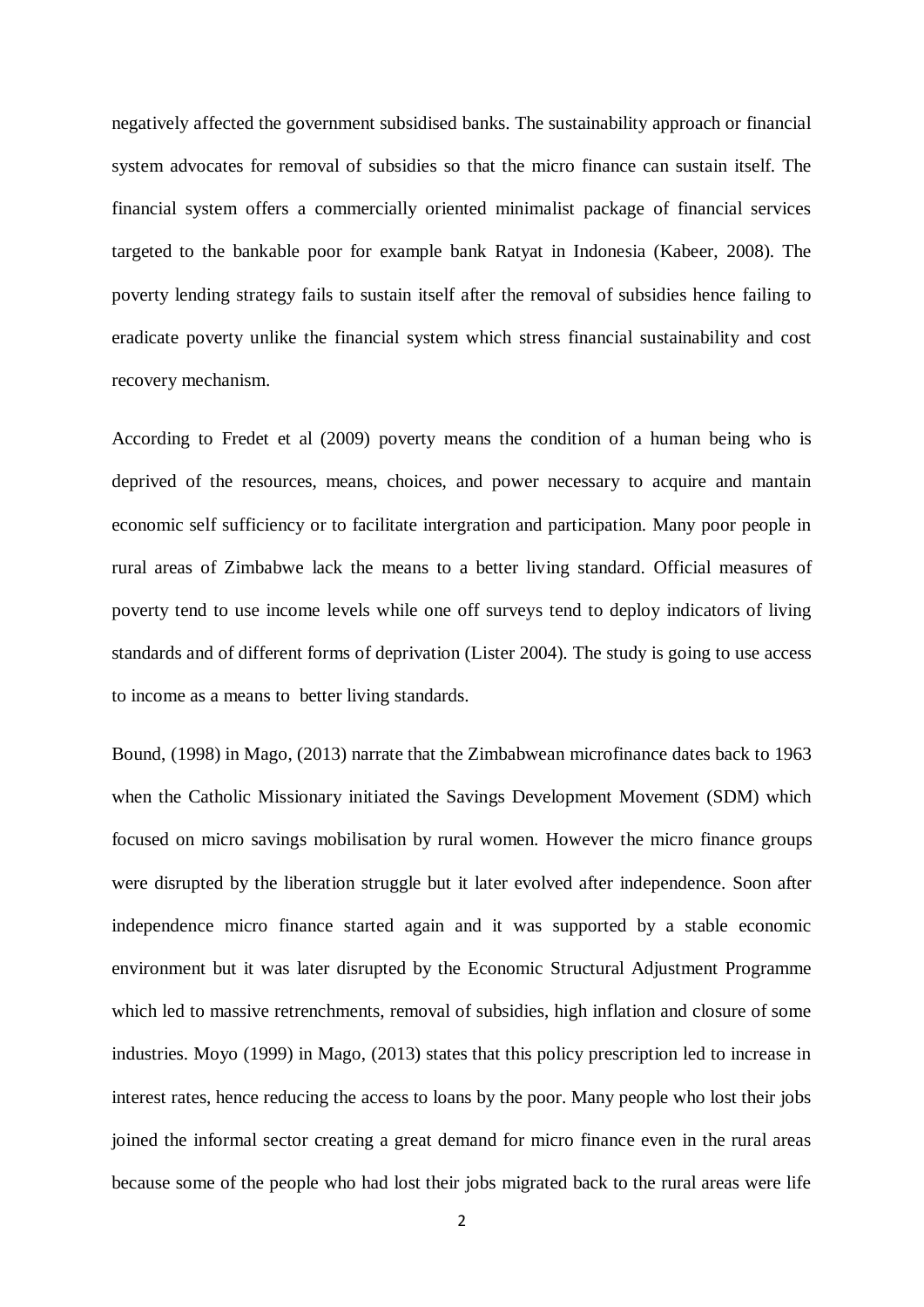seemed to be cheaper. The 2008 political unrest also negatively affected the micro finance sector because it worsened the inflationary rate. It became useless to offer micro finance services because inflation was going up every hour. Depositors also lost their money when the currency changed.

The Government of Zimbabwe has tried to improve the micro finance situation by supporting youths and women's small and medium enterprise through the Ministry of Gender and Youth Development but this strategy has been criticised for being partisan and sometimes it is manipulated by people who already had better standards of living who were politically connected. The Government has also put in place a micro finance policy to improve micro finance services in Zimbabwe. Although the government is putting an effort to improve access of micro finance to the poor it is responsible for the collapse of the sector for example in 2008 NGOs which were engaged in micro finance had their licences either withdrawn or not renewed because they were accused of supporting the opposition party. This created an environment which was not attractive to micro finance NGOs.

In October 2013 the government of Zimbabwe under the leadership of ZANU PF has formulated the Zimbabwe Agenda for Sustainable Socio-Economic Transformation (ZIMASSET) to empower the people of Zimbabwe through indigenisation policies. The programme also aims to facilitate the financing of Small to Medium enterprises and cooperatives run by the youths and women.

Traditional banks shun the rural areas because of the cost associated with relocating and the issue of sustainability. The poor in the rural areas do not have access to loans from these banks because they do not have the required collateral security. Traditional banks consider lending money to the poor as risky because they sometimes fail to repay the loans.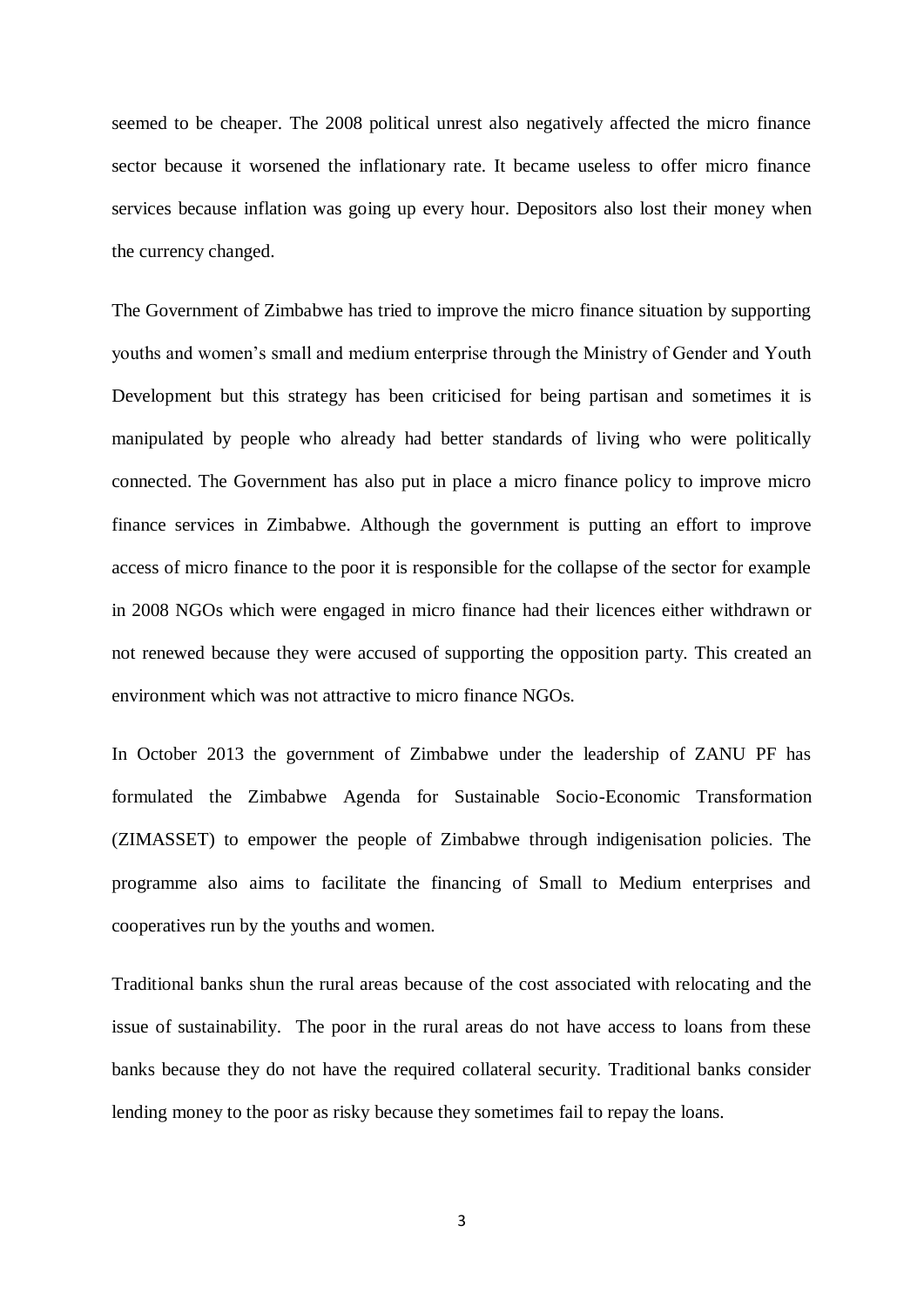Rural micro finance to the very poor can assist the government of Zimbabwe in meeting the Millennium Development Goals (MDGs). When rural poor women have access to micro finance they can start their own small business and can be economically empowered. Micro finance can be used to support agriculture by providing funds to buy inputs such as seeds and fertilisers among the very poor hence reducing extreme poverty and hunger. Food security enhanced by the micro finance may reduce child mortality by reducing cases of malnutrition.

Access to micro finance means that the poor can send their own children to school thereby achieving universal primary education. When these children have attained education they become equipped with information that they can use to combat HIV and AIDS, malaria and other diseases, improve maternal health as well as using their environment sustainably. Micro finance also has other social advantages such as social mobilisation to deal with issues on health and education. Through micro finance governments can become global partners by assisting each other with information and funds through donations. Around the world governments and donor agencies have supported Small and Medium Entreprise (SME). In countries as diverse as China, India, South Africa and United States of America dedicated agencies devote substantial national resources to the support of smaller enterprise (World Bank, 2013). This shows that small enterprises are important in creating employment and reducing poverty. This research focuses on rural women micro finance group in Bikita ward 20 in Bikita in Masvingo in Zimbabwe where women have formed a micro finance group called Fushai.

### **1.2 Statement of the problem**

In Zimbabwe poverty is concentrated in rural areas where the majority of the population live. According to the Poverty Assessment Survey Study (PASS) in Zimbabwe poverty is prevalent in rural areas, communal areas and among female headed households (United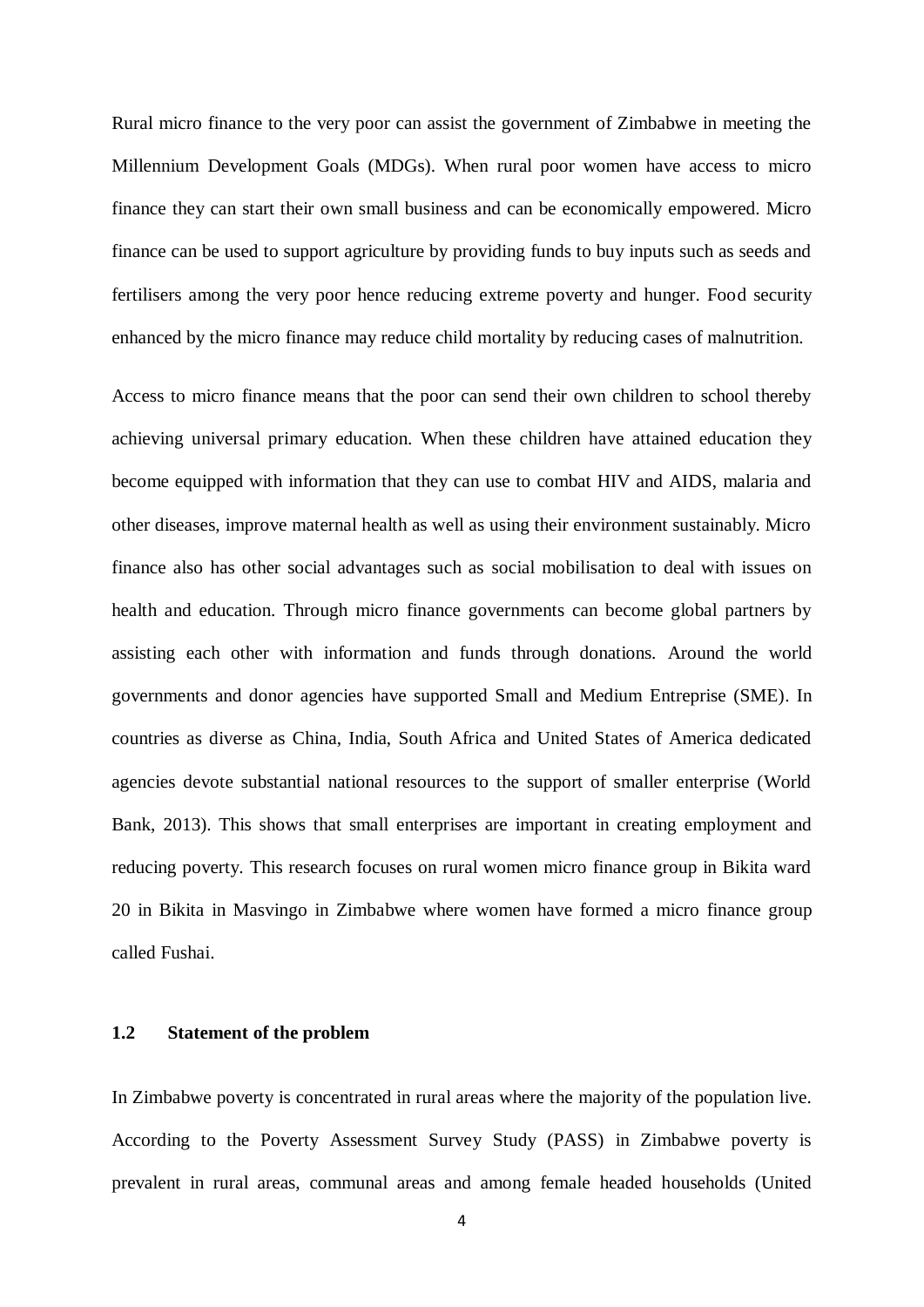Nations, 2010). However there are areas more prone to poverty than others. Poverty is concentrated in the South Eastern provinces of Manicaland and Masvingo which are the driest and less productive areas in the country (IFAD, 2008). The study seeks to assess the role played by women-owned micro finance groups in reducing poverty in Masvingo in Bikita District Ward 20. Rural areas like ward 20 are shunned by commercial banks yet income as a poverty indicator is crucial in reducing poverty because it influences other indicators like better health, food and education. Rural poverty is growing fast and matters anormousily, fighting poverty today means first transformation of rural livelihoods (IFAD, 2005). Poor people in ward 20 have income challenges. Poor people in ward twenty struggle to send their children to school, buy enough food, build better houses, buy livestock as well as starting income generating projects. There is therefore need to transform these people's live through micro finance projects.

# **1.3 Justification**

Zimbabwe is home to population of 13,2 million people of which 70% live in rural areas and at least 72% live in poverty (Klinkhamer, 2009). Despite efforts by the Government of Zimbabwe, NGOs and Political parties to alleviate poverty, poverty is still rampant in rural areas. Sustainability and viability of these micro finance groups is a problem in most rural areas due to lack of training and support. Rural women's access to formal micro finance institutions is hampered by their lack of access to formal employment and lack of collateral security. Most of the assets in rural areas are owned by men. Women have access to finances through micro finance groups. Makina, (2010) in Mago, (2013) argues that the informal sector played a significant role in the economy during the Zimbabwean economic crisis. This justifies the need to support micro finance institution because they support the informal sector. The researcher chose to research in rural areas because these areas are under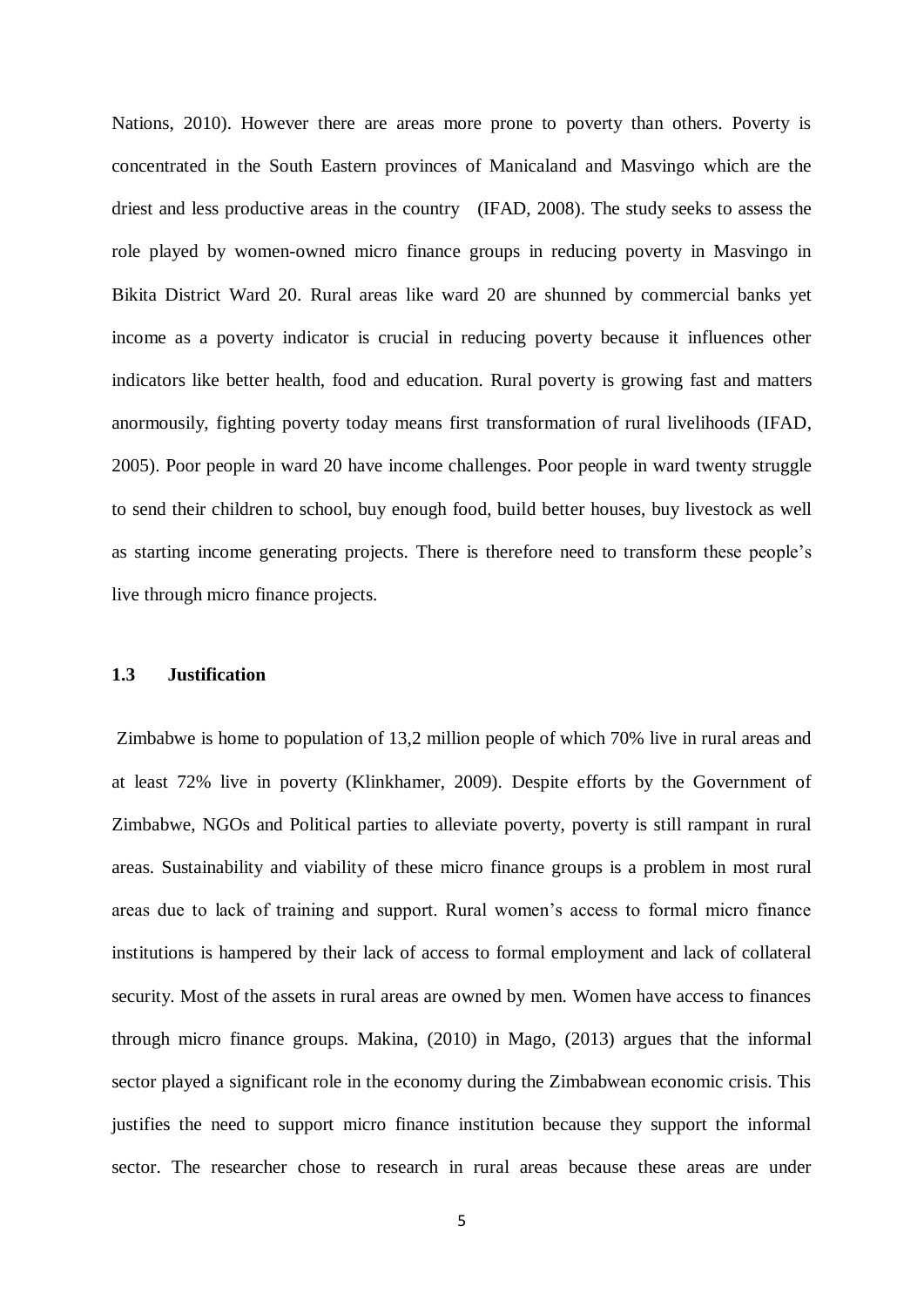researched due to their remoteness and the costs associated with travelling to such areas. The study will add to the body of knowledge.

# **1.4 Area of study**

The research was carried out in Masvingo Bikita District ward 20. It is in agricultural ecological region five. It characterised by low rainfall leading to food insecurity. Residents of this district rely mostly on donor hand outs. Residents rely on drought resistant crops such as rapoko, millet and sorghum. Maize is grown on a limited scale. During droughts traders bring maize for barter trade with cattle and goats. When residents have a better harvest they store grain for the next season as a proactive measure to drought.

# **1.5 Delimitation of the study**

The study is going to focus on rural women micro finance groups in Bikita ward twenty. It is also going to focus on borrowers of the microfinance group.The improvement of livelihoods is also going to be looked at focusing mainly on households with members belonging to the microfinance group.

# **1.6 Significance of the study**

The research is going to assist rural women on how best they can run their micro finance institutions so that they can be sustainable. Policy makers are also going to benefit from this study as it is to inform them on how best the very poor can be assisted. Donor agencies can also get information on how they can assist women in their efforts to reduce poverty in rural areas. According to Matunhu and Mago, (2013) one of the goals of the indigenisation and empowerment policy is to empower the rural communities to heave themselves out of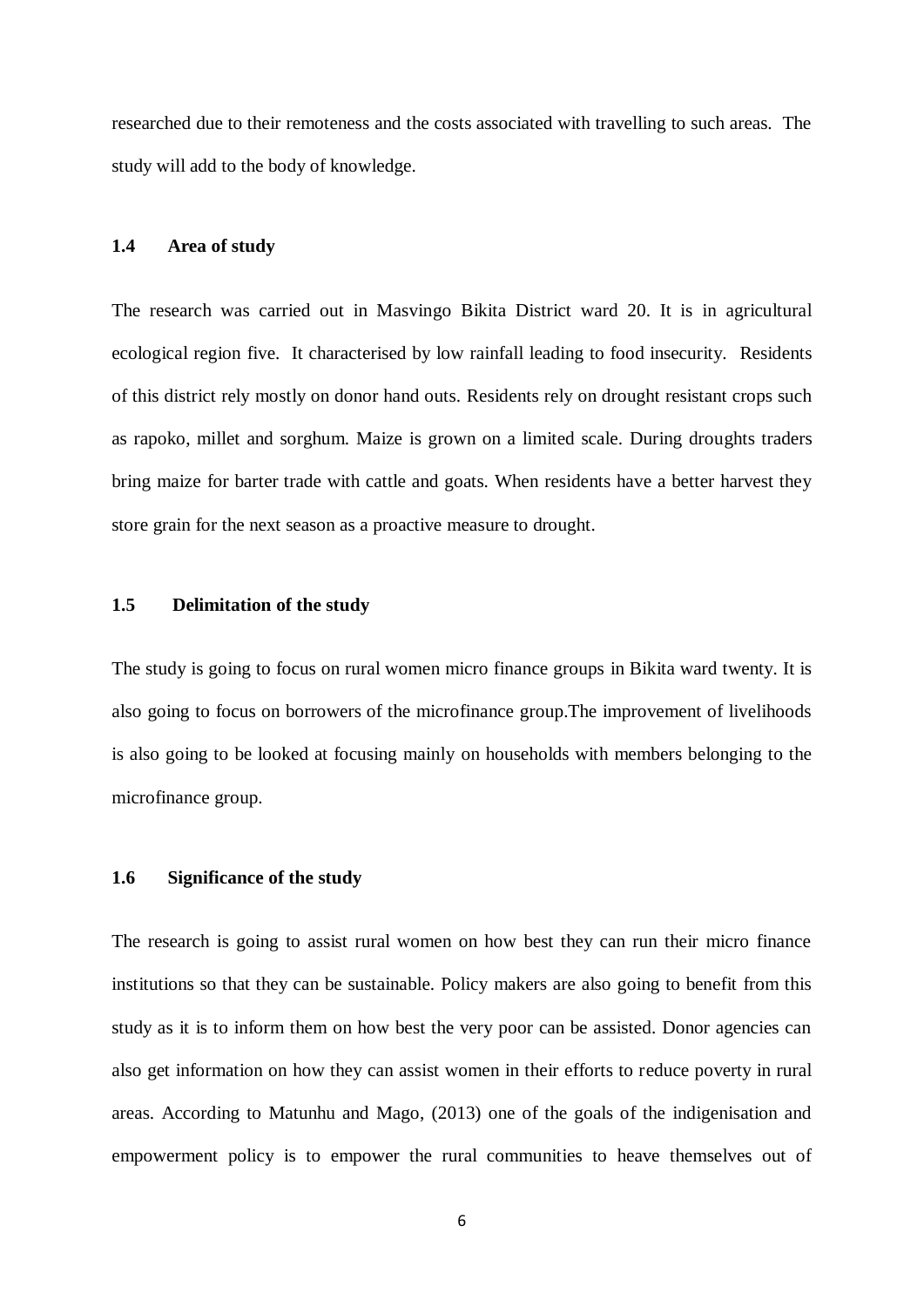poverty and underdevelopment. Access to micro finance to women will empower rural people and eventually develop the rural areas.

# **1.7 Objectives**

The study seeks to:

- (a) Examine the extent to which women-owned micro finance groups have facilitated the reduction of poverty in rural areas.
- (b) To examine models of rural micro finance and how they are run.
- (c) To identify the challenges encountered by micro finance institutions, clients and staff in providing and accessing rural micro finance.

# **1.8 Research questions**

- (a) To what extent does the Zimbabwean micro finance policy facilitate the eradication of poverty in rural areas?
- (b) How are women managing micro finance and how do they function.
- (c) What are the challenges faced by rural clients, staff and micro finance institutions in rural ares.

# **1.9 Assumptions**

The researcher assumed that rural women's micro finance groups can reduce poverty. The researcher also assumes that the micro finance groups are sustainable and viable and borrowers are making payments on agreed timeframes.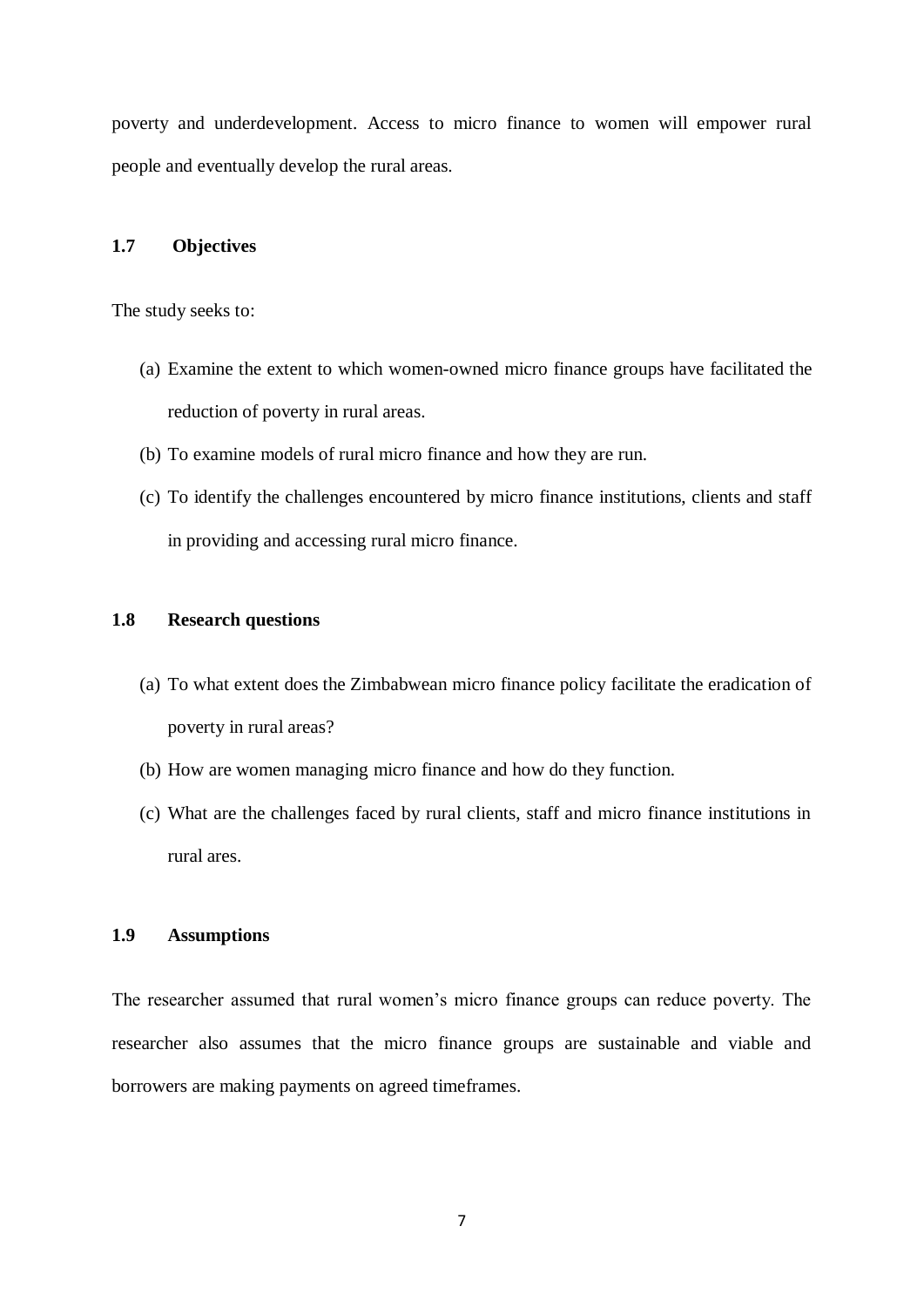#### **1.10 Limitations of the study**

Due to lack of time the researcher interviewed fifty respondents from Fushai members and fifteen staff members from banks, NGOS and micro finance institutions. Five in-depth interviews with micro-finance members were conducted.

# **1.11 Theoretical framework**

The theoretical framework of this study is based on Ian Scoones' Sustainable Rural Livelihoods Framework. The Sustainable livelihoods are achieved through access to a range of livelihood resources (natural, economic, human and social capitals) which are combined in pursuit of different livelihood strategies (agricultural intensification or extensification, livelihood diversification and migration) (Scoones, 1997). The natural resource in terms of climate has not been favourable because ward twenty is in ecological region five and residents grow drought resistant crops like sorghum, rapoko and millet. They have also used the economic resources to intensify their agriculture through the purchase of agricultural inputs and implements which they could not afford before joining Fushai. Fushai members have used their human capital through engaging themselves in paid farm labour and beer brewing so that they can have economic resources to improve their standard of living. They have used the skills that they already have to make a living. Fushai is the social capital because it is an association formed by women in which they coordinate their activities towards a common goal of reducing poverty at household level.

Fushai as a livelihood resource has enabled the women to meet their social needs such as payment of school fees, buying food and household properties. Education is vital as it equips children with skills which they can use in life for a better life hence empowering them.

8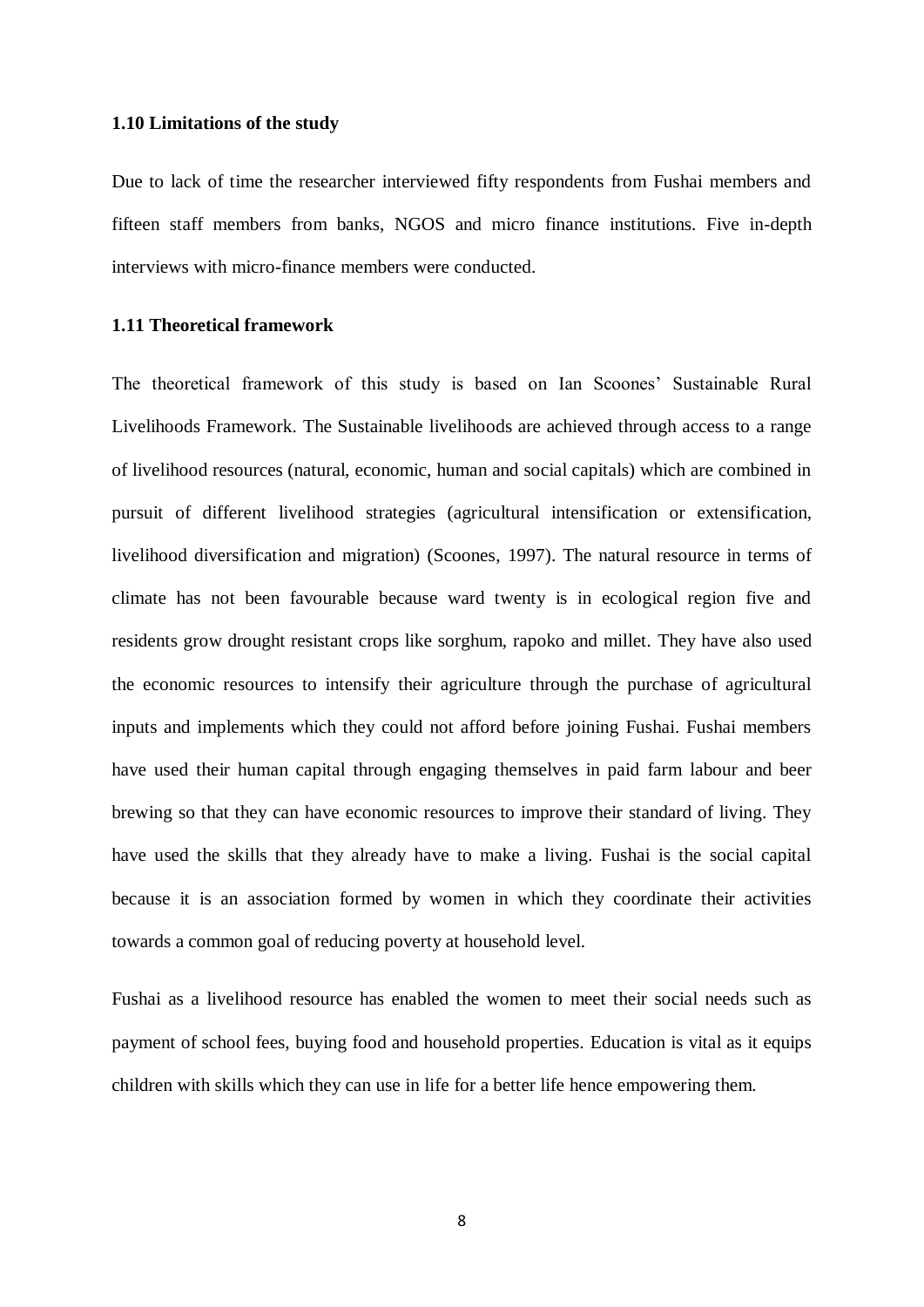The concept of 'a sustainable livelihood is increasingly central to the debate about rural development, poverty reduction and environmental management (Scoones 1997).'The sustainability of rural income generating projects like Fushai will eventually bring rural development as rural households will be able to live above the poverty datum line. The aim of the research is to assess the role played by women-owned micro finance project in reducing poverty hence sustainable livelihood approach becomes relevant to the study.

The framework can be applied at a range of different scales, from individual, to household, to household clusters, to extended kin grouping, to village or even nation, with sustainable outcomes assessed at different levels (Scoones 1997). Similarly the economic and social outcomes or benefits of Fushai were assessed at household level with the aim of assessing the impact at poverty reduction.

According to Chambers and Conway, (1992) in Scoones, (1997) a livelihood comprises the capabilities, assets (including both material and social resources) and activities for a means of living and a livelihood is sustainable when it can cope with and recover from stress and shocks, maintain or enhance its capabilities and assets, while not undermining the natural resources. Rural women in ward twenty have proved that they are capable of running their project as evidenced by being able to carry on with their lending activities despite the fact that some borrowers fail to repay loans in time. As a means of recovering from such stress and shocks in their business they have resorted to attaching property with the same value with the loan including interest accrued.

The ability to pursue different livelihood strategies is depended on the basic material and social, tangible and intangible assets that people have in their possession (Scoones, 1997). Fushai members have used the skills that they have acquired in beer brewing and paid farm work to diversify their activities and be able to get more money which they have used to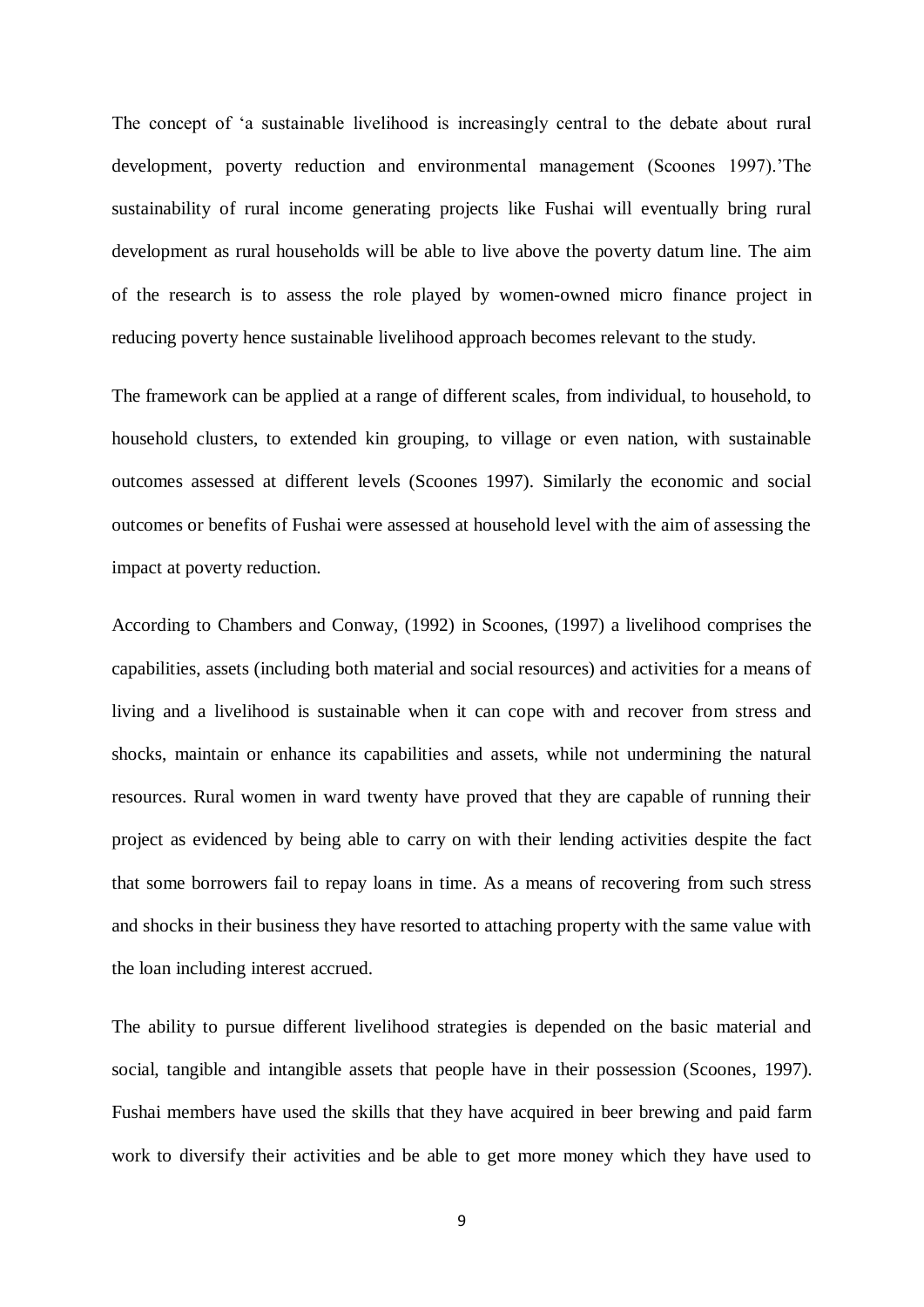build up their banks. Overally Fushai is engaged in three income generating project which are offering small loans, beer brewing and paid farm work. Monthly subscriptions, beer brewing and paid farm work are the capital bases for Fushai. By engaging in Fushai women have diversified their activities because in the past they used to rely on subsistence farming which was prone to drought.

Credit policies for livelihoods may focus on broader loan strategies with reinvestment routes controlled according to rural people's own objectives (Scoone 1997). Fushai issues small loans to villagers and the villagers use the loans according to their own objectives. Members of Fushai also use their proceeds to meet their own household objectives. This gives the members the opportunity to meet their in depended needs.

Sustainable livelihood approach also includes migration whereby people can move away and seek a livelihood, either temporarily or permanently elsewhere (Scoones, 1997). In contrast Fushai members have not migrated to other areas in to seek a livelihood. They have engaged in sustainable livelihoods within their place of residents. They do paid farm work and beer brewing in ward twenty.

# **1.12 Chapter breakdown**

This chapter has looked at the background of the study, statement of the problem, justification, area of study, delimitation of the study, significance of the study, the objectives and statement of the problem, research questions, the assumptions, limitations of the study and the theoretical framework.The following chapter is reviewing related literature.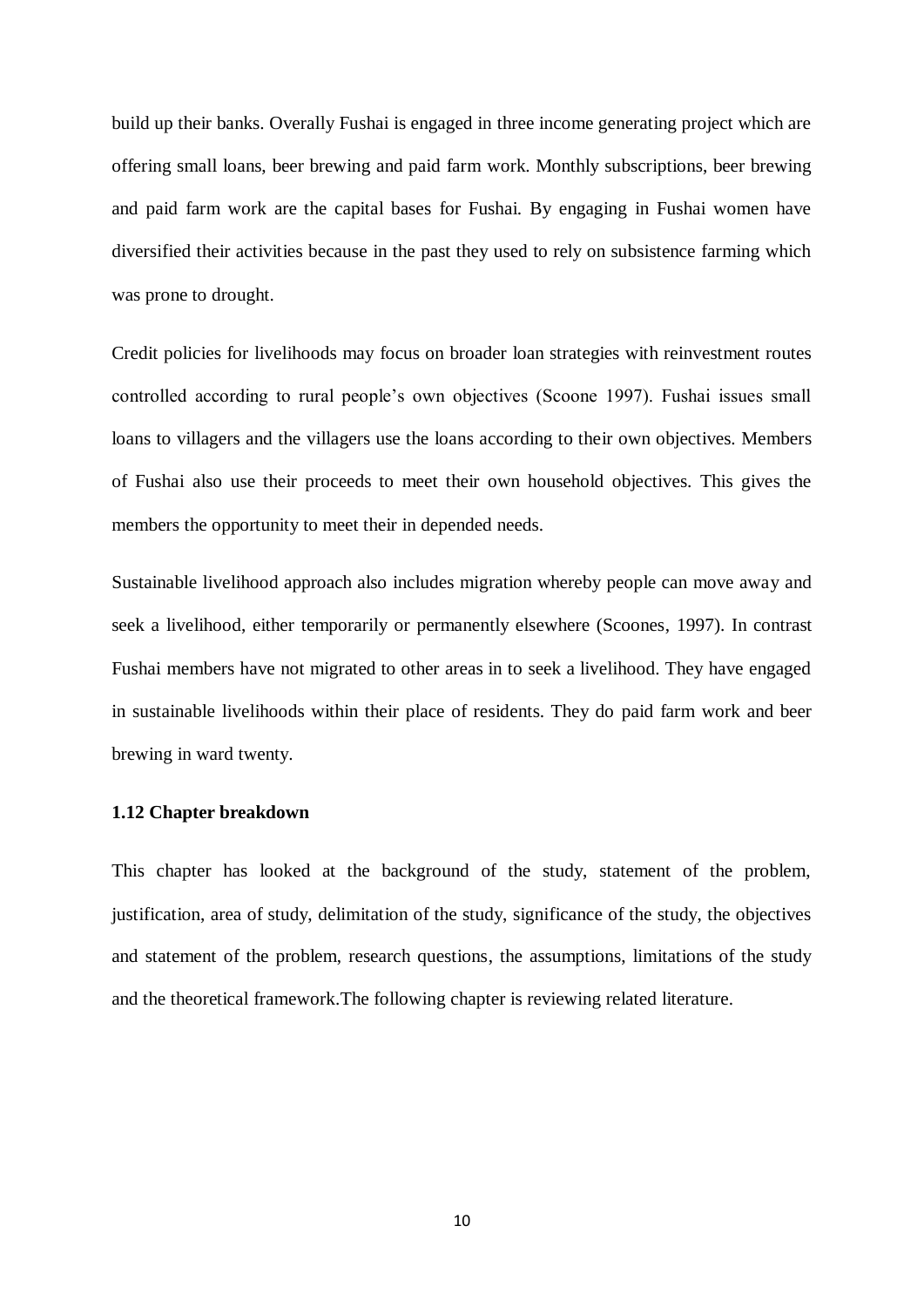#### **CHAPTER TWO: LITERATURE REVIEW**

### **Introduction**

The researcher is going to use both Eurocentric and Afro centric literature in assessing the role played by the rural micro finance group in reducing poverty.This chapter is going to discuss the importance of rural microfinnce, the attitude of clients and employees towards rural micro finance,the extend to which the Zimbabwean microfinance policy has facilitated the reduction of poverty in rural areas, the variuos models of rural micro finance and the challenges faced by rural clients, staff and micro finance institutions in rural micro finance.

### **2.1 The importance of micro finance in rural areas**

The foremost objective of micro finance institutions is to alleviate poverty (Tenwal and Islam, 2009). Worldwide poverty is rampant in rural areas. The Scottish Poverty Information Unity states that people live in poverty when they are denied an income sufficient for their material needs and when these circumstances exclude them from taking part in activities which are an accepted part of daily life in that society (Tenaw and Islam, 2009). Access to rural micro finance gives the poor an opportunity to start small businesses. Due to this reason most government in developing countries such as Africa and Latin America have put in place micro finance policies as a strategy to alleviate poverty.

Donor agencies such as CARE International also use micro finance as a tool to alleviate poverty. Mayoux, (1999) states that there is almost a global consensus now that micro finance to the poor be viewed to achieve equitable and sustainable gains for economic and social development in the  $20<sup>th</sup>$  century. Standards of living of the poor people are uplifted by properly designed micro finance programmes because it creates employment and increase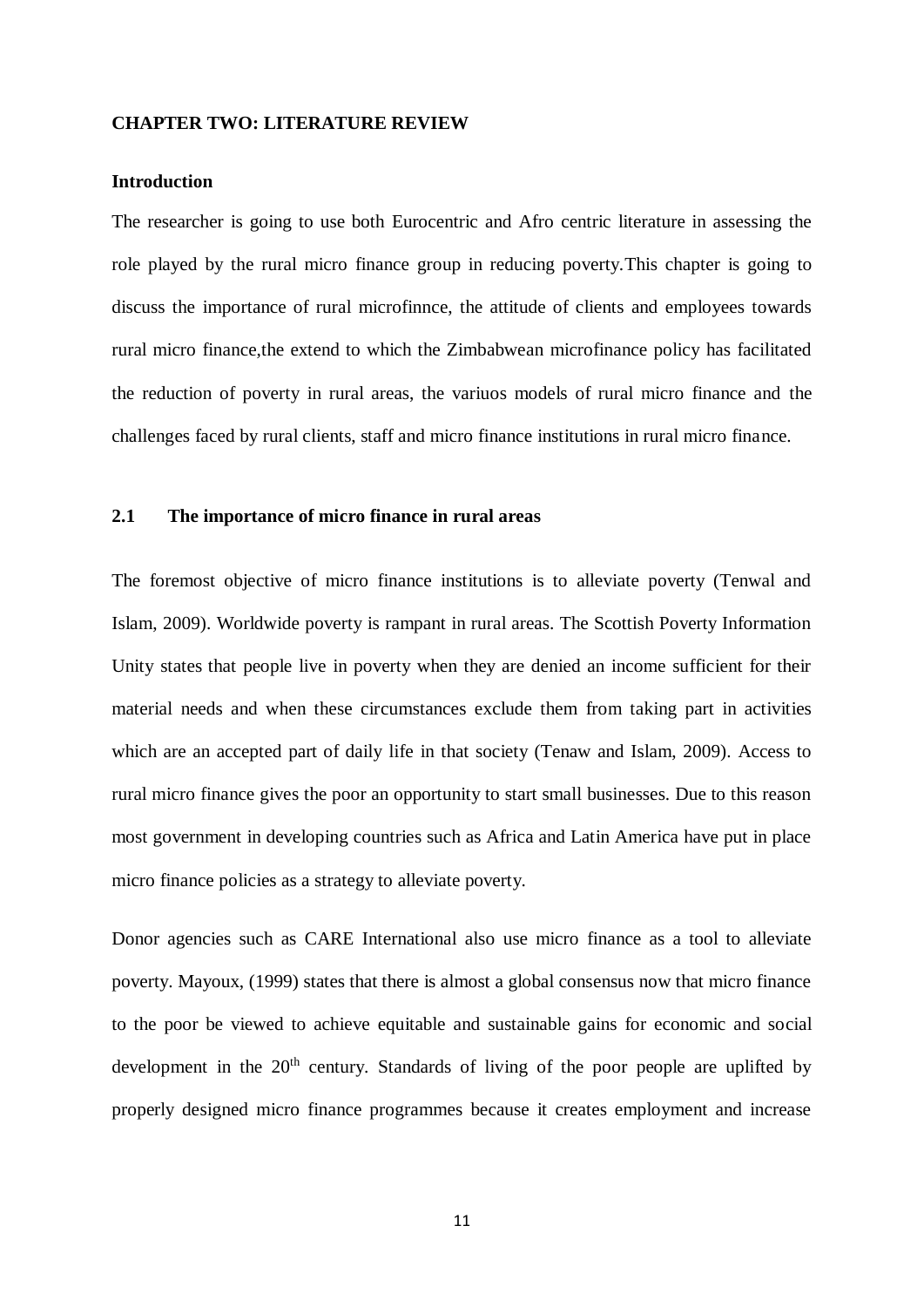farm productivity in the rural areas. By engaging in self-employment poor people have better gains than formal employment where they would get very low wages.

Access to income can be used to measure poverty within a household or a region. According to the World Bank the most commonly used way to measure poverty is based on incomes (Tenaw and Islam, 2009). To World Bank a person is poor if his or her income levels fall below minimum level necessary to meet basic needs. In this case micro finance can be used to ascertain if a person is below or above the poverty datum line. If the majority of people are living below the poverty datum line then the country or region is labelled underdeveloped. In developing nation many people live below the poverty datum line because they do not have access to micro finance programmes which they can use to start income generating project and raise above the poverty datum line. Some even live below US\$1 per person per day.

According to Tenwal and Islam, (2009) improved access to micro can raise the expected value of income and therefore of consumption and future investments and asset accumulation. It is through access to micro finance that rural people can be have extra income to use for future investments such as buying livestock like cattle and goats which they can sell in unforeseen incidences such as illness and droughts. As long as they do not have access to micro finance poor people can only meet their immediate family needs such as food. This locks them in a vicious cycle of poverty. Access to micro finance will also lead to an improvement in the quality of food per household and this reduces the risk of malnutrition and reduces child mortality. Therefore a government which strives to give access to micro finance to its rural people will be indirectly meeting the Millennium Development goals of reducing hunger and starvation as well as reducing child mortality by 2015.

Tenaw and Islam, (2009) argue that access to micro finance by the rural poor can decrease the variance of income and consumption for the food insecure, it is particularly important to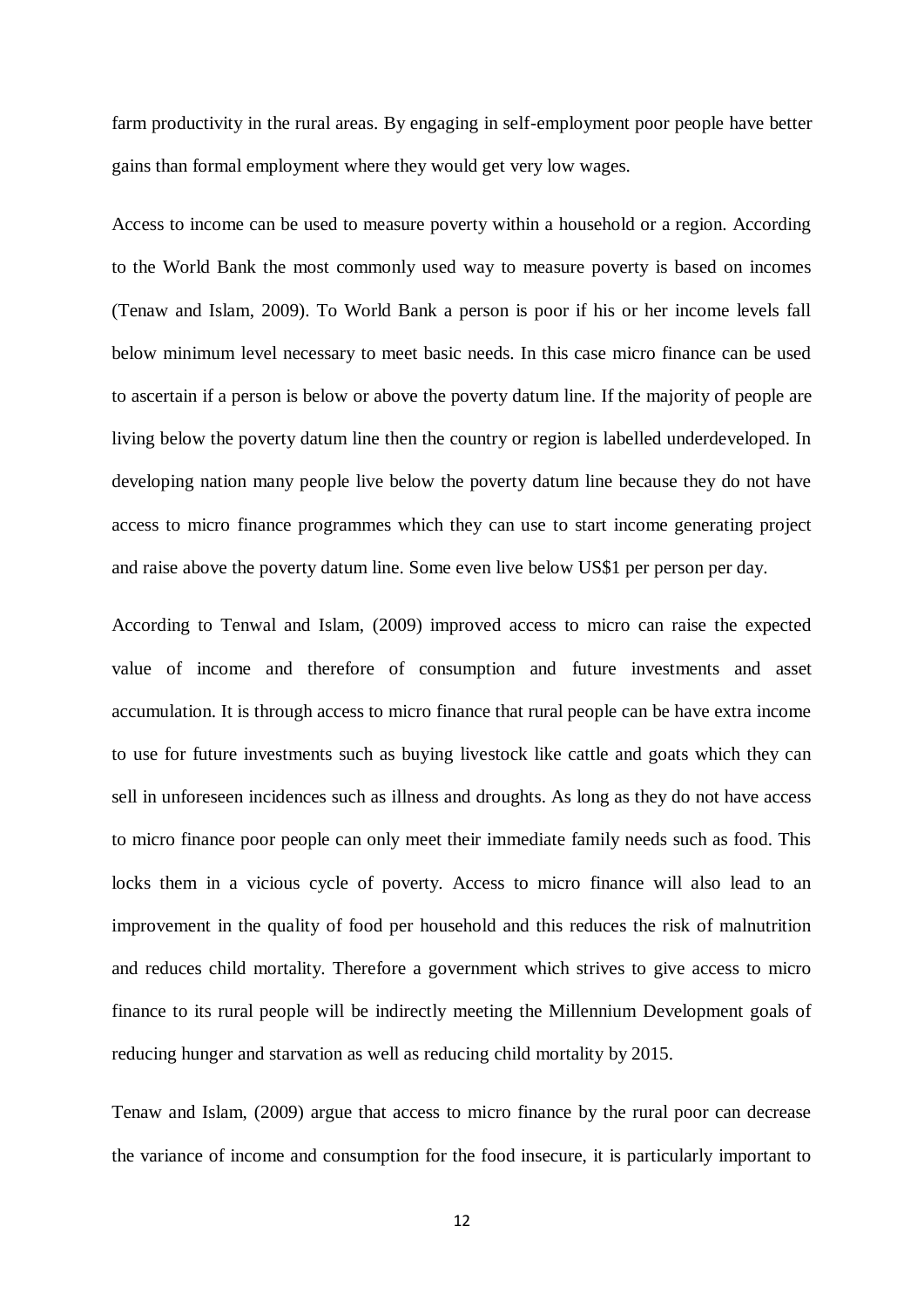reduce the down side risk of falling below minimum levels of disposable income for consumption of food and other basic needs. In areas like Masvingo which are characterised by low rainfall and food security access to micro finance gives the poor some income which they can use to buy food. A relevant example where micro finance was used to improve food security is the Kupfuma Ishungu project which was undertaken by CARE Zimbabwe in areas of low rainfall like Mberengwa, Zaka, Chivi, Gutu and Bikita. Rural people were trained about the Internal Savings and Lending (ISAL) model. Villagers contribute funds which they would lend on an interest and later profits will be shared among members. The programme was a success in that some poor households now manage to buy food enhancing food security. However the strength of this model is the ability of CARE International's staff to train the beneficiaries about the model. The project also relies on donor funding invested in training and mobilising communities (Gandure, 2007). Training is very critical in micro finance projects meant for the poor because it empowers them with skills to run the projects when the donor has left. The other strength of this model is its flexibility in allowing groups to add their own initiatives to the model. This ensures participation and ownership of the project.

Access to micro finance to small and marginal farmers to micro credit can significantly help them to avoid sliding down the poverty ladder (Tenaw and Islam, 2009). Agriculture is seasonal and rural farmers do not have access to funds during the off season. It is during this season that these farmers need the services of micro finance because they will not be having farm products to sell for household consumption. During drought and mud slide small to marginal farmers need micro finance to buy food and farm inputs for the next farming season. In Bangladesh such farmers are provided with micro finance to cushion them against such shocks because they are small farmers whose farming activities are not insured of such risk.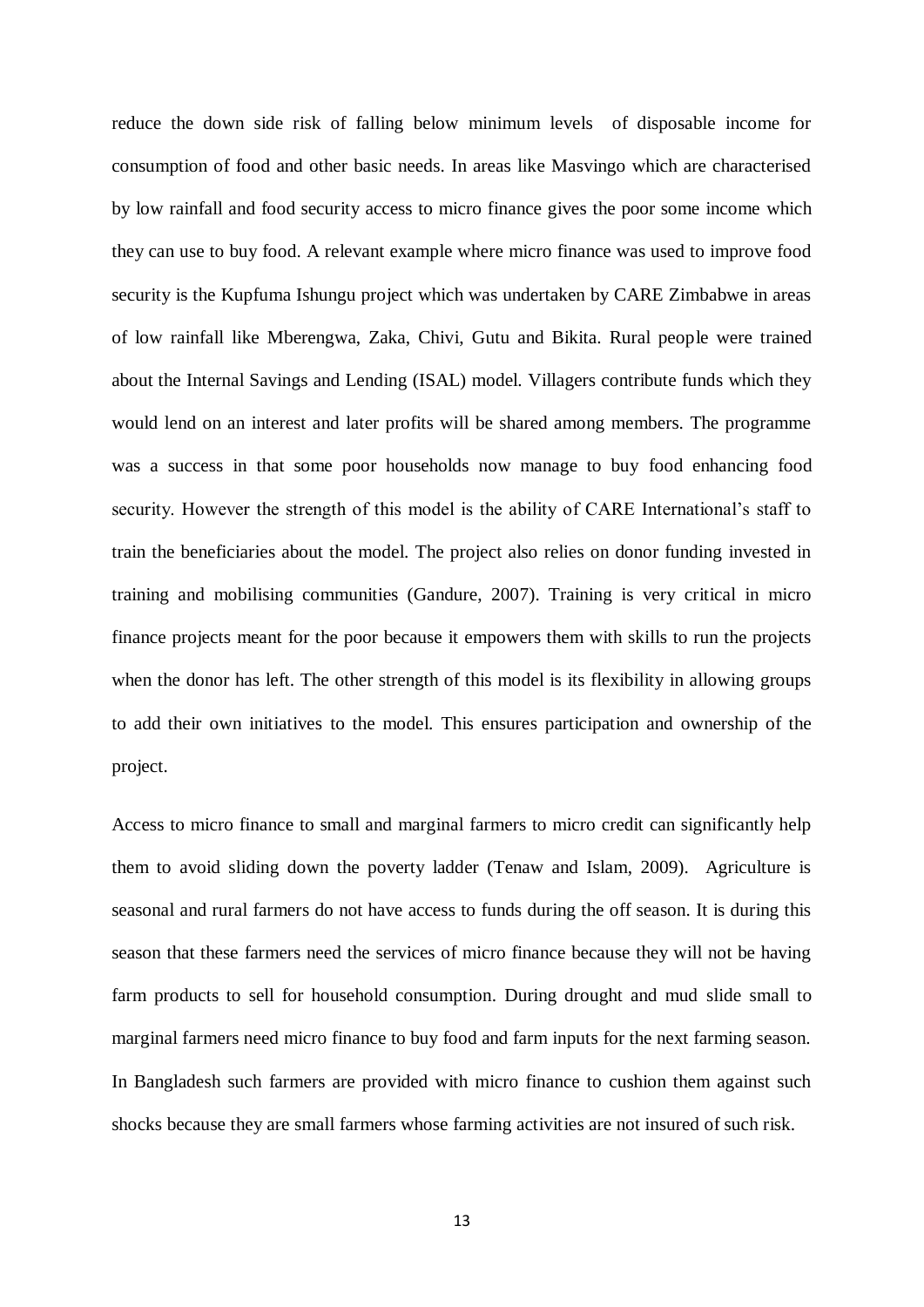Micro finance supports agriculture. Agriculture is the backbone of national economies, main source of foreign currency and by far the most important source of employment, including self employment (Tenaw and Islam, 2009). Agriculture becomes the key to overall economic and social development of developing economies since it supports manufacturing industry and brings foreign currency through exports. In Zimbabwe rural farmers grow tobacco and cotton for export, micro finance can assist such farmers to fully embrace the green revolution, increasing productivity and profits. Poor people in the rural areas mainly engage in subsistence farming due to lack of capital to buy modern agricultural farm inputs such as seeds, fertilisers and herbicides. It is through micro finance that such farmers can move from subsistence farming to commercial farming.

Micro finance can be used to improve agricultural technology. Muzari et al, (2013) states that lack of credit is a significant and sometimes binding constraint, limiting investment in productivity enhancing technology and inputs. Poor people in the rural areas are stuck in the manual ways of farming such as using their hands for ploughing and weeding. Due to this problem they cannot plant on large tracks of land. Availability of micro finance can help them by proving finances to buy ploughs and cattle to make ploughing easier and more productive. Sometimes poor people work in other people's fields so that they can have access to ploughs and cattle for ploughing and by doing so they will be lagging behind in the farming season leading to poor harvests yearly.

Negative effects of national economic policies can be reversed by micro finance. Due to the Economic Structural Adjustment Programme that Zimbabwe adopted in the 1990s many people lost their jobs and joined the informal sector to make a living. Mago, (2013) argues that the growth of the informal sector is followed by the simple logic that explains high demand for micro finance in Zimbabwe. Formal banks do not offer loans do the informal sector due to high risk of non-payment exacerbated by lack of collateral security. To show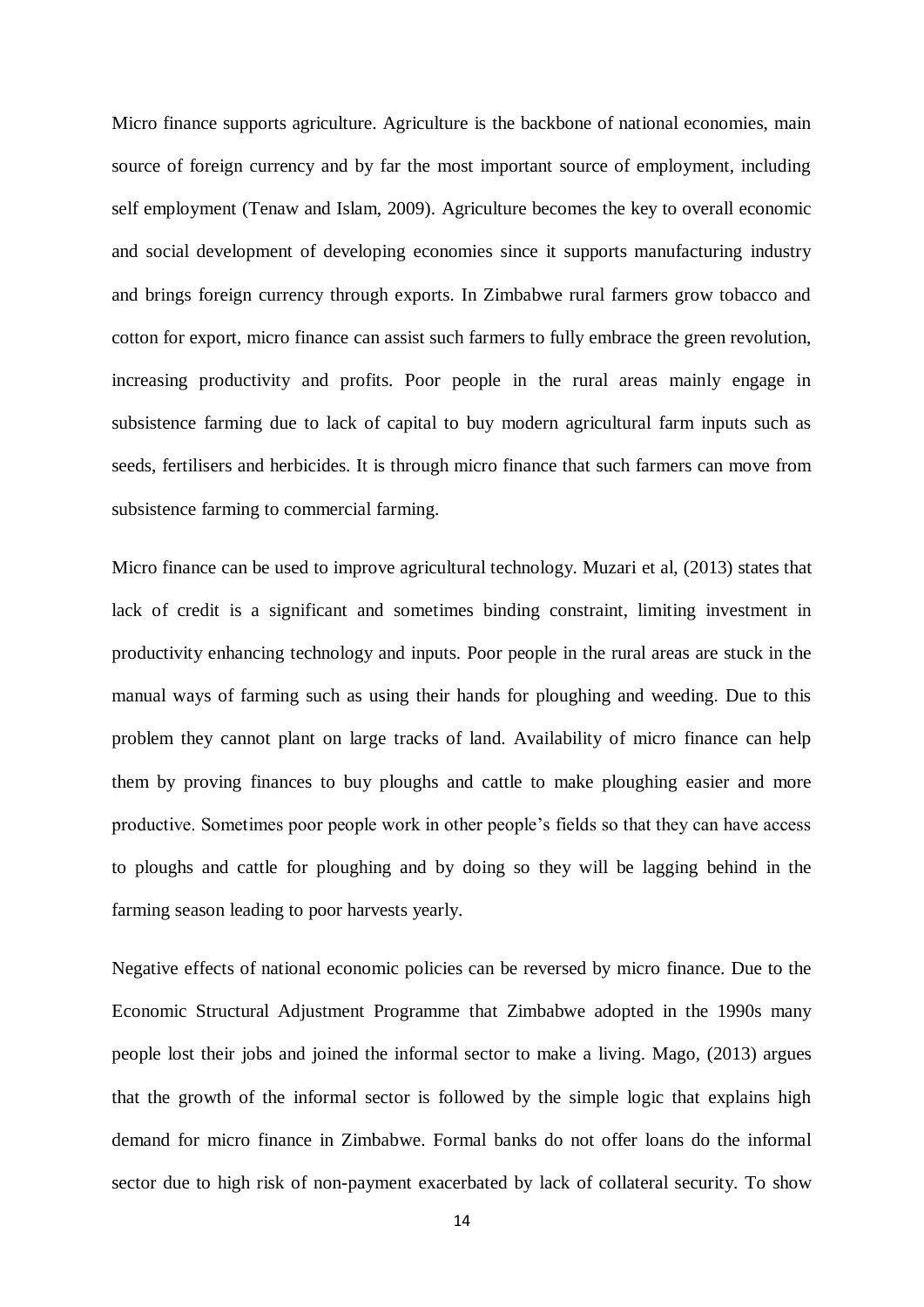that the informal sector is important in the economy during the 2008 economic down turn it is the informal sector which prevented the Zimbabwean economy from total collapse as cross border traders went to buy groceries for resale in Botswana, Mozambique and South Africa. Many industries have closed and relocated to other African countries living many people jobless, micro finance can be used to support such people in starting up their own businesses.

Micro finance can be used to service rural areas which are shunned by formal banks. Rural areas are seriously underserviced by traditional providers of financial services (Mago, 2013). In Zimbabwe people in the rural areas do not have land title deeds to use in the formal banks hence relying on micro finance. The formal banks shun rural areas due to their remoteness and they consider the poor as risk borrowers. There is also the cost of relocating to the rural areas which makes the rural areas an unattractive market. Interest rates charged by these formal banks are too high for rural people. As a result government or donor subsidised micro finance project are critical in rural areas.

Finance is also required for commodity marketing, sometimes through inventory- backed financing, which offers rural producers, traders and processors of the opportunity to improve household income through adopting better produce marketing and raw material procurement strategies (Coutter and Onimah, 2002). Sometimes in rural people areas lack access to better markets for their produce like baskets, mats, brooms etc. Micro finance can be used to help poor people have access to markets for their products where they fetch better prices. The micro credit can be used to hire transport to the urban areas. After selling their products in the urban areas the poor people will also have the opportunity to buy cheaper products and save money because in the rural areas goods are expensive.

Micro finance can be used to reduce gender disparity in development. According to Muzari et al, (2013) it was found that formal credit seldom went to women, the micro loan on the other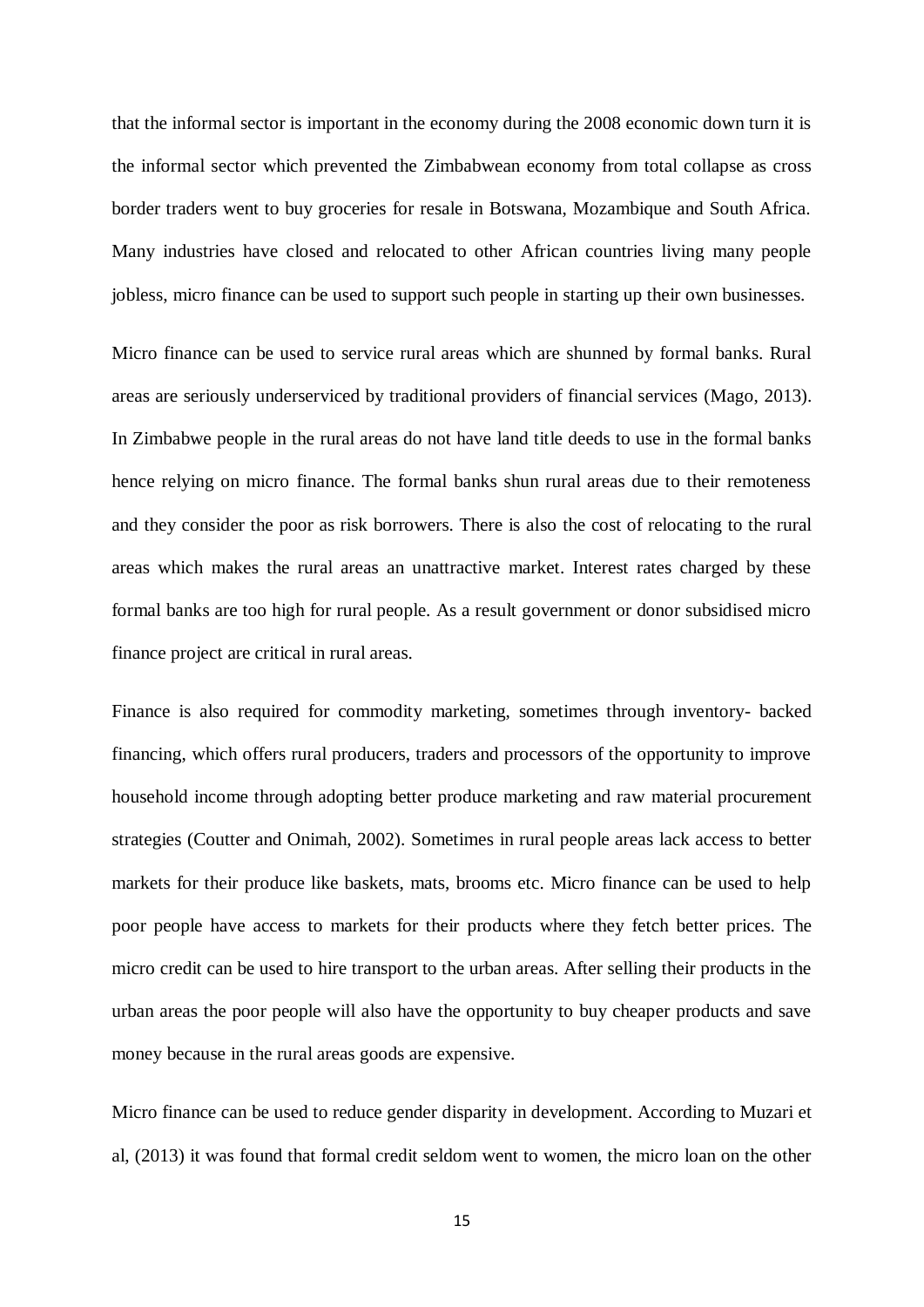hand served women. Women do most of the agricultural activities in the rural areas yet they had no access to formal finances. Micro finance becomes very crucial because it mainly targets women so that they can start their own small businesses. Micro finance reduces the feminisation of poverty. Women's access to micro finance improves the living standards of the whole household because most of their incomes are spend on household consumption.

According to Muzari et al, (2013) besides demand for business loan, low income households in Zimbabwe also seek loans to pay school fees for children. The Millennium Development Goal number two states that there should be universal primary education by 2015. Access to micro finance to the poor in rural areas will mean that many children will attain school including girls. Education is empowerment. Girls' access to education can also be increased through micro finance because in some African set up if there is no enough money in the household the boy child is given first preference to go to school. Micro finance improves household income and the opportunity for girls to attend school is increased. It is through education that children can learn how to reduce the risk of HIV and AIDS and its impacts to society.

Currently Zimbabwe is embarking in the Indigenisation and Economic Empowerment Policy as strategy to alleviate poverty. Mago and Matunhu, (2013) state that one of the aims of the indigenisation and empowerment policy is to empower rural communities to heave themselves out of poverty and underdevelopment. Micro finance can be used as a tool to empower the rural poor supporting their entrepreneurial ideas. It can be used to support poor people who are into gold panning by legalising their mining activities and proving them with proper machinery to do their mining at the same time creating markets for their minerals. Many rural people are engaged into illegal gold mining which is very dangerous as evidenced by the death of many gold panners in Mazoe and diamond illegal miners in the Marange diamond mines.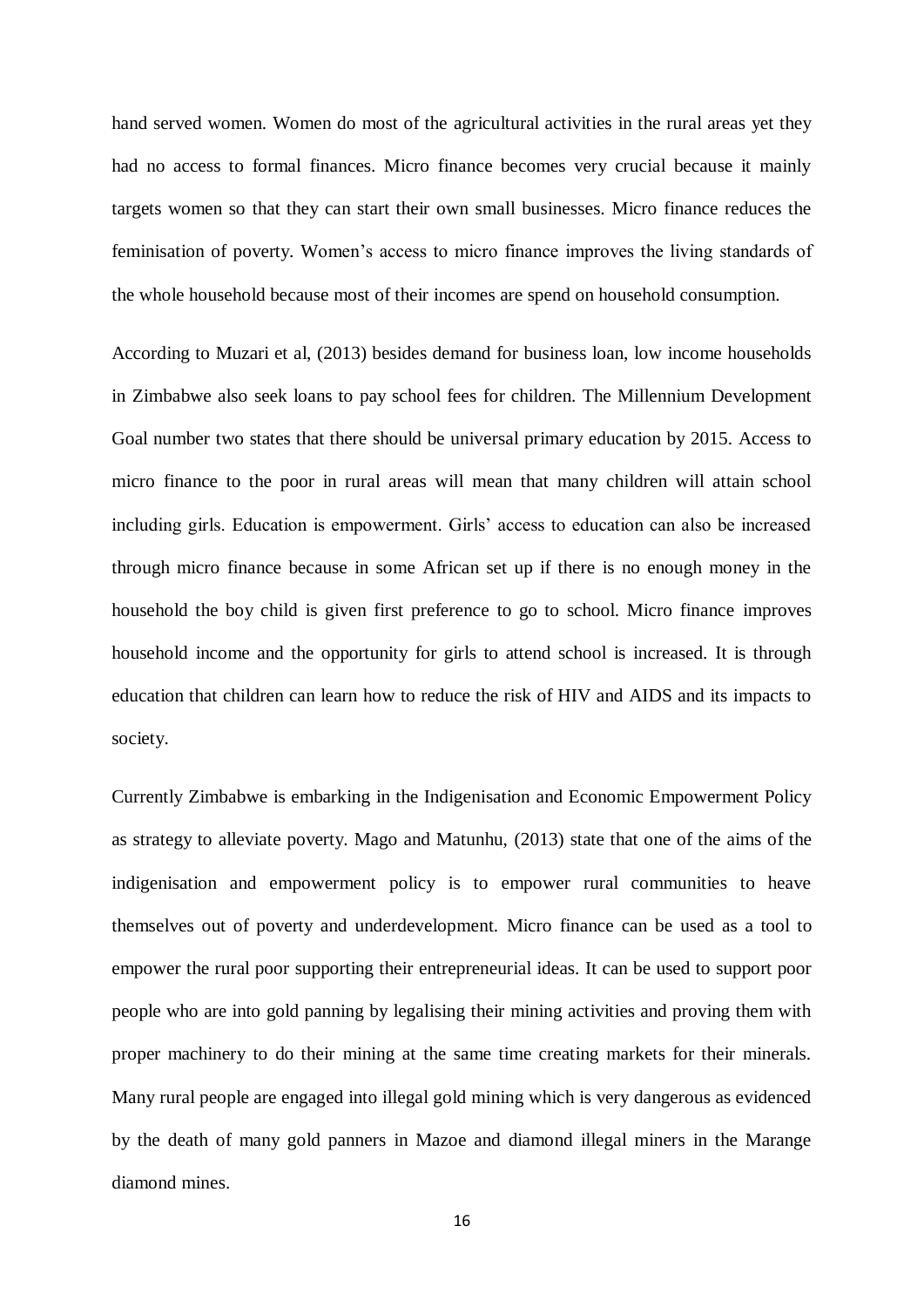Microfinance has the potential to reduce the impact of poverty on families affected by HIV and AIDS. A case study in Zimbabwe suggests that micro finance clients and their household had a greater diversity of income sources, improved savings patterns and were better able to keep children in school following the death of an adult household member – a proxy for AIDS related mortality (Barnes, 2002). In this case micro finance is a social safety for households affected by HIV and AIDS. It also provides necessary incomes which can be used to buy medicine for HIV infected family members hence increasing their life expectancy. When children continue attending school it means that micro finance guarantees a better future for children.

Micro finance institutions can also be used to reinforce HIV and AIDS prevention. According Pronyk, (2005) in many settings, donors, practitioners and international stakeholders have made energetic calls for Micro Finance Institutions (MFIs) to mainstream HIV and AIDS further into micro finance services and to enhance prevention activities. In South Africa MFIs disseminate information on HIV and AIDS prevention and treatment on micro finance gatherings. The information is dissemination is done before discussion on issuing small loans start so that all members listen to the information. Health workers become part of the micro finance team.

Khandker ,(1998) in Pronyk, (2005) states that studies have suggested that micro finance has the potential to lead to improvements in the nutritional status of children relative to non participants. This is because micro finance increases household incomes hence parents and guardians can afford buying nutritious food for children. During micro finance meetings women are also equipped with information on how to improve in child caring.

With respective to reproductive health outcome work from Bangladesh suggests that micro finance participants are more likely to use contraception than controls and that these benefits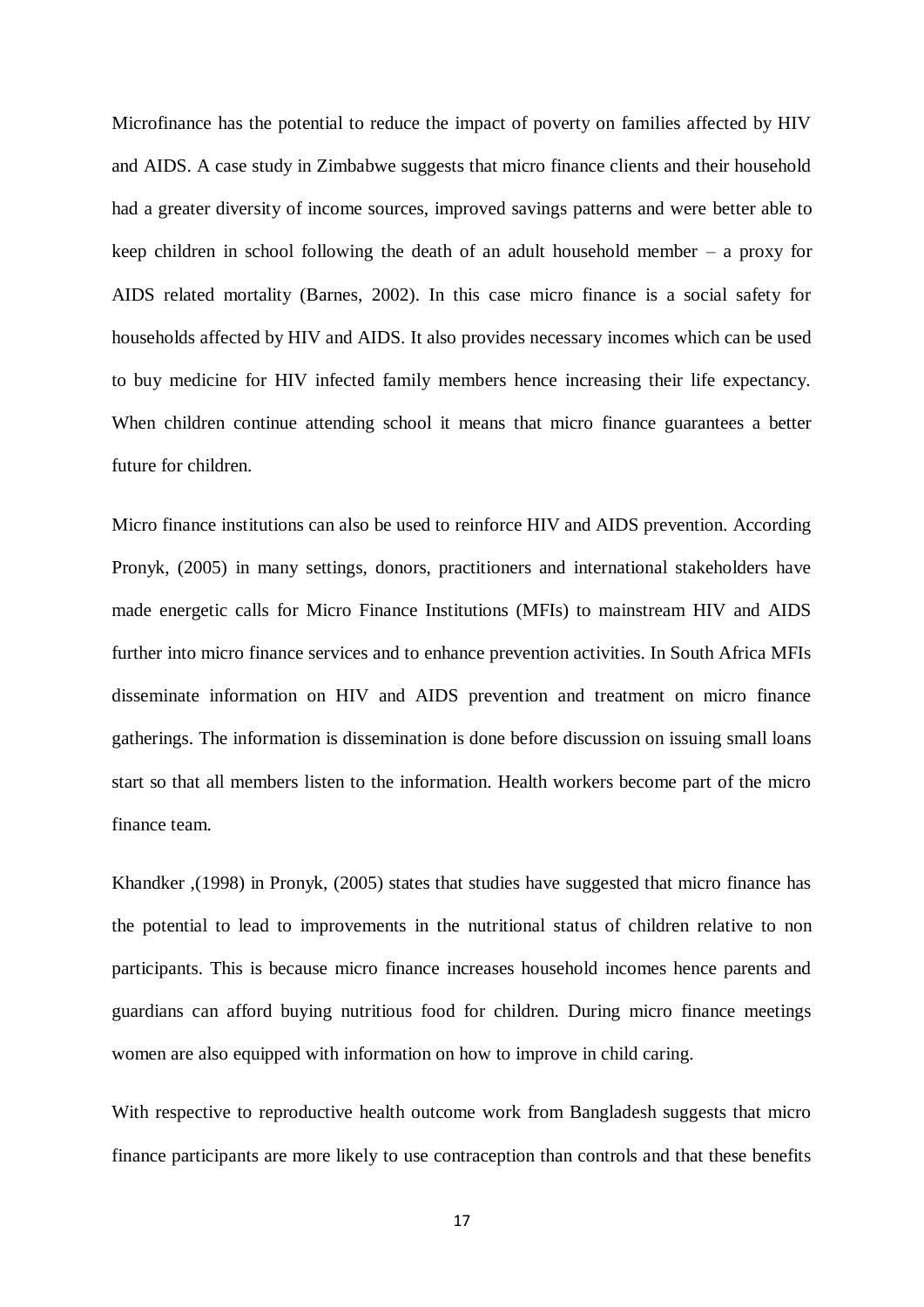may diffuse into non- participants households and that these benefits spreads improvements in practice (Schuler and Hashami, 1994). Micro finance institution can be used to empower women with information about their reproductive health and move away from traditional birth controls which are unreliable and lead to more children who are difficult to take care of.

Micro finance helps the poor not to rely on farming activities which are determined by climate. According to Allen et al, (2000) in Kupfuma Ishungu micro finance project the average contribution to household income appears to approach or exceed 50%, with many families now deriving 100% off farm income from financial institutions activities. This project was implemented in Masvingo, Zvishavane and Mberengwa which are areas in agro ecological region five with low rainfall. Deriving much income from off farm activities means that the families are cushioned against the uncertainties brought about by drought.

Provision of micro finance to the youth in rural areas helps to reduce urban to rural migration. Financing projects for the youths will create employment. Khan and Toshiya, (2005) in Kateera, (2004) advised that the reduction of poverty must be dominant focus of the war on world poverty not only because majority of the world's poor is rural but also because most of the urban poor are migrants trying to escape the rural poverty. Reduced rural to urban migration reduces the problems caused by overcrowding in urban areas such as squatter settlements and water problems which in turn cause water borne diseases such as cholera and dysentery. When these migrants go to urban they even face more challenges in life because everything in the urban areas not free unlike in rural areas.

Micro finance helps people to get back to their normal life after they lose their assets in disasters. Ganeshar and Vineet, (2004) in Kateera, (2004) noted that micro finance were very instrumental in Bangladesh, Central Africa, Haiti and Rwanda in helping the poor get back on their feet after natural and man-made disaster. Micro finance can also be used to revive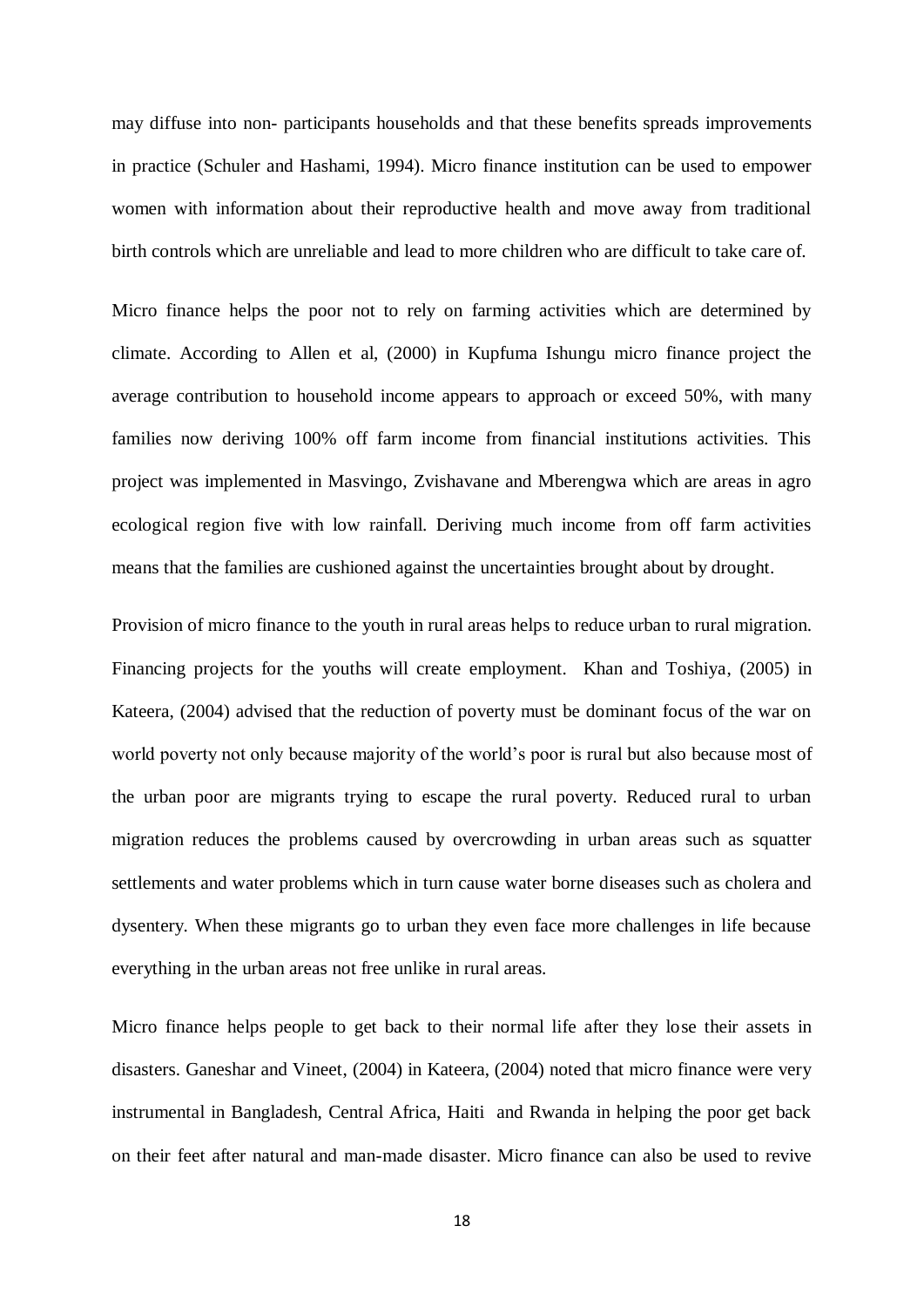some small project as in the rural areas which have been affected by the economic crisis in 2008 in Zimbabwe like small general dealer shops. It can also be used to assist some entrepreneurs who lost their deposits in banks due dollarization. Some people in the rural areas also lost their livestock in the political conflict that were prevalent in the rural areas in 2008 and this has made them poor. Rural micro finance can also be used to assist such people.

Access to micro finance is very important because it is linked to human rights. Seep Network, (2006) states that microfinance should make reaching very poor people a priority because access to finance is considered a human right in fight against economic exclusion. The poor are already economically excluded so by offering them access to micro finance it makes them realise other basic human rights such as right to food, shelter, education and the right to be head in issues that affect their lives like in community development. Governments in development countries should promote access to micro finance to the poor to reduce the inequalities between the poor and the rich.

Micro finance can be used to improve literacy in rural women. Partner Agencies Collaborating Together (PACT) which is a micro finance institution in Nepal concentrates on savings and literacy as the most important way to empower women and help them build sustainable, self managed savings group (Seep Network, 2006). It teaches them the basics of business management and marketing so that they can understand their bank statements and also be able to sign their own bank books. However sometimes local languages also need to be used during training for rural women who do not understand English language.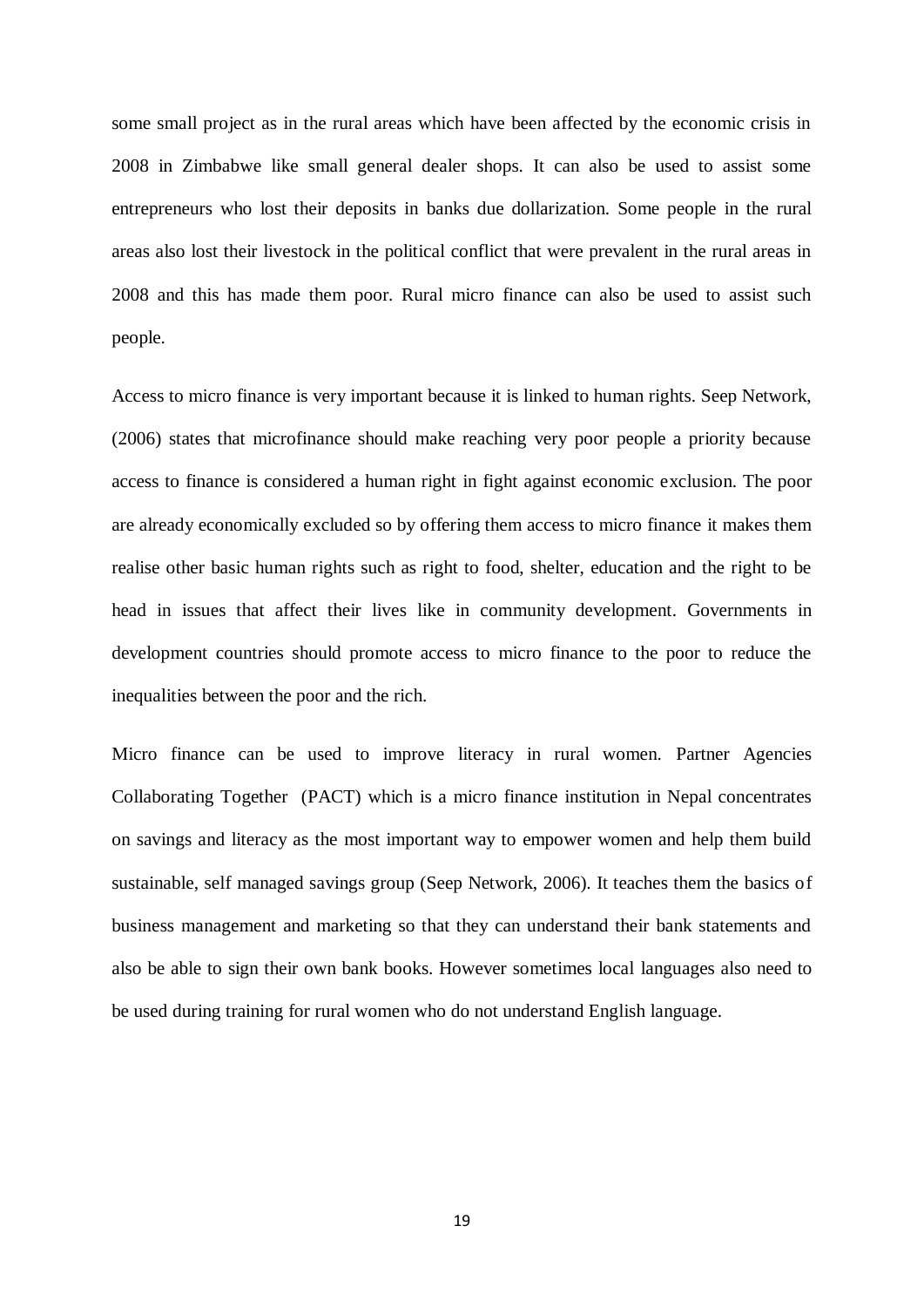#### **2.2 The attitude of clients and employees towards rural microfinance**

According to Ravikuma, (2012) to meet the needs of the poor, the behaviour of organisation's staff towards their clients requires revision and tailoring. This is because bank employees are not willing to assist poor people in their need for micro finance. They prefer serving wealthy people who sometimes give them some gifts as appreciation for their services. As a result any initiative by the government to include the poor in the provision of small loans is hindered by these bank employees. In India the government introduced financial inclusion for the poor to benefit in micro finance but this strategy failed to work. Ravikuma, (2012) further argues that in reality, bank personnel do not consider financial inclusion initiatives as responsibility, but, as a nuisance. Once these personnel have this attitude it means that they will not take the initiative seriously. Bank personnel will seeing micro finance services to rural people as a mere waste of time and resources investing in poor people who have high risk of not paying back.

Mean scores by Ravikuma, (2012) show that female bank personnel have more positive perceptions and attitude towards provision of credit to the poor than male bank personnel. This is because female employees tend to be warm hearted towards poor people. They tend to be patient and give a listening ear to them than male employees. This is because some rural people may be illiterate and it takes a long time to explain to them how small loans are applied and signed. Some would want the documents to be explained in their local language for them understand better.

Bank personnel do not want to relocate to the rural areas due to the hardships associated with living in rural areas. There are also costs associated with relocating. Infrastructure is poor in most rural areas and some cannot be accessed even by road. Rural people sometimes walk long distances to access services at Growth Points in countries like Zimbabwe.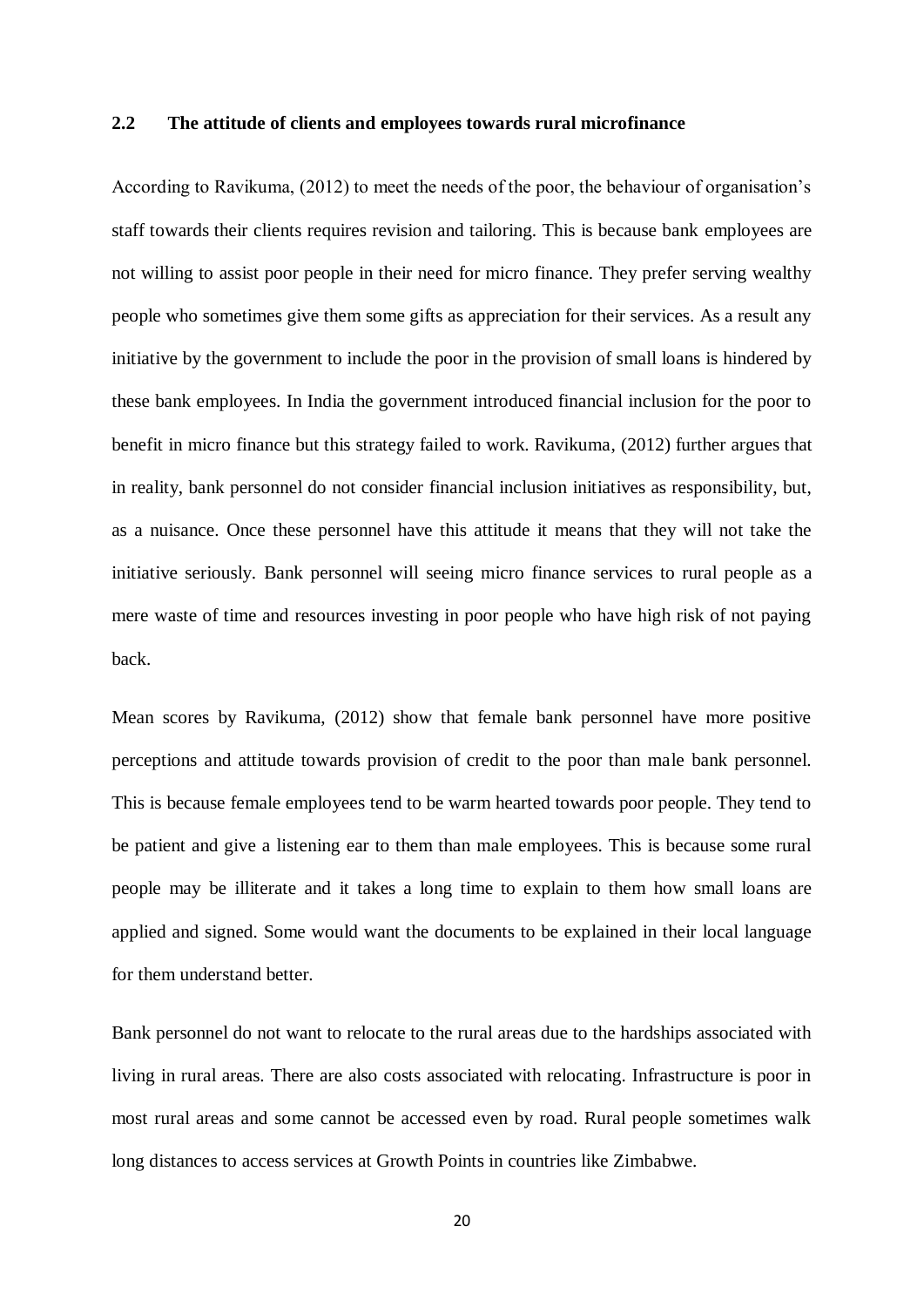However in some projects like Kupfuma Ishungu staff is generally of high calibre and seem to be very much motivated by their success even though the field staff to clients ration is 1:547 (Allen et al, 2000). This shows that it's not always the case that staff members from micro finance institutions are unwilling to work with poor people. In this case staff members were willing to equip the clients with skills that they can use to run their micro finance groups even after the project has been completed.

Clients of government micro finance programmes are most of the time unwilling to pay back and this makes these programmes fail to be sustainable. According to Mago, (2013) customers in Latin America in the 1950s and 1970s viewed loans from government agencies as gifts and this impacted negatively on the repayment rate. Clients of such programmes think that it is the obligation of the government to give them free money not taking into consideration of the fact that paying back the loans will make the programmes sustainable and many poor people will benefit leading to the overall development of the whole country.

Politicians tend to use micro finance as a tool to attract support during campaigns. In Zimbabwe the government is also a supplier of micro finance to the poor, however the latter has been politicised. Such micro finance programmes reappear during political campaigns and disappear after elections. The problem with such micro finance programmes is that they are high jacked by those who are well connected politically and are not the poor most of the times. These micro finance groups are used to further client patron relationships. In most cases those who will be supporting the opposition party are not allowed to benefit.

Micro finance group helps poor people to be able to plan for the future. An evaluation of Kupfuma Ishungu micro finance project revealed that the groups have consistent and practical visions for the future of their activities, both at the group and enterprise levels (Allen et al, 2002). Micro finance opportunities to the poor gives them visions about the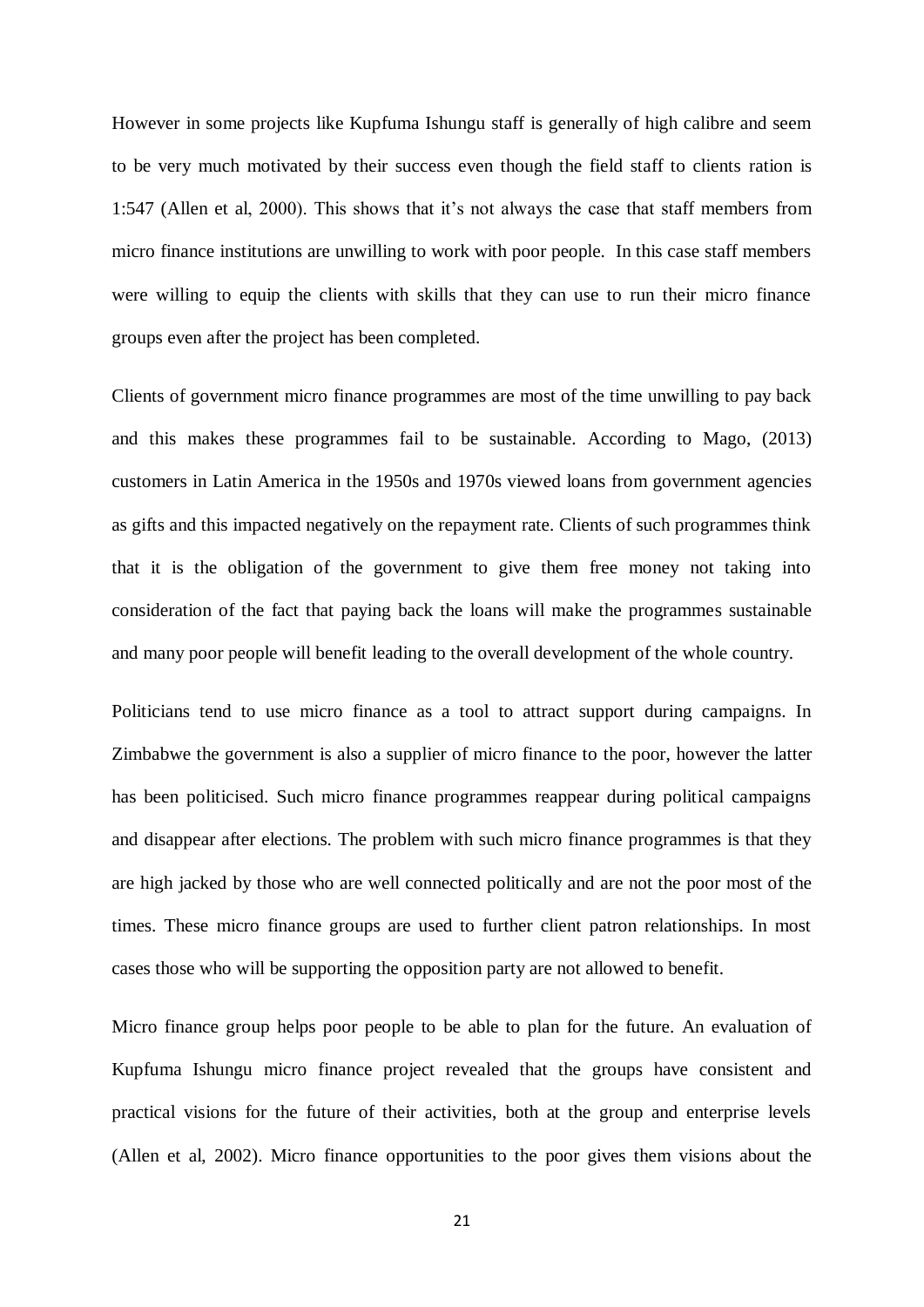future in which they see their small enterprises growing and be able to take their lifestyles to better levels.

According to Allen et al, (2000) there is clear evidence of personal pride and evidence also that people are encouraged to work more energetically than they otherwise, might owing to the need to repay. Due to the fact that the poor run their own projects in micro finance it gives them a sense of ownership and pride and this gives them dignity. Micro finance also encourages them to work harder due to the obligation of repayment of the loan. In this way a culture of hard working is instilled among the poor who are sometimes regarded as lazy by some scholars.

In Kupfuma Ishungu project increasing group pressure led most respondents to be more business oriented and to look out for opportunities and competitive advantage through niche products or services (Allen et al, 2000). Micro finance creates innovativeness in members as they try to produce materials which are not flooded in the market.

The poor have an attitude of self selection. It is well known that solidarity groups in Grameen style microfinance programmes and village banks reject very poor members because they might be unable to repay their loan and could thus jeopardize the creditworthiness of the entire group (Seep Network, 2006). In solidarity groups villagers often make groups of people with the same social and economic class. In this case the very poor are often left out in micro finance projects which have the potential to transform their lives.

The very poor self exclude themselves in micro finance programmes. According to Seep Network, (2006) even when very poor people are not actively excluded by a community, they often opt out of community related projects because they are intimidated believing that the services offered by such projects is not suited to their needs. Sometimes micro finance projects target people who are already involved in income generating projects which the very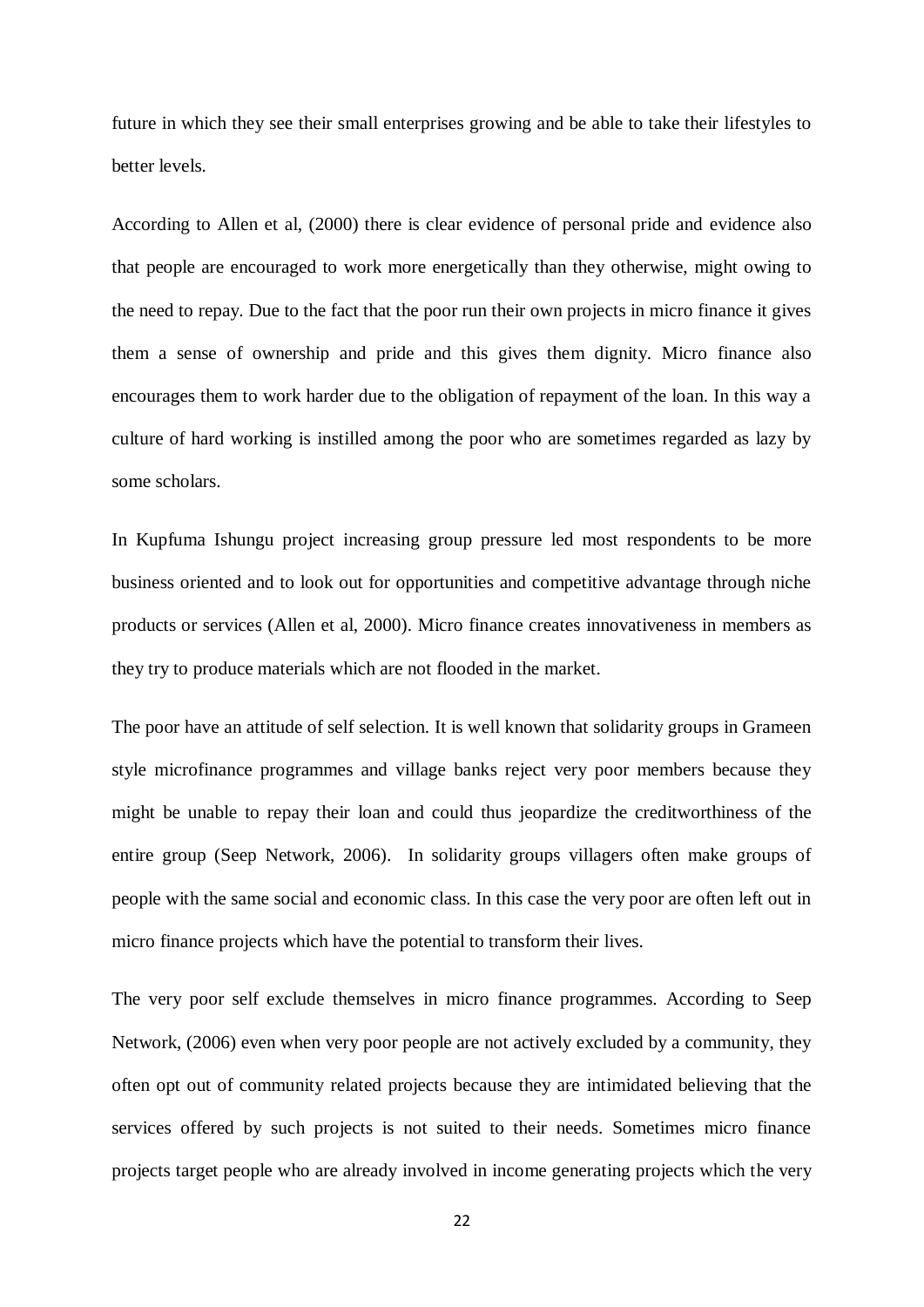poor might not have at all. For them to benefit from such projects there would be need for capacity building before issuing of small loans.

Micro finance institutions often consider lending to the very poor as a risky sector. Very poor are often depended on subsistence farming as their main source of livelihood (Seep Network, 2006). Subsistence farming unlike commercial farming does not give poor people excess income which they can use to pay back loans. As a result micro finance institutions prefer lending to commercial farmers who often bank their money.

Sometimes the very poor are reluctant to take out initiatives to break the vicious cycle of poverty. Living in absolute poverty for a prolonged time strongly affects people's dignity and hope for the future as well as their ability to take initiative and overcome stigma (Seep Network, 2006). Very poor people sometimes have very low self esteem and it takes time for development practitioners to convince the about development initiatives.

Even when there is no loan to be repaid, many poor people especially women are often initially afraid of new responsibilities and new activities that are expected from them (Seep Network, 2006). Women are sometimes afraid of living the home unattended to and sometimes negotiating for a better price in the market place where there are many people who they might not know. Managing the incomes can prove to be a mammoth task to someone who has never managed a business before.

In Kenya both men and women agreed that men did not feel shame in the same way that women did when they fail to repay debts and men were described as having a don't care attitude (Kabeer, 2008). In this case women are viewed as better borrowers because they want to avoid the shame associated with failing to repay loans so they try by all means to repay. Women would not want to lose their assets to micro finance organisations.

23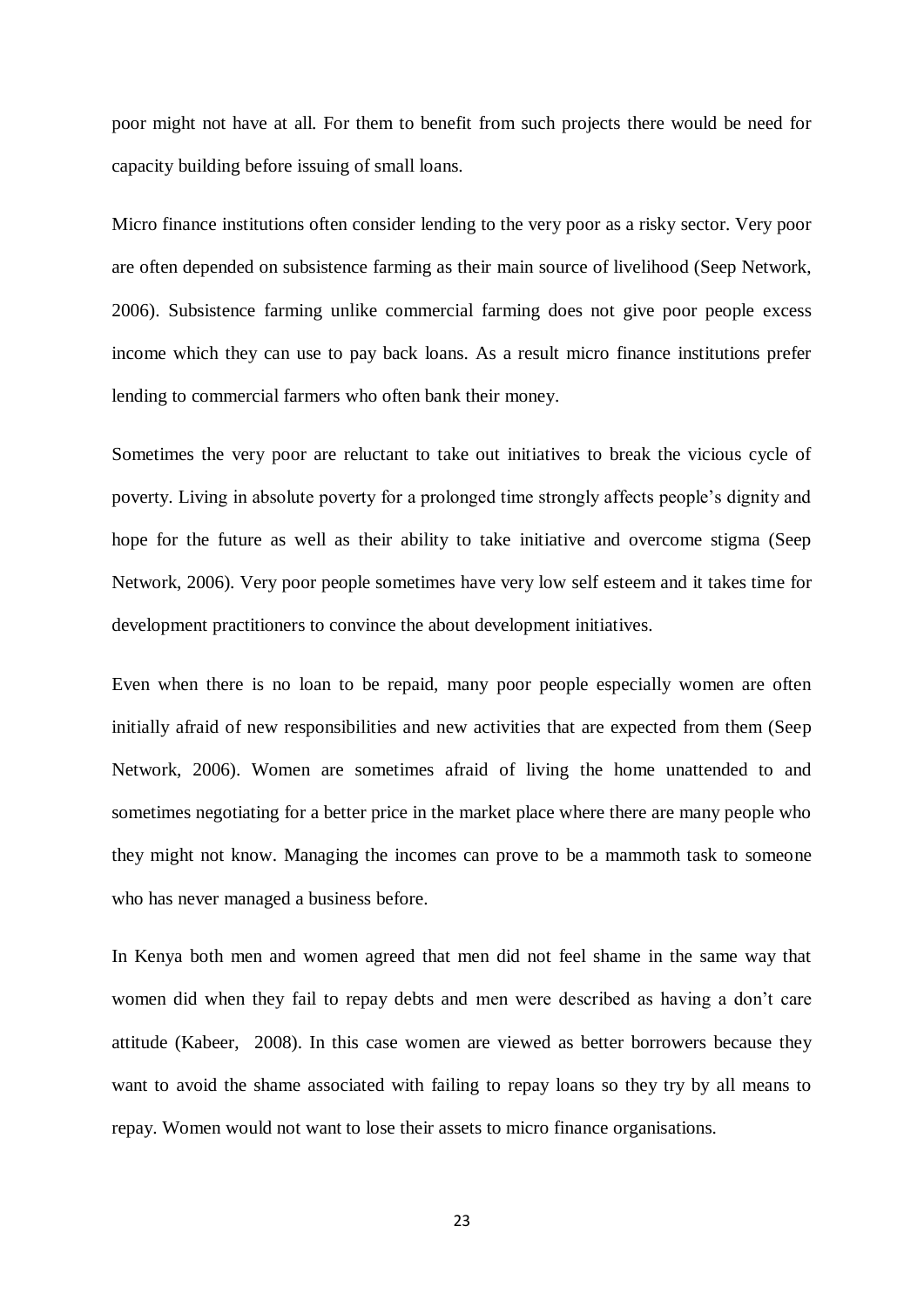# **2.3 An examination of the extent to which the micro finance policy in Zimbabwe facilitates the reduction of poverty in rural areas.**

The Zimbabwean government has put in place various strategies to improve access to micro finance by the poor. Some of the strategies include the Micro finance policy and the ZIMASSET formulated in October 2013. The extent to which how these policies are assisting in financial inclusion for the poor is going to be assessed.

#### **The Microfinance policy**

The policy vision and mission statement is to become a viable, ethical and sustainable propoor microfinance industry with effective outreach and impact, which is integrated into the mainstream financial sector, and has the support of all stakeholders (Zimbabwe Microfinance Policy, 2008).There are a lot of issues that needs to be addresses in the micro finance sector for it to be able to sustain itself and be viable and assist the poor especially in the rural areas. The government has to improve the infrastructure in the rural areas as well as providing tangible incentives on tax to institutions that are willing to offer micro finance services in the rural areas. Subsidies have to be put in place to such institutions so that the costs of doing business in rural areas are reduced. A stable macro-economic environment is also crucial.

A conducive legal framework gives room for the provision of rural micro finance to the poor through collaborations between the government, the private sector and donor agencies. The policy recognizes microfinance as a function, which can be provided by a continuum of institutions including credit only micro finance institutions, Non Governmental Organisations (NGOs), Savings and Credit Co-operative Societies (SACCOs), microfinance banks, building societies and commercial Banks (Zimbabwe Microfinance Policy 2008).

The government has given both local and international organisations an opportunity to participate in micro finance projects. As a result of this initiative NGOs like CARE international have managed to assist rural people in areas like Masvingo, Zvishavene,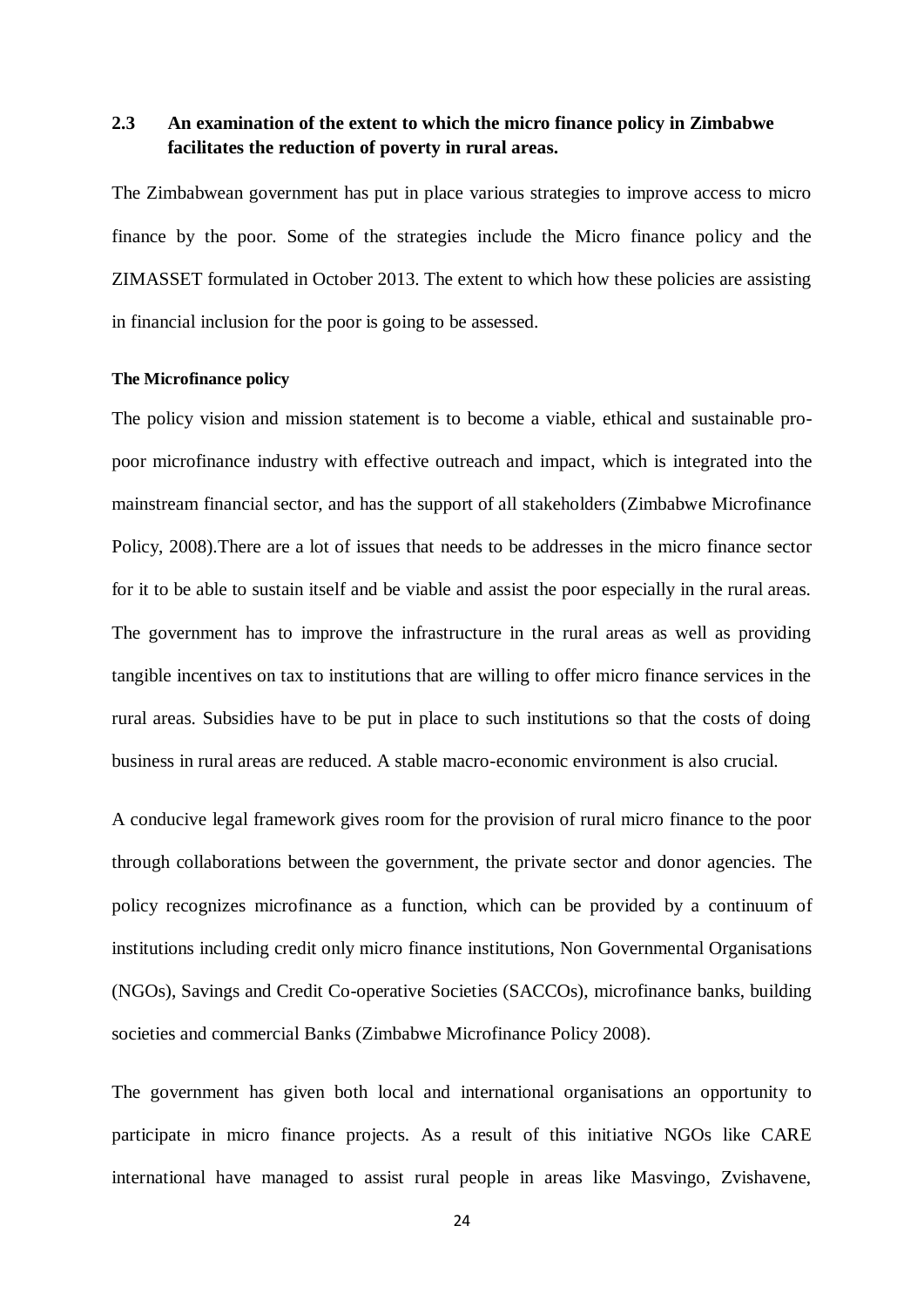Mberengwa and Shurugwi through a Self Help groups called Kupfuma Ishungu. Giving all these organisations an opportunity is a positive move towards poverty reduction because government alone does not have adequate resources to reduce poverty amongst all its citizens especially in rural areas.

In 2009 the Reserve bank of Zimbabwe made some efforts to provide rural people with some banking facilities through mobile banking but this strategy was temporary since it was only meant to alleviate cash shortages. According to the Review Statement dated 31 January 2007 Post Office and Savings Bank has thirty branches in major urban centres and hundred and sixty ZIMPOST agencies in rural vocations. POSB also operated five mobile units which have been distributed throughout five provinces. POSB has a better coverage of rural areas in Zimbabwe but it is not offering micro finance services to the poor in rural areas. The mobile units have since stopped because they were meant to alleviate the cash problems which were in the country in 2008. Mobile units were a good strategy of offering micro finance to the poor in remote areas and they should be reintroduced. POSB did not charge clients for maintaining accounts but this does not alleviate the problem of lack of micro finance to the poor because they don't have money to open accounts. What they need are small loans to start small enterprises and have profits which they can use to open accounts and have savings. Consumer protection is also an important issue in the regulation of microfinance institutions because their clients usually have very limited choice or bargaining power (Zimbabwe Microfinance Policy, 2008).

Many micro finance clients in Zimbabwe are being mistreated by micro finance institutions. Sometimes clients lose their hard earned assets to bogus micro finance institutions. If rural micro finance institutions are not properly regulated the poor will be left in a worse off condition. Interest rates charged by some rural micro finance institutions also need to be strictly regulated to avoid the manipulation of the poor. Some of the properties attached by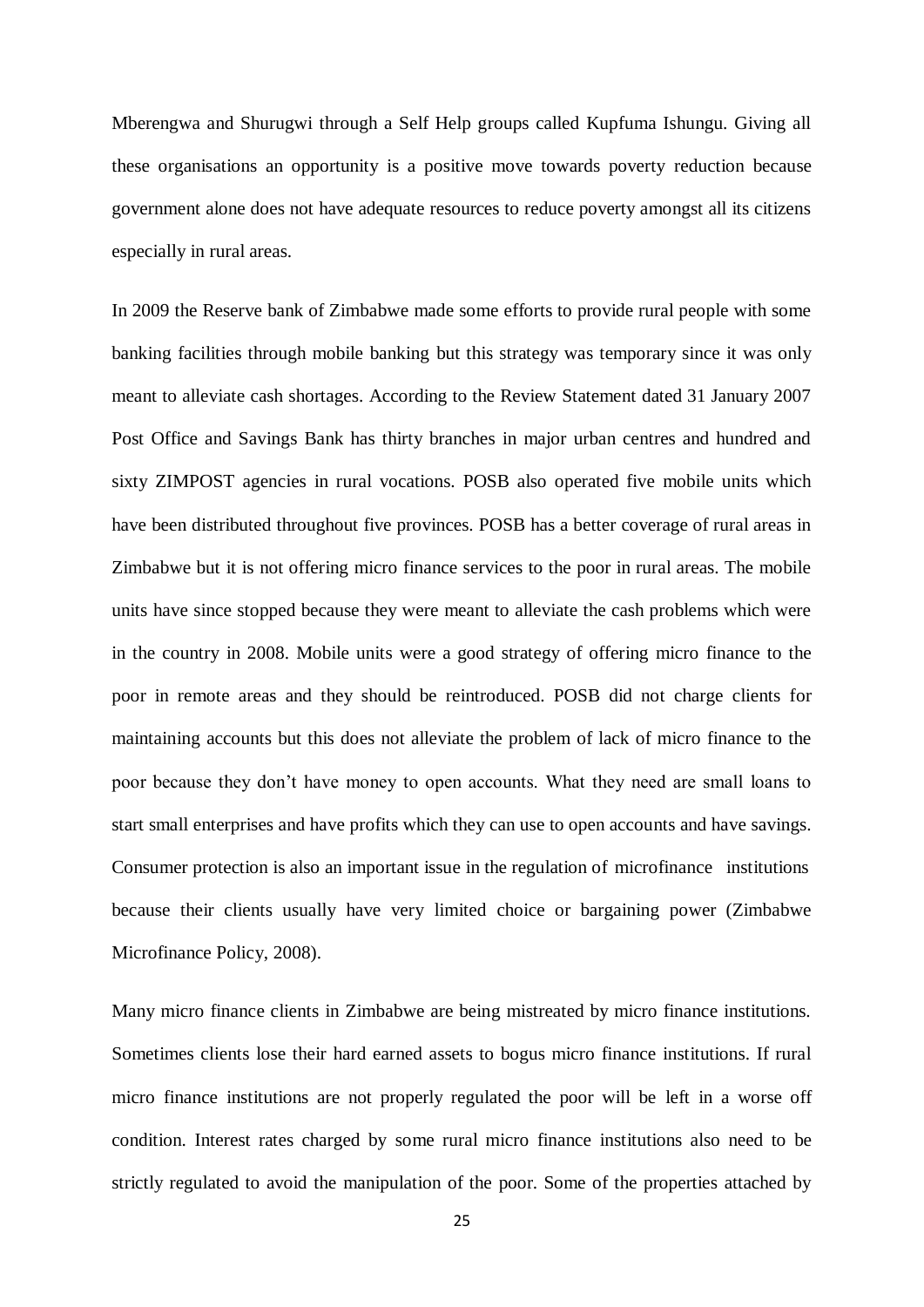these micro finance institutions have a value which is higher than the amount that the clients will be owing to the micro finance institutions.

The policy will promote participation of Government in the microfinance industry by encouraging local authorities to devote at least five percent of their annual budgets to microcredit initiatives administered through Micro Finance Banks (MFBs) (Zimbabwe Microfinance Policy, 2008). No funds are being allocated for micro finance projects in all the local authorities. Micro finance banks like CBZ, Agri Bank and POSB have not received any funds from local authorities which they can disburse to rural areas.

As another strategy to improve micro finance in Zimbabwe the policy encourages wholesale lending to microfinance institutions. According to Klinkhamer, (2009) Baclays is one such bank that has wholesaled funds in the past and is still interested wholesale. Commercial banks like Stanbic are also willing to start wholesale funding to microfinance institutions. The micro finance policy has also enabled Kingdom and CBZ to be engaged in wholesale lending to microfinance service providers. However more wholesale lending facilities need to be availed to rural micro finance providers so that poverty in the rural areas can be reduced. Institutions willing to provide services in the rural areas should offer loans with lower interest rates.

The policy gives the provision for micro finance institutions to be transformed into micro finance banks. An existing microfinance institution can fully transform into micro Finance bank (MFB), subject to meeting the minimum regulatory Requirements as shall be determined by the Registrar of Microfinance Banks (the Registrar) in Zimbabwe (Zimbabwe Microfinance Policy, 2008). Most micro finance institutions are still located in urban areas offering small loans to people who have a salary and collateral security such as household property which they can attach if a client fails to pay. These micro finance institutions require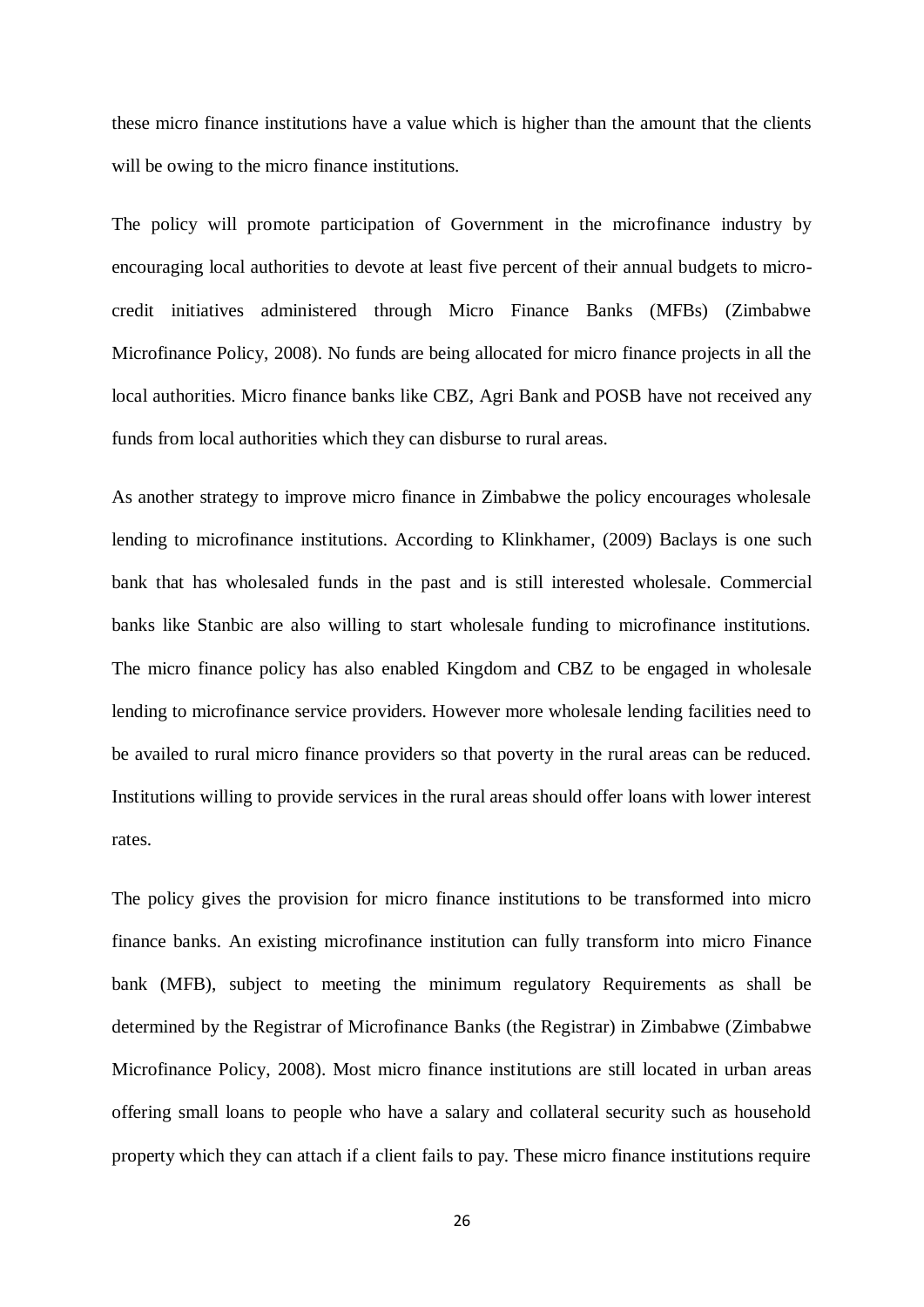a payslip as proof of employment for one to acquire a loan which rural people do not have. The policy tried to address the problem of concentration of micro finance banks in urban areas. To address the imbalance, this policy framework shall promote an even spread of micro finance banks, their branches and activities (Zimbabwe Microfinance Policy, 2008).Although this is a positive move towards rural inclusion spreading of micro finance institutions to rural areas needs to be supported by appropriate infrastructure development. There are two options which can be used to facilitate these services. Brick and mortar approach which involves the construction of buildings by the government for the institutions to use at lower rentals can be implemented. This approach can attract micro finance institutions because their rental costs will be lowered. The other approach will be the use of mobile banking programmes on which fuel used in these programmes will be subsidised by the government. E- Banking technology can also be used to facilitate rural micro finance services. A good example of e-banking which clients can be the Eco Cash, Tele Cash and One Wallet services which can be used for loan disbursement and loan repayment. These services offered by mobile companies can be utilised by micro finance institutions to disburse and collect loan payments without necessarily relocate to rural areas which increase expenses. However there is need for government to review the mobile service charges or subsidise them. The government should assist the mobile service providers in installing booster in remote areas to improve network coverage. Commercial banks currently engaging in micro finance services, and do not wish to set up a subsidiary, shall be required to set up a department/unit for such services and shall be subjected to the provisions of the MFB regulatory and supervisory guidelines as stipulated by the Registrar (Zimbabwe Microfinance Policy, 2008). This provision has given room for commercial banks to participate in micro finance. Commercial Banks like CBZ and Kingdom managed to utilise this initiative. According to Klinkhamer, (2009) CBZ offers group lending as well as individual lending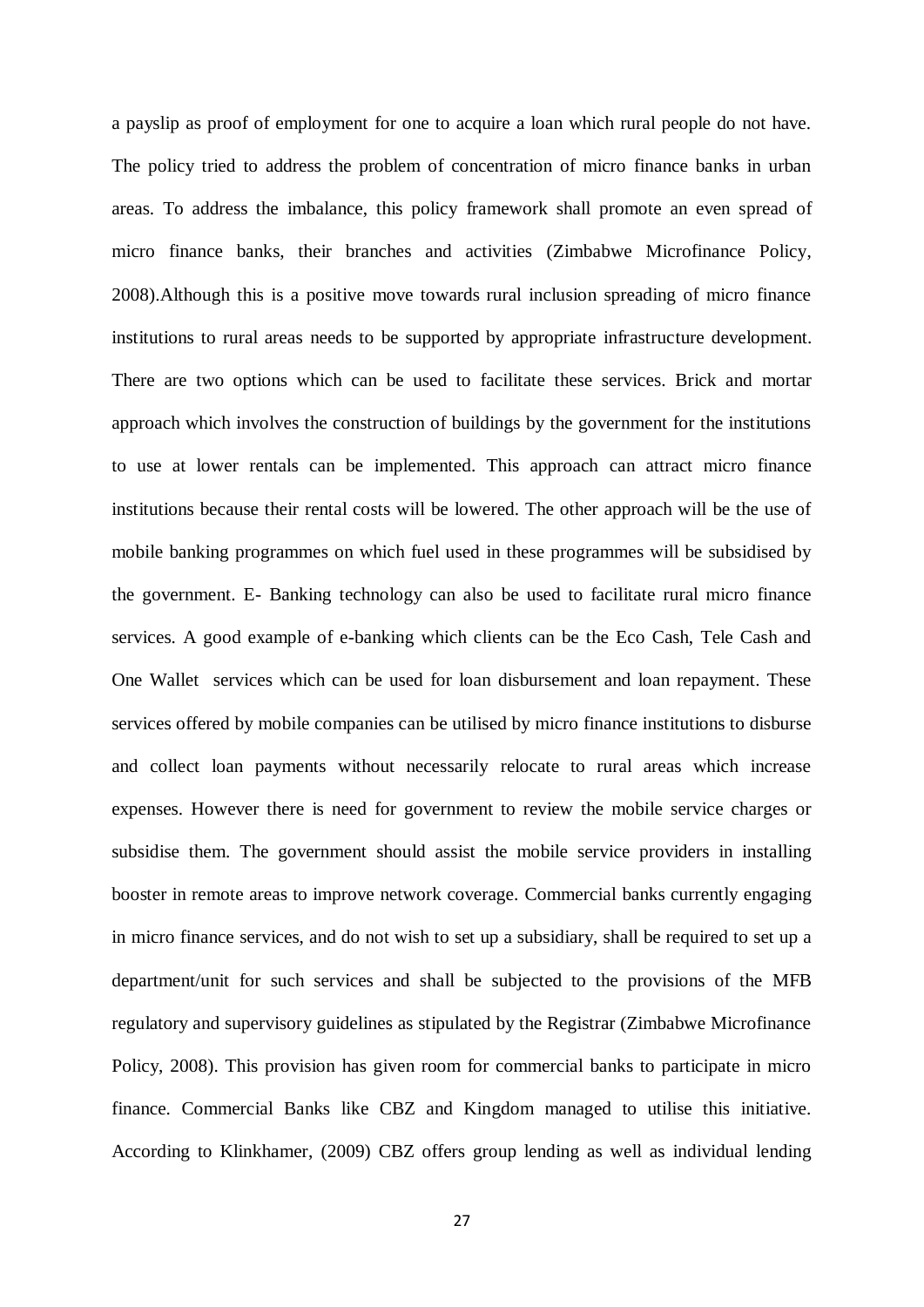products. However CBZ needs to extend its services to rural areas and assist poor people start small businesses. Some commercial banks like Kingdom through Microking have managed to work in collaboration with NGOs like CARE international in financing agro-dealers who supplied agricultural inputs. Up to 2008 there were 441 groups that Microking was working with and it also has a so called subsistence loan product for the poorest of the poor (Klinkhamer, 2009). This initiative has seen rural people benefiting through business training which is offered by the commercial bank before small loans are disbursed.

Barclays bank has also embarked in microfinance in collaboration with World Bank. Backlays Bank was a participant in the World Bank funded government operated MSE scheme and also enjoyed a guarantee from Swedish International Enterprise Development Corporation (SWEDECORP) that covered 40% of loan defaults and a matching US dollar credit line from Hivos that acted as guarantee (Klinkhamer, 2009). In this case the micro finance policy has given room for participation of commercial banks in microfinance and even allowing them to work in collaboration with international banks but there is still a problem of failing to adequately including the poor in the rural areas. The other challenge with micro finance from commercial banks is that they do not offer loans to farmers with less than five hectares. In this case they are being exclusionary. Micro finance to small holder farmers should not be determined by size of farm because some farmers have small pieces of land on which they practice intensive farming and have better yields.

The Agri Bank is owned by Ministry of Finance and Ministry of Agriculture and is meant to assist farmers with agricultural loans. Agri Bank has the largest country branch network with 54 branches but it is facing a problem of capitalisation (Klinkhamer, 2009). Agri bank also has rural network coverage. It also needs to engage a follow up mechanism on farmers who would have obtained some loans so that the loans are invested into agriculture. Lack of follow up mechanisms will lead to misuse of loans and failure of repayment by farmers.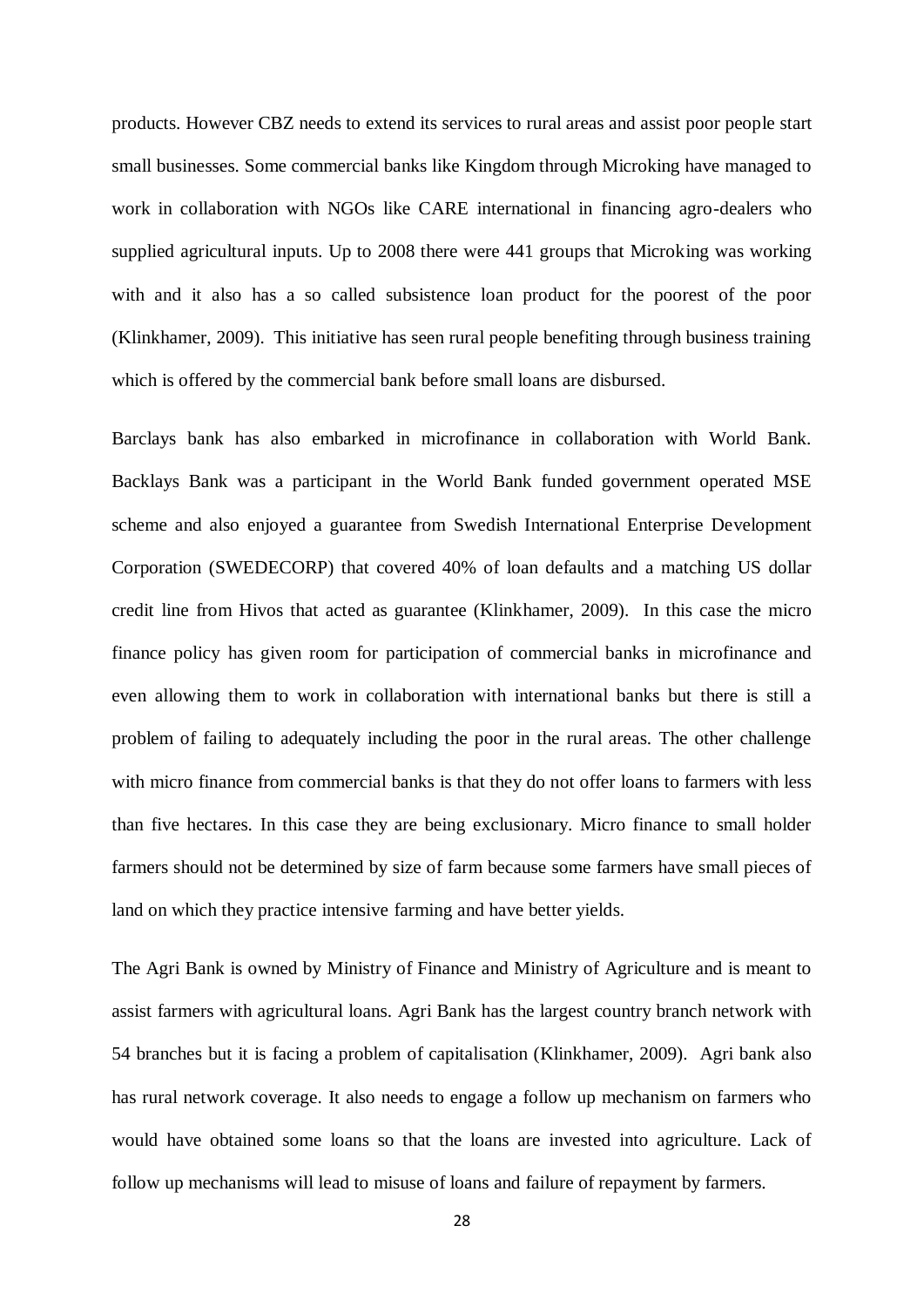Lack of clarity in land title deeds continues to hamper the provision of microfinance loans to the rural poor. Although the government has given ninety nine year leases to the newly resettled farmers commercial banks are not willing to take these leases as collateral. However the government is also justified in not giving land title deeds to rural people because if land is used as collateral many poor people will lose their land to micro finance institutions exacerbating poverty in the rural areas.

The government, through its various ministries and arms, shall be responsible for maintenance of a stable macro-economic environment, provision of infrastructure, creation of conducive legislative and regulatory framework that encourages sustainable and efficient growth of the microfinance sector and eliminates barriers of entry into the financial marketZimbabwe Microfinance Policy, 2008).

The government of Zimbabwe has tried to create a stable environment by using the United States dollar and the South Africa rand as a stable currency as compared to the Zimbabwean dollar which lost value due to hyperinflation. Although many depositors lost their money through the dollarization the initiative has helped in creating a stable economic environment. However due to the 2008 economic crisis many depositors have lost trust in the Zimbabwean banking system.

The government still has to deal with corruption in some micro finance programmes like the mechanisation programmes through Finscorp which was under RBZ. Influential political activists managed to get the tractors, ploughs and the combine harvesters especially in rural areas and newly resettled areas. The poor did not benefit from the programme. Finscorp also offered loan capital for agricultural machines but the programme was not properly advertised in rural areas for people to benefit. There is need for proper information dissemination in local language through radios and visits to rural areas. If corruption in the mechanisation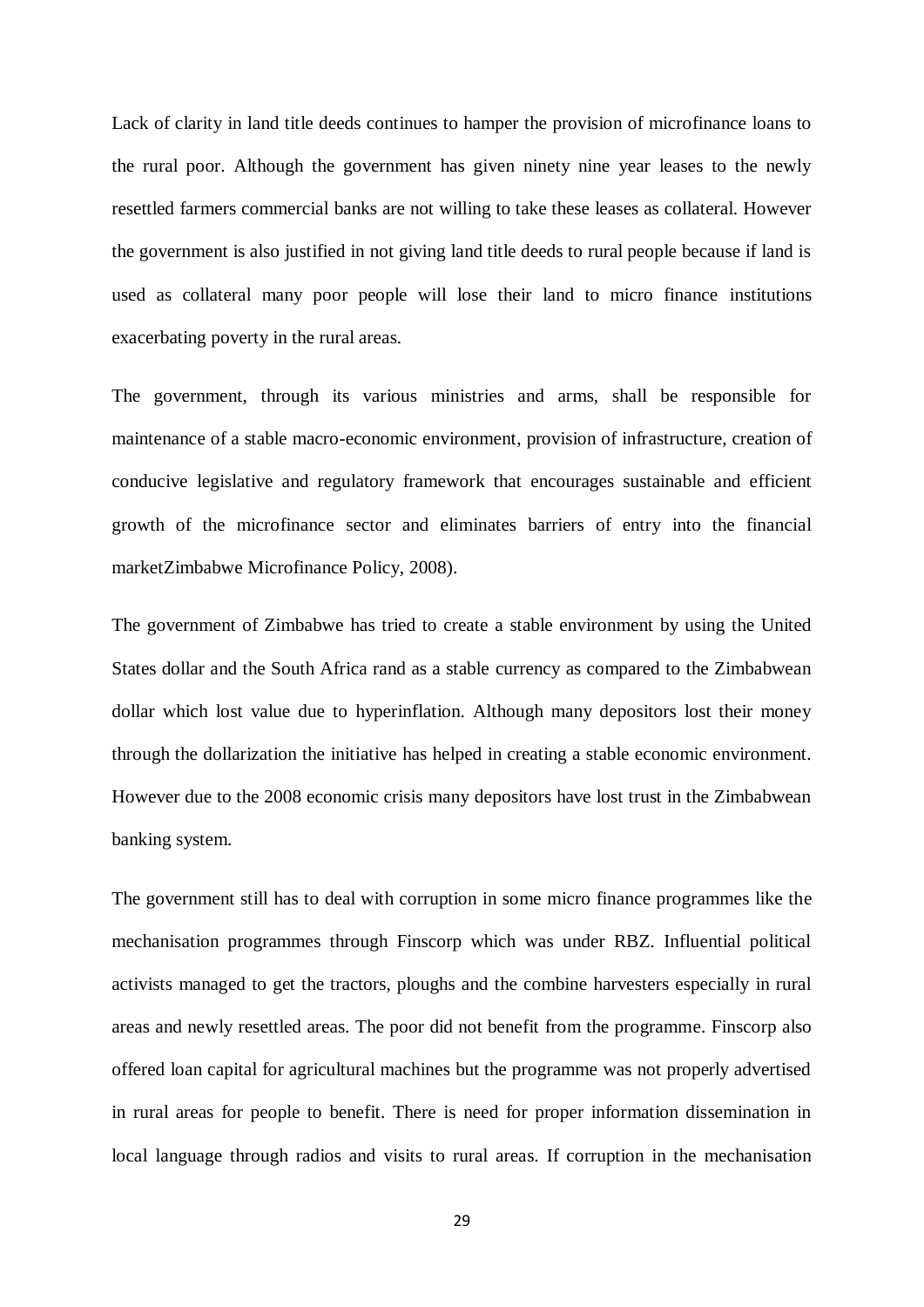process is not dealt with the poor in rural areas will not be able to transform their farming from subsistence to commercial farming.

The government still has a challenge in the provision of necessary infrastructure in rural areas. The government set up the Infrastructure and Development Bank of Zimbabwe (IDBZ) as vehicle for the mobilisation of infrastructure development finance from both domestic and international sources (Klinkhamer, 2009). The IDBZ has not managed to improve the infrastructure in rural areas. Some rural areas in Mwenezi and Bikita are no longer accessible because some bridges have been destroyed by heavy rains and they have not been renovated. Electricity is still scarce in rural areas even in areas were tobacco is being grown. Farmer use wood to dry their tobacco. However some NGOs have assisted the government through the construction of dams in Bikita which are being used for irrigating nutrition gardens throughout the year. The government should engage more Public Private Partnerships and joint venture to improve infrastructure in the rural areas.

In terms of legislation the government needs to revise the licence renewal period and procedure for financial institutions. According to Klinkhamer, (2009) micro finance licences are renewed every year. This legislation will not attract NGOs to rural areas because micro finance projects in rural areas need a longer period whereby people need enough time to be trained, have pilot surveys and start the projects which may take longer than one year to be mastered by clients and to be completed. Renewal requirements also need to be simplified. Renewal of licences for micro finance institutions should be reduced to attract more institutions to the rural areas.

Taxation is high in Zimbabwe for example income tax for companies is 35% of the profits (Klinkhamer, 2009). For rural people to benefit from the services of micro finance institutions the government has to reduce income tax or give tax holidays for micro finance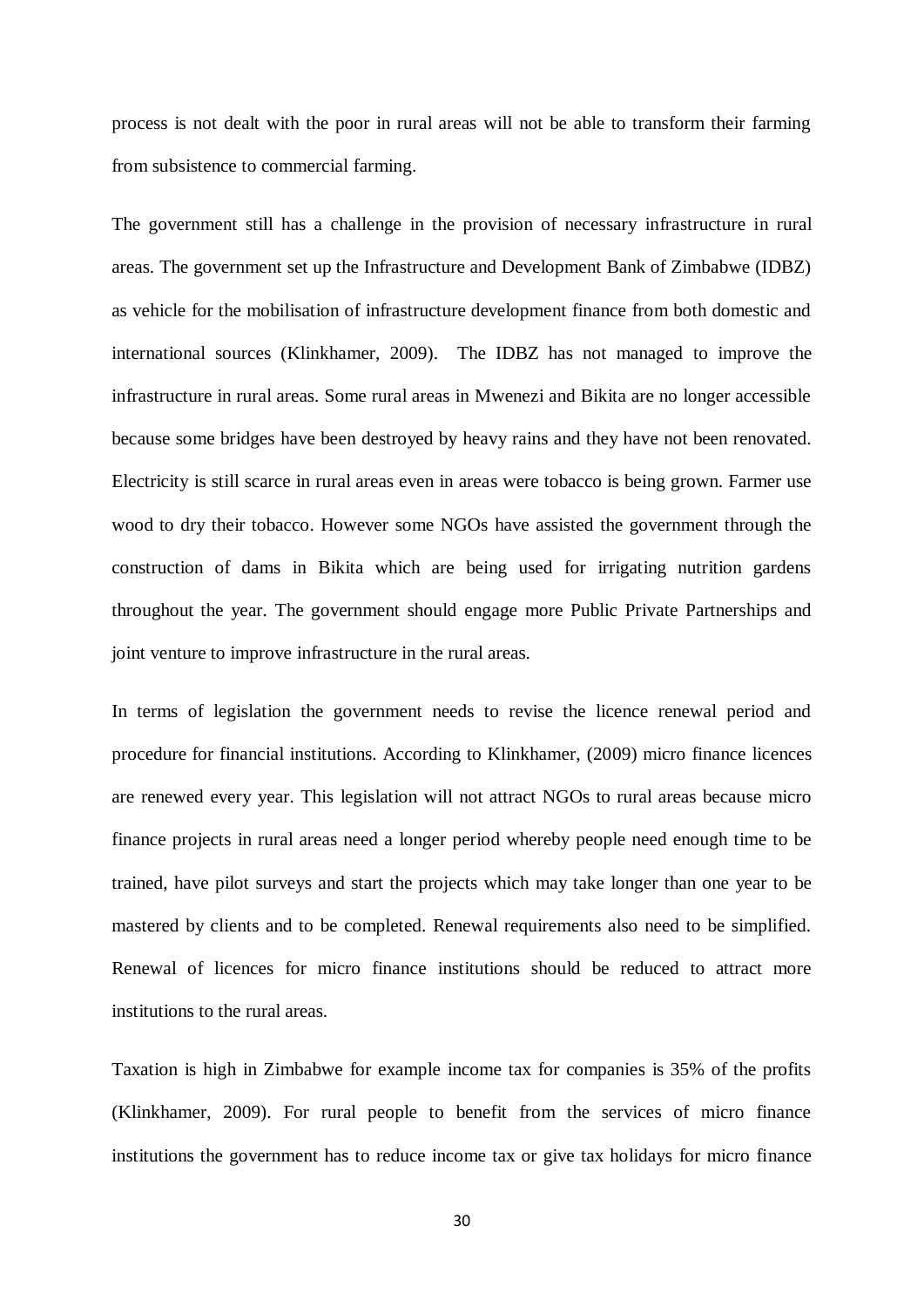institutions operating in rural areas. This would make rural areas attractive to micro finance institutions hence reducing poverty.

Obtaining of licence should be simplified so that more long term projects can be launched in the rural areas where the majority of people who do not have access to micro finance services live. The micro finance policy was well formulated what is needed is for it to be implemented and make amendments where necessary. There is also need to maintain a stable macroeconomic environment which motives investors to invest in rural micro finance as well as making efforts to curb corruption in government services meant to benefit the poor.

### **ZIM ASSET**

The Zimbabwe Agenda for Sustainable Socio- Economic Transformation (ZIM ASSET) document was crafted by the ZANU PF government in 2013. The mission of the document is to provide an enabling environment for sustainable economic empowerment and social transformation to the people of Zimbabwe. This is meant to reinforce the implementation of the indigenisation and empowerment policy. The aim of the document is to make Zimbabwean benefit from the resources such as minerals which are in the country rather than having foreigners enjoying these resources and remitting proceeds to their home countries. In some way it is meant to reduce poverty among the Zimbabwean people. The aim of the ZIM ASSET is to address the challenges hindering delivering of high quality services to citizens and economic growth.

The government of Zimbabwe has made various efforts to empower its people. In 1999 it embarked on the Fast Track Land Reform Programme to give access to land to many people who were landless as a result of colonization. Although the land reform was criticised by the international community and even attracted economic sanctions the fact that many landless people got land cannot be denied. Some scholars argue that the poor got the poorest land.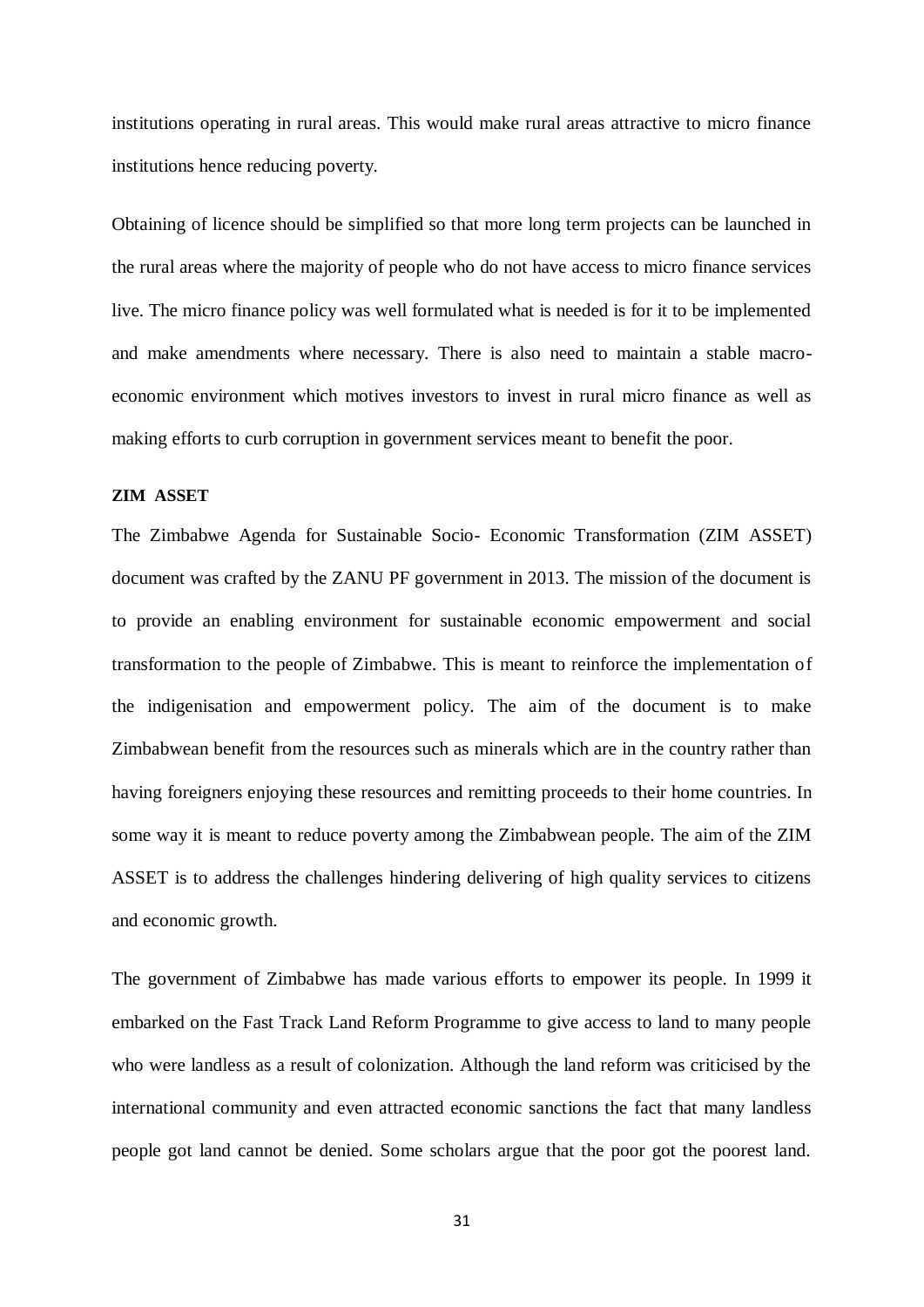However some poor people managed to get productive land which they are using productively and their living standards have since improved.

Through the Indigenisation policy the government introduced the Community Share Ownership Trust and Employees Share Ownership Schemes. The Community Share Ownership Trust is give mining companies the mandate to develop the communities in which they will be operating in for example Zimplates through this policy has build schools and clinics for the Mhondoro community as a Corporate Social Responsibility programme. Companies are also mandated to employ locals so that their living standards can be uplifted. Improvement of infrastructure can make rural areas accessible to micro finance institutions. The Trusts and Employee Share Ownership Schemes give mining companies the mandate to sell shares to their employees rather than having the whole company being owned by foreigners. However the Community Share Ownership Trust can be used as a source of micro finance for income generating projects by villagers.

The ZIM ASSET also supports the micro finance institutions. The overall assumptions of the ZIM ASSEST are as follows:

- (a) Improved liquidity and access to credit by key sectors of the economy such as agriculture.
- (b) Establishment of a sovereign wealth fund.
- (c) Improved revenue collection from key sectors of the economy such as mining.
- (d) Increased investment in infrastructure.
- (e) Increased Foreign Direct investment
- (f) Establishment of Special Economic Zones
- (g) Continued use of the multi-currency system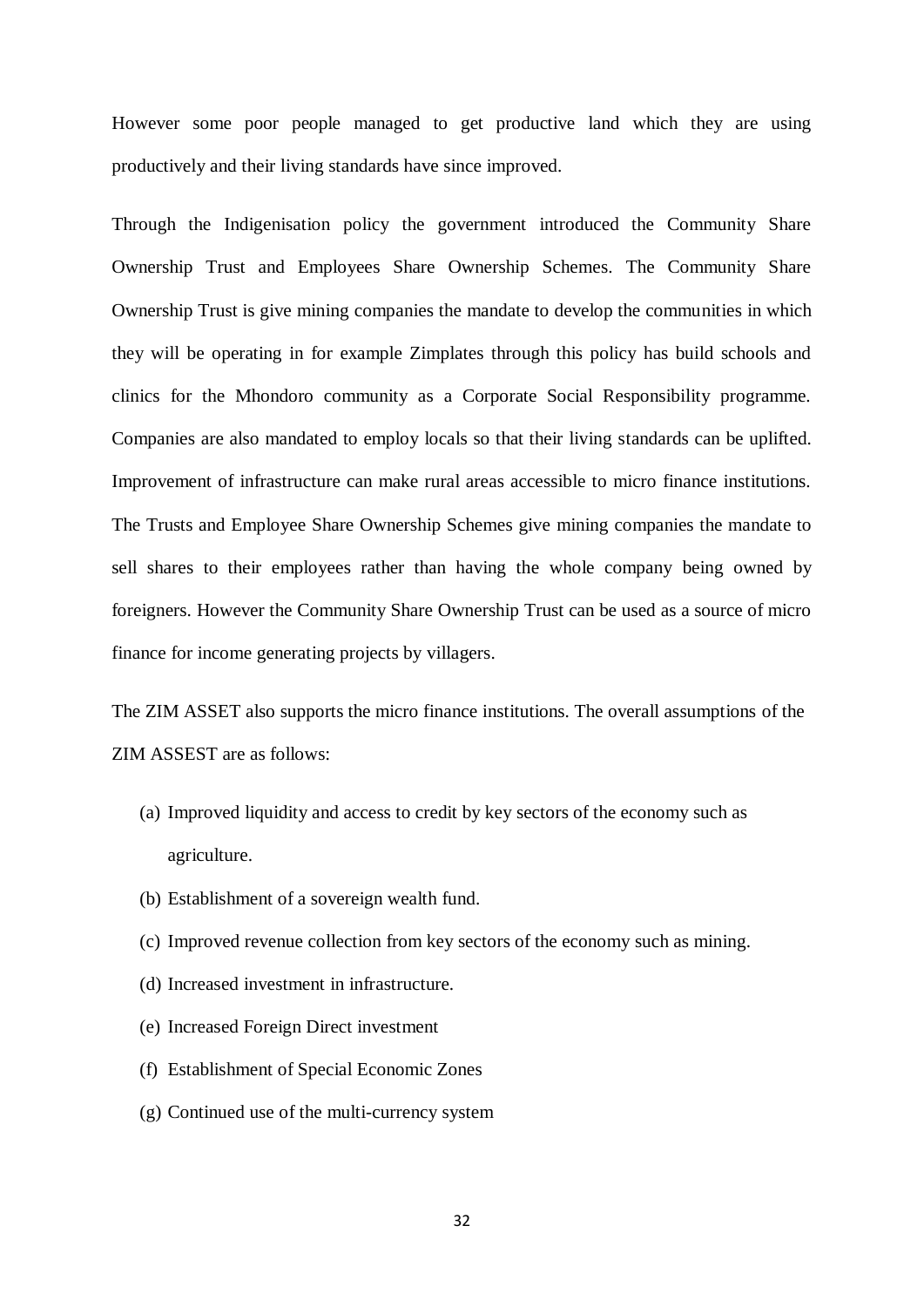The ZIM ASSET just like the micro finance policy is concerned about the provision of credit to key sectors of the economy like agriculture. Agriculture is the main source of livelihood in rural areas and appropriate support of the poor engaged in agriculture will transform the rural areas. One such initiative which has seen the improvement of agriculture in rural areas is through contract farming. Contract farming is conducive to poor people because the contractor provides the inputs needed for the production which poor people do not have. It gives them the capital to transform their subsistence farming to commercial farming. It also offers training in crop production which the poor do not have. This knowledge is very important because they can use it even when their contract has been terminated. According to Klinkhamer, (2009) an inventory undertaken by SNV found the highest number of small holder reached through contract farming in the cotton subsector to be 77 000 for COTTCO and 70 000 Cargill, 5000 Cains and 45 000 Delta. Contract farming gives room for locals to benefit from foreign owned companies at the same time alleviating poverty in rural areas. More companies are engaged in contract farming with companies like Exhort, FAVCO, Interfresh and Servcor recently involved.

Establishment of a Sovereign Wealth Fund is critical for micro finance development in Zimbabwe. The Sovereign Wealth Fund with revenue accumulated from export of mineral resources such as diamonds, gold and platinum can also be used to facilitate wholesale lending to micro finance institutions operating in rural areas. United Arab Emirates has established a Sovereign Wealth Fund through the export of oil. The Sovereign Wealth Fund can also be used for infrastructure development activities in rural areas such as the construction of roads and dams to improve agriculture in rural areas. It can also be used for subsidising agricultural inputs for poor farmers in rural areas.

The establishment of the Sovereign Wealth Fund should be coupled with the effective collection of revenue from other key sectors of the economy such as agriculture and the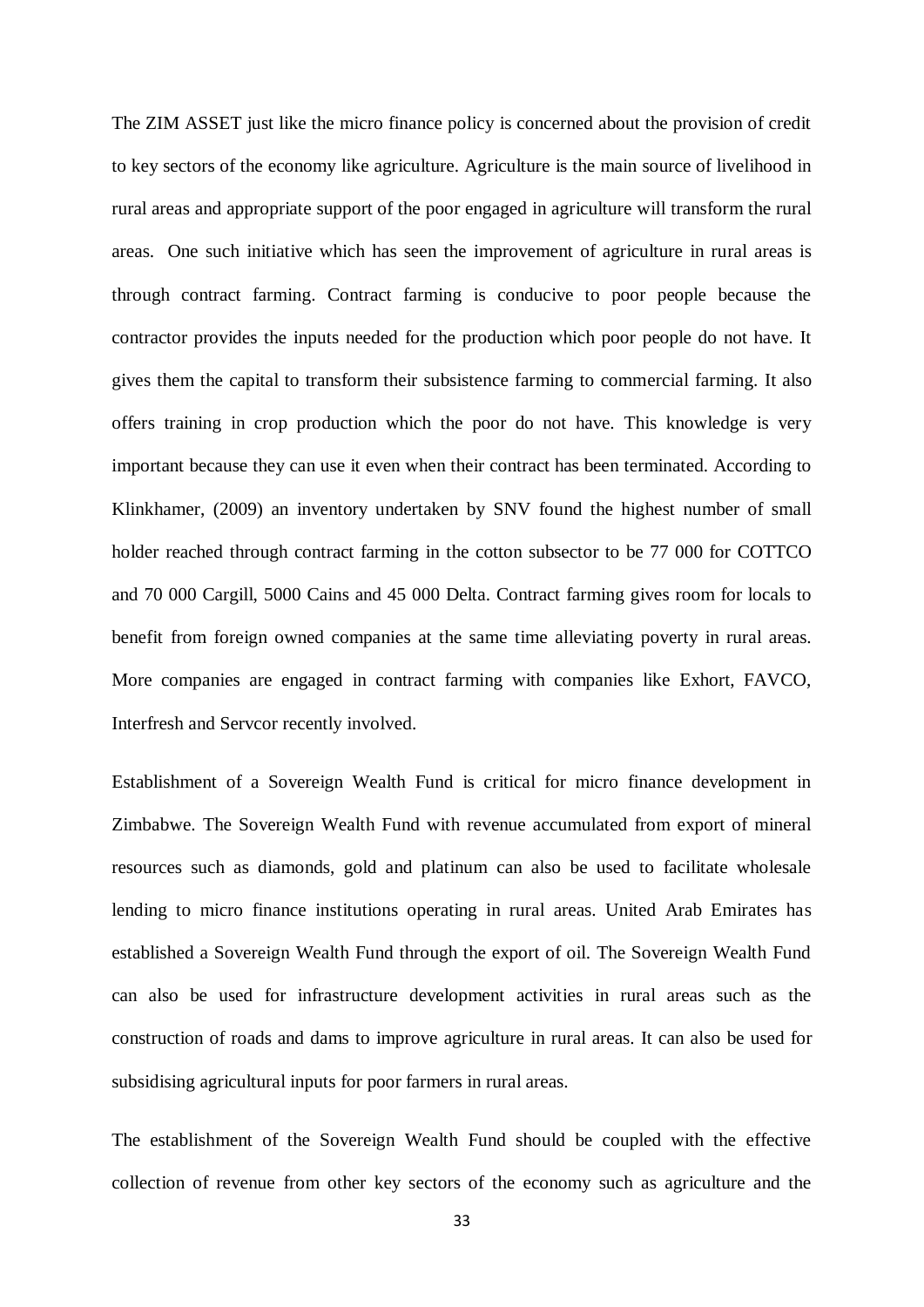manufacturing industry. The government should also create a conducive environment for Foreign Direct Investment (FDI) which will create revenue through taxes and this revenue can be deposited into the Sovereign Wealth Fund. The continued uses of the multi currency will maintain a stable macroeconomic environment to attract FDI.

Agricultural Special Economic Zones can be established through the ZIM ASSET. The companies in these zones can establish backward linkages with farmers in the rural areas through contract farming. If these zones are established in large numbers small holder farmers in the rural areas will be engaged thereby facilitating rural development.

As strategy to boost economic growth the ZIM ASSET seeks to avail and increase economic opportunities women, youths and the physically challenged in communities. This strategy can be used to assist women in the rural areas with training on Village Self Help Groups. It can also be used to offer small loans to start small businesses in the rural areas. The youths, women and the physically are usually marginalised by formal micro finance providers.

Fostering strategic linkages and information among SMEs and cooperatives across all sectors of the economy is another strategy which is going to be employed by ZIM ASSET. For these SMEs and cooperatives to achieve meaningful results there is need for micro finance services to the informal sectors. Support of these SMEs and cooperatives will also create employment in the country. Linkages between SMEs and micro finance institutions should also be fostered.

Since many government micro finance institutions like SEDCO are facing the challenge of capitalisation the ZIM ASSET has plans to recapitalise SEDCO to finance women and the youths. There is also need to recapitalise institutions like Agri Bank and POSB which have branches in the rural areas for women and youths in the rural areas to access. There is also need to open SEDCO branches in rural areas as well as setting up mobile units for people in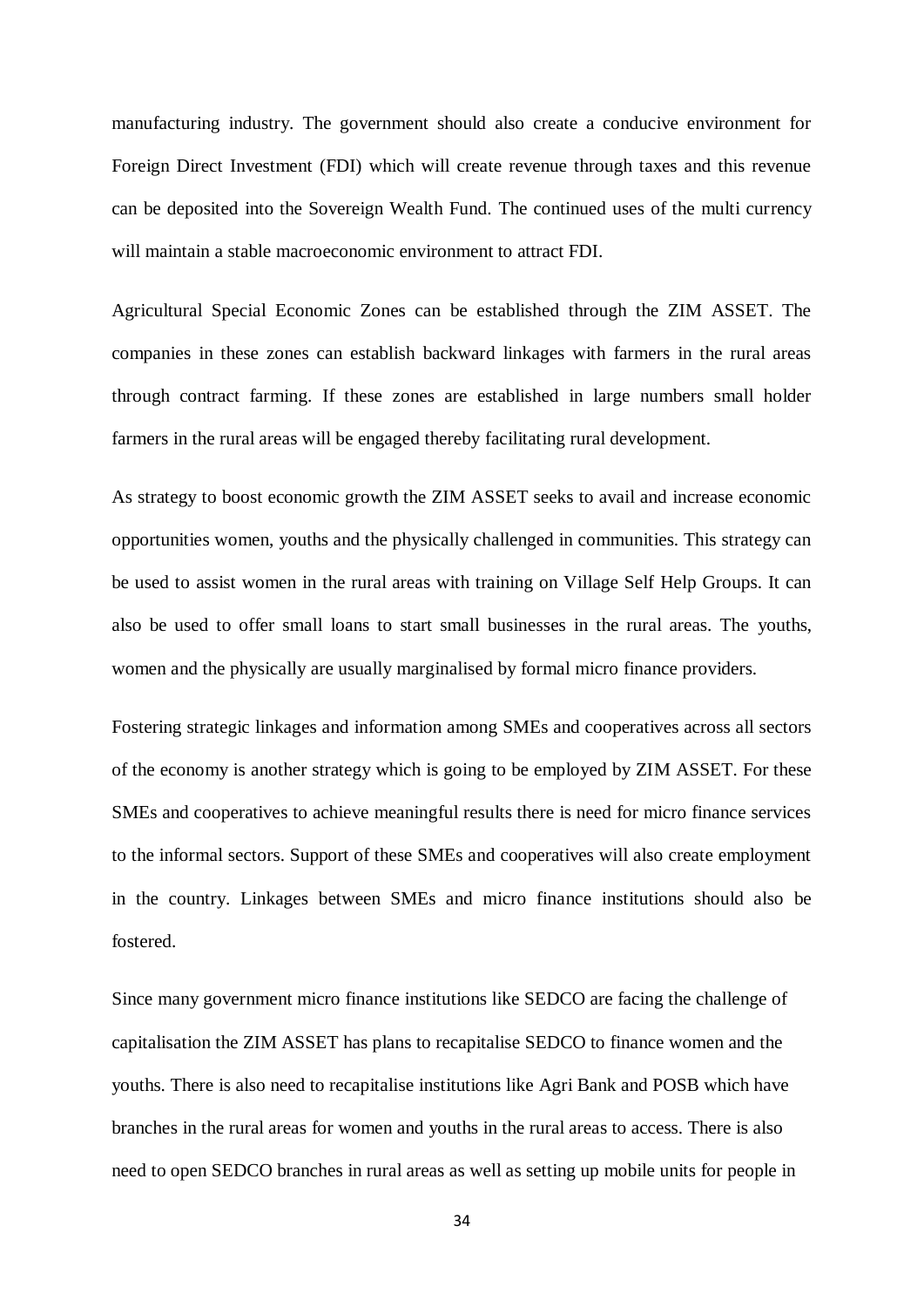remote areas to access. SEDCO can also utilise already existing structure in Agri bank and POSB branches.

The ZIM ASSET has four clusters meant to achieve development which can be supported by micro finance institutions in rural areas. The clusters are as follows: Food security, Social services and poverty eradication, Infrastructure and utilities, andValue addition and beneficiation

All the above clusters need the support of micro finance institutions. Under the poverty eradication cluster the ZIM ASSET has included gender mainstreaming. Gender mainstreaming enhances the reduction of feminization of poverty. When poor people are engaged in viable cooperatives they can afford critical social services such as health facilities. Food security can also be achieved because the poor will have money to buy food during droughts. Infrastructure and utilities will attract micro finance institutions to service rural areas.

Value addition to agricultural product will raise the profits earned by rural farmers raising their living standards. The food security and social service cluster also facilitate the attainment of Millennium Development Goals on the eradication of extreme poverty and hunger and the promotion of gender equality and empowering women just like in the Micro finance policy. Value addition on minerals such as platinum, diamonds and gold leads to more revenue being added to the Sovereign Wealth Fund.

On the eradication of poverty cluster output ZIM ASSET also plans to fund women's groups under the Women and Development Fund through accessing micro credit. However this initiative has to be coupled with capacity building. There is need to mobilise resources from donor agencies. The Ministry of Women Affairs and Gender should have structures at village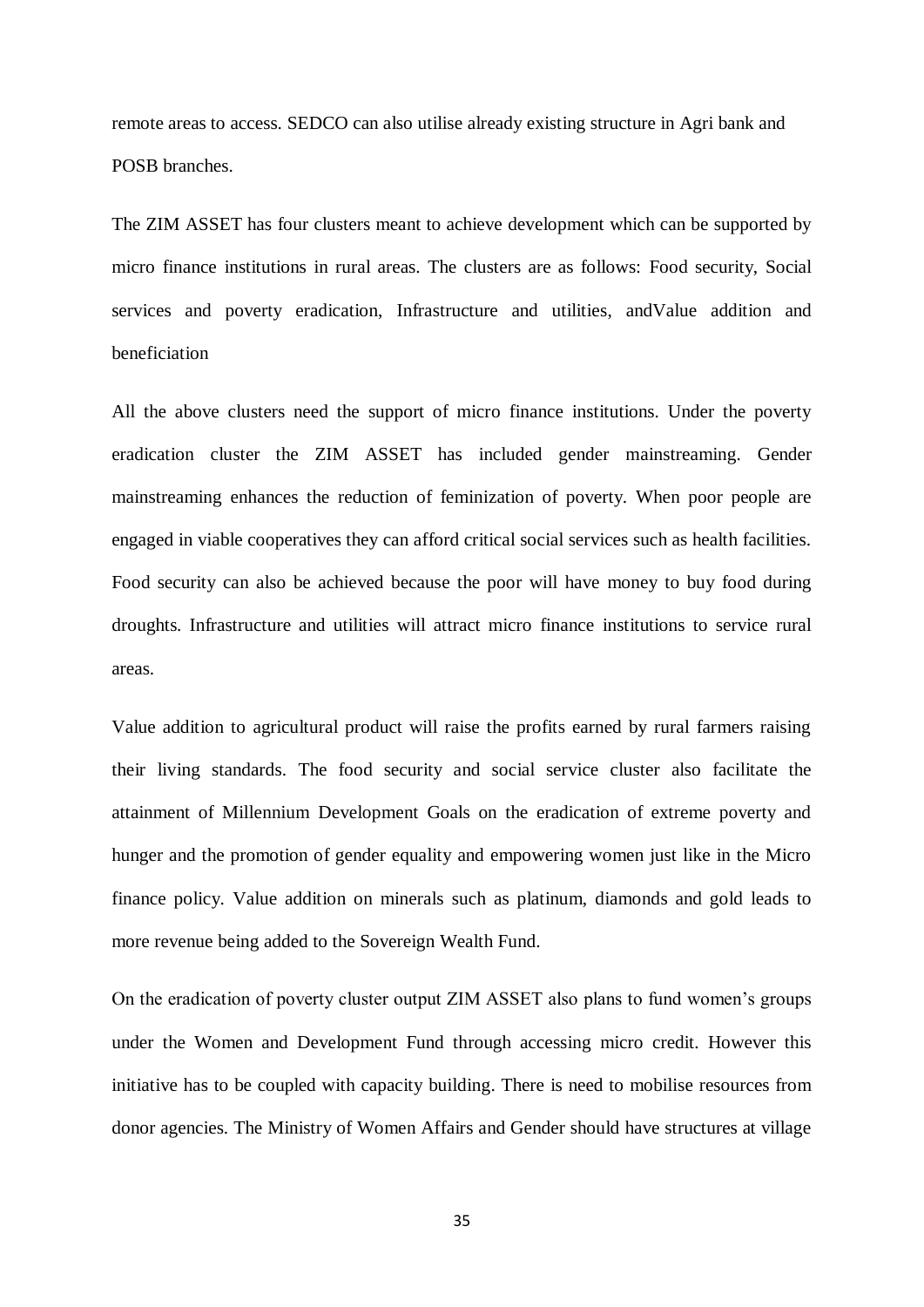level which will hold workshops at different intervals on how will women can improve in their projects as well as sourcing markets.

The women group need to be supported by insurance. According to Klinkhamer, (2009) Jupiter Insurance offers a well developed agricultural menu of insurance services for cattle, wheat, tobacco and cotton. Such services help women to recover from natural disasters such as drought. Insurance can then be used as collateral security in micro finance institutions because value would have been attached to livestock like cattle.

Micro finance in developing countries is also affected by global economic crisis. Effect of the crisis to Africa could manifest through dying up of liquidity and capital flows, aid programs and trade The great recession has led to reduced capital flows to developing nations and this also affect NGOs willing to offer micro finance to rural areas.

## **2.4 An examination of models of rural micro finance and how they are run**

There are various models that have put in place to improve access to rural micro finance. Some institutions are formal and some are informal.

## **Informal institutions.**

### **Self Help Groups**

The Savings led approach is more important for very poor clients than credit facilities (Seep Network, 2006). Group members contribute towards a group fund from which they can borrow at an agreed interest rate. These groups are often referred to as Self Help Groups (SHGs). In India strong SHGs which perform well can negotiate access to bank loans. According to Kabeer, (2008) SHGs approach was pioneered by Mysore Rural Development Agency (MYRADA) in South India and is more savings led. SHGs are more appropriate to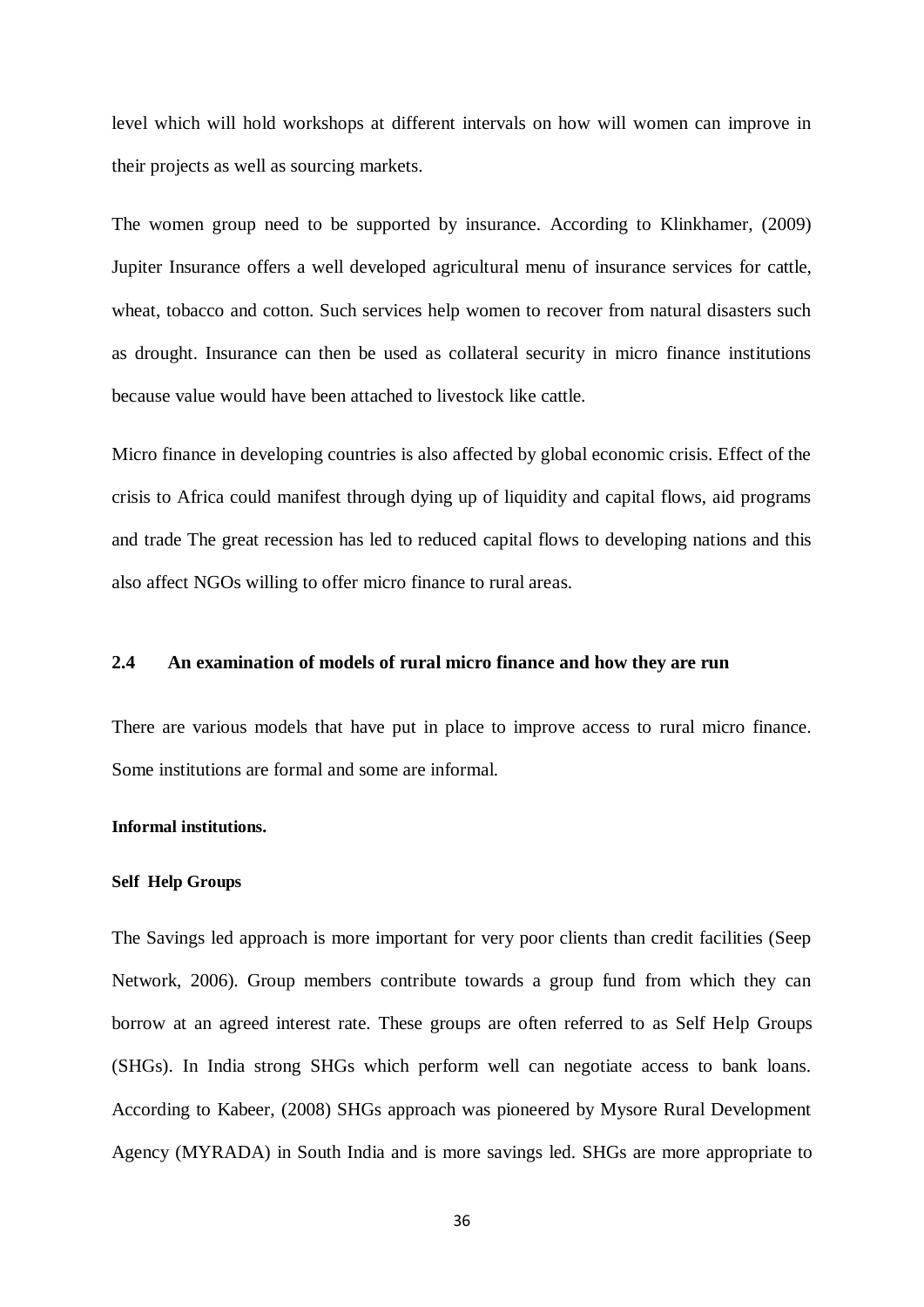rural women who have limited time due to a heavy household workload. There is little group pressure for repayment as in the Grameen group lending model. There are no transactions costs in this model as compared to bank loans. SHGs help in building self confidence and negotiating power when members are borrowing. There are also non financial benefits on SHGs in the few meetings which they hold. BRAC in Bangladesh offers health services to its members.

## **Merry-Go-Round**

Merry go round model is composed of twenty members who contribute a specified amount of money regularly (Macheka and Malaba, 2010). This model is common among women and often uses the proceeds to buy kitchen utensils. Members get lump sum amounts at different intervals which they can use to buy what they want. There is no interest charged.

### **Formal institutions**

#### **Community owned rural finance model**

Community owned rural finance model is a rural finance model that is owned and managed by the rural community with assistance from donor agency (Macheka and Malaba, 2010). The institution first goes through a registration process. They are mainly found in rural areas where there are high incidences of poverty. In Kenya Financial Services Associations and Church based Mbeu Savings and Credit Associations fall under Community Owned Rural Finance model. In Financial Services Association members raise capital through contributions and build their own structure in which they will operate from. The donor will assist with the provision of furniture, insurance, audit fee and capacity building.

The Mbeu Savings and Credit Association is a Catholic Diocese and foreign donor based organisation and has a clear exit strategy. Services such as offering of loans are done by loan officers who use motor cycles to get to clients. To cut rental costs groups of clients meet with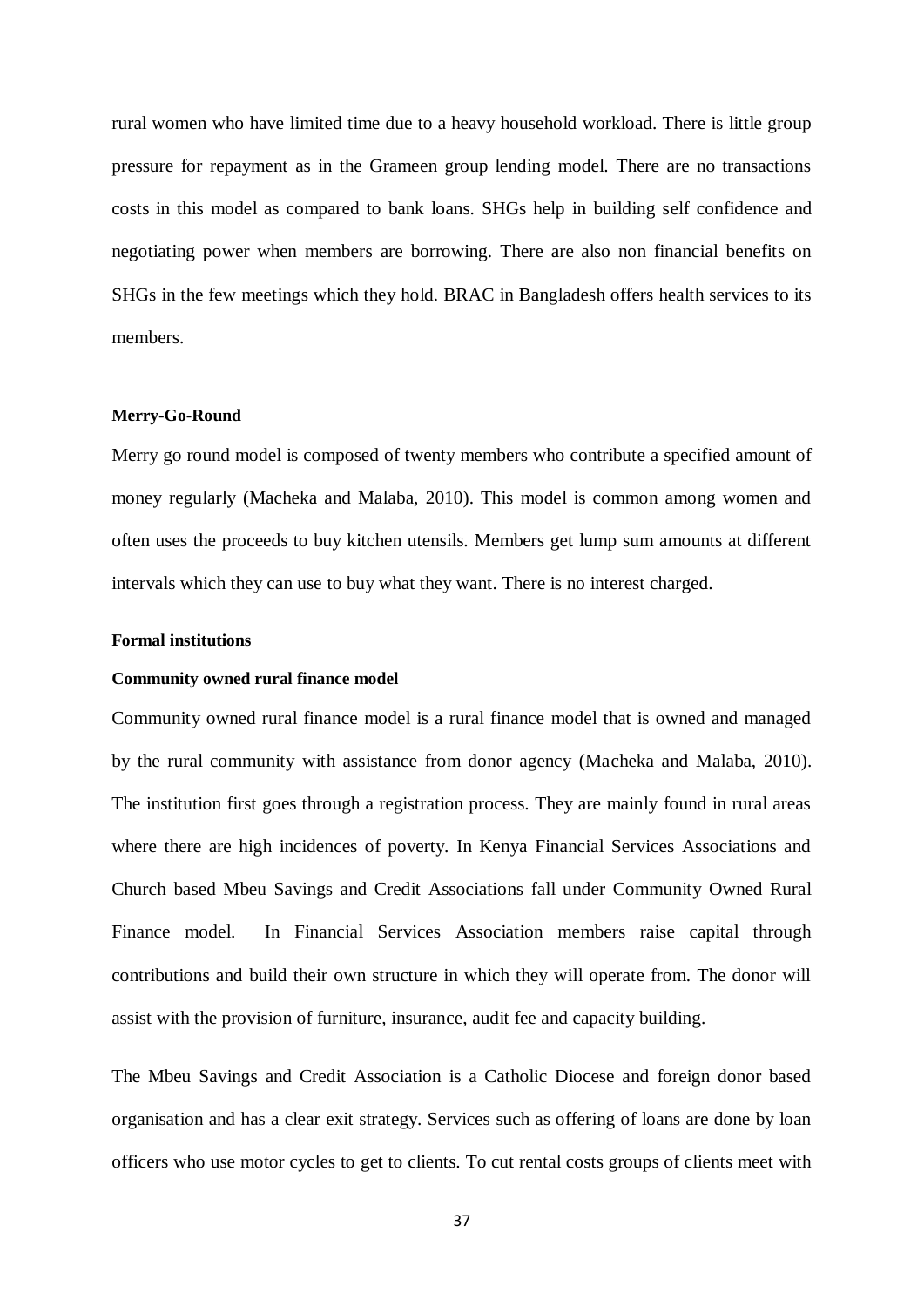officers under a big tree or church compounds. This strategy has led to the Mbeu Savings and Credit Associations reaching many remote areas. A recent study shows that 60% of households in the remote Mbeere District of Kenya deposit their savings with Mbeu Savings and Credit Associations (Macheka and Malaba, 2010). This shows that the model has become popular with rural households.

### **Donor Funded Rural Banks**

The Grameen rural bank model is the popular for offering loans to poor women. The Grameen Bank model provides credit to rural poor particularly to women who own less the half an acre of land or whose assets do not exceed the value of an acre of land (Khandker, 1996). The group is used as collateral because it is the one which gives pressure to members to repay the loan because if one member fails to repay the group will not get a loan in future. The group will comprise of five women and group will get assistance from a Grameen bank worker. A group chair person whose responsibility is to conduct the activities of the group is chosen by the group.

### **Private Commercial Bank Model**

These are emerging indigenous banks which are meant to serve rural people and low income people in Kenya. Equity Bank which works with principle of taking banking services closer to the people, 68% of clients are rural and 28% of the total deposit volume, given the relatively lower average savings account size of rural clients (CGAP, 2004). Rural farmers in Kenya have benefited through short term loans which they use for horticulture, dairy and coffee farming. Equity bank offers product that designed to assist low income clients who are denied access by traditional banks.

Like the POSB in Zimbabwe the Equity bank charges a very low very low operating balance on the deposit account. Opening an account is also easy as not only requires a national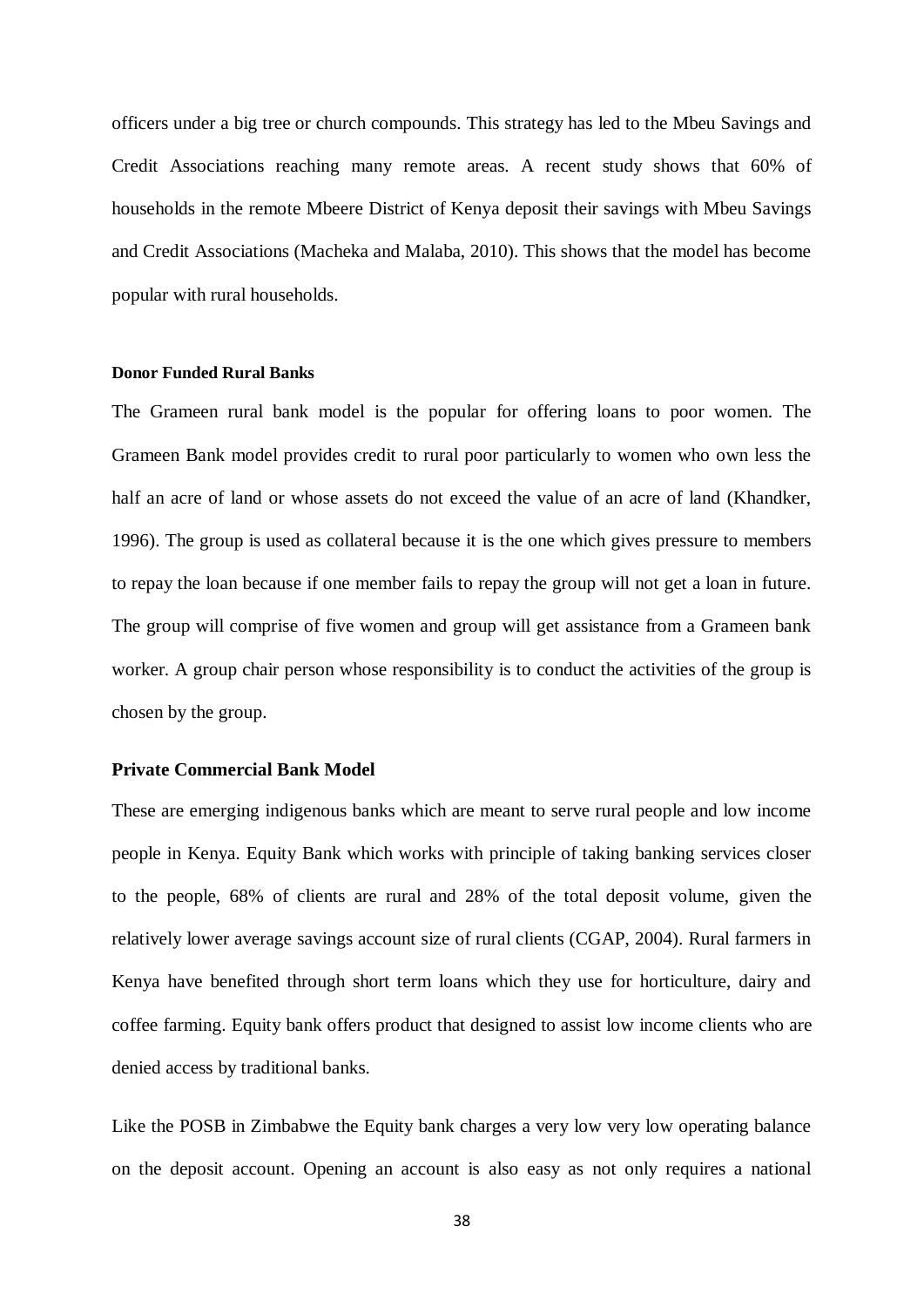identity card and the opening fee. Traditional banks require payslips and proof of residences as well as letter from the employer which the poor might not have. Passport size photos used for opening the account is taken free of charge by Equity bank. To avoid savings account accumulating charges there is no maintenance fee charged and withdrawal charges are very low. The interest rate charged by Equity bank is 1% and 1.5% per month or 12% to 18% per year (Macheka and Malaba, 2010).

## **Mobile banking with Equity bank**.

Mobile bank has been widely accepted in many countries such as South Africa, Vietnam, Thailand, Indonesia, West Africa and Bangladesh as an innovative and low cost distribution system of improving financial services in remote areas where there are non- formal banks (Coetzee et al, 2003). The benefits of mobile banking out way the costs. Two bank officers and two security officers use a van to offer services to remote areas. For sustainability one mobile unit requires 1500 clients (Macheka and Malaba, 2010). Although the bank charges an extra fee monthly the fee is quite reasonable. The mobile bank services saves clients on transport and time spent travelling to urban areas to access services from formal banks. Mobile banks established through demand and they can be converted to fully fledged branches.

# **Government led rural finance model.**

This is a government owned, financed and managed model that provide credit services to large scale farmers with an objective of promoting food security and in Kenya the model works through the Agricultural Finance Cooperation (Macheka and Malaba, 2010). Such cooperation is used for the implementation of many government and donor sponsored programmes such as agricultural mechanisation and livestock production. The government of Kenya offers value addition loans to farmers for improvement on their abattoirs, tea nursery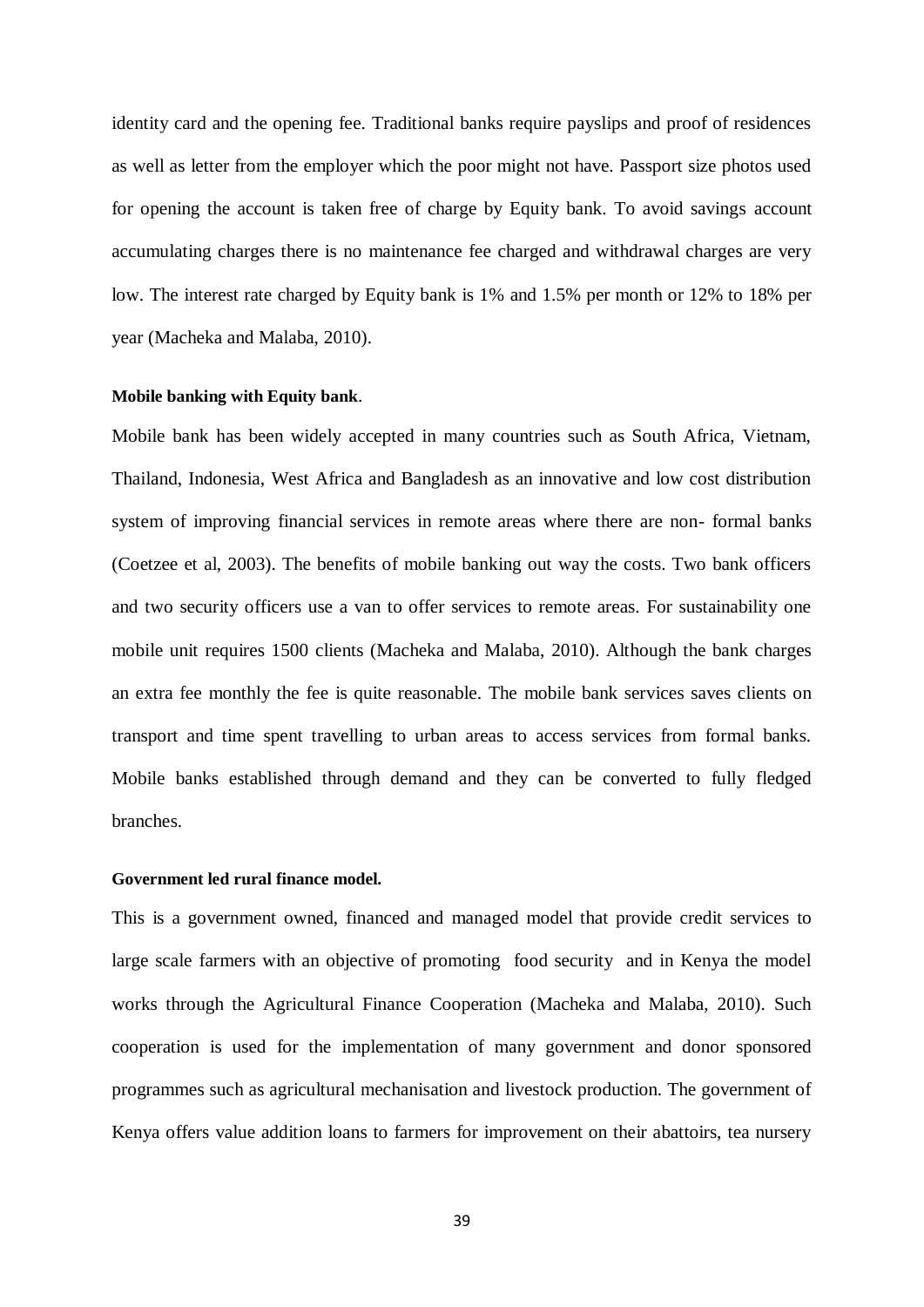and milk processing. In Zimbabwe the government offers small loans to women and youth through the Ministry of Women and Gender Affairs

# **Donor Guarantee Input supply model.**

The donor guarantee input supply model is divided in two types, the stockist guarantee and the credit voucher system. The guarantee offered by the donor reduces credit risk on the manufacturer of inputs. The stockist credit guarantee system is a model of building lending capacity between the commercial manufacture of agricultural input and the input stockist (Macheka and Malaba, 2010). The input stockist or shopkeepers are located in rural areas. This is meant to assist rural agricultural stockist access stock because they lack the requirements of the producers. The rural stockists first receive training on knowledge on inputs and business skills from the donor. The assumption of the donor is that by assisting stockist to access stocks rural farmers' access to agricultural inputs will also improve hence increasing agricultural productivity and income to farmers. The model improves linkages between farmers, manufacturers, stockists and wholesalers. However the donor offers to pay 50% of loan in case of non payment.

# **Credit Voucher System**

The Credit Voucher System is a model providing inputs on credit voucher and cash (where voucher cannot be sold) (Macheka and Malaba, 2010). The voucher system reduces the likelihood of credit diversion to other needs. It involves the donor, input stockist and the government. Rural farmer buy the voucher which they can use to buy agricultural inputs at a subsidised rate. In Zimbabwe the voucher is used in Murehwa to improve access to agricultural inputs to farmers.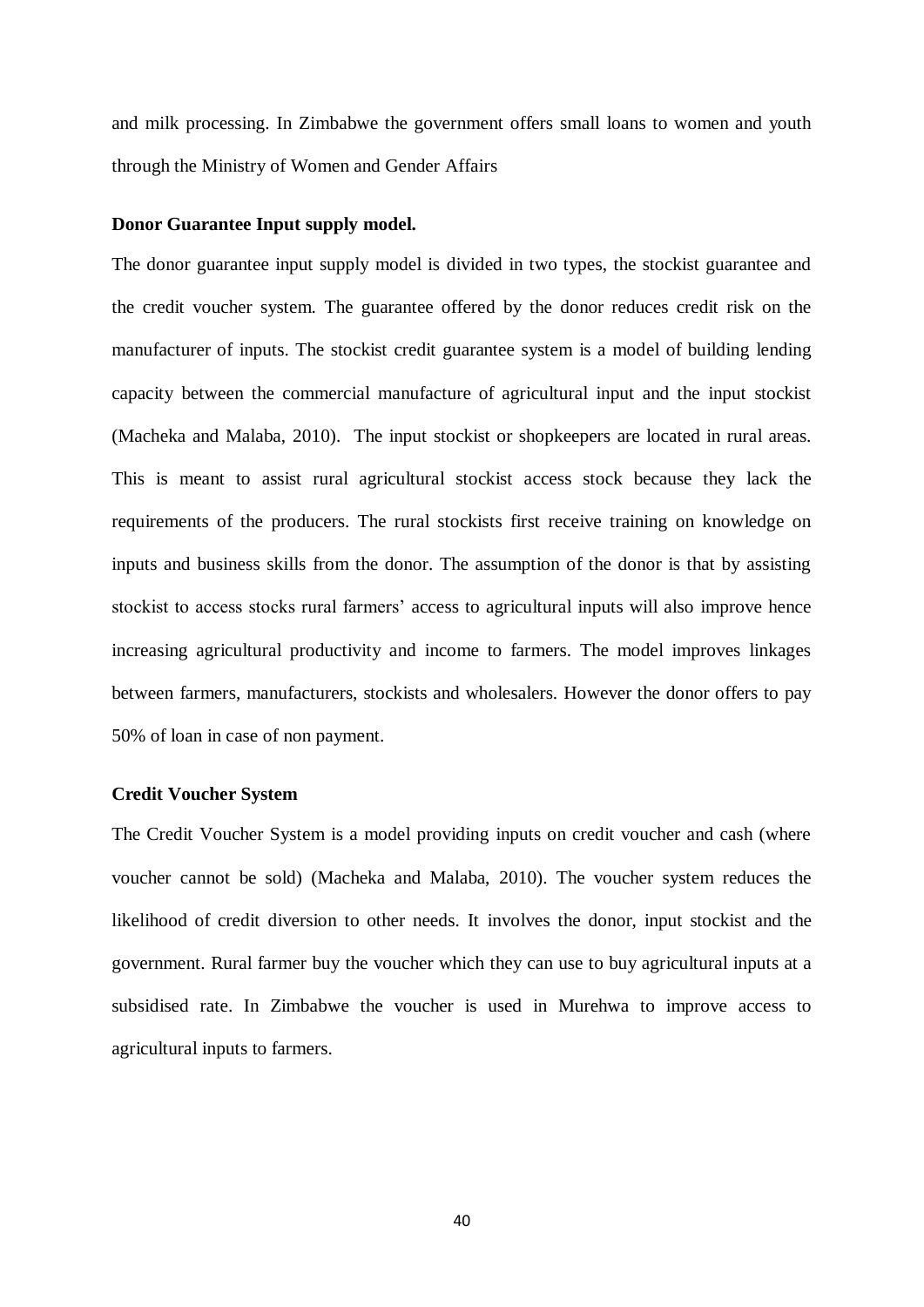# **2.5 Challenges encountered by micro finance institutions, clients and staff in providing and accessing rural micro finance.**

Rural areas are under serviced by financial institutions despite the fact that there is greater population living in the rural areas. As of June 2006 in Zimbabwe, 333 banks branches (88.3% of the total branches in the network) were within the urban centres where 34.8 % of the population reside, while rural communities were serviced by 44 branches (11.7 % of the total branches in the network) despite the fact that 65% of the population reside in rural areas (Klinkhamer, 2006). There are various reasons for this imbalance which are going to be discussed below.

Micro finance institutions face problems in disseminating finance information to rural areas. According to the Reserve Bank, (2007) there are high information costs, transaction and monitoring costs in establishing rural branches. Although the literacy rate is high in Zimbabwe as compared to other developing countries there is need to write some documents in local languages for people to understand. This is costly to banks because they would employ translators and its time consuming. The monitoring of financed projects is also high because the households are sparsely spaced leading to high cost on fuel and time. Transactions may take a long time due poor network system in the rural areas.

For bank branches to be sustainable in rural areas there is need for regular deposits and withdrawals. There is a challenge of seasonality of deposits in rural areas (Reserve Bank, 2007). Rural people rely on agriculture as source of livelihood. This negatively impact on rural banks because during agricultural off season there will be no business. Also during natural disasters like droughts farmers will not have money to deposit.

Rural people do not acceptable collateral security. According to Reserve Bank, (2007) there is lack of acceptable collateral in the absence of legal title to land. In most rural areas in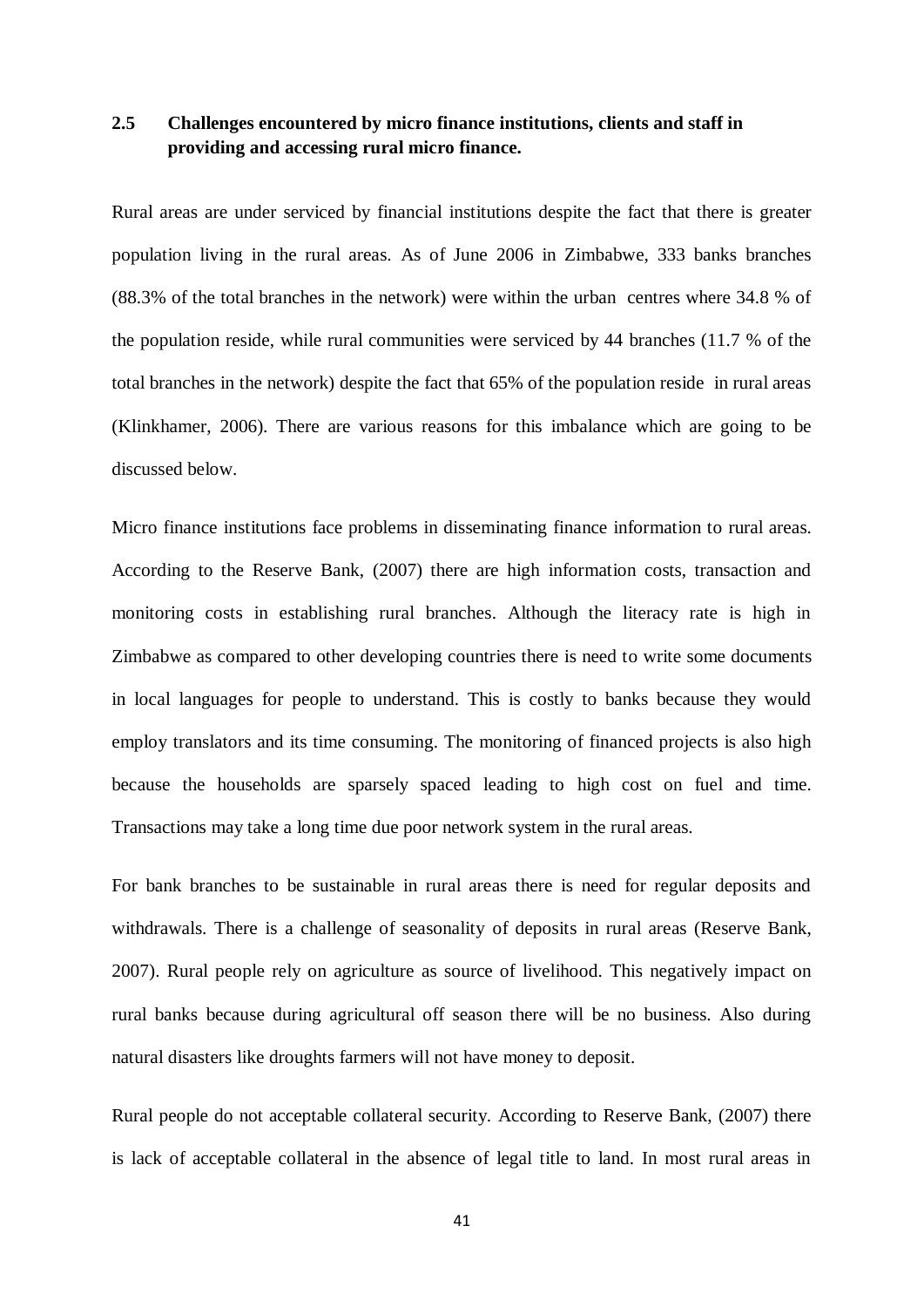Zimbabwe people have ninety years leases which some banks do not accept as collateral security. Some banks like CBZ only give agricultural loans to smallholder farmers with five hectares of land. This means all the farmers with less than five hectares are excluded from such services.

Due to distance transport for both clients and staff can be expensive (Maggiano, 2006). Some rural areas have poor roads and transport operators shun them. Transport operators who operate such areas charge exorbitant price which the poor cannot afford. Some areas are even inaccessible by road. Micro finance staff members find it difficult to reach such areas.

According to Maggiano, (2006) education levels are substantially lower in rural areas, so financial literacy is a bigger concern. Bank staff members find it difficult translating financial language to the level which rural people can understand. Some rural people may not be willing to take loans because of failure to understand financial jargon. Banks may also require financial statements from rural people which may be nonexistent. Rural people with poor education find it difficult to analyse credit risk and the profitability of a project. They also find it a challenge providing all the information required such as business plans or even to understand the conditions of the contracts.

In Uganda micro finance staff members face language challenges, English is the official language but the country is home to more than eighteen local languages (Maggiano, 2006). In such a case micro finance institutions are limited in the staff they can hire because they should be able to communicate in all the areas they will be providing services as well as being able to communicate with international donors. Those who are able to speak local languages may not have the qualifications required by the micro finance institutions.

There is lack of wholesale funding to rural micro finance institutions in Zimbabwe. Agroprocessing firms and other financial institutions operating in rural areas are in dire need of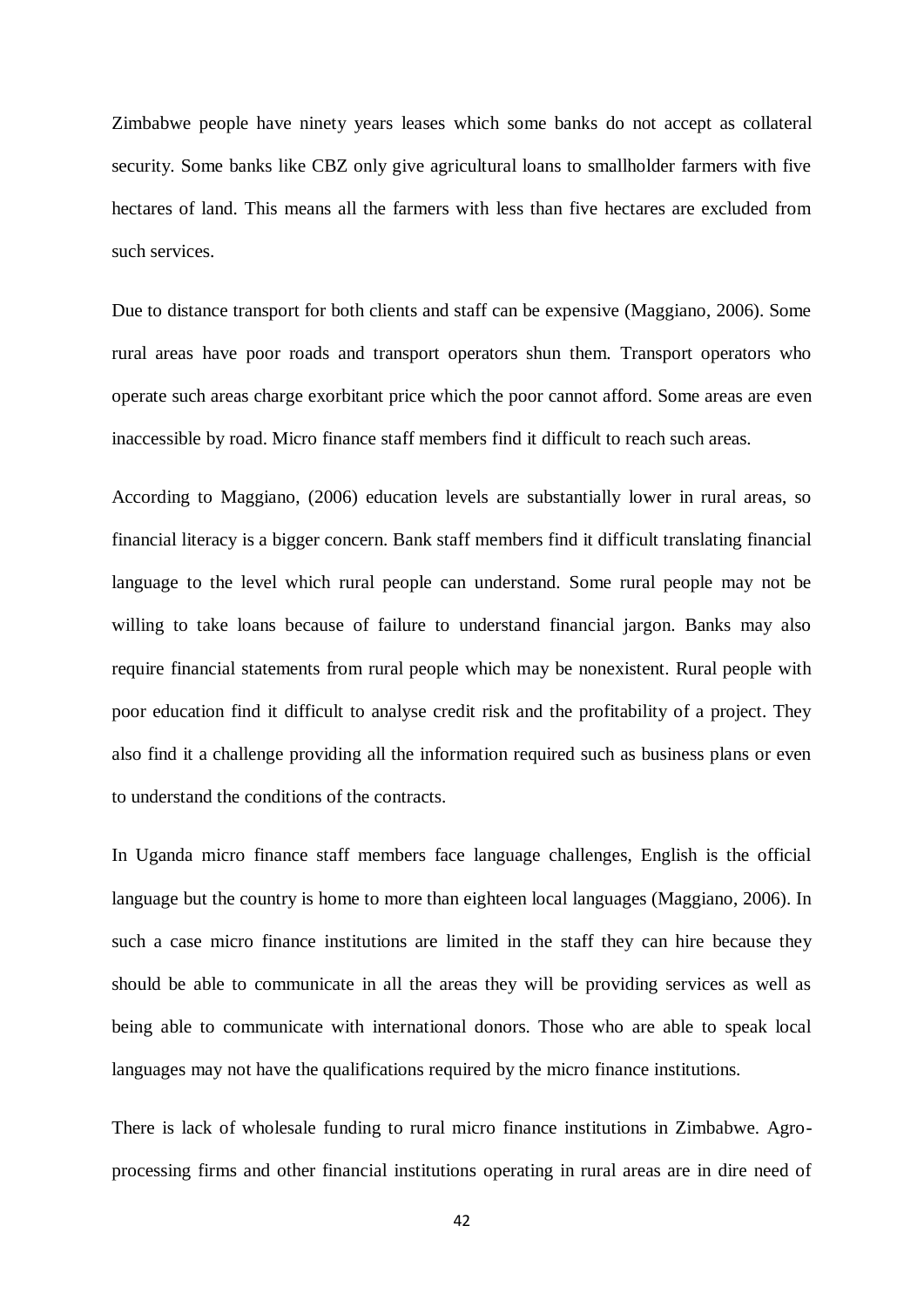medium or long term financing, which can then be wholesaled to smallholders (Klinkhamer, 2009). As long as this loan capital is absent rural micro finance will not cover the necessary population. Wholesale funding accessibility increases the number of rural micro finance institutions in rural areas. Institutions also need funds to cover operational costs, train staff and clients as well as doing pilot surveys on their intended clients.

Banks and other financial institutions located in the rural areas fail to attract qualified and motivated staff due to the hardships found in rural areas. Klinkhamer, (2009) argues that credit risk is exacerbated by operational risk, as institutions have difficulty recruiting highly qualified staff to reside in rural areas. Staff member are not willing to relocate to rural areas because there are no attractive incentives.

Typical micro finance products offered in Zimbabwe are not always well adapted to local needs, for instance, the frequency of repayments is often not in line with business cycles and seasonality (Klinkhamer, 2009). Since agriculture is the main source livelihood in the rural areas loans that require monthly repayment become unsuitable. Loans with high interests are also not suitable in rural areas were people have low income which are seasonal.

Klinkhamer, (2006) argues that currently, there are not enough linkages with different types of partners that could stimulate rural finance. Linkages are important in that they facilitate market access which may the missing link for farmers in the rural areas. They can also be used to link farmers to contract farming. There is also need for linkages with donor agencies such as Oxfam and World Bank who have the funds to transform the rural areas. Linkages can also be used in sharing ideas and skills with countries like Bangladesh which have success stories of rural micro finance.

There is lack of training in some credit unions and cooperatives in rural areas. Savings and loan cooperatives need a substantial amount of new and refresher trainings so that their board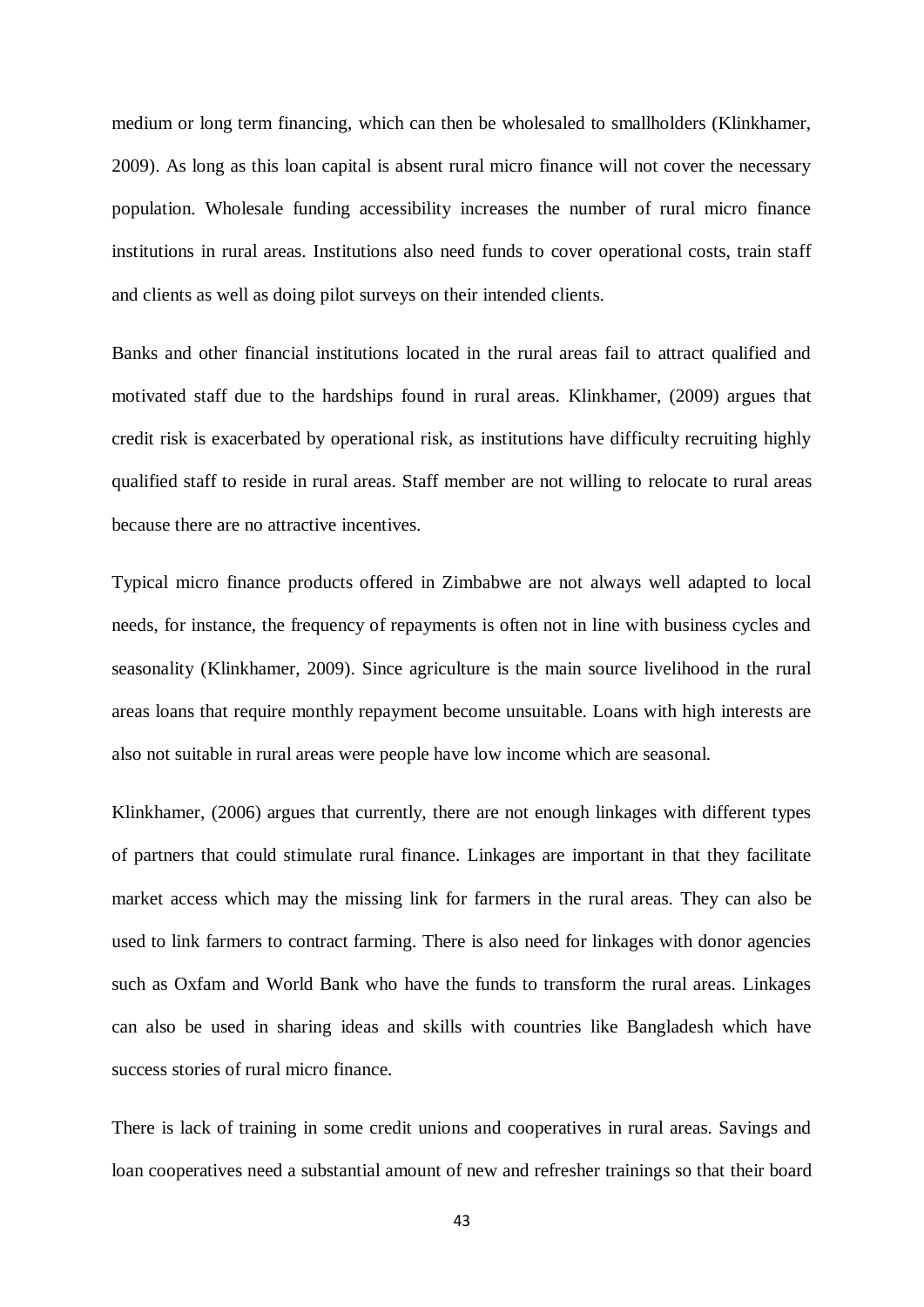members thoroughly understand and are able to perform the duties as part of the governance structure of a financial institution, even if it is very small. Lack of training can lead to ineffectiveness of rural micro finance institutions as some board members even misuse cooperative funds.

Although most micro finance institutions aim to reach the poor people, it has become increasingly apparent that they rarely serve very poor people (Seep Network, 2006). The upper poor are the ones who benefit most as compared to the very poor. The very poor are often excluded in such programmes making the projects ineffective. The cost of transport to meetings and time lost attending such meeting has proved to be a challenge to the very poor.

Many individuals lending or savings programmes require clients to save a certain amount before they can access loans, a practice that often prevents participation by the very poor people (Seep Network, 2006). Even if the amount of money to be contributed can be very small in the eyes of micro finance institutions very poor people may not have such money. Sometimes they are required to buy vouchers in which they would buy farm inputs at a subsidised price but very poor people may not even afford purchasing those vouchers no matter how cheap they may be.

In Zimbabwe ESAP negatively affected micro finance. This policy led to an increase in interest rates, hence reducing the access to loans by the poor (Moyo, (1999) in Mago, 2013). It became difficult for the poor to borrow because the requirements for borrowing became stiffer. Even development banks which used to be more flexible and would look at project viability rather than short term profitability now tend to look at profitability (Moyo, (1999) in Mago, 2013). This development further reduces access to micro finance to rural people because most donors who operate in rural areas get their funds from international banks like the World Bank.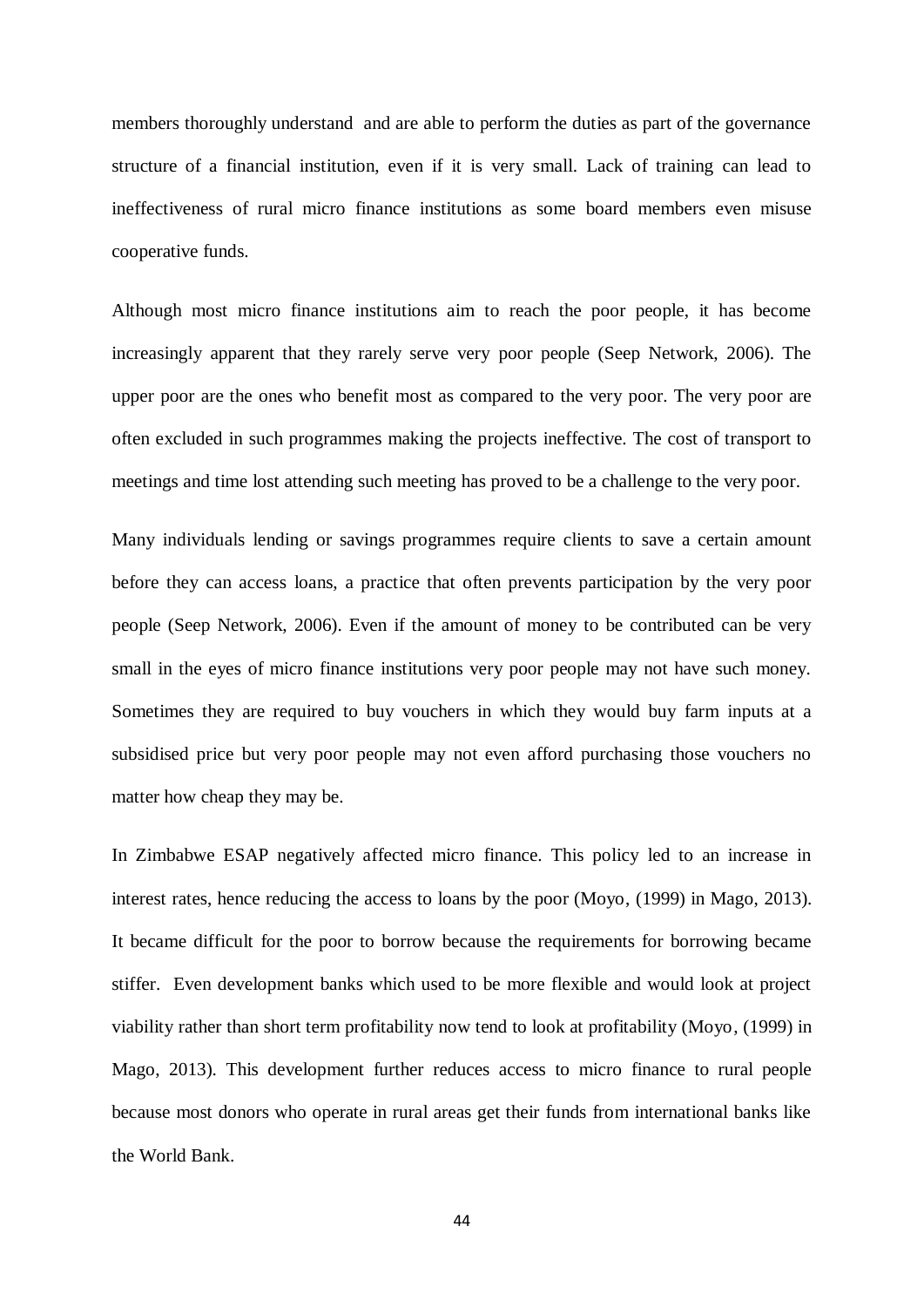Politicisation of government rural micro finance strategies is a major problem in developing countries. According to Mago, (2013) the government is also a supplier of micro finance resources to the poor, however the latter has been politicised. In Zimbabwe the Maguta programme has been heavily politicised. Those who were politically connected are the ones who benefited from the programme. The poorest of the poor did not benefit from the programme.

In Kenya Financial Services Associations face security problems. Financial Services reported close to ten robberies in 2005 and monetary loss from these incidences has been estimated at Ksh one million not to mention bodily harm to security guards (Macheka and Malaba, 2010). This challenge can negatively affect rural micro finance innovations which are critical to the eradication of poverty in rural areas.

Lack of sustainability affects most rural micro finance institutions. High interest rate charged by Financial Service Associations may discourage borrowing thus deny the revenue required for sustainability (Macheka and Malaba, 2010). The interest rate of 12% per annum added to 2% loan insurance can be exorbitant to poor people in the rural areas.

## **Summary**

From the above discussion it can be concluded that microfinance is very important because it has various advantages to poor people. The attitude of staff members and clients towards microfince vary among people with the poor sometimes excluding themselves from microfinance intiatives.The microfinance policy has variuos strategies to improve the outreach of micro finance to rural areas but there are some challenges that need to be addressed to improve the rural outreach. There are also various models of rural micro finance that can be used to improve the outreach.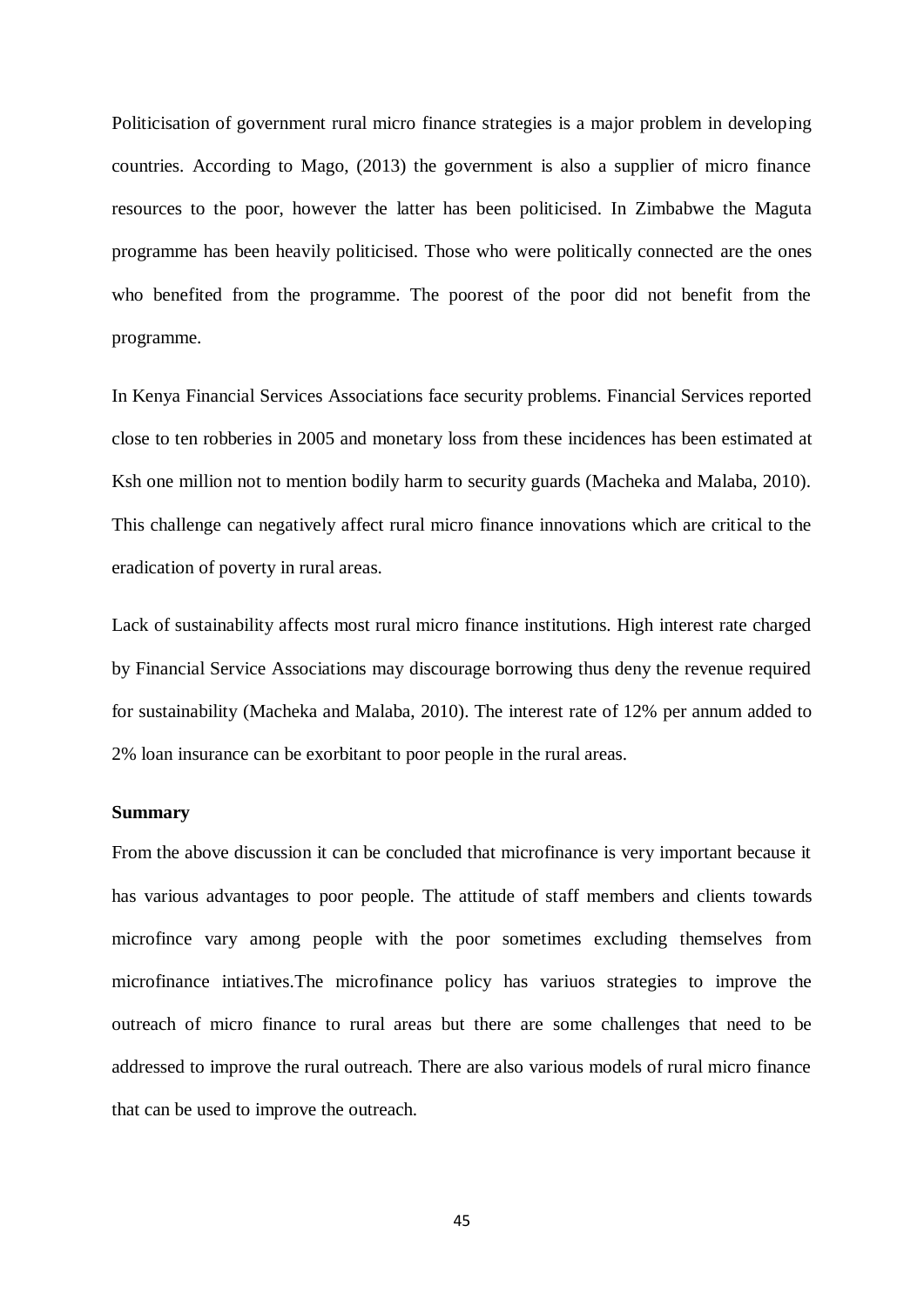### **CHAPTER THREE: RESEARCH METHODOLOGY**

# **Introduction**

This chapter provides an outline of the research methodology was used in this study. It brings out the data sources, methods of data collection and the analysis under which the research was done in order to address the research objectives stated in chapter one of this study.

### **3.1 Research Design**

The researcher triangulated qualitative and quantitative research methods. Triangulation of both methods gives flexibility and the advantages of both methods are combined. Quantitative research tends to subscribe to a particular empirical approach to knowledge, believing that if we measure things accurately enough we can make claims, with considerable certainty, about the object of study (Langridge, 2004). Quantitative research enabled the researcher to make claims about the ability of women micro finance institutions to reduce poverty in ward 20.

Langridge, (2004) further argues that quantitative research tends to be more concerned with prediction rather than mere description. Quantitative research showed how Fushai is likely to perform in future. It assisted in assessing its viability and sustainability rather than just describing its activities. Both open ended and closed ended questions were used. According to Ranjit, (2005) closed ended questions are extremely useful for eliciting factual information and open ended questions for seeking opinions, attitudes and perceptions. Triangulation of questions helped the researcher in obtaining all the information necessary for the research.

The researcher used qualitative method of study to assess the role played by rural women micro finance groups in eradicating poverty. This is because qualitative research methods claim to describe life worlds from the point of view of respondents (Flick et al, 2004). This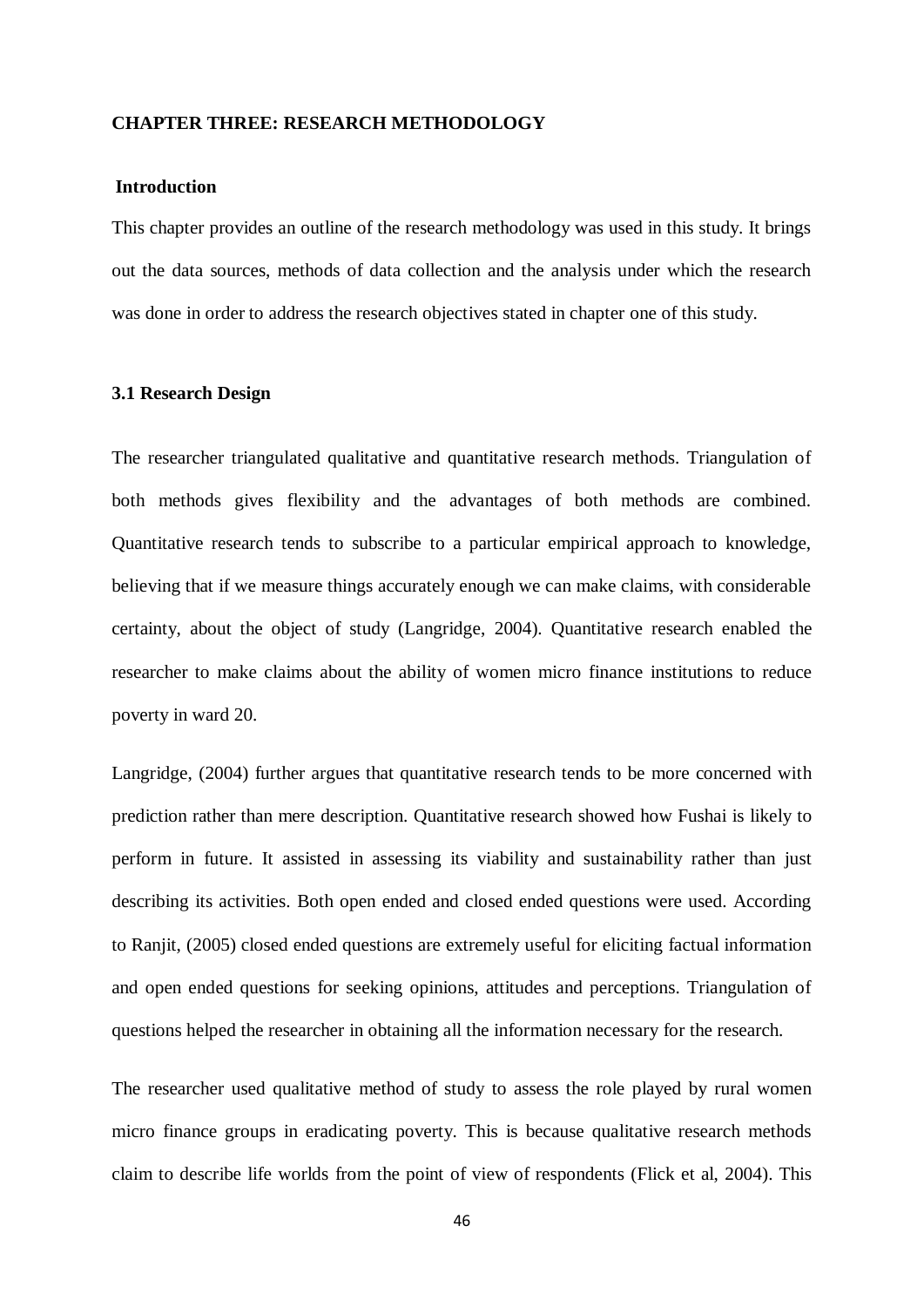was appropriate to the study because the researcher wanted to know the role played by micro finance in eradicating poverty from the view point of women and borrowers. Flick et al, (2004) further argues that by doing so qualitative method seeks to contribute to a better understanding of social relations and to draw attention to process, meaning, patterns and structural features. In this case qualitative method was used understand the social relations that prevailed within the group members themselves and between the micro finance group and borrowers. It is also helped in establishing how these groups were formed. The processes involved in the formation and day to day running of the micro finance group were also explored. The structure of the group in terms of leadership was also established through the use of qualitative research.

The case study method was used in this research. The case study method allows investigations to retain a holistic and meaningful characteristic of real life events such as individual cycles, organisation and managerial process, neighbourhood change, international relations and maturations of industries (Yin, 2003). In this case real life events of poverty were explored taking into consideration life situations before and after the women's micro finance groups were started. The case study method helped clarifying if the micro finance was a viable business within the community. Managerial processes within the microfinance group were also be explored. The case study method was used to see if there has been a meaningful change in the neighbourhood as a result of the micro finance group.

The case study's unique strength is its ability to deal with a full variety of evidence, documents, artefacts, interviews, and observations beyond what might be available in a conventional history study (Yin, 2003). The use of various qualitative methods of collecting data meant that the researcher collected all relevant information about the role of rural women's micro finance in eradicating poverty.

47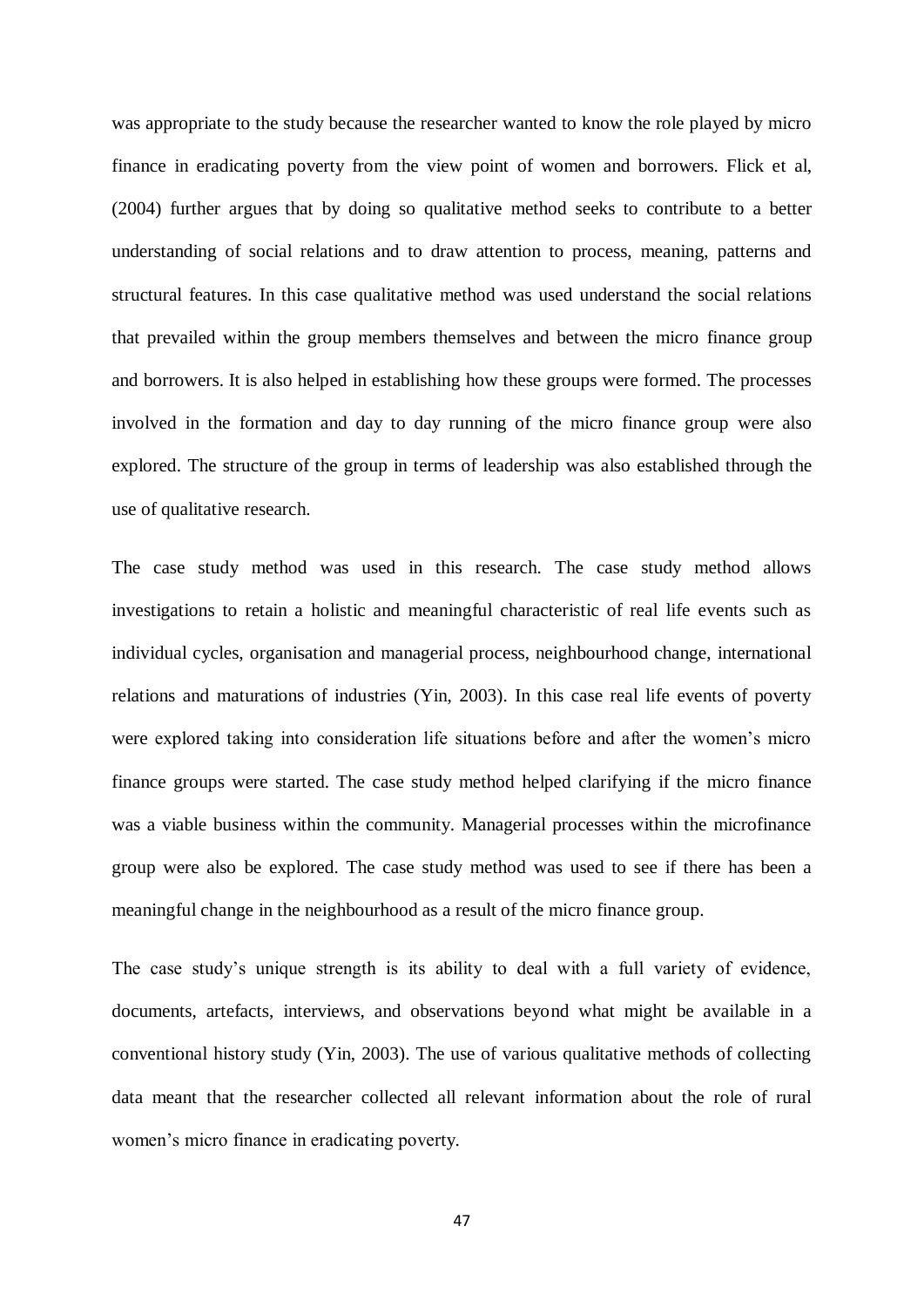According to Bouma and Ling, (2004) the case study method answers the question 'what is going on?' In this case the case study method of study will give other development planners and donor agencies information about what is actually taking place in Ward 20. The activities being done by these rural women will be clearly laid done and areas which need government and donor agencies intervention will be outlined.

However the case study method has some disadvantages. Yin, (2003) states that the case study method takes too long and result in massive and unreliable data. To overcome this problem the researcher compressed and screened the data so that only reliable and relevant data remained. The other disadvantage sited by Yin, (2003) is that the researcher may have biased views to influence the direction of the findings and conclusions. The researcher going reported evidence fairly so as to prevent bias and gave a correct and valid representation of facts.

## **3.2 Data collection**

In order to collect data for this study the researcher used a combination of both questionnaires and interviews. This is because the data which was collected was both qualitative and quantitative as discussed earlier on in this chapter.

# **Interview**

There are basically two types of interviews face to face and telephone interviews. The researcher used face to face interviews due to the remoteness of the area of study. In the face to face interviews the interviewer is in a good position to be able to judge the quality of the response of the subjects, to notice if the question has been properly understood and to reassure and encourage the respondent to be full in his or her answer and visual signs, such as nods, smiles etc are valuable tools in promoting complete responses (Walliman, 2005). The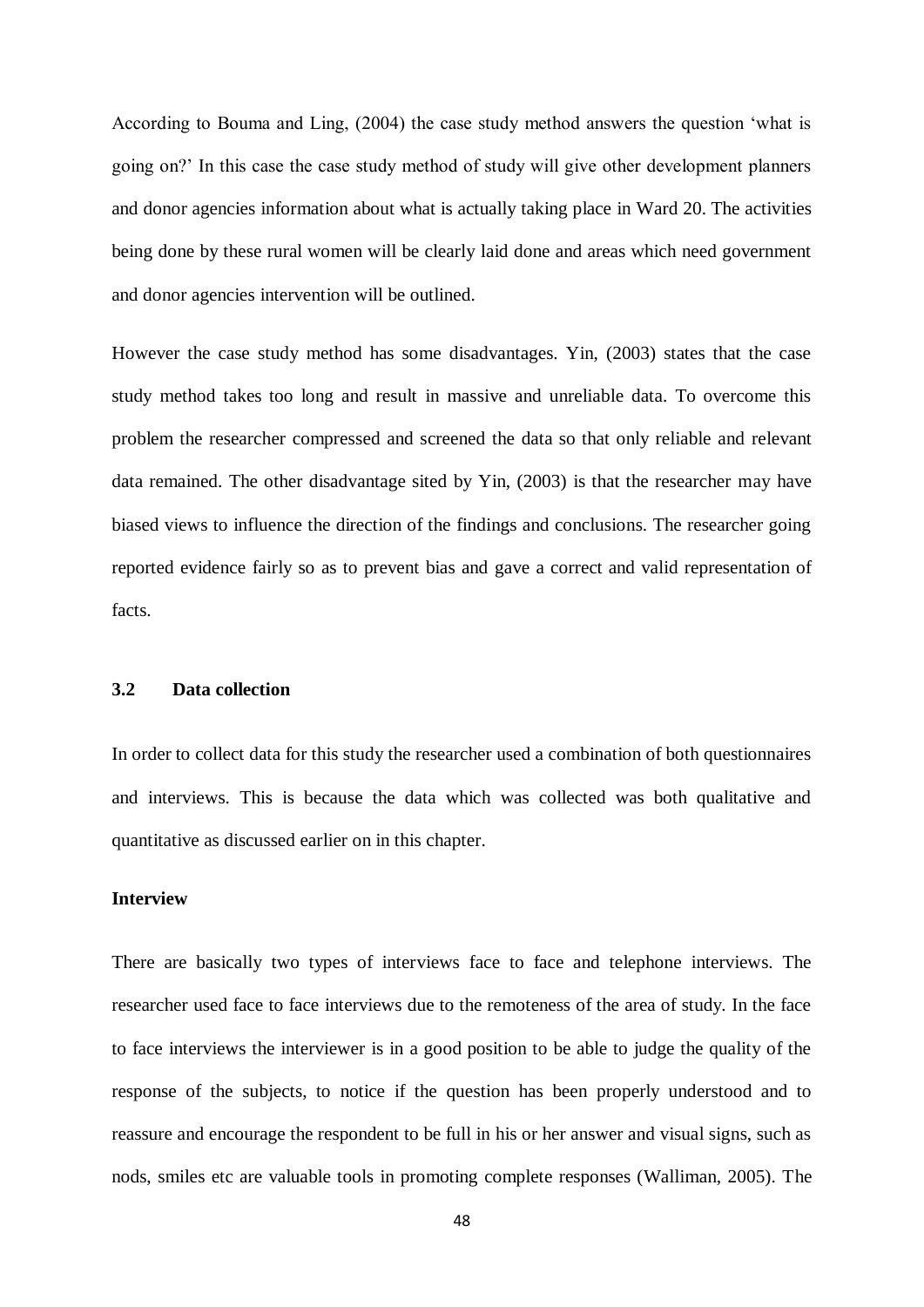visual tools cannot be noticed when telephone interviews are used. Furthermore telephone interviews are more appropriate in developed societies. Some rural areas are still underdeveloped and some key informants may not even own a cell phone. There is also poor network coverage in ward 20.

The researcher used open ended interviews in which key informants who are members of the rural micro finance group were interviewed and they explained how the micro finance group has transformed their lives. According to Walliman, (2005) if one needs to explore a situation and wish to get information which you can cannot predict, a very open and unstructured form of interview is appropriate. It gives room for the responded to fully explain issues. The problem with the use of open ended questions is that people being interviewed may divert from the subject under discussion. To overcome this problem the researcher used an interview guide.

Five in-depth interviews were used. The idea of in depth interviewing is to get a 'window' on reality from the stand point of a participant and to allow them to tell their story as they wish, identify the issues that are important to them (Bouma, 2004). The respondents were also able to fully express their thoughts.

These interviews were targeted to seven groups which are Tagarika, Yambukai and Kudadisa groups which had five members each, Chiyedza had eight members, Kuyedza had eleven members, Takunda had six members and Tabudirira had ten members. Kudadisa group no longer exists due to internal conflict which will be discussed later in the dissertation. Different group with varying years of existence were interviewed so that the impact of Fushai to rural livelihoods can be assessed.

49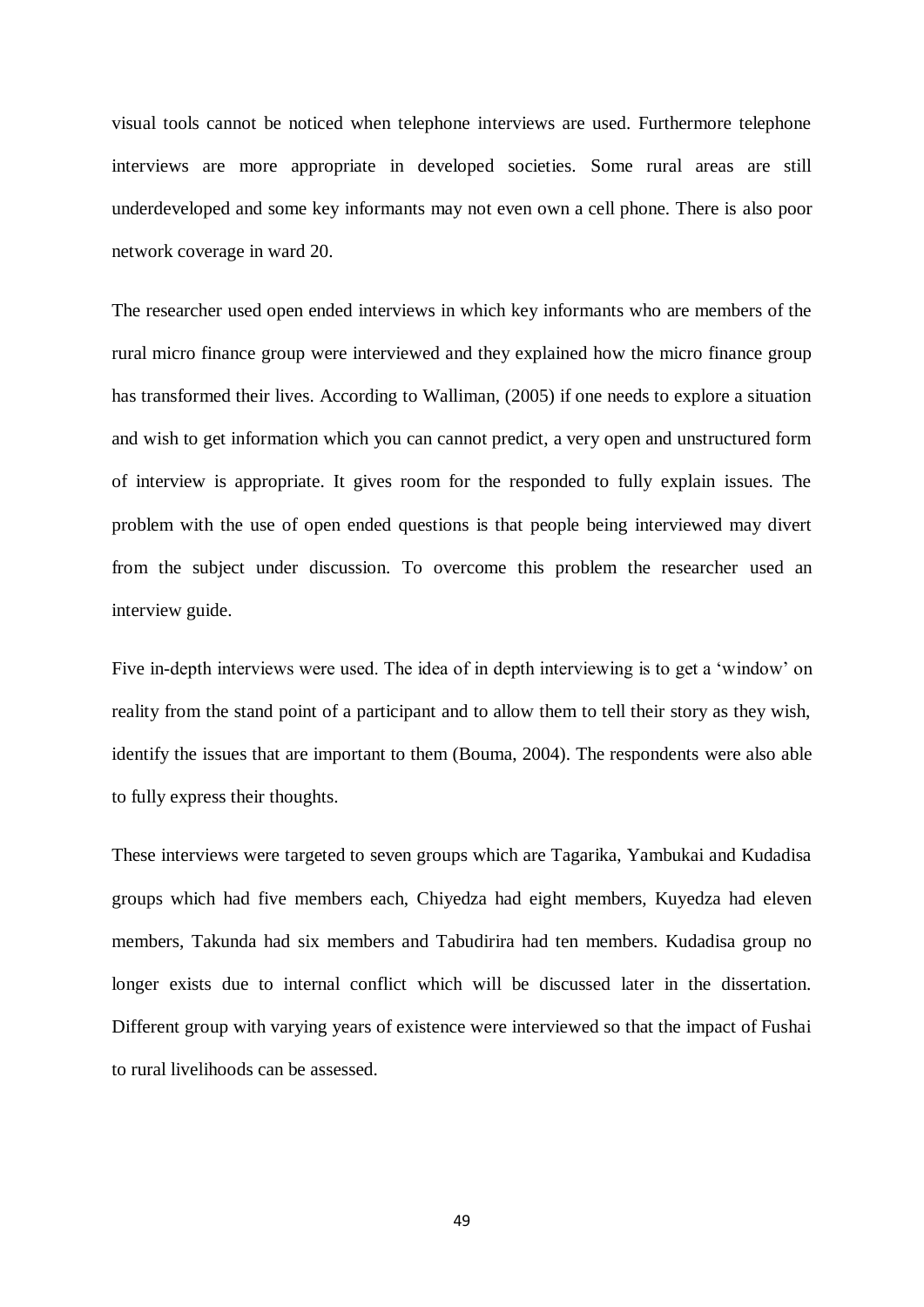## **Questionnaire**

Ten borrowers were interviewed through questionnaires to assess the attitude of clients towards Fushai. Five staff members from banks, five members form NGOs and five members from micro finance institutions were interviewed to assess their attitude towards rural micro finance. Fifty questionnaires were administered to Fushai members. According to Rubin and Rubin, (2005) as a method of data collection, the questionnaire is a very flexible tool, but it must be used carefully in order to fulfil the requirements of a particular piece of research. Questions were structured as per the research objectives. Questionnaires also save time and money. However the disadvantage of the questionnaire is that its questions are fixed and the same questions will be asked to different respondents. In-depth interviews were used to overcome this problem.

There are two ways in which questionnaires can administered. This can be through post or personal delivery. The researcher administered the questionnaires personally because of the remoteness of the area of study and the fact that it takes a long time to deliver questionnaires to respondents through post. Walliman, (2005) argues that the advantages of personal delivery are that respondents can be helped to overcome difficulties with the questions and that the personal persuasion and reminders by the researcher can ensure a high response rate. Due to high illiteracy rate in rural areas some respondents may not be able to answer some of the questions on their own. They were assisted by the researcher. Further more rural areas do not have house addresses the letters are delivered through the school address. It is also costly to post the questionnaires. The reasons why some people refuse to answer the questionnaire can also be established and there is a possibility of checking on responses if they seem odd or incomplete (Walliam, 2005). This cannot be achieved if questionnaires are administered through post because respondents will just through them into the dust bin without any further communication.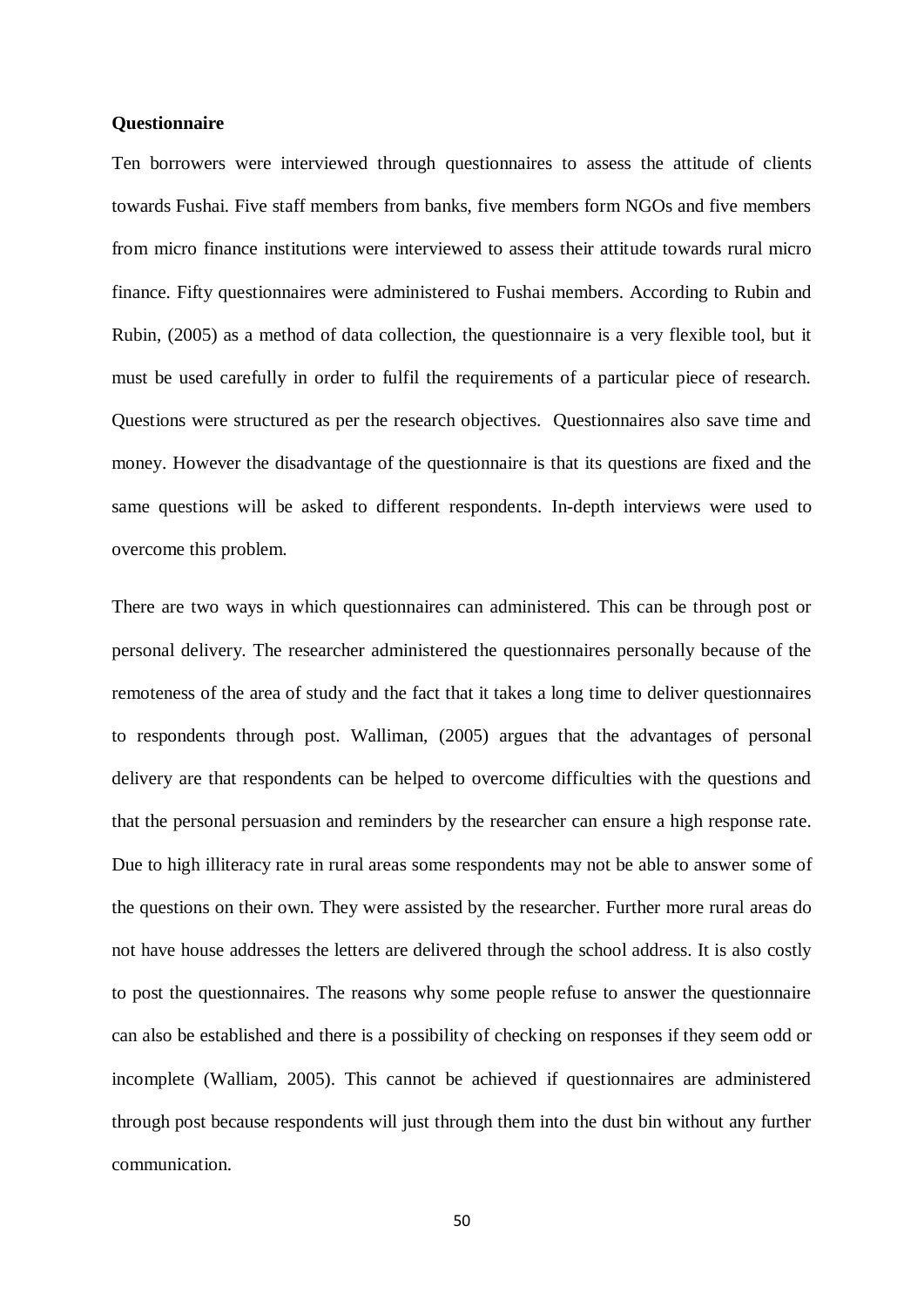Walliam, (2005) further argues that questionnaires are not suitable for questions which require probing to obtain adequate information, as they should only contain simple, one stage questions. In-depth interviews were used for further probing.

## **Observation**

Observation is basic qualitative research technique that requires discipline, planning and alertness (Bouma, 2004). Observations assisted the researcher in assessing reality about the assumptions which he or she would have made. There are two types of observations non participant and participant observation. Walliman, (2005) states that participant observer is seen as involved in the process or activity. In this case a participant observer will be actively involved in the activities of the micro finance group. The researcher was a non- participant observer. In non-participant observation, the researcher stands back from the situation and observes (Bouma, 2004). This is because the researcher does not enough time to be involved in all the activities of the micro finance group.

# **3.3 Sampling Techniques**

The researcher is used non probability sampling method. Snow balling sampling was used. Snow balling is a restrictive multi-stage sampling in which units (respondents) are selected and later, additional sampling units are based on referral process (Panneerselvam, 2006). Initially the reseacher selected respondents whom she thought had the necessary information and the selected respondents later referred her households which had women involved in Fushai. Fushai members then referred the researcher to borrowers. This is because not all women are involved in micro finance groups in ward 20. Panneerselvam, (2006) further argues that snowballing is inexpensive and convenient non-probability sampling method which suits the situations where the development of sampling frame is difficult and time consuming. Since the researcher has limited finances and time snow balling was appropriate.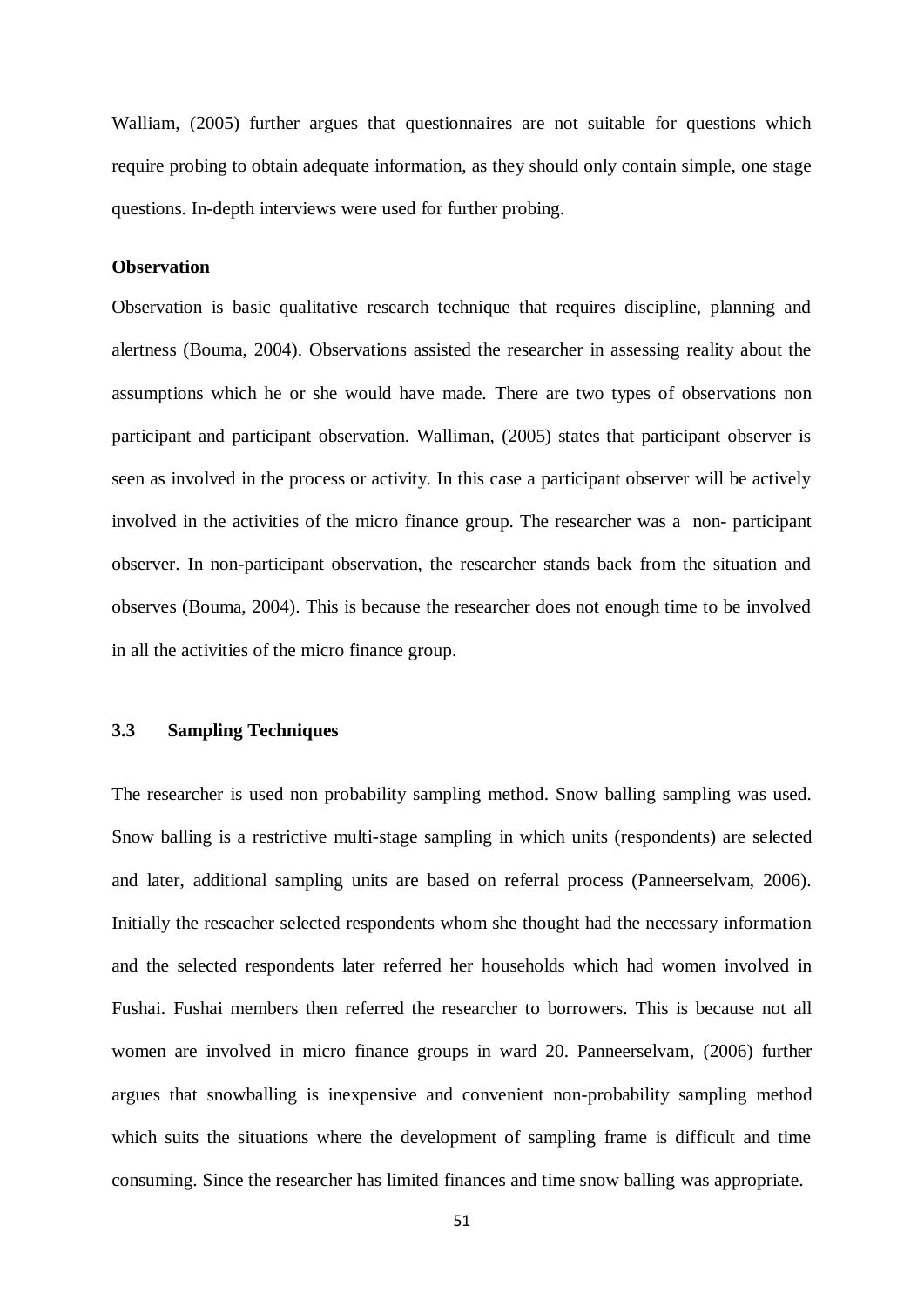### **3.4 Data Analysis**

The researcher used Statistical Package for Social Sciences (SPSS) to analyse data. SPSS is the leading statistical package used by social scientists (Langrigde, 2004). It is one of the powerful pieces of statistical software.SPSS was used to analyse data and later the data was used to draw graphs and tables.

## **3.5 Ethical Considerations**

The researcher informed the respondents about the aim of the research and how it was going to assist them. According to Fouka and Mantzorou, (2011) anonymity is protected when the subject's identity can not be linked with personal responses. Names of all respondents were not asked so that they remain anonymous and the information they revealed cannot be linked to them. Although the researcher had an opportunity to view one group's accounts records she decided not to attach it to the research because it is unethical to display the names of borrowers without their constent. Each person has freedom to decide the time, extent and circumstances under which they will withhold or share information (CCCU 2006).When the researcher administered her questionnaires most respondents were harvesting their fields and they would give the researcher specific time to come for the interviews. The researcher respected the respondents' decisions because it was their right to withhold the information up to a time they would be free. According to CCCU, (2006) care must be taken to ensure that the intention of the research is to generate new knowledge that will produce benefits for participants themselves, for other individuals or for society as a whole, or for the advancement of knowledge. To ensure that the research maximise benefits to respondents the researcher is going to debrief members of Fushai on how they can diversify their income generating projects and have more income to improve their standards of living.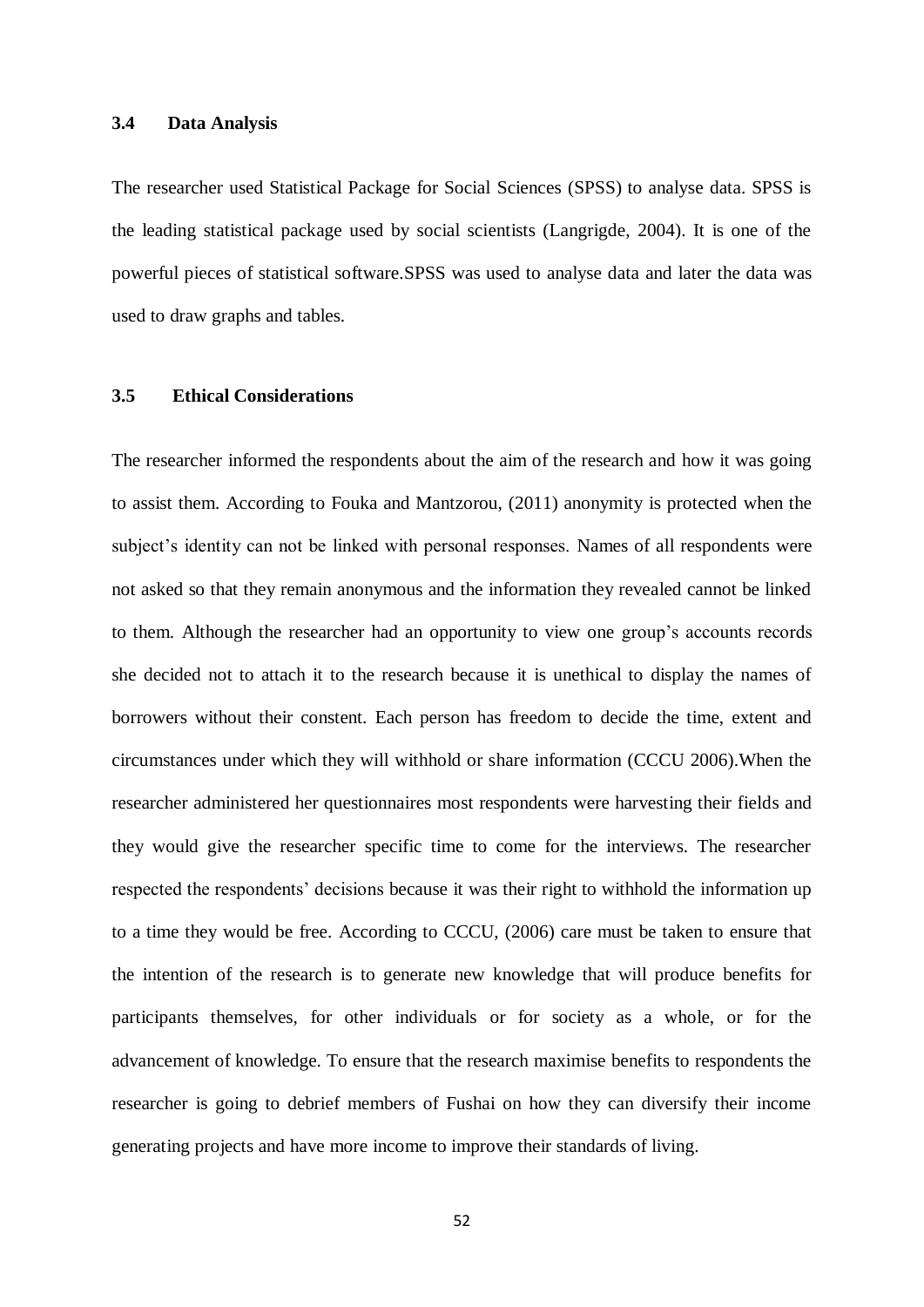# **Summary**

The researcher managed to interview all the intended respondants through questionaires and indepth intervies. In some cases the researcher managed to see the items that were bought by Fushai members. Data were captured using SPSS and later the data was used to construct graphs and tables.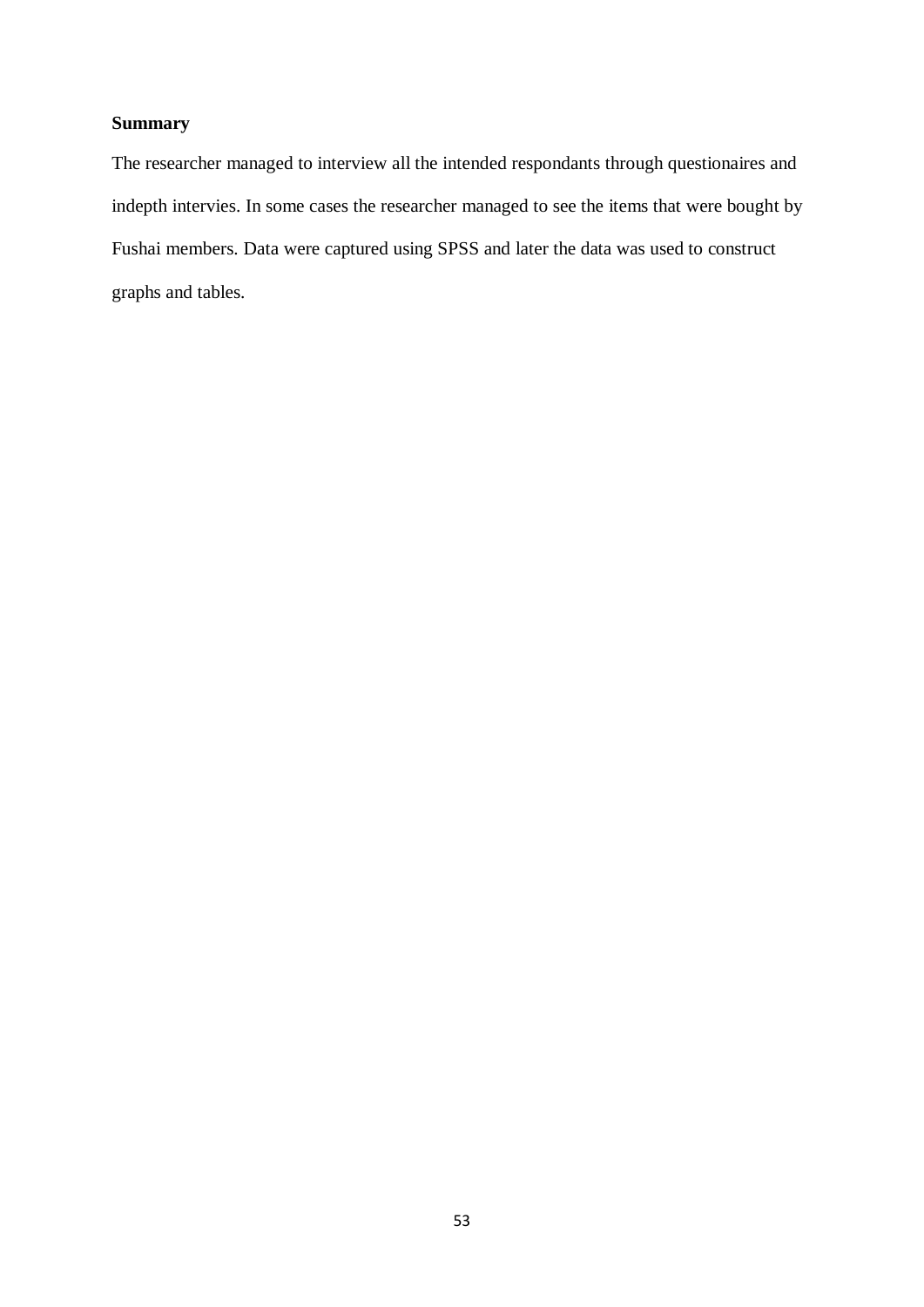# **CHAPTER FOUR: DATA ANALYSIS, PRESENTATION AND DISCUSSION.**

# **Introduction**

This chapter will focus on the analysis and discussion of the research findings. The chapter is structured as follows, demographics, the importance of rural micro finance, attitude of clients and staff towards rural micro finance, the extent to which the Zimbabwean micro finance policy is facilitating the reduction of poverty in rural areas, models of rural micro finance and how they are run and challenges encountered by micro finance institutions, clients and staff in providing and accessing rural micro finance. The discussion will be done by relating to the literature review provided in chapter two of this study.

# **4.1 Response Rate**

The response rate of this research was 100%. This is because the researcher used snowballing sampling method on which she was being referred to the appropriate respondents who all accepted to be interviewed.The researcher also investigated the nature of employment that the members are in and the results are shown in table 4.1.1 below.

## **Table 4.1.1: Employment Status**

## **Employment Status \* Type of Employment Cross tabulation**

|                             |                       |                     | Type of Employment        |                    |        |  |
|-----------------------------|-----------------------|---------------------|---------------------------|--------------------|--------|--|
|                             |                       |                     | Full time non-<br>farming | Fulltime<br>farmer | Total  |  |
| Employment<br><b>Status</b> | Not employed : Count  |                     |                           |                    |        |  |
|                             |                       | % within Employment | 100%                      | 0%                 | 100.0% |  |
|                             | Self employed : Count |                     |                           | 48                 | 49     |  |
|                             |                       | % within Employment | 2.0%                      | 98.0%              | 100.0% |  |
| Total                       |                       | Count               |                           | 49                 | 50     |  |
|                             |                       | % within Employment | 2.0%                      | 98.0%              | 100.0% |  |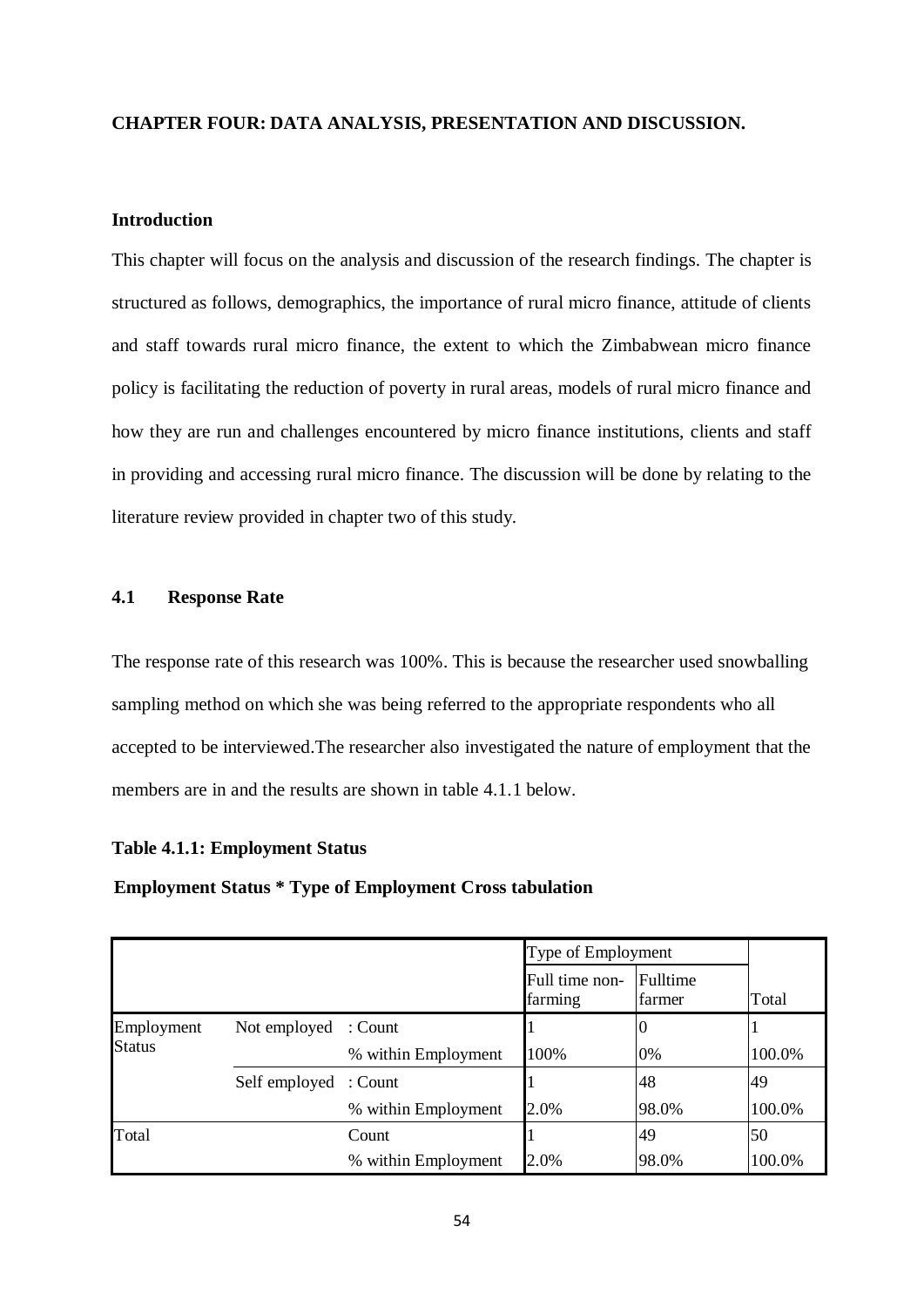The analysis revealed that of the 2% who said they were not employed were all full time farmers and the 98% who said they are self-employed 2% of them were full time non-farming and 98% were full time farmers.

## **Household size and Dependents**

## **Table 4.1.2: Descriptive Status**

### **Descriptive Statistics**

|                         |    | Minimum | <b>Maximum</b> | Mean   | <b>Std. Deviation</b> |
|-------------------------|----|---------|----------------|--------|-----------------------|
| Household Size          | 50 | 3.00    | 9.00           | 5.9400 | 1.64639               |
| Number of dependents 50 |    | 2.00    | 8.00           | 4.9400 | 1.64639               |
| Valid N (listwise)      | 50 |         |                |        |                       |

The analysis shows that average size of the households of the members who responded to the survey was 6 with average dependents of 5. The analysis also shows that the minimum size of the households was made up of 3 members with a maximum of 9. Dependents were a minimum of 2 and a maximum of 8 members.Gruops memebrs also revealed that the group is free for anyone to join.

# **Improvement of livelihood**

100% of the responding members argued that the group has improved their livelihoods. This clearly shows that the rural microfinance has significantly improved the life of rural population.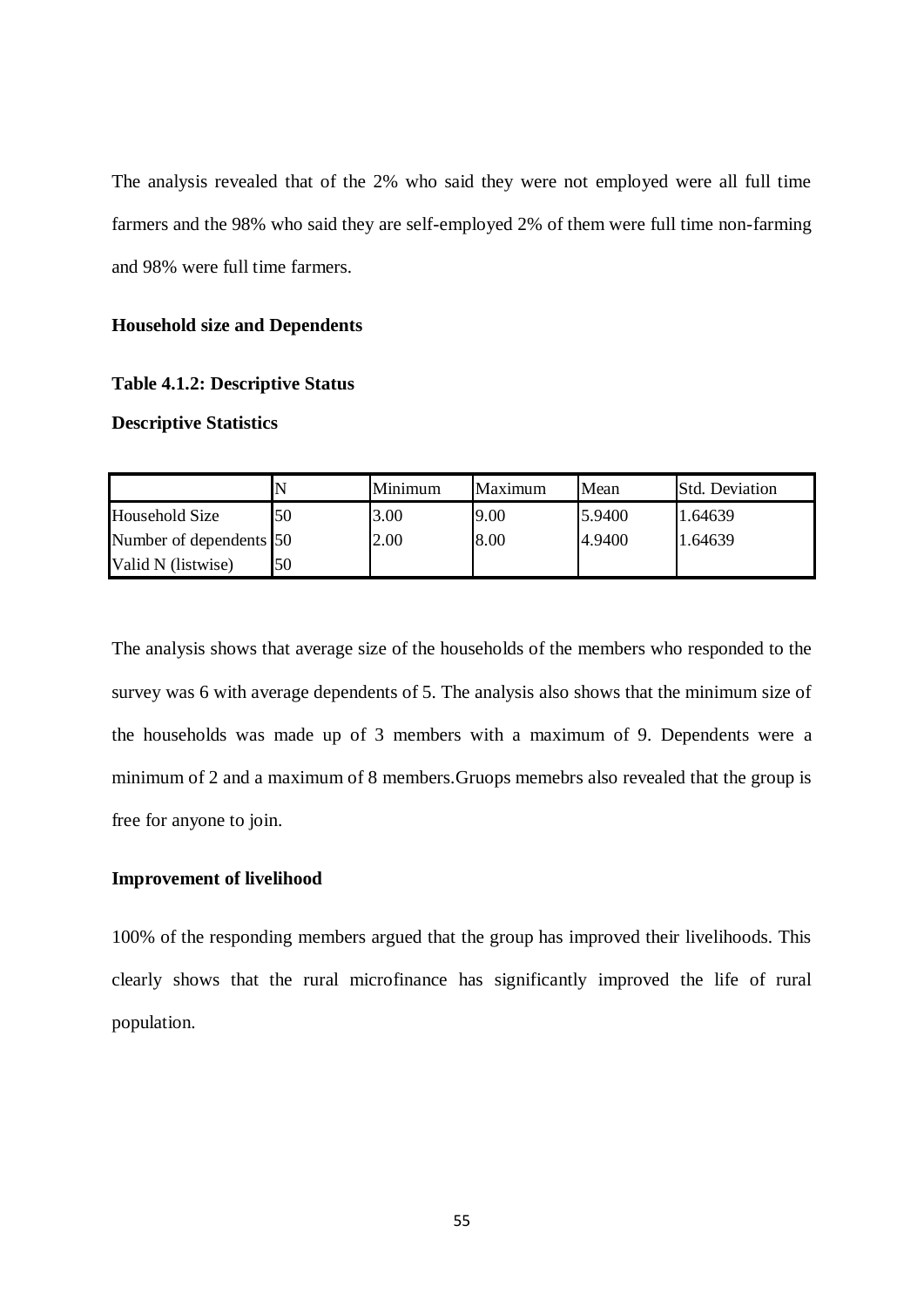### **Level of Income**

100% of the responding members agreed that the group has improved the level of members' incomes. This again implies that the lives of rural population have improved as a result of the introduction of rural microfinance.

According to the Scottish Poverty Information Unity states that people live in poverty when they are denied an income sufficient for their material needs and when these circumstances exclude them from taking part in activities which are an accepted part of daily life in that society (Tenaw and Islam, 2009). Access to rural micro finance gives the poor an opportunity to start small businesses.

# **Use of the Income**

The analysis showed that 66% of the responding members indicated that they use the income basically to buy food, 22% said they use it to pay for school fees and 12% use the money to start income generating projects.

Muzari et al, (2013), indicated that the low income households in Zimbabwe also seek loans to pay school fees for children. The Millennium Development Goal number two states that there should be universal primary education by 2015. Access to micro finance to the poor in rural areas will mean that many children will attain school including girls.

On the issue of starting income generating projects, Allen et al, (2000) stated that there is clear evidence of personal pride and evidence also that people are encouraged to work more energetically than they otherwise, might owing to the need to repay. This obligation to pay must motivate borrowers to start projects. However, this is contrary to the research findings where the majority is borrowing to buy food and other things which are not income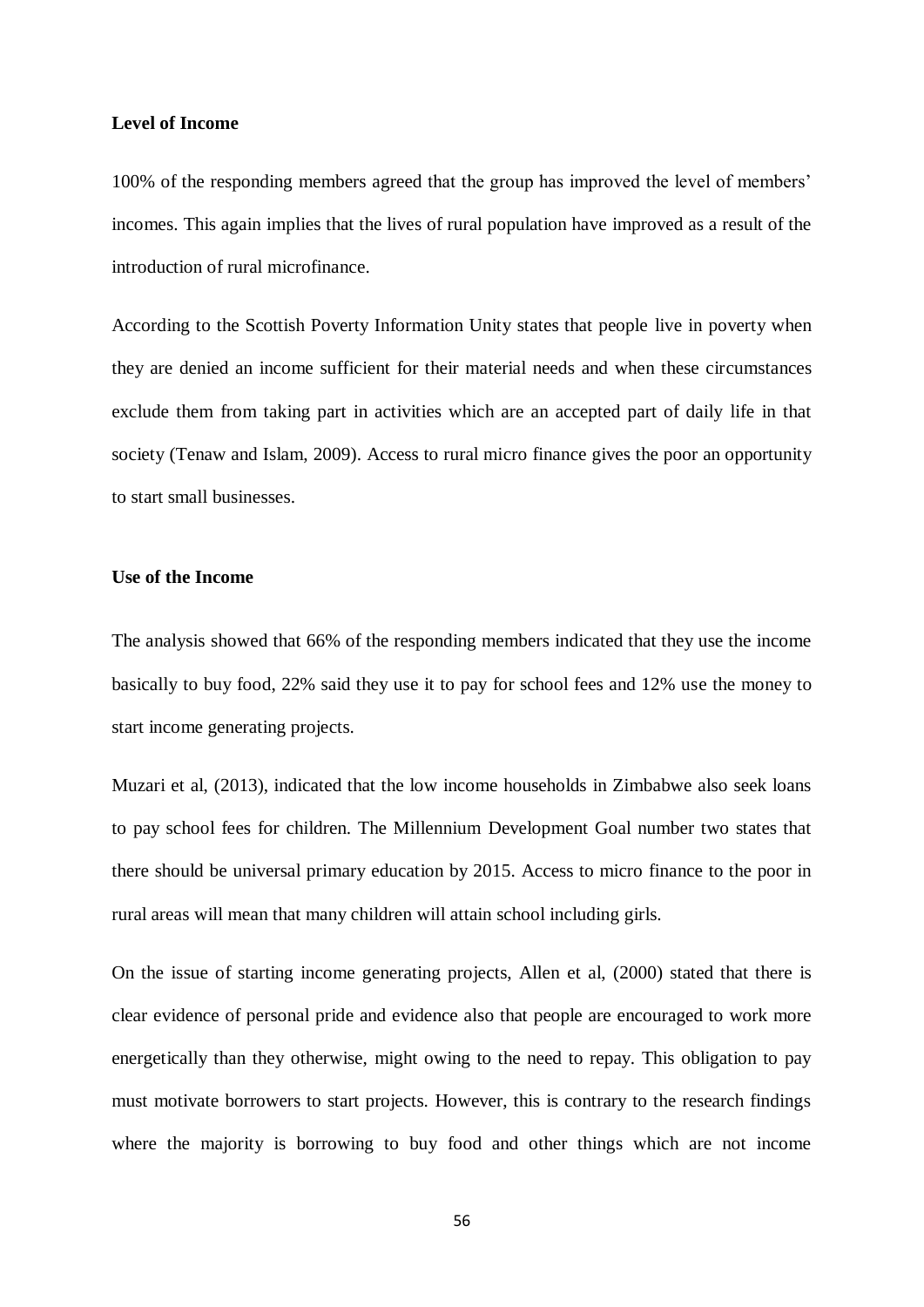generating projects. Allen et al, (2000) also added that due to the fact that the poor run their own projects in micro finance it gives them a sense of ownership and pride and this gives them dignity. Micro finance also encourages them to work harder due to the obligation of repayment of the loan.

The issue of borrowers using the income to buy food is also supported by the ZIM ASSET program which states that when poor people are engaged in viable cooperatives they can afford critical social services such as health facilities. Food security can also be achieved because the poor will have money to buy food in droughts. Infrastructure and utilities will attract micro finance institutions to service rural areas. In areas like Masvingo which are characterised by low rainfall and food security access to micro finance gives the poor some income which they can use to buy food.

When poor people are engaged in viable cooperatives they can afford critical social services such as health facilities. Food security can also be achieved because the poor will have money to buy food in droughts. Infrastructure and utilities will attract micro finance institutions to service rural areas. Agriculture is the main source of livelihood in rural area and appropriate support of the poor engaged in agriculture will transform the rural areas.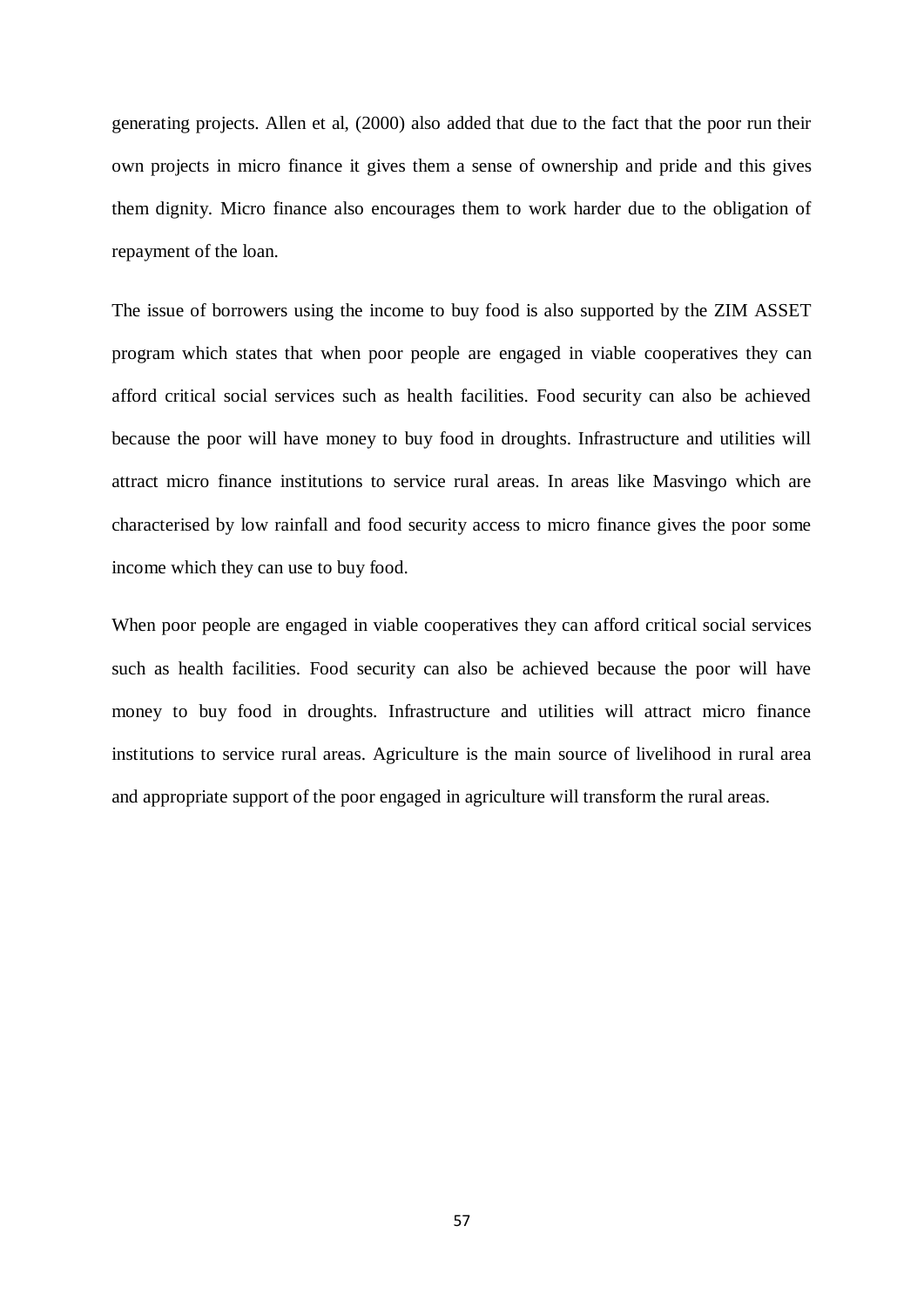## **Use of Income \* Income generating projects Cross tabulation**

|                  |                                        |                           | Response          |                      |        |
|------------------|----------------------------------------|---------------------------|-------------------|----------------------|--------|
|                  |                                        |                           | Strongly<br>agree | Strongly<br>disagree | Total  |
| Use<br>Of Income | Buy food                               | :Count                    | 32                |                      | 33     |
|                  |                                        | % within use of<br>Income | 97.0%             | 3.0                  | 100.0% |
|                  | Pay for school fees                    | :Count                    | 10                |                      | 11     |
|                  |                                        | % within use of<br>Income | 90.9%             | 9.1%                 | 100.0% |
|                  | To start income<br>generating projects | :Count                    | 0                 | 6                    | 6      |
|                  |                                        | % within use of<br>Income | 0%                | 100%                 | 100.0% |
| Total            |                                        | Count                     | 42                | 8                    | 50     |
|                  |                                        | % within use of<br>Income | 84.0%             | 16.0%                | 100.0% |

**Table 4.1.3: Use of Income** 

The analysis above clearly indicate consistence between the general use of income and the use on income generating projects. Of the 33 who use the money to buy food 97% of them also disagreed that the income is used to start income generating projects and of the 6 who pointed that they use the money to start income generating projects all of them also indicated the same on whether the money is used to start income generating projects. Eleven who said the money is used to pay school fees 10 of them disagreed that the money is used to start income generating projects. This output can also be treated as a challenge since the majority of the members do not use the income to start income generating projects rather they money is spent on buying food which is not sustainable.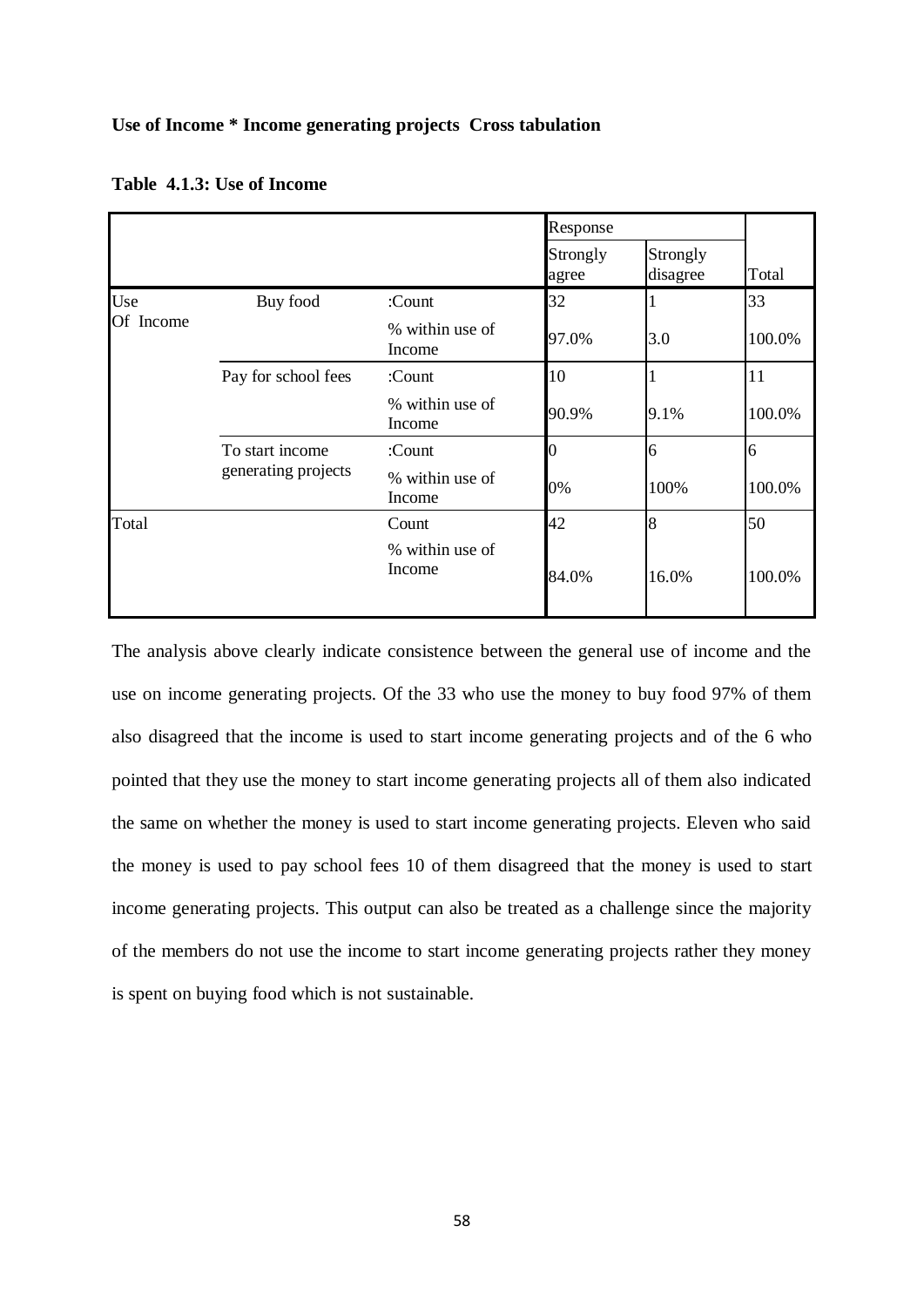### **Improvement on Community Relations**

The analysis revealed that all of the responding members argued that the introduction of the group in their community has improved community relations. This implies that communication and group work has improved in the community.

In order to establish the attitude of borrowers towards Fushai borrowers were asked to comment on whether the members are friendly, the intent to join the group, the importance of the group to them and challenges faced in accessing loans from the group.100% of the responding borrowers argued that Fushai members are friendly to them. This implies that the borrowers can have a positive attitude towards the group.

The results above are contrary to the observations by Seep Network, (2006) who reiterated that even when very poor people are not actively excluded by a community, they often opt out of community related projects because they are intimidated believing that the services offered by such projects is not suited to their needs.

Borrowers were asked to comment on their intent to join if they are given an opportunity to do so. It was shown that 90% of the participating borrowers indicated that would be willing to join and 10% said they are not willing to do so. This generally shows that borrowers are satisfied and therefore willing to join the groups.

The poor have an attitude of self-selection. It is well known that solidarity groups in Grameen style microfinance programmes and village banks reject very poor members because they might be unable to repay their loan and could thus jeopardize the creditworthiness of the entire group (Seep Network, 2006). In contrast in Fushai poor people are free to start their own groups.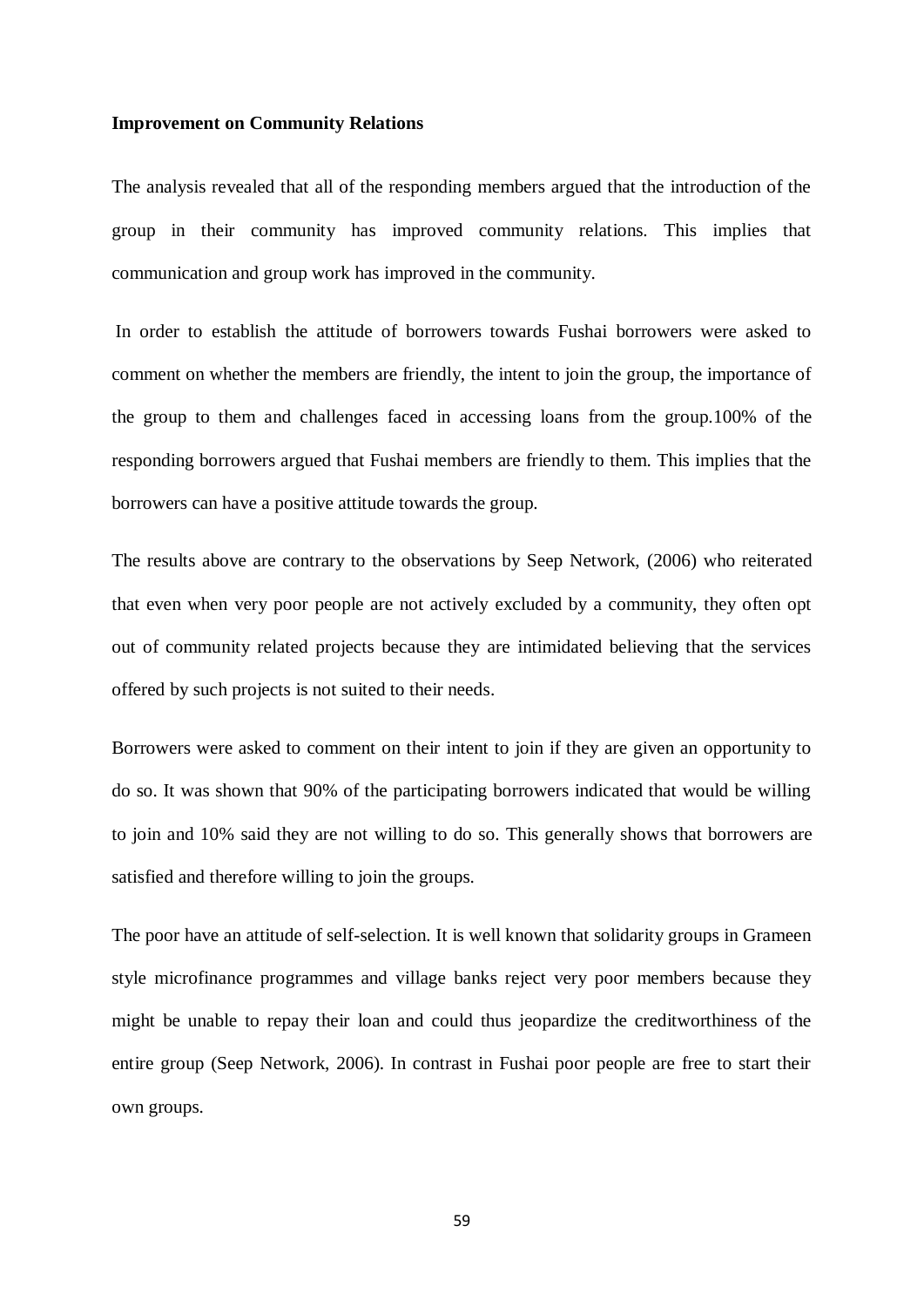The findings above are in contrary to the general belief by Ravikuma, (2012) who argued that to meet the needs of the poor, the behaviour of organisation's staff towards their clients requires revision and tailoring. This is because bank employees are not willing to assist poor people in their need for micro finance.

### **Major Source of Income**

The researcher also sought to establish the major source of income of the members within the group and results are presented below.



## **Figure 4.2.1: Major Source of Income**

Figure 4.2.1 above has shown that the 44% of the respondents argued that their major source of income is rural microfinance, 40% said it is farming, 14% said it is trading and 2% said it is remittances. It is interesting to note that rural microfinance is the highest major income earner for the members which signify its importance to members within the group.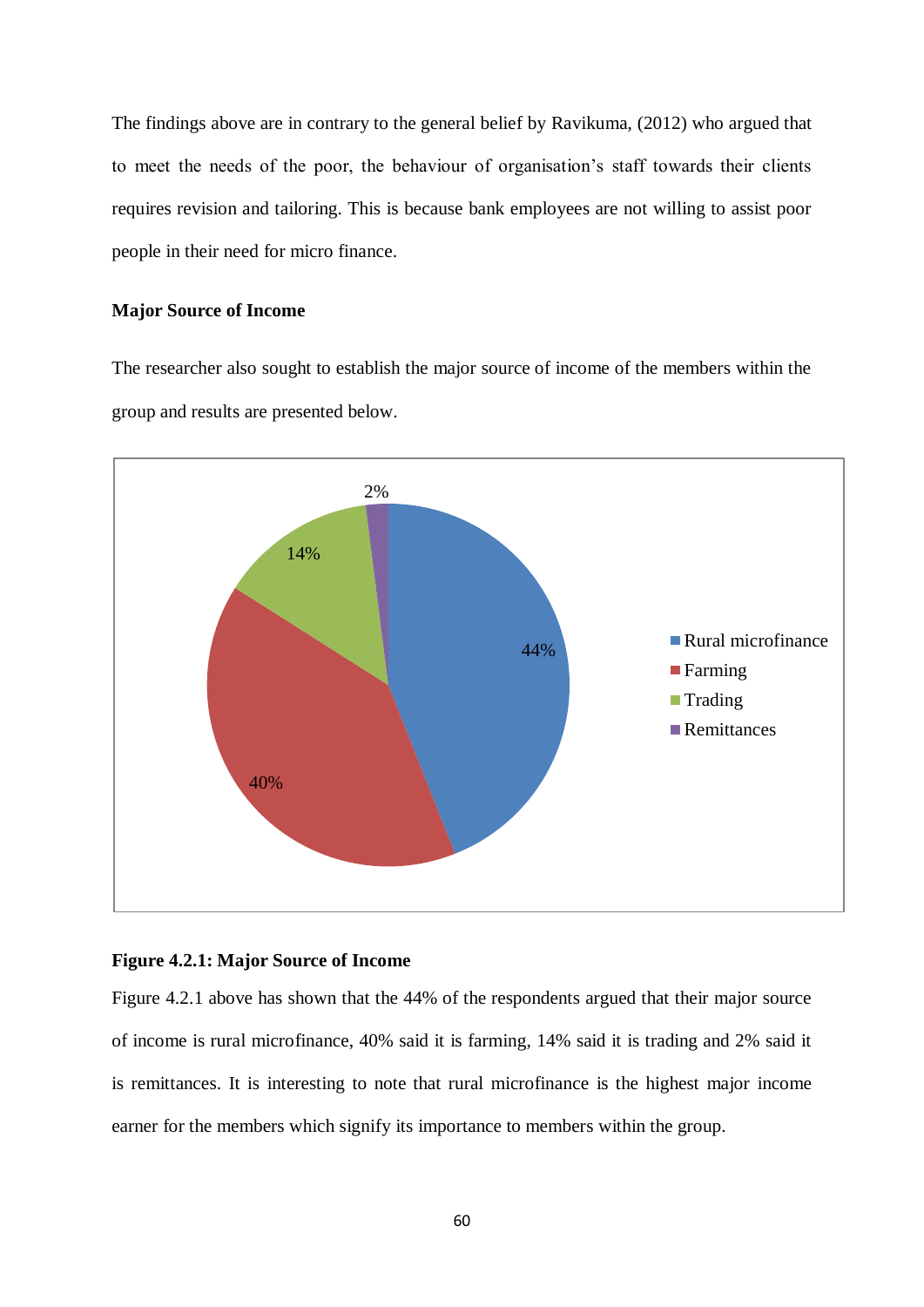The advent of micro finance as the main source of income can be compared to the Community Share Ownership Trust can be used as a source of micro finance for income generating projects by villagers.

The mentioning of farming as the main source of livelihood is supported by the ZIM ASSET argument. The program states that Agriculture is the main source of livelihood in rural area and appropriate support of the poor engaged in agriculture will transform the rural areas. One such initiative which has seen the improvement of agriculture in rural areas is through contract farming.

The analysis revealed that 50% have one year and below and another 50% have two years operating in Fushai. This indicates a considerable period of time Fushai has been serving the community.



## **Use of Borrowed Income**

**Figure 4.2.2: Use of Borrowed Income**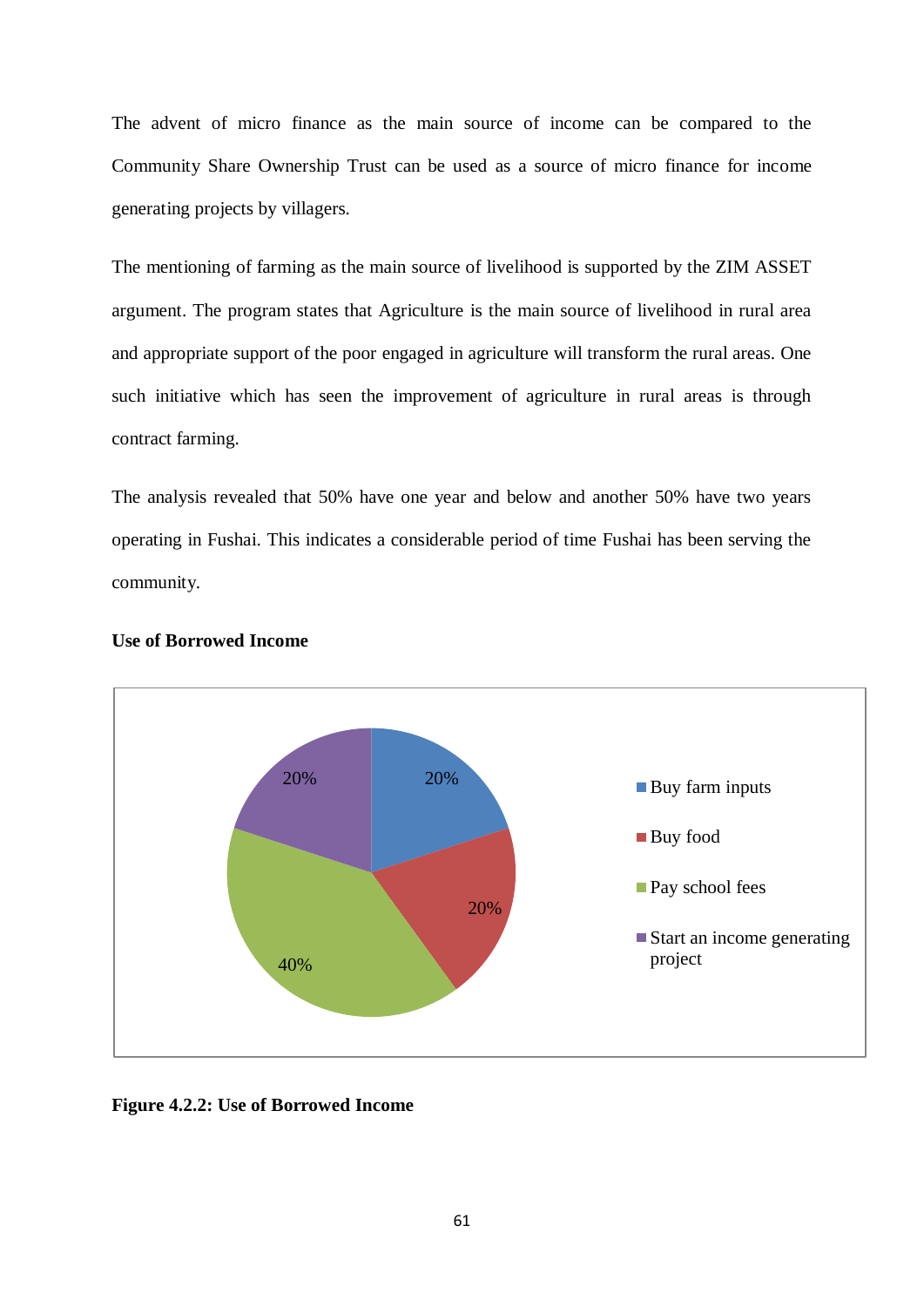Figure 4.2.2 above shows that 40% of the borrowers use the money to pay school fees, 20% to buy farm inputs, 20% to buy food and 20% to start income generating projects. This implies that poverty in the community has been alleviated on food, fees, farm inputs and projects. However, this will likely challenge the sustainance of the program since little effort is given towards using the money to start income generating projects.

## **Committee Structure**

The researcher assumed that for the rural microfinance to work there is need to have a committee which is given the responsibilities to manage other group members.



## **Figure 4.2.3: Committee Structure**

Figure 4.2.3 above shows that 82% of the members were just members, 10% were chairpersons, 4% secretaries, 2% treasuries and 2% vice chairpersons. This shows that all basic members of the standard committee were represented in the target population. This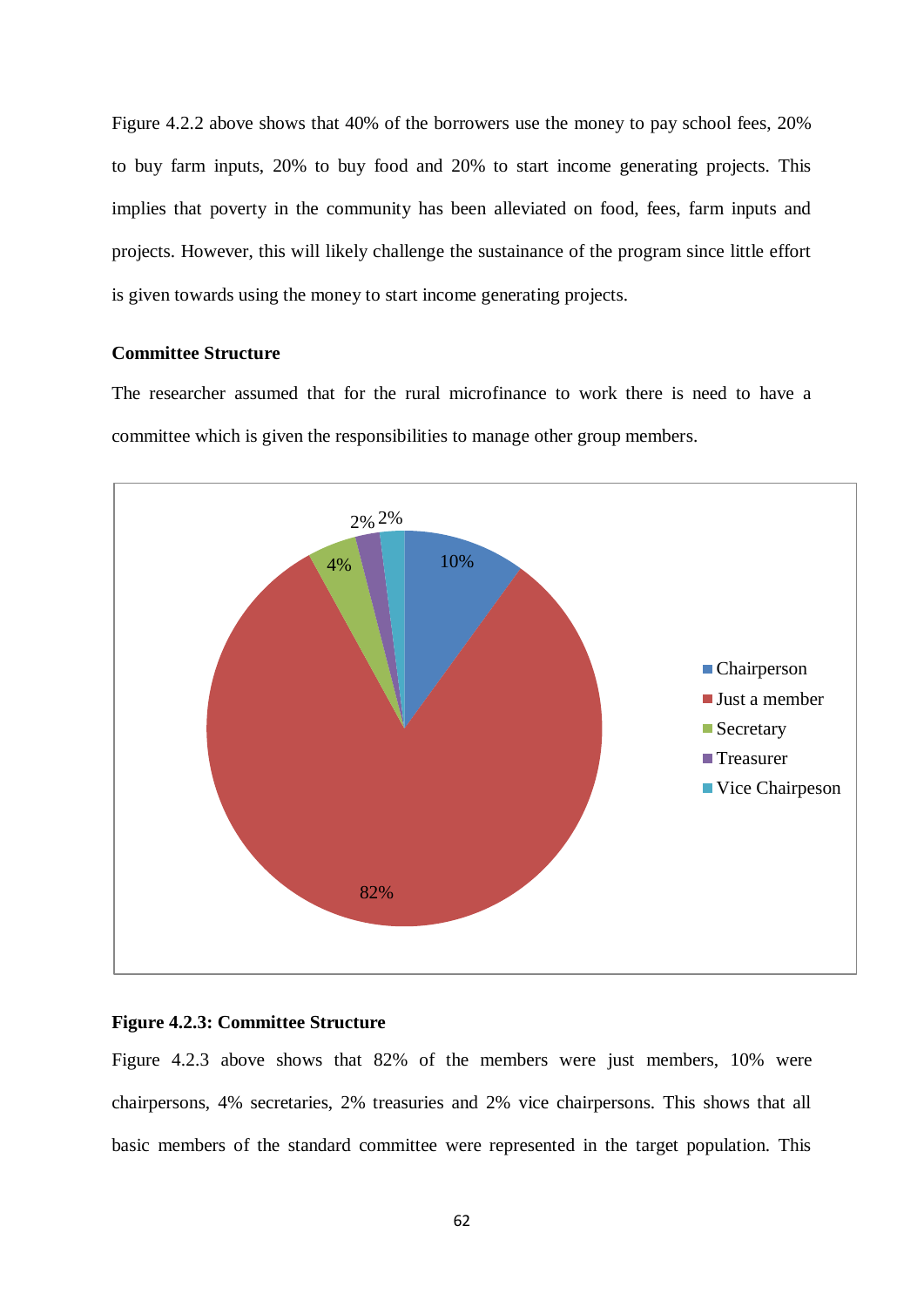therefore indicates that one of the basic components of a rural microfinance model is the committee.

The Grameen rural bank model works through a model which will support the group and a group chair person whose responsibility is to conduct the activities of the group is chosen by the group. This is then in line with the argument above that for the model to be effective there is need to have a clear leadership structure in order to assign responsibilities.

## **Registration of Groups**

96% of the responding members argued that their groups are not registered and 4% said their groups were registered. Generally this implies most of the Fushai groups are not registered. Macheka and Malaba, (2010) reiterated that microfinance institutions first go through a registration process. However Fushai groups are registered.

## **Payment of Subscriptions**

98% of the members indicated that they pay subscriptions and only 2% said they don't pay subscriptions. This also shows that subscriptions are vital in the support of microfinance projects because they are used to build up a bank.

In Mbeu Savings and Credit Associations in Kenya members raise capital through contributions and build their own structure in which they will operate from (Macheka and Malaba, (2010). The donor will assist with the provision of furniture, insurance, audit fee and capacity building. This again supports the practice within the local groups in Zimbabwe where members pay a subscription of \$15, \$10 and \$5 per month. However in Fushai there is no donor support.

Also the SHGs can also be inform of Rotating Savings and Credit Associations (ROSCA) in which group member agree on an amount of money given to a member on daily, weekly or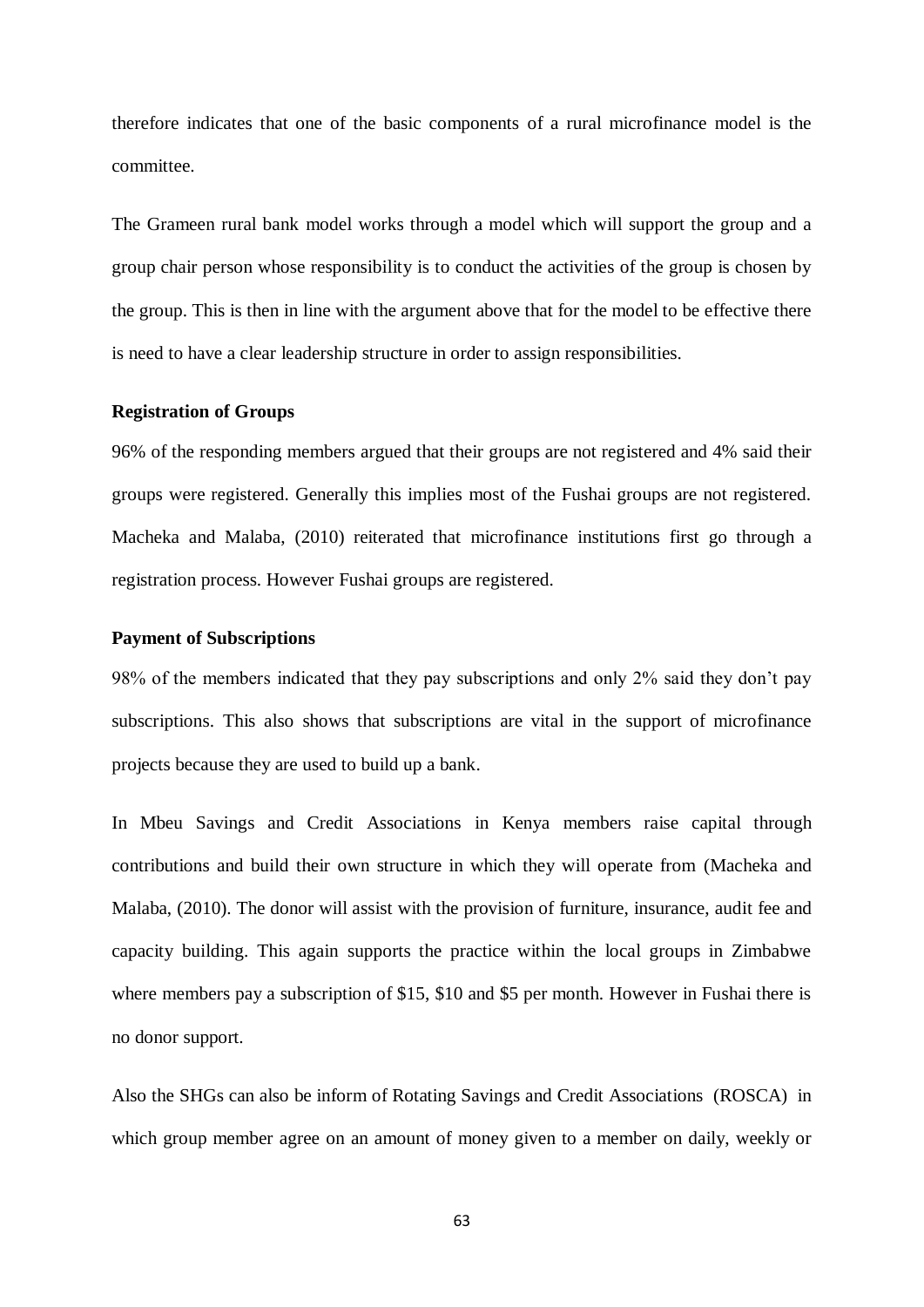monthly basis until all member have had a chance. Fushai members agree on monthly subscriptions.

### **Constitution Availability**

The analysis shows that all of members indicated that they have constitutions within their groups. This implies that operations are properly guided. According to Seep Network (2006) rural microfinance teaches them the basics of business management and marketing so that they can understand their bank statements and also be able to sign their own bank books. Fushai memebrs have mastered the basics of microfinance business.

### **Self-Sustaining**

The researcher seeks to establish if the group can sustain itself without the outside assistance. 96% of the members argued that the group can sustain itself. This shows that for rural microfinance to work very well there is need to consider training and equipping the groups adequate enough for them to be able to run them on their own like what CARE International did to Fushai members. According to Seep Network (2006) PACT which is a micro finance institution in Nepal concentrates on savings and literacy as the most important way to empower women and help them build sustainable, self-managed savings group.

## **Problems faced by the group**

Members were asked to comment if they sometimes face challenges within their group and the analysis showed that 100% of the members pointed out that they sometimes face problems in their group. This is a clear indication that there are problems within the groups of Fushai.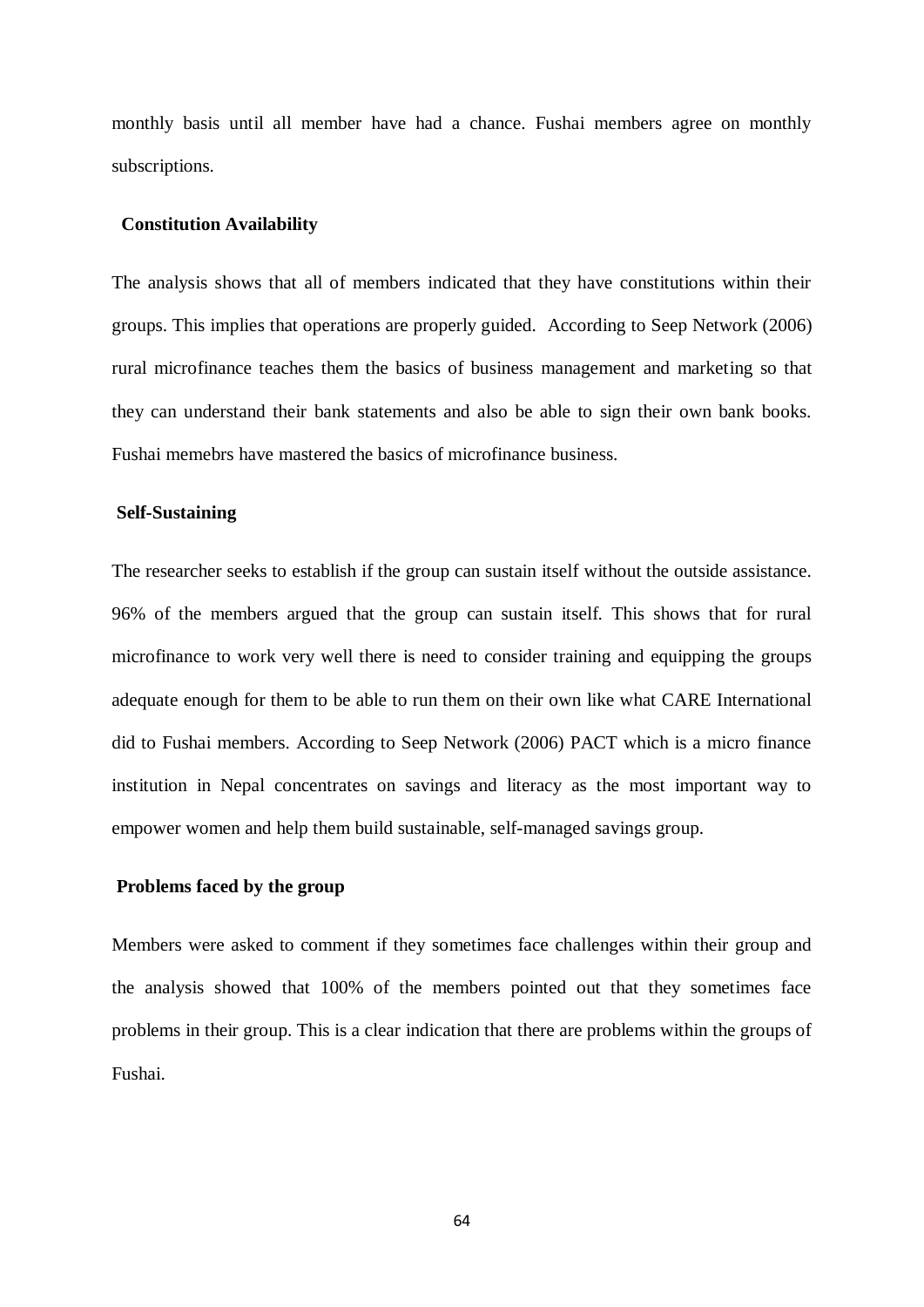# **Nature of Fushai Problems**

Members revealed that groups face different types of problems ranging from funding to skills availability. Of the most prominent problems were lack of entrepreneurship skills and lack of markets. The group is also hit hard by the lack of funding and defaulting borrowers.

The finding on the lack of funding is supported by Klinkhamer, (2009) who pointed out that there is lack of wholesale funding to rural micro finance institutions in Zimbabwe. Agroprocessing firms and other financial institutions operating in rural areas are in dire need of medium or long term financing, which can then be wholesaled to smallholders.

Moreover, typical micro finance products offered in Zimbabwe are not always well adapted to local needs, for instance, the frequency of repayments is often not in line with business cycles and seasonality (Klinkhamer, 2009). Since agriculture is the main source livelihood in the rural areas loans that require monthly repayment become unsuitable. Sometimes borrowers fail to repay because they don't have access to income in agricultural off season.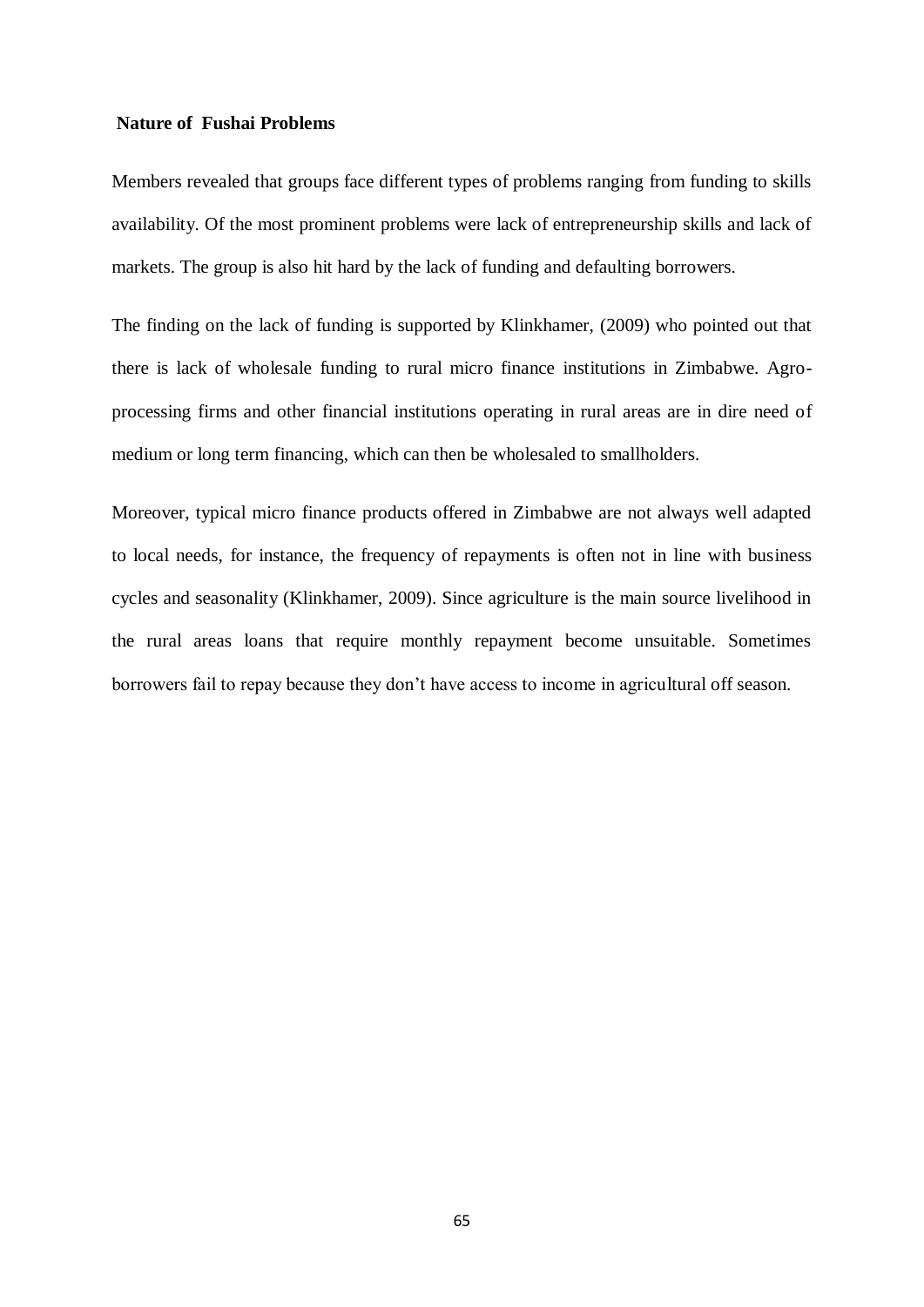# **Source of Assistance**

The analysis revealed that 100% of the members indicated that during the time of problems they do not have any one to assist them to solve them. The unavailability of assistance can be a source of challenges in managing the groups. There is no assistance from the government which contradicts with the microfinance policy's aim to be pro poor people and improve micro finance outreach.

### **Type of Organisation and Involvement in Microfinance**

**Table 4.1.4: Type of Organisations**

|                            |            |                                  | Total  |       |        |
|----------------------------|------------|----------------------------------|--------|-------|--------|
|                            |            |                                  | No     | Yes   |        |
| Type<br>of<br>Organisation | Bank       | Count                            |        | 0     | 5      |
|                            |            | % within Type of<br>Organisation | 100.0% | 0%    | 100.0% |
|                            | <b>MFI</b> | Count                            |        |       | 5      |
|                            |            | % within Type of<br>Organisation | 80.0%  | 20.0% | 100.0% |
|                            | <b>NGO</b> | Count                            |        |       | 5      |
|                            |            | % within Type of<br>Organisation | 20.0%  | 80.0% | 100.0% |
| Total                      |            | Count                            | 10     | 4     | 15     |
|                            |            | % within Type of<br>Organisation | 66.7%  | 33.3% | 100.0% |

The analysis shows that all of the participating banks indicated that they are not into rural microfinance business, 80% of the NGOs said they are involved in rural microfinance and 80% of the banks are not involved in rural microfinance.

The researcher followed up the analysis above in order to find the reasons why some of the organisations above are not involved in rural microfinance.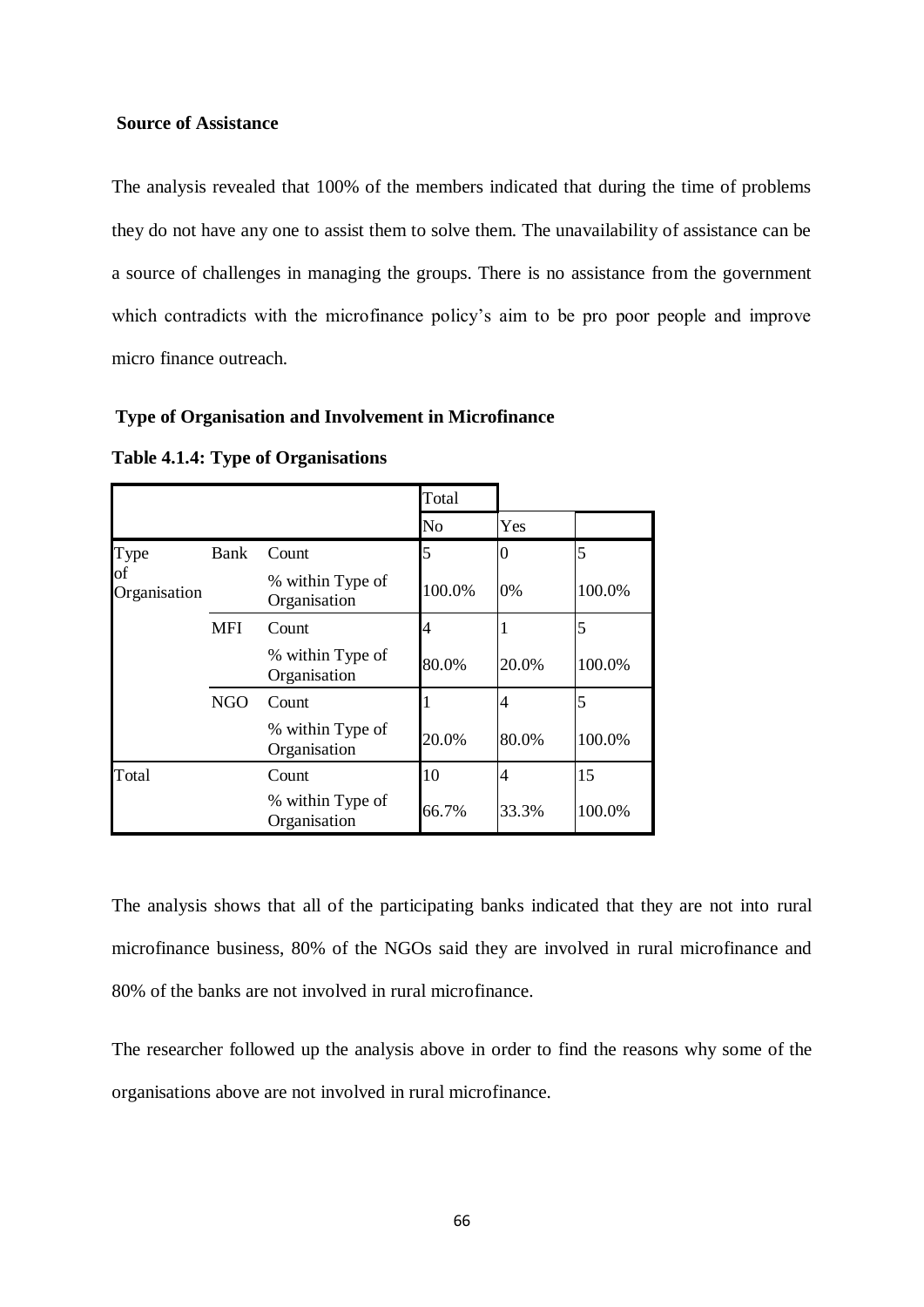

#### **Figure 4.2.4: Nature of organisational challenges**

The analysis in table 4.2.4 above shows that 100% pointed out that they are not in rural microfinance due to lack of funds, 40% said due to poor infrastructure, 33% said clients are dispersed, 53% said it is due to lack of market and 67% said it is due to lack of collateral security.

#### **Willingness of staff to work in rural area**

The analysis showed that about 67% of the respondents are not prepared to work in rural areas and 33% are prepared to work in those rural areas. This confirms the urguement by Mago, (2013) that rural areas are seriously underserviced by traditional providers of financial services. In Zimbabwe poor people in the rural areas do not have land title deeds to use in the formal banks hence relying on micro finance. The formal banks shun rural areas due to their remoteness and they consider the poor as risk borrowers. There is also the cost of relocating to the rural areas which makes the rural areas an unattractive market. Interest rates charged by these formal banks are too high for poor people. As a result government or donor subsidised micro finance project are critical in rural areas. Micro finance institutions often consider lending to the very poor as a risky sector. Very poor are often depended on subsistence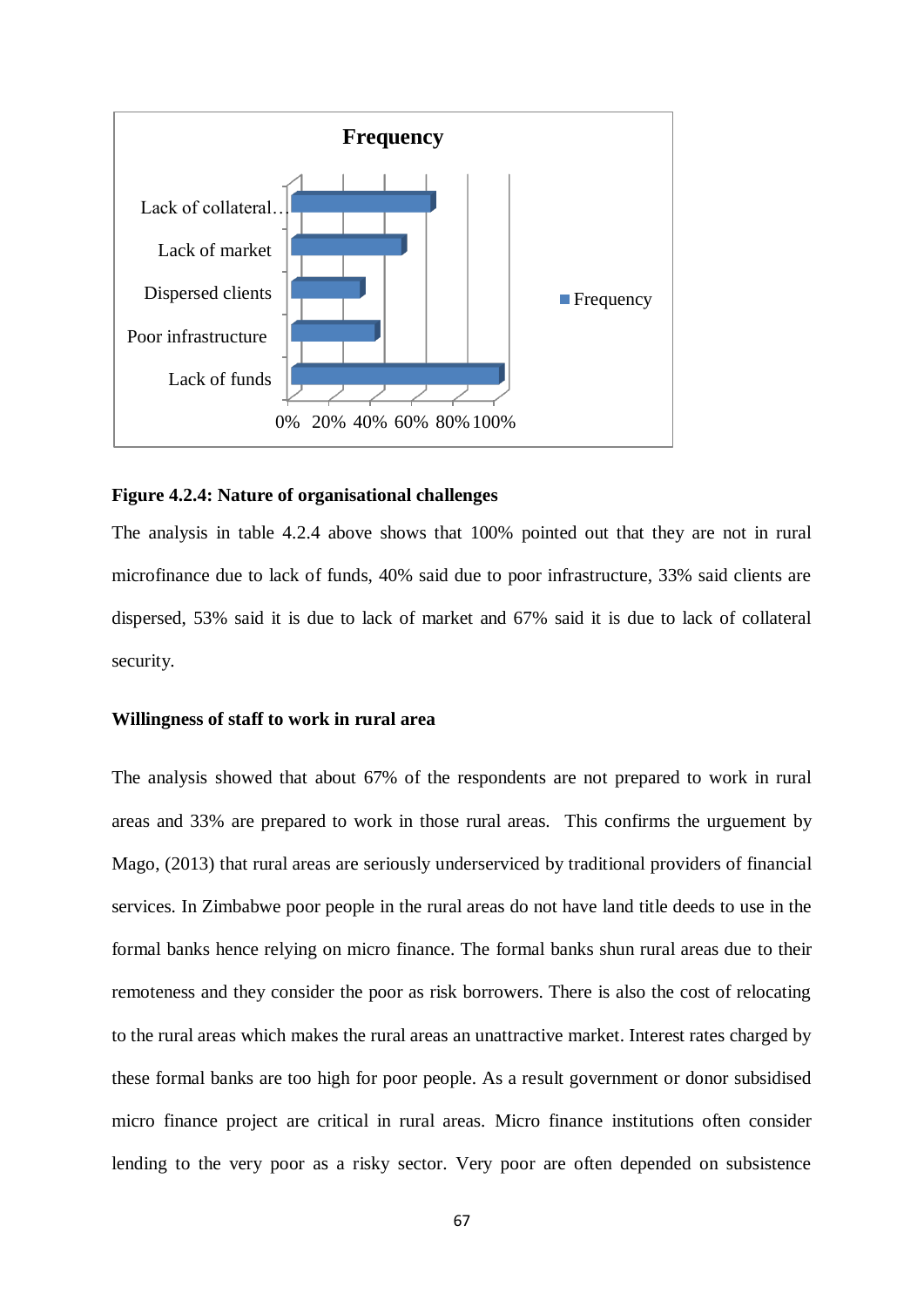farming as their main source of livelihood (Seep Network, 2006). Subsistance farming fails to give rural farmers enough income which they can use to repay loans.

#### **Findings from Key Informants**

There are various micro finance groups in ward 20 which are run by women. The role played by women micro finance groups is that of offering small loans to villagers for starting income generating projects buy food and pay school fees. Some women used the money borrowed from Fushai to start a cross boarder trading business. The micro finance groups has improved the living standards of many households as they can now afford buying food, farm implements, kitchen utensils, blankets, building materials and livestock such as goats and cattle. The farm implements bought from Fushai include ploughs and certified hybrid seeds. This has increased farm productivity

The challenges that the women are facing in their micro finance businesses are that some member visit their husbands in the off farming seasons and this affect their activities when they are hired to do farm work. There is also lack of enough funds for borrowing and lack of market for beer especially this year when everyone has harvested well. This means that people are will bring grain for butter trading with beer instead of bringing money which can be used to top up group funds. Some borrowers take a long time to repay loans and sometimes groups are forced to attach valuable property to recover their money. When the idea of micro finance started many women faced discouragements from mother in laws and husbands because they would spend more time working in other people's fields to increase their group funds.

One group was dismantled due to patriarchal misunderstandings. The group consisted of two daughters in laws and two mother in laws. The mother in-laws did not attend paid farm work sessions with the intention that their daughter in laws should do the work for them. The other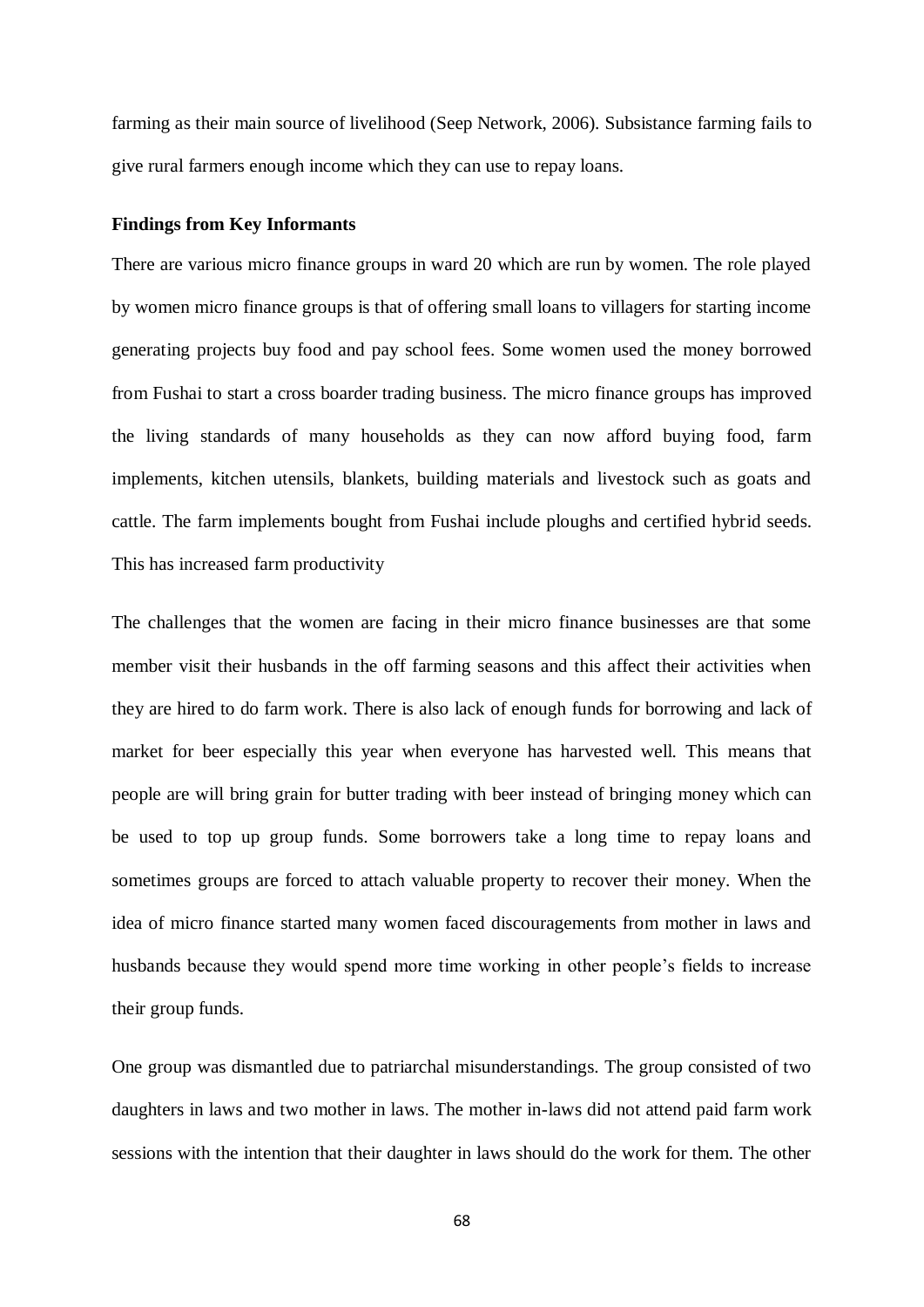group member felt that they being disadvantaged and decided to stop the group and share all the proceeds equally.

Women's groups are more sustainable than men's groups because men do not have time for brewing and working in other people's fields. Women manage their funds well and use the proceeds for household use leading to better living standards. Men did not take the women micro finance seriously because when they started they were meant to buy kitchen utensils but some groups have developed to the extent of buying livestock, agricultural implements and inputs, building material, household property, sending children to school and buying food. Men are also reluctant to be involved in Fushai because they lack the skills of beer brewing.

All key informants suggested that the government should offer loans to rural micro finance groups to increase funds available for borrowing. However they are do not have an idea about how the government can offer loans to their groups. CARE international trained rural women in Chirorwe about running micro finance groups. To show their commitment some women walked long distances for three days to attend training sessions. Some women who did not attend the training session later copied the idea of micro finance successful.

All the women interviewed expressed ignorance about the Zimbabwean microfinance policy and its contents. They are not aware of how the policy can assist their micro finance businesses.

69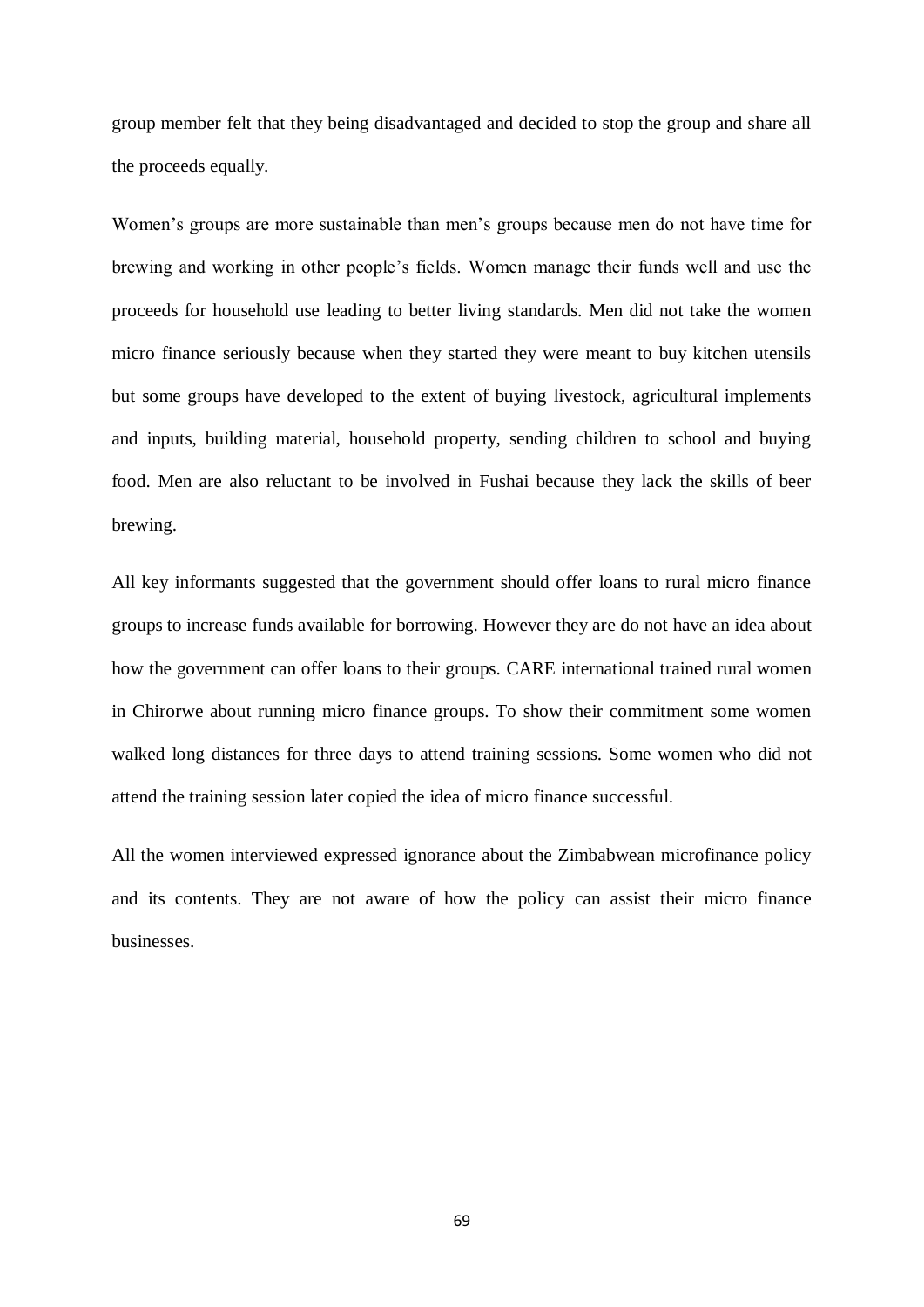#### **Discussion of findings**

CARE International used the sustainability approach to eradication of poverty instead of the poverty lending approach. Women were trained to raise their own funds for borrowing using the means available to them in the rural areas such as beer brewing and paid farm work. This has made the Fushai groups sustainable even after training. This becomes a better approach to the reduction of poverty because it does not create the dependency syndrome created by many donors. Projects which are funded by donor struggle to sustain themselves when the donor has left and some even fail. CARE International equipped the women with the skills to run micro finance groups which they can share with those who would want to start their own groups.

CARE International used the Grameen Bank model of bringing women to form a group to start an income generating project so they can encourage and support each other. However unlike the Grameen model whereby women get loans as a group and members give each other pressure to repay the loan women in Fushai members work as a group when brewing beer and when working in the fields for a fee. They then pay agreed monthly subscriptions to boost their funds which are available for borrowing. This means that all the money in the treasury belongs to the group they do not owe money to any bank. Fushai encourages women to work hard because if they do not work hard their group will not grow. Groups which fail to expand their funds will not be able to purchase valuable item which can transform their lives. Fushai just like the Grameen bank model is owned by poor women and its aim is to bring financial services to the poor in the rural areas.

In the Grameen bank model member contribute money towards the group funds each time they meet weekly. Fushai members also contribute from \$5 to \$15 each time they meet once a month. This money is meant to expand funds available for borrowing. Successful groups no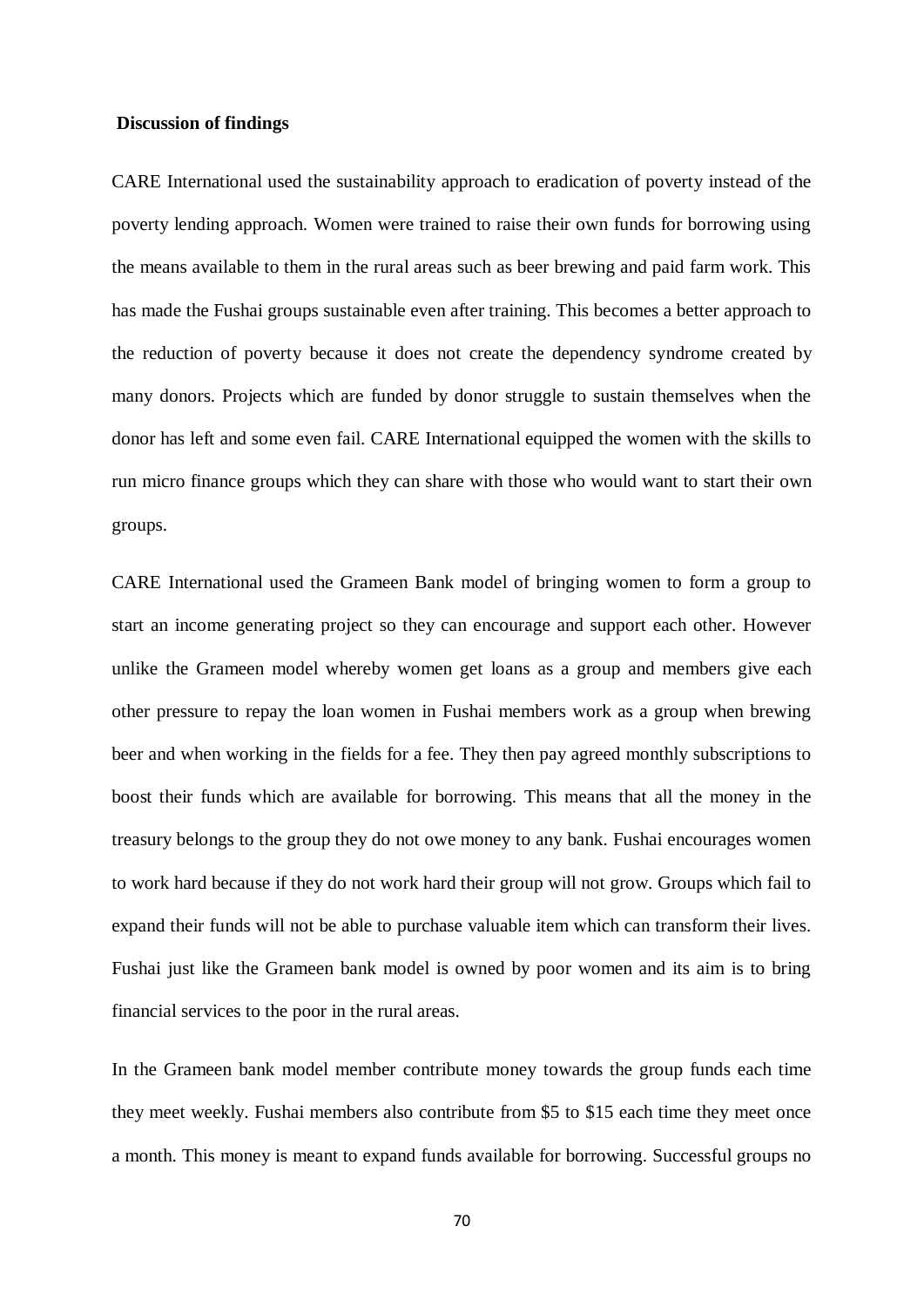longer contribute anything because they have built a large borrowing fund through subscriptions, beer brewing and paid farm work.

Training has proved to an integral part of development projects because it equips rural people with skills. After providing the loan the Grameen bank offers a training programme (Shukrann and Rahman, 2011). Unlike the Grameen bank CARE International offered training to women before they started they micro finance projects so that they know how to run their institutions. They were also taught about rules governing the institutions such as expulsion of members who are involved in acts of misconduct and attaching property of those who default payment.

In the Grameen bank officers are located in the rural areas to assist women in running their income generating project and managing the borrowed money. Women facing management problems can refer to the officers. Fushai members do not have anyone to refer to for advice when they are facing challenges. They have to figure out solutions to their own problems. CARE International officers only came for training in Chirorwe but they did not make follow up mechanism to evaluate how women had grasped the idea of micro finance institution and the achievements they would have made.

Both Grameen Bank and Fushai charge some interests to sustain the projects. According to Auwal and Islam, (1994) the interest of Grameen bank is 16% per annum. All Fushai groups interviewed charge an interest rate of 2% per month. The interest also accumulates at 2% every month for defaulters.

In Fushai women organise themselves according to standards of living because women with better living standards would not want to brew beer or work in other people's fields. This is evidenced by one woman who dropped out of the group because her children were now working and sending remittances home. Similarly the Grameen bank organises borrowers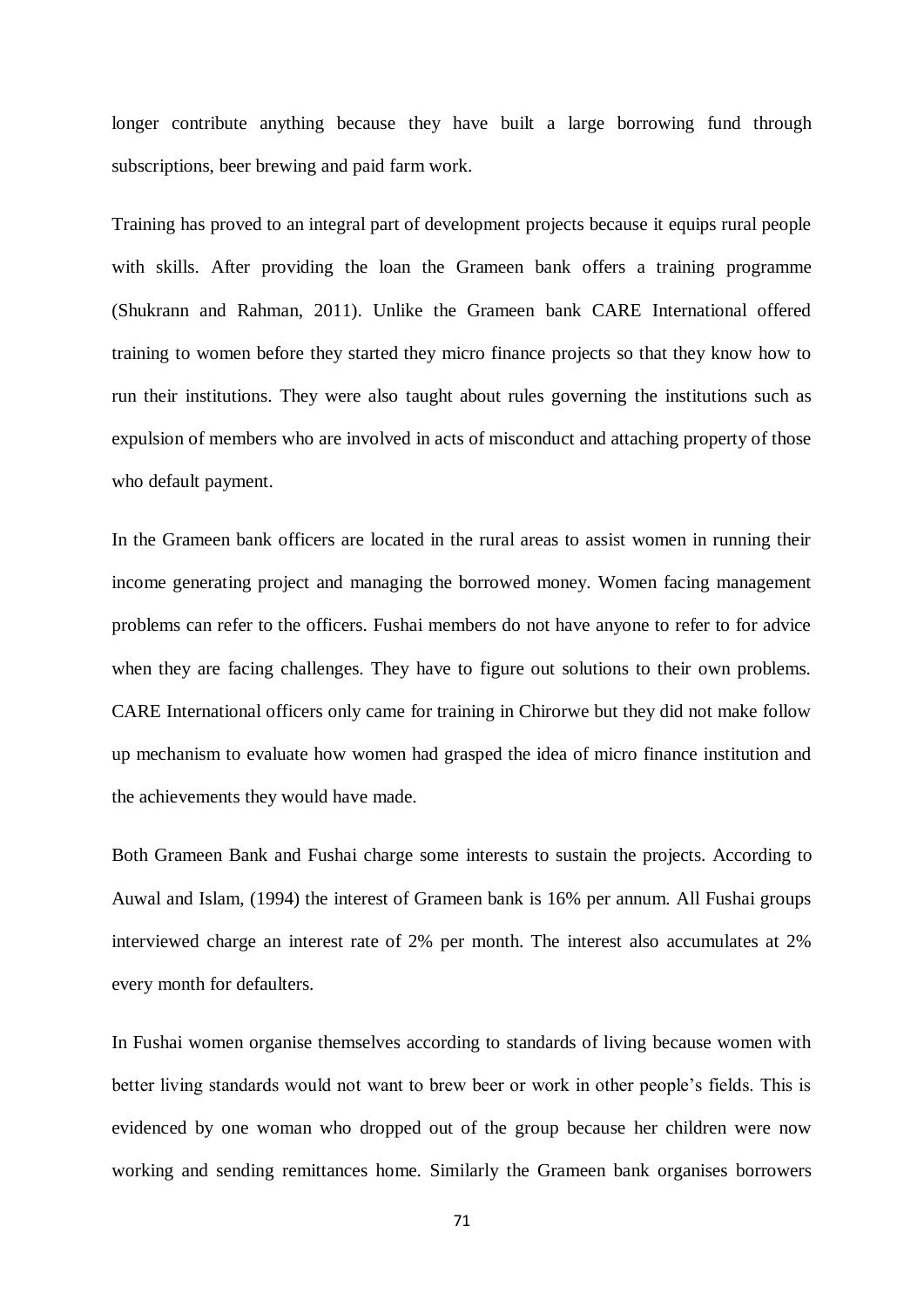into small homogeneous groups comprising of five prospective borrowers (Auwal and Islam, 1994).

Findings from the research confirmed what Rahman, (1999) said about patriarchy when he stated that most rural women are vulnerable to patriarchal ideology, related prevailing social norms and intra household gender relations. Groups involving mother in laws and daughter in law as failed to thrive and stopped functioning. Some husbands also discouraged some women from joining the micro finance groups because they would spend some time doing paid farm work and brewing beer. This shows that women are still being disadvantaged by patriarchal ideologies.

Fushai is properly designed to suit the lives of people in the rural areas. It utilises the skills that they already have that is brewing beer and doing paid farm work instead of introducing something which rural people might not be familiar with. Fushai is convenient to borrowers as they do not have to travel long distances to acquire the small loans which they use to pay school fees and buy food for the family. Unlike traditional banks which require collateral security and identification particularise to offer a loan Fushai even gives small loans to clients without asking for collateral as long the client lives within the village. They will only look for something to attach when a borrower fails to pay.For one to access the loan he or she has to be known with a member of Fushai.

The rural micro finance groups have helped empower rural communities. One of the goals of the indigenisation and empowerment policy is to empower the rural communities to heave themselves out of poverty and underdevelopment (Matunhu in Mago, 2013). Fushai members have been empowered through rural micro finance because they now have an income generating project of their own and some members and villagers use the borrowed money to start their own projects.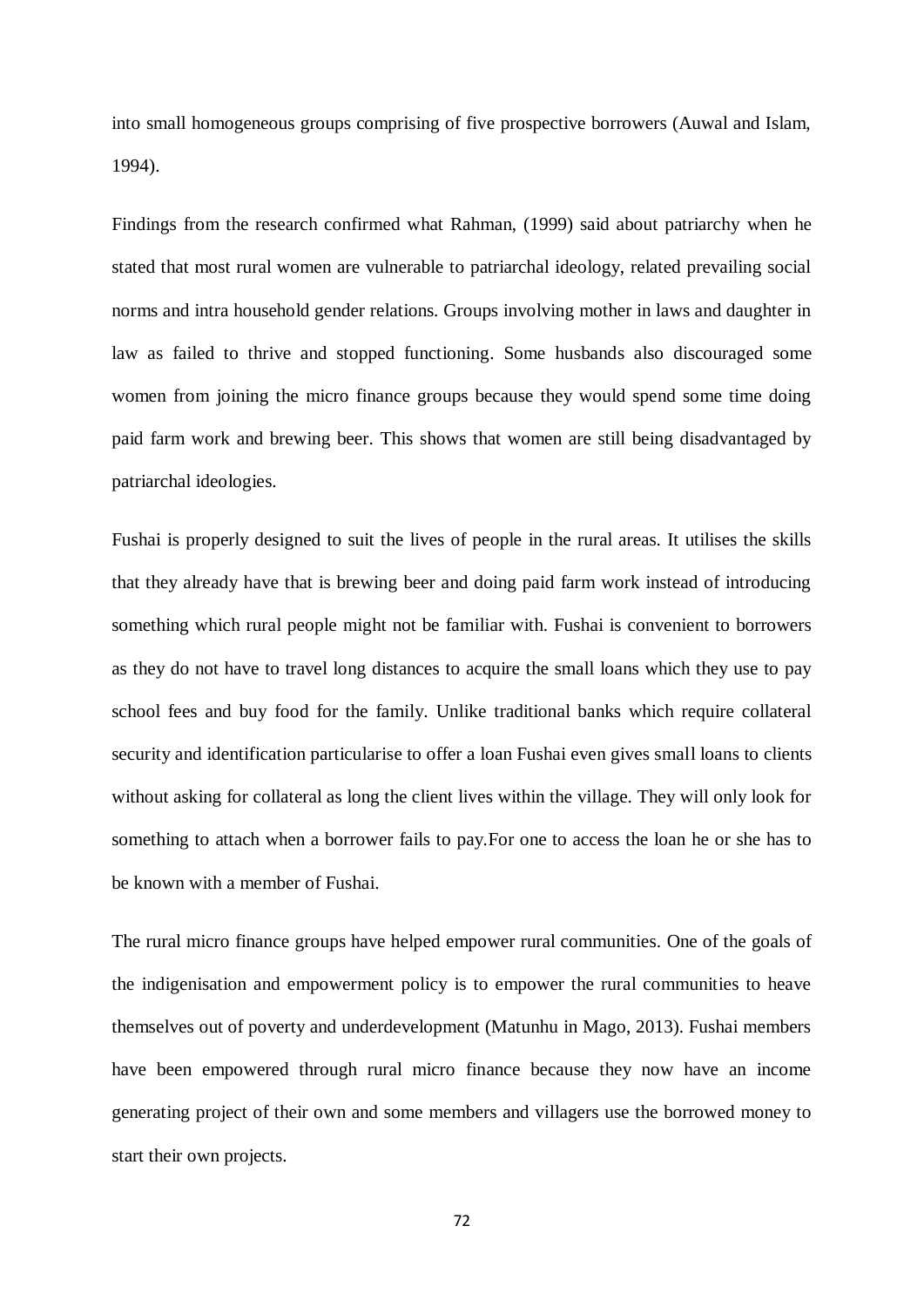Fushai has managed to improve the living standards of many households especially those with family members involved in micro finance. Many women have managed to build better houses using bricks and asbestos which they did not have. They have also bought cattle, goats, household property such as sofas, kitchen units and beds, kitchen utensils and blankets. In 2012 when Bikita had a drought Fushai enabled women to buy food for the family. Fushai offers income even to uneducated women because they have the skills to run their own groups therefore it becomes a source of employment for woman who would get formal employment due to low education.

Fushai is supporting agriculture in rural areas and this enhances food security in areas that is prone to drought. Member have bought farm implement and inputs which improve their productivity. Fushai enhances the modernisation of farming practices by offering the finance necessary for green revolution. Villagers can also borrow money to buy certified seeds and fertilisers. Mechanisation of agriculture is also enhanced when members buy plough which they would not have afforded without being involved in microfinance.

Through Fushai women now have access to income and loans which they would not have access to in traditional banks. This supports the argument of Muzari et al, (2013) that formal credit seldom went to women, the micro loan on the other hand served woman. In rural areas women do not own title deeds which they can use to acquire loans in formal bank. Fushai gives them the opportunity to acquire small loans without collateral security.

Rural people in Bikita both borrower and Fushai members use small loans to pay school fees for their children. Without Fushai many children would have dropped out of school in Bikita because school fees increase every year beyond the affordability of many parents and guardians. Fushai is therefore important in achieving the Millennium Development Goal of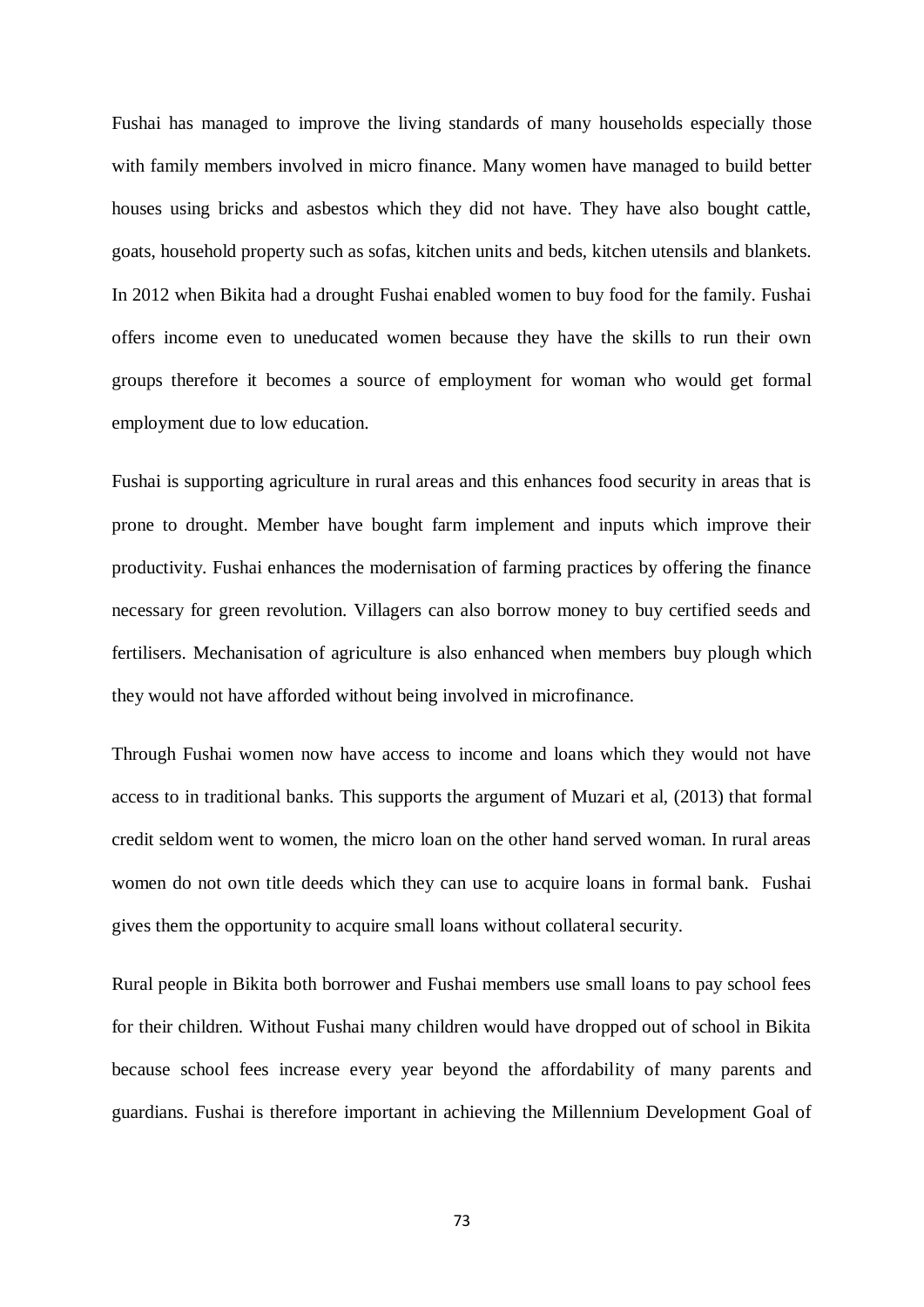attaining universal primary education by 2015. When a household member is in Fushai children will have equal access of attaining education including girls.

Micro finance groups in South Africa and Bangladesh have used micro finance groups to mainstream health issues such as HIV and AIDS and Family Planning. However issues of health and family planning have not been mainstreamed in Fushai for the benefit of members. Beer gatherings and women's meetings for Fushai can be used to mainstream such issues so that the society is fully equipped with knowledge concerning such important issues. Mainstreaming HIV and AIDS would save many lives through prevention and treatment facilities.

Fushai has improved the quality of food ate at households. Proceeds from Fushai are used to buy food for the family. Women now afford to buy nutritious food for their children which they could not afford before joining Fushai. They can also slaughter goats bought through Fushai for family consumption. Milk is now available for member who bought cattle. However health officers should also utilise Fushai meeting to disseminate information on childcare to prevent the death of children through the six killer diseases.

Micro finance has helped rural household not rely on farming which determined by climate. Climate is constantly changing and this has led to some farmers failing to secure enough food that can sustain them throughout the year. Fushai gives them a source of income during off farm season so that they do not go down the poverty ladder. Therefore Fushai gives them a permanent source of income throughout the year.

In Zimbabwe there is high rural to urban migration amongst the youth due to lack of formal employment opportunities in the rural areas. Fushai is a woman project and excludes the youth. This leaves the youth vulnerable to poverty and unemployment. It also leads to high rates of rural to urban migration. When they get to urban areas the youth remain unemployed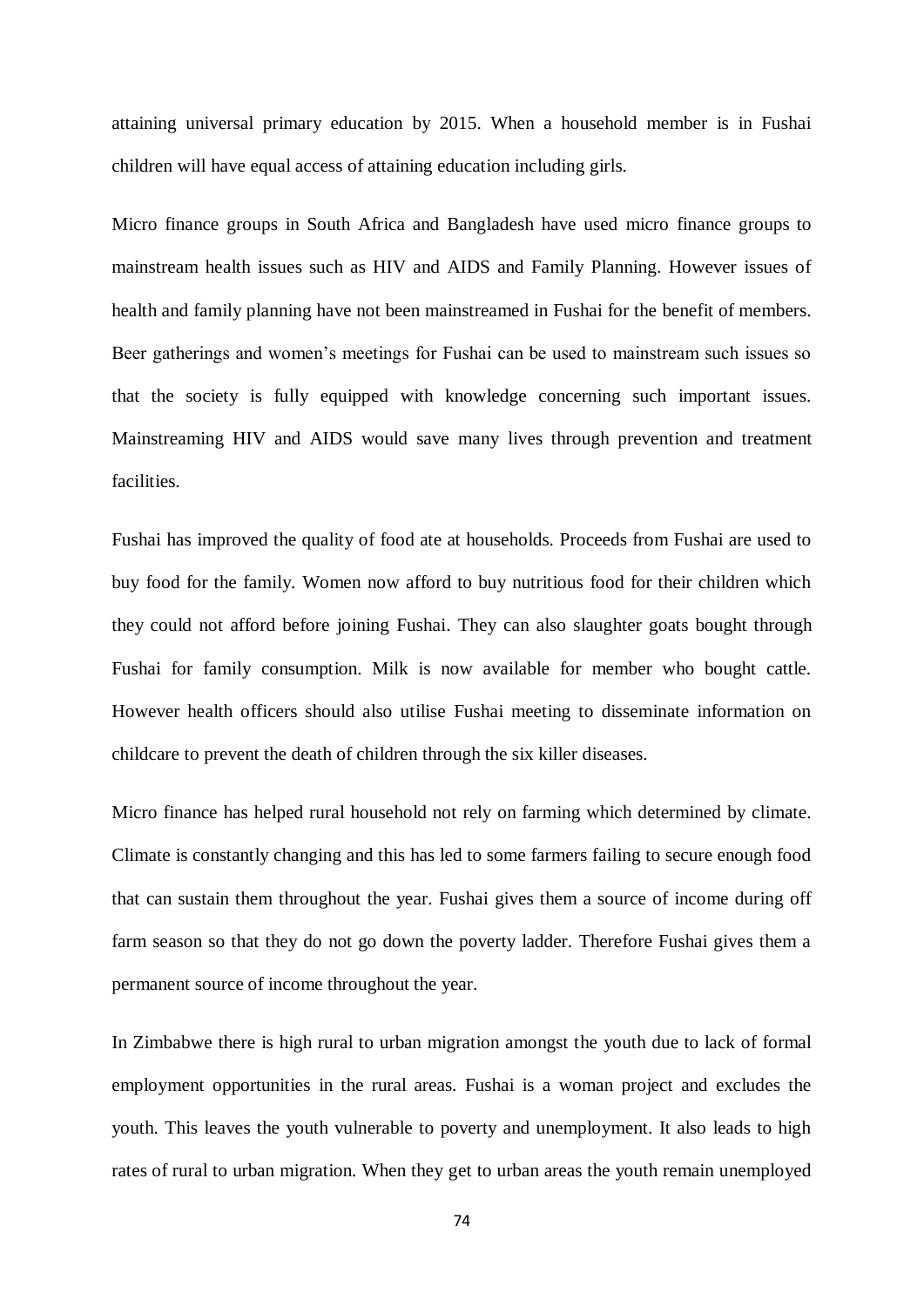because many industries have closed. Some of the youth are not qualified to get formal employment locking them in the vicious cycle of poverty.

Fushai is crucial in making sure that the poor who are excluded in many economic activities are involved in economic activities especially women. It gives women the right to decide on issues to do with their lives as they decide what to buy from their proceeds. It also makes them realise other basic rights such as food, shelter through building houses and education through sending children to school.

Some women in Fushai who are above sixty five years never attended school. In Nepal women in micro finance groups are taught the basic management skills and writing. However CARE International has not made any efforts to equip these women with basic education yet this important for them to understand basic accounting. Fushai women have their books written in Shona so that all members understand how the money is borrowed and spent. Despite the accounts books being written ion Shona some members can't read and write.

Nine out of ten borrowers interviewed revealed that they have managed to repay their loan. Only one client had his property attached due to non payment. This is in contrast to government loan where clients are reluctant to repay. Mago, (2013) stated that customers in Latin America in the 1950s and 1970s viewed loans from the government agencies as gifts and this impacted negatively on the repayment. In Fushai borrowers have high chances of repayment because they would not want to lose their hard earned property. They would also want to maintain good relations with Fushai members so that they can be able to borrow again in future since this is the only credit facility available in the village. It is also convenient to borrowers.

All the borrowers revealed that Fushai is an important institution in the rural areas and members are friendly to borrowers. They also showed a positive attitude towards Fushai and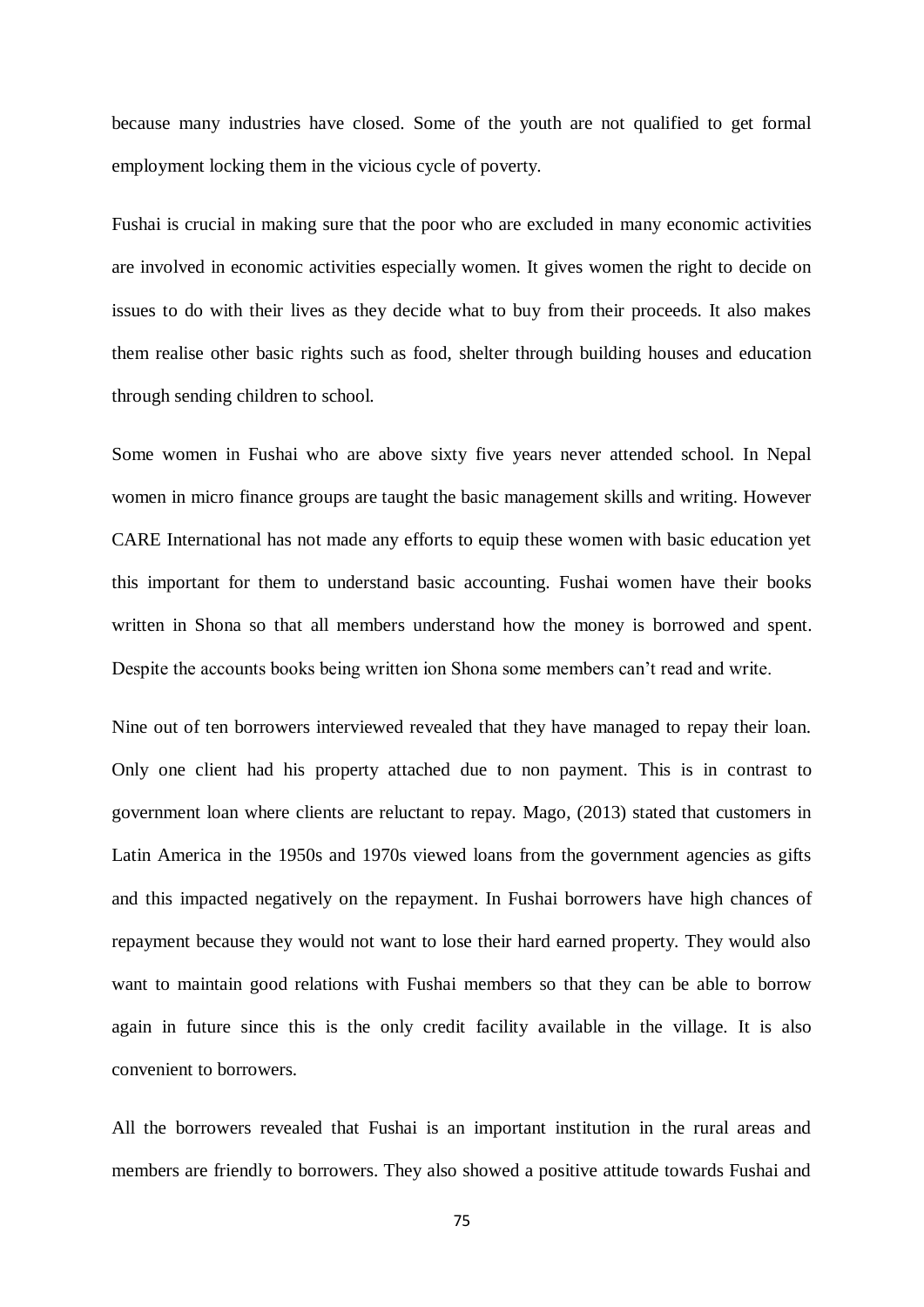they would want to join. However most of the borrowers revealed the 20% interest rate is too high and sometimes there are no enough funds for borrowing.

Bank employees do not visit rural areas have not been willing to assist rural women with entrepreneurial and financial skills. There are non banks which have relocated to Bikita rural areas except Agri bank and POSB which are located at Nyika growth point. Unlike in Kenya were there are mobile banks visiting rural areas at different intervals there are no mobile banks in Bikita. This shows that financial inclusion of the poor is still a problem in rural areas. This confirms the argument by Ravikuma, (2012) that in reality, bank personnel do not consider financial inclusion initiatives as a responsibility, but, as a nuisance.

Fushai has helped women to plan for the future through purchasing of livestock like cattle which they can sell in time of unforeseen circumstances such as death of a family member and the building of houses using brick and asbestos which can withstand heavy rainfall. Few members and borrower have managed to start income generating projects to cushion them when micro finance project fail to thrive in future. This confirms the evaluation on Kupfuma Ishungu which revealed that groups consistent and practical visions for the future of their activities, both at the group and enterprise levels (Allen et al, 2002). Rural people have become proactive rather than being reactive to problems.

In Kupfuma Ishungu project increasing group pressure led most respondents to be more business oriented and look out for opportunities to be more business oriented and to look out opportunities and competitive advantage through niche products or services (Allen et al, 2000). Likewise members of Fushai have decided to offer labour services through paid farm work to increase their funds for borrowing after realising that subscriptions and beer brewing could not raise enough funds for borrowing. Members also go for paid farm work at household level so that they will be able to pay monthly subscriptions. If members fail to pay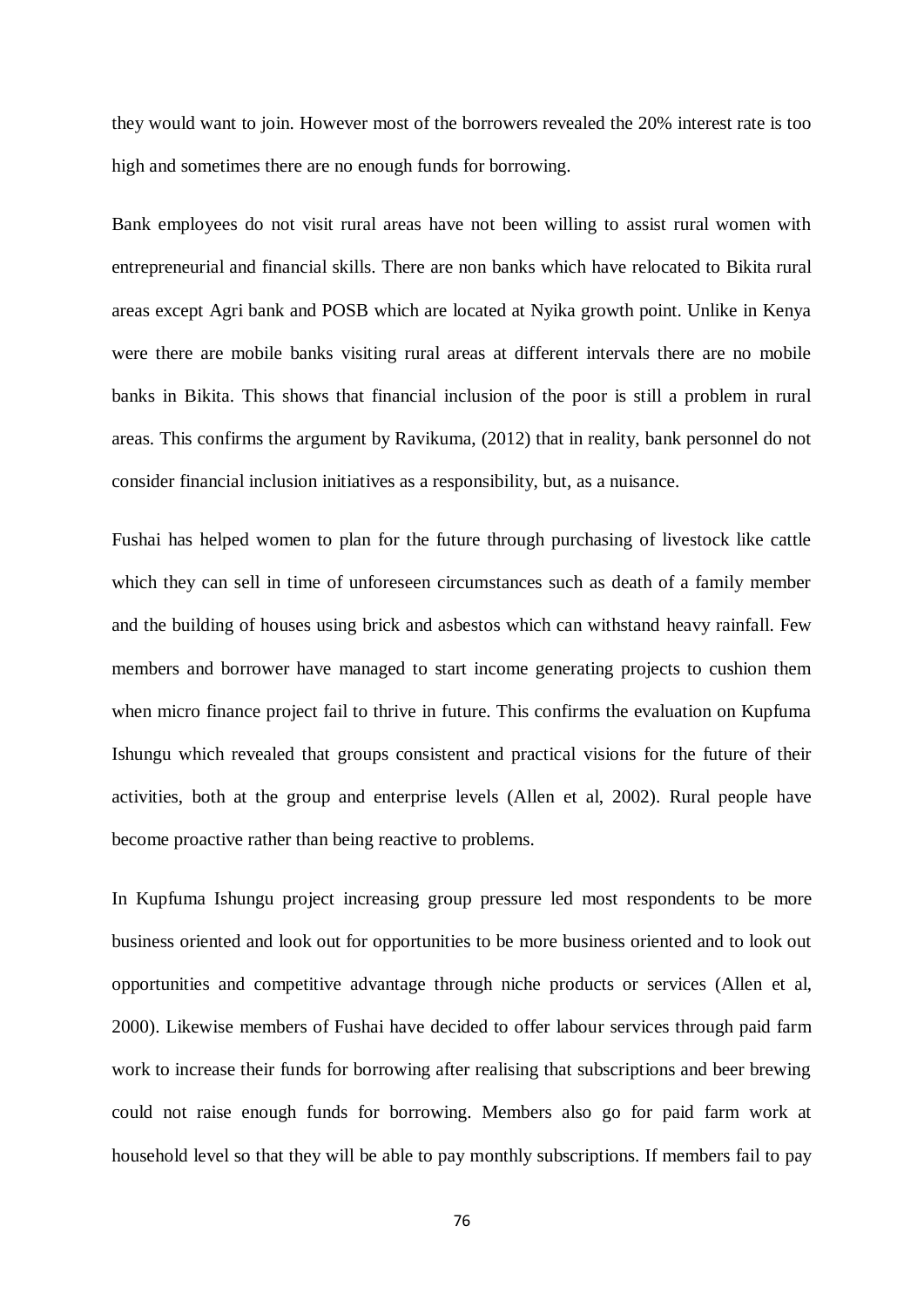monthly subscriptions they will they will be expelled and this members pressure to pay the subscriptions.

Fushai does not exclude very poor people. This contradicts with Seep Network, (2006) argument that even when very poor people are not actively excluded by the community, they often opt out of community related projects because they are intimidated believing that the services offered by such projects is not suited to their needs. Many poor people have joined Fushai and groups are formed from people with equal standards of living. Fushai is more suited for poor people because the group agrees on amount of money to be paid every month.

Lending to very poor people have proved to be very risk in Fushai and sometimes a borrower takes a long time to repay the small loan leading to accumulation of interest every month. According to Seep Network, (2006) very poor are often depended on subsistence farming as their main source of livelihood. As a result they struggle to repay Fushai loans resulting in them losing their livestock.

The vision and mission statement of the Zimbabwean micro finance policy is to become a viable, ethical and sustainable pro-poor micro finance industry with effective outreach and impact, which is integrated into the mainstream financial sector, and has the support of all stakeholders. Micro finance industry has not been viable in rural areas. Most micro finance institutions have a urban bias because clients in the urban areas have collateral security and some use their pay slips to guarantee their payment.

Poor people are being shunned by traditional banks. Therefore there has not been adequate outreach and impact by micro finance institutions in rural areas. There has not been integration of rural micro finance projects like Fushai into the mainstream financial sector like commercial banks and building societies. Stakeholders like the government have not offered any assistance to rural micro finance like Fushai. The government has not improved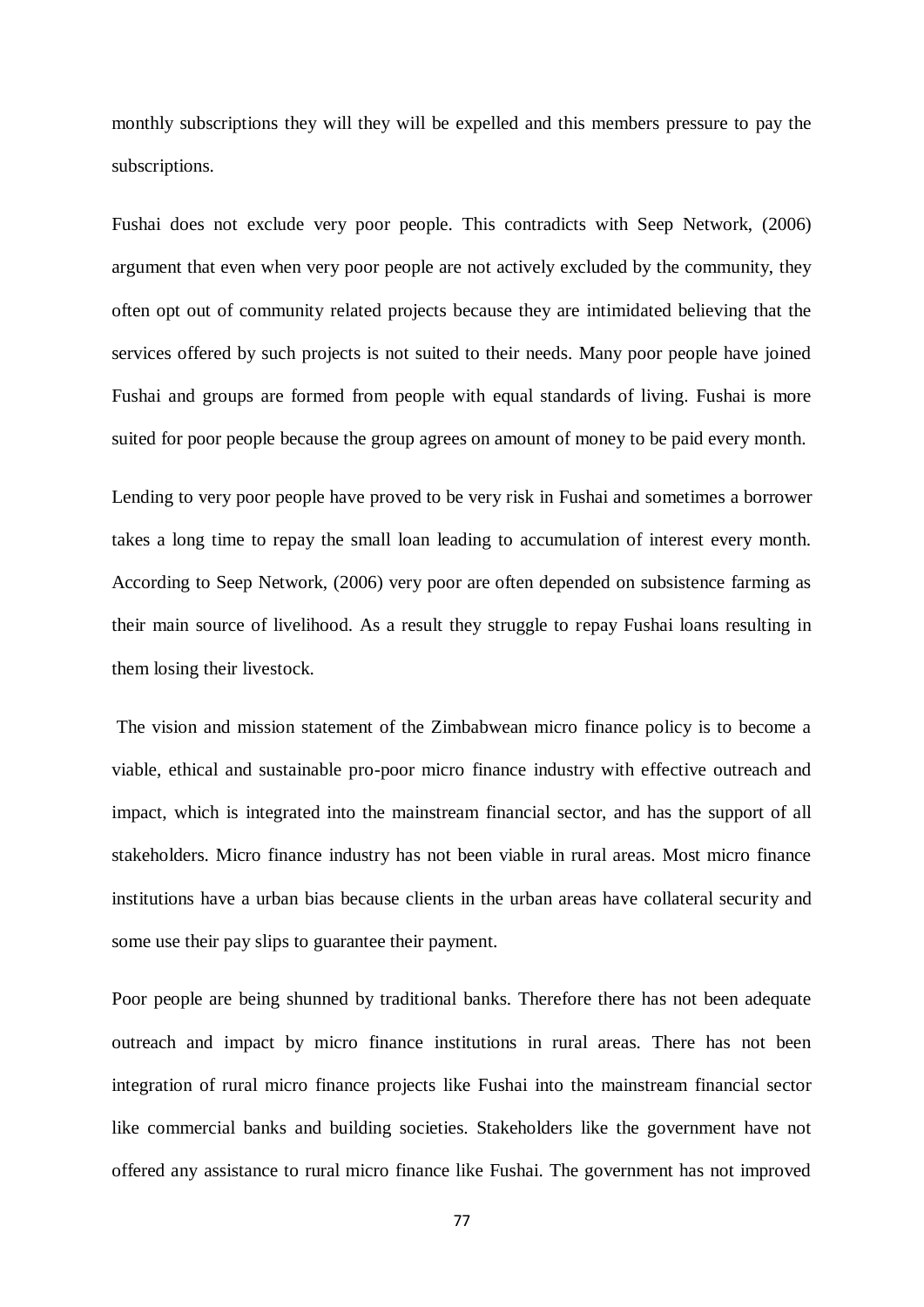the infrastructure in rural areas. The roads in Bikita are dilapidated for mobile banking to take place. The government has not offered any incentives such as reduced tax to financial institutions willing to relocate to rural areas or offering subsidies to such institutions.

The policy recognises micro finance as a service that can be provided by NGOs, government, savings and credit co-operative societies, micro finance banks, building societies and commercial banks. In Bikita ward 20 micro finance training has been carried by CARE International without the assistance of the government, building societies and commercial banks. This shows that rural areas are still being excluded by these institutions although the policy has given them the platform to offer these services. As a result rural women have resorted to Self Help Groups.

The aim of the policy is to promote participation of the government in the micro finance industry by encouraging local authorities to devote at least five percent of their annual budgets to micro-credit initiatives administered through Micro Finance Banks (MFBs). The Bikita Rural District council has not made any efforts to participate in rural micro finance and it has not devoted the five percent of their annual budgets to micro-credit initiatives in the ward 20.

According to Klinkamer, (2009) Baclays is one such bank that has wholesaled funds in the past and is still interested wholesale lending. The micro finance policy gives provision for commercial banks to offer wholesale lending to micro finance institutions but rural micro finance projects like Fushai have not received any wholesale facilities from banks. Wholesale lending to Fushai would increase their funds for borrowing. In this case they will be able to buy more valuable items at household level leading to better living standards. The reserve bank can also engage rural micro finance institutions in wholesale lending.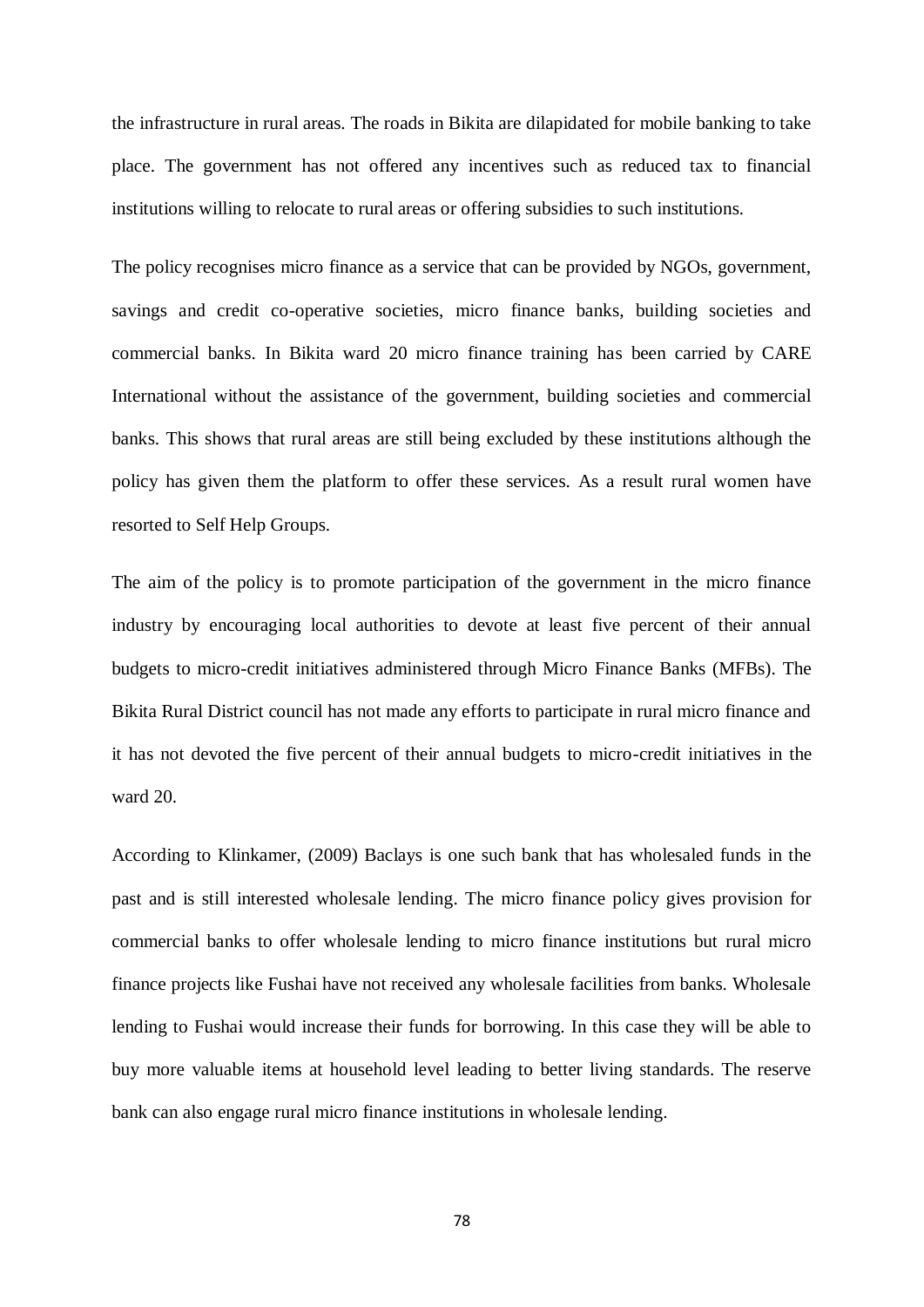According to the Zimbabwean micro finance policy an existing micro finance institution can fully transform into Finance Bank, subject to meeting the minimum regulatory requirements as shall be determined by the Registrar of Micro finance Banks (Registrar) in Zimbabwe. Fushai has the potential to transform into a rural finance bank but the members are not aware the minimum regulatory requirements that are determined by the Registrar. This shows that information dissemination is still a challenge in rural areas. The registrar should set simple regulatory requirements for rural micro finance institutions so that they can grow to become viable micro finance banks. If Fushai becomes a micro finance bank more people will benefit from it hence transforming rural areas.

There is an imbalance between rural and urban areas when it comes to micro finance services. To address the imbalance, the policy framework shall promote an even spread of micro finance banks, their branches and activities (Zimbabwe Microfinance policy, 2008). Although the government has made efforts to decentralise Agri bank and POSB to growth points the banks have not penetrated remote areas like ward 20 to offer micro finance services. Micro finance institutions such as Fushai should be benefiting from such banks through accessing loan facilities as a group and using the group as collateral security. According to Klinkhamer, (2009) CBZ offers group lending as well as individual lending products. Although this is an opportunity for Fushai groups to access loans for borrowing from CBZ the bank has not made any efforts to offer its services to remote areas.

Collaborations between NGOs and banks go a long a way in promoting rural micro finance. According Klinkhamer, (2009) Backlays was a participant in the World Bank funded government operated medium scale enterprise scheme and also enjoyed a guarantee from SWEDECORP that covered 40% of loan defaults and a matching us dollar credit line from Hivos that acted as guarantee. CARE international has not linked Fushai to banks and NGOs which offer guarantees. This collaboration will give the beneficiaries an opportunity to access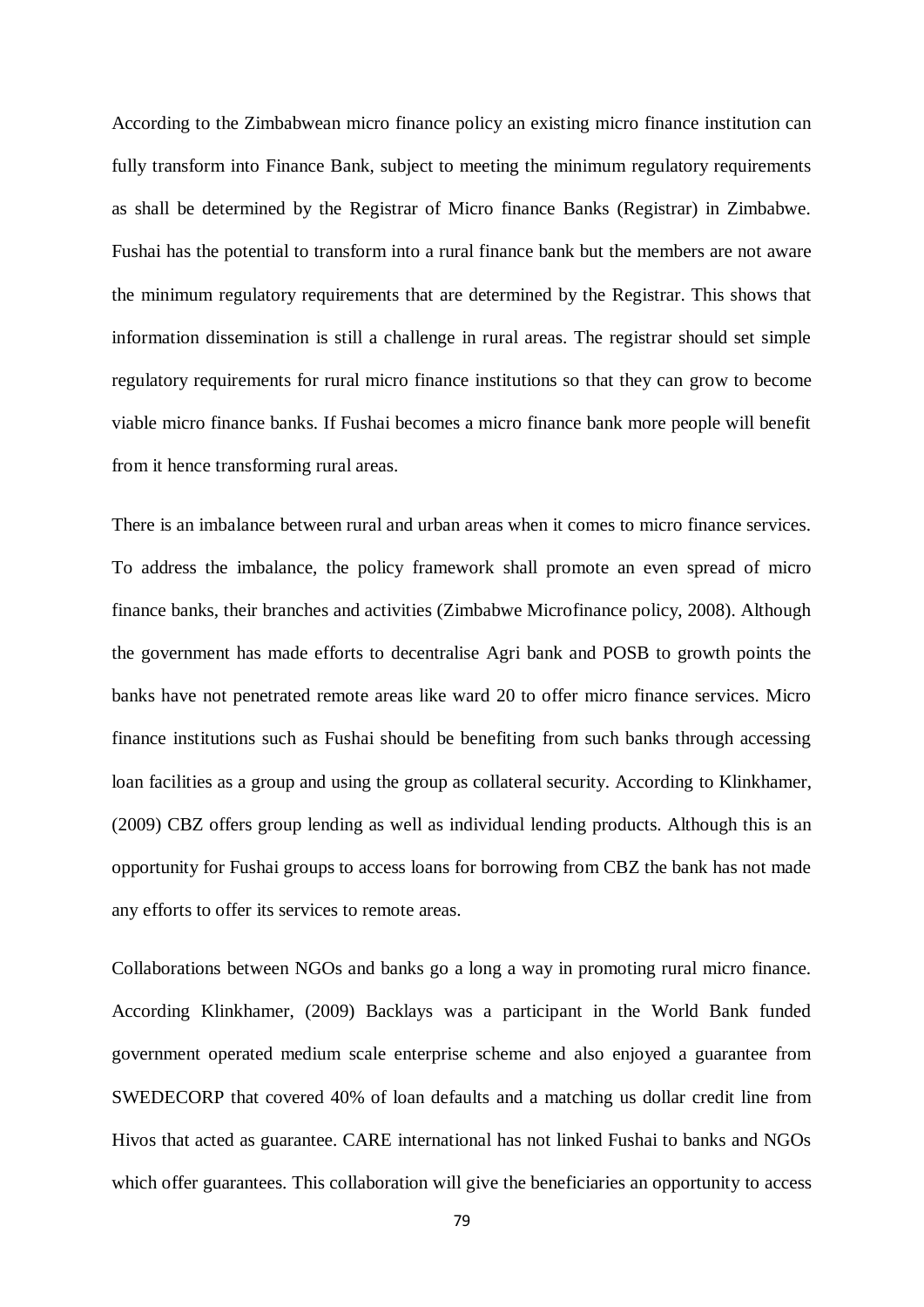capital to start new income generating projects or boost their micro finance projects. This will result to more banks to be involved in rural micro finance since most banks shun rural areas as high risky areas in terms of non repayment.

In South India when self help groups have become familiar with principles of financial management, they are linked up by a micro finance organisation to external sources, such as government bank and programmes for the poor (Kabeer, 2008). Fushai members have the basic ideas of financial management but there have not been linked to any financial organisation or to a government bank of programmes for the poor such as the ZIM ASSET which is meant to lift the standards of poor people in the rural areas. In India self help groups have been linked to National Bank for Agriculture and Rural Development (NABARD) (Kabber, 2008). In contrast Fushai is not linked to Agri Bank or POSB.

Although Fushai is a promising to be a viable project for the rural poor it has not been supported by political and administrative leaders. In contrast In Kupfuma Ishungu support from local administrative officials and elected leaders is strong (Allen et al, 2002). Political and administrative support is critical in that these structures can be used to link rural micro finance institutions to government banks and government funded projects.

Sinha and Rasmussen (2006) in Kabeer (2008) state that in India self help groups are now formed not only by a variety Of NGOs but also by government development agencies and even bank branch staff. In Bikita CARE International is the only organisation that has introduced micro finance to rural women as a self help project. The government has not made any initiative to assist rural people on issues to with micro finance. There haven't been any visits by bank staff to assist villagers on information about rural micro finance.

A variety of practices is used to that borrowers repay their loans in the absence of collateral requirements such as constant supervision by extension staff to borrowers' home, rebates of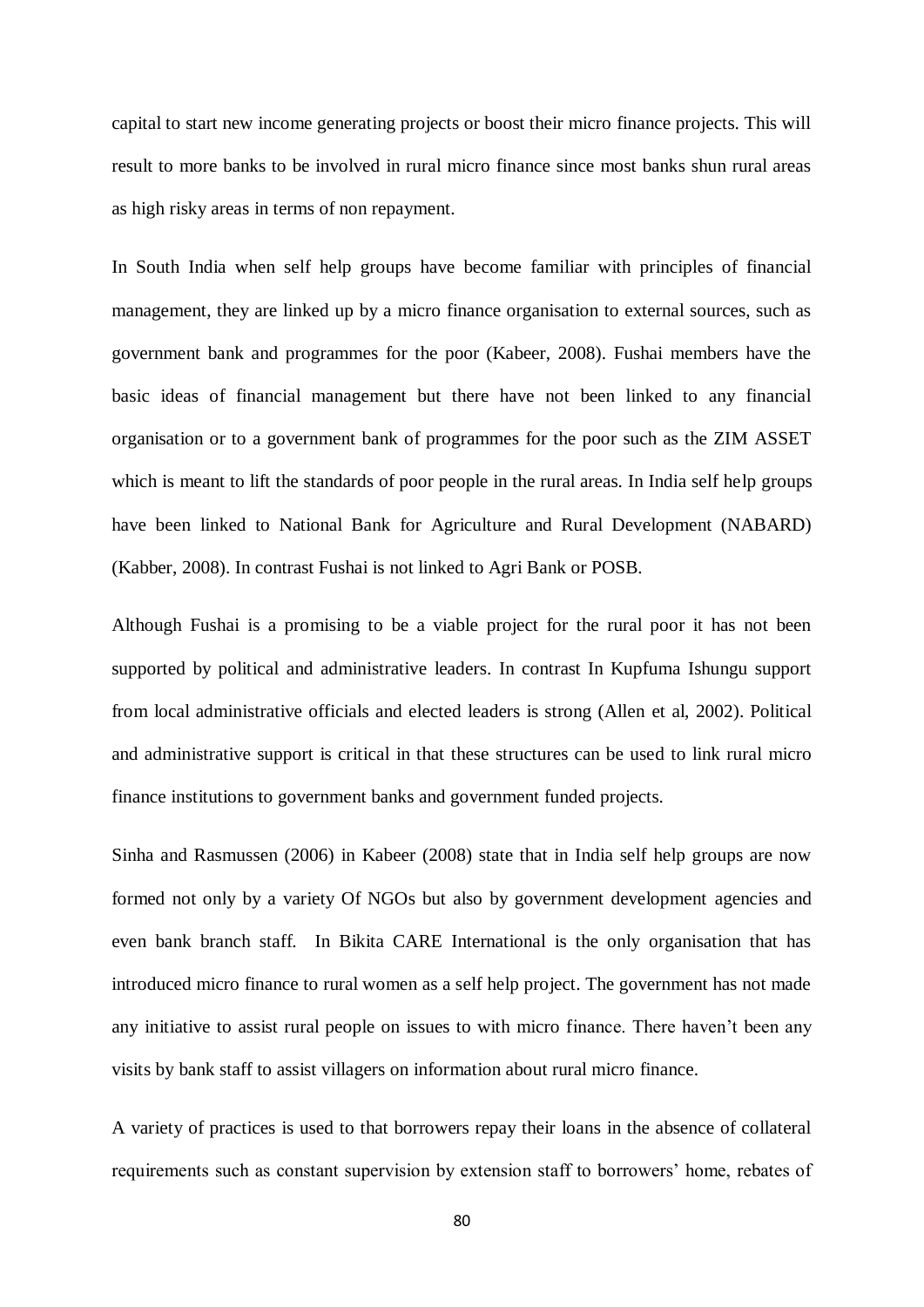interests of loans paid in time, financial incentives to staff whose clients manage to pay their loans in time, possibility of repeated access to loans of increased size for those who repay and compulsory saving in a group fund, which act as insurance or collateral for the loans of all groups (Kabeer, 2008). However Fushai does not use any of the above strategies to enforce repayments of loans from borrowers, instead Fushai attaches property or livestock of defaulters and sell them to recover their money. The value of the attached property will include interests accrued.

The policy aims at creating and maintaining macro-economic environment, provision of infrastructure and creation of conducive legislative and regulatory framework that encourages sustainable and efficient growth of the microfinance sector and eliminates barriers of entry into the financial market through various ministries (Zimbabwe Microfinance Policy, 2008). The government has made efforts to maintain a stable macroeconomic environment by using the US currency instead of the Zimbabwean dollar which was prone to inflation. High inflation rates affected the micro finance industry as it led to closure of many micro finance institutions as borrowers failed to repay loans. However the government has not built structures in rural areas which micro finance institutions can use at lower rental and reduce the costs of locating in rural areas. The legislative framework is still exclusionary to rural people as the Reserve Bank requires an institution to have \$20 000 capital for an institution to be registered which Fushai members cannot afford to raise. The various ministries required to perform all these tasks are not available in ward 20.

The obtaining of licences for micro finance is still a challenge in Zimbabwe. This has led to some micro finance institutions operating unregistered. Fushai has not registered its operations. According to Klinkhamer, (2009) micro finance licences are renewed every year. Since Fushai is being operated by poor women they find it difficult to be travelling to the urban areas on yearly basis for renewal of the licence. They are not aware of the implications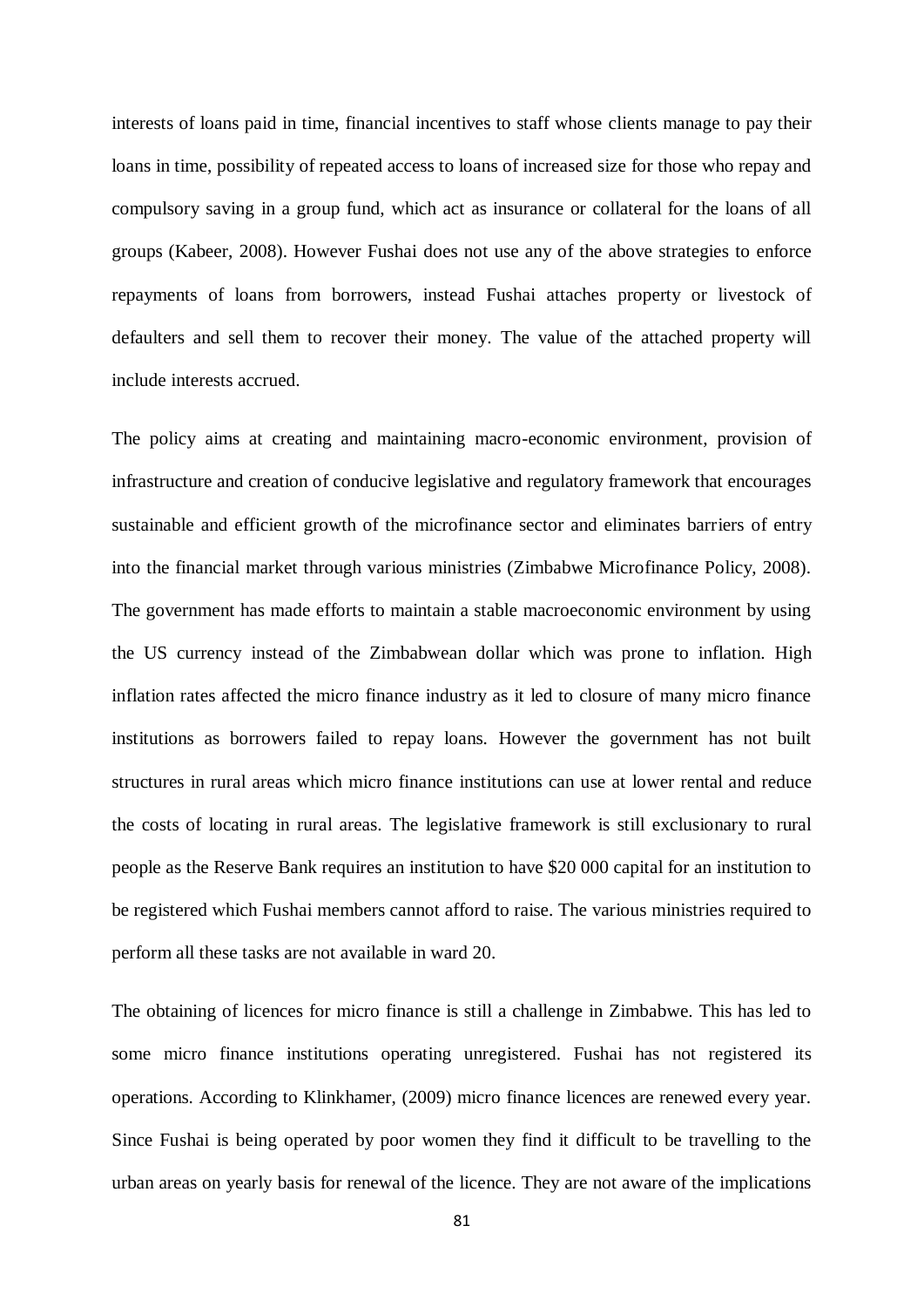of operating an unregistered micro finance institution. Since the documents used for registration are written in English members need clarification of the documents in Shona. Yearly renewal of licences of operating licences can also shun NGOs which offer micro finance services to rural areas.

The taxation charged by the government is too high for rural micro finance institutions. Taxation is high in Zimbabwe for example income tax for companies is 35% of the profits (Klinkhamer, 2009). For Fushai 35% is too high considering that the funds are from brewing beer, paid farm labour and offering small loans at 2% interest rate per month. The taxation will discourage many women from engaging in micro finance projects.

The Fushai project falls under the self help group. In this model members save and make contributions towards a fund. According to Seep Network, (2009) the savings led approach is more important for very poor clients than credit facilities. Fushai members are not employed and use the micro finance project is their main source of income. Member use the skills of beer brewing and farm work which they already have to raise funds without the assistance of outsiders. Fushai also have some characteristics of merry go round model.

In India SHGs are made are made up of fifteen to twenty women from nearly homogeneous socio-economic backgrounds who may meet weekly or monthly (Kabeer, 2008). In contrast in Bikita SHGs are made up of five to 15 women. The similarity is that both in India and in Bikita groups are formed by women of a homogenous socio-economic status and meet on a monthly basis. Women agree to a specified amount per monthly and contribute it a common pool (Kabeer, 2008). Similarly in Bikita ward twenty agree on a monthly subscription ranging from \$5 to \$15 which put in a common pool for borrowers. The subscriptions are increased according to demand by borrowers.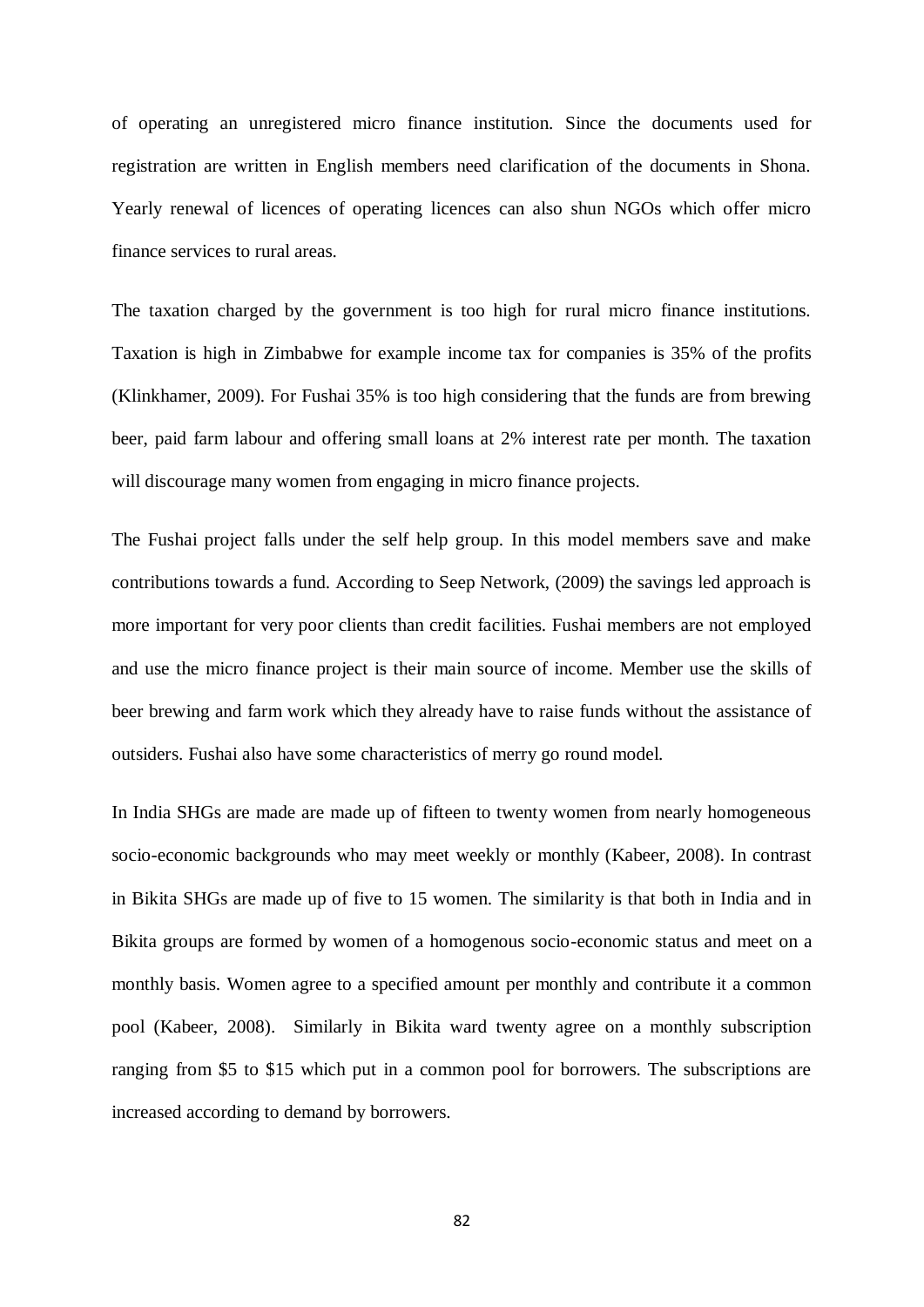In India once the contributions add up to a reasonable amount, self help groups members start lending to each other on the basis of mutually agreed ground rules (Kabeer, 2008). However in Fushai when contributions and profits through interests paid by borrowers have reached a certain amount members agree on items to be bought and even share money which is used for household purposes. The Self Help Group is based on mutual understanding because if members fail to understand each other the group fail to progress like in one Fushai group were mother in laws and daughter in laws had disagreements which led to the group stopping its operations.

Fushai does not suit into the community owned finance model because it is not owned and managed by the whole community but by individuals who decide to form a group. Community owned rural finance model is a rural finance model that is owned and managed by the rural community with assistance from donor agency (Macheka and Malaba, 2010). CARE International is not involved in the management of Fushai it only trained women to start the project and run it on their own. However if Fushai can get donor assistance in its management it would benefit more.

Rural women are sometimes afraid to start new projects which may be time consuming. This confirms the argument by Seep Network, (2006) that even when there is no loan to be repaid, many poor people especially women are often initially afraid of new responsibilities and new activities that are expected of them. When Fushai was launched very few women took the initiative and later more women copied after realising that the micro finance groups were successful as many women had bought household property.

In some developing countries micro finance institutions have included health insurance to cover members in times of sickness. Kabeer (2008) states that while micro finance services to the poor have hitherto focused on credit and savings, there is now growing interest in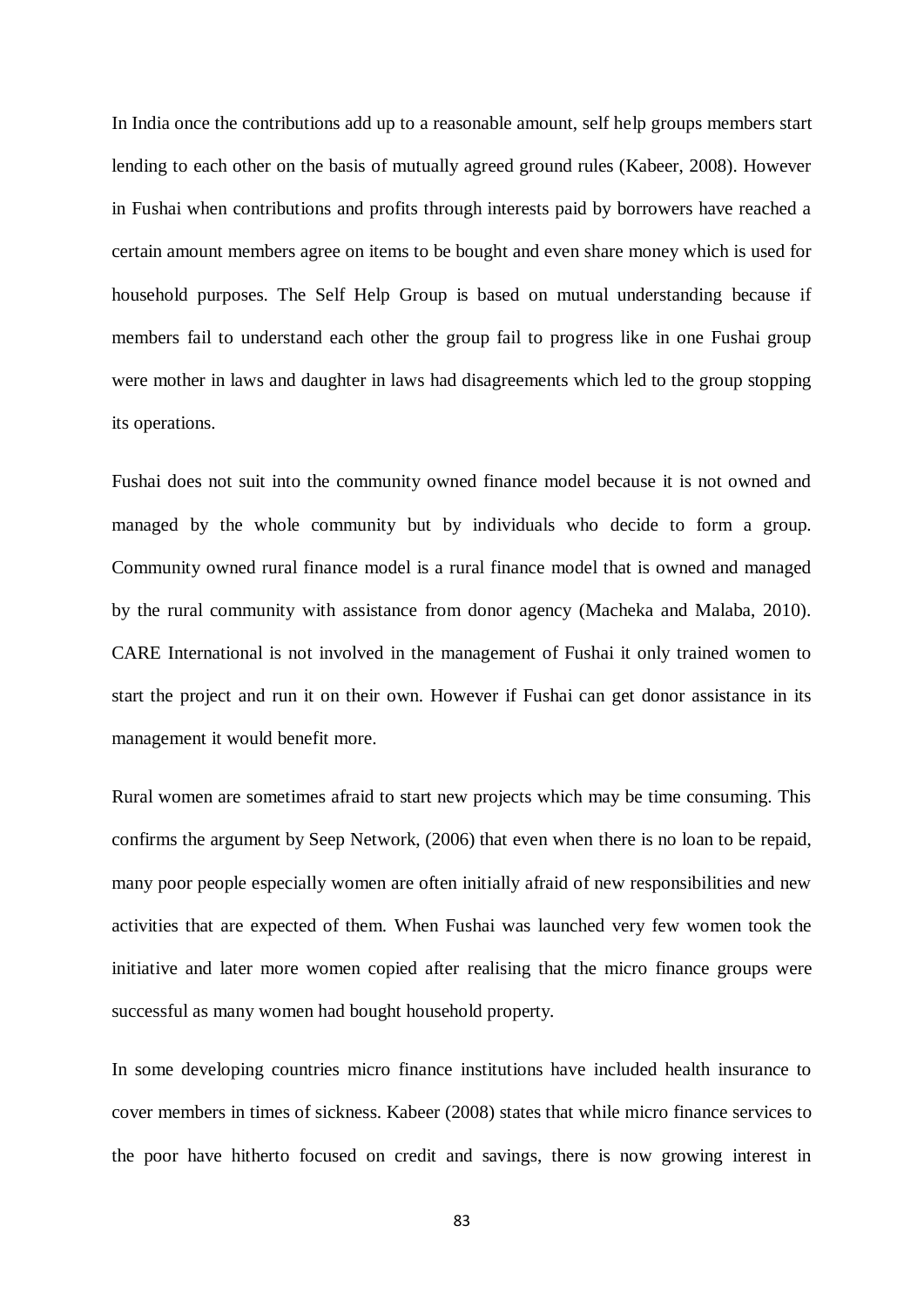extending services provision to include variants of community based insurance. In community health insurance the programme is managed and operated by the community based institution and offers risk pooling to cover all part of costs of health –care service. In Bangladesh BRAC diversified in 2001 from life insurance to a non-for profit full-service health insurance in which it provides the insurance as well (Kabeer, 2008). The insurance service is free for anyone to join however BRAC members pay a discounted premium. Fushai does not have any insurance to cover them on health yet the health of member is critical as they are involved in labour intensive work like beer brewing and paid farm labour. When a household member falls sick savings are affected and it can lead to them going back to absolute poverty and even losing the assets that they would have accumulated through the micro finance project.

In Bikita not all women are involved in micro finance projects even though some of them might be poor. According to Kabeer, (2008) the exclusion of the very poor from micro finance services reflect a variety of factors for example not everyone can be an entrepreneur and the very poor are less likely than other sections of the poor to possess the asset base, the willingness to take risks and expense necessary to engage in entrepreneurial activity. Sometimes the very poor are hesitant to take loans to start income generating projects because they are afraid that if the businesses fail they will not be able to repay the loan.

In South Africa under Tshomisano Credit Programme members of micro finance institution are encouraged to share experiences to deal jointly with problems and to support members who were having problems (Kabeer, 2008). Similarly in Fushai since there is no CARE staff members located in Bikita on full time basis members consult other groups for solutions when faced with challenges.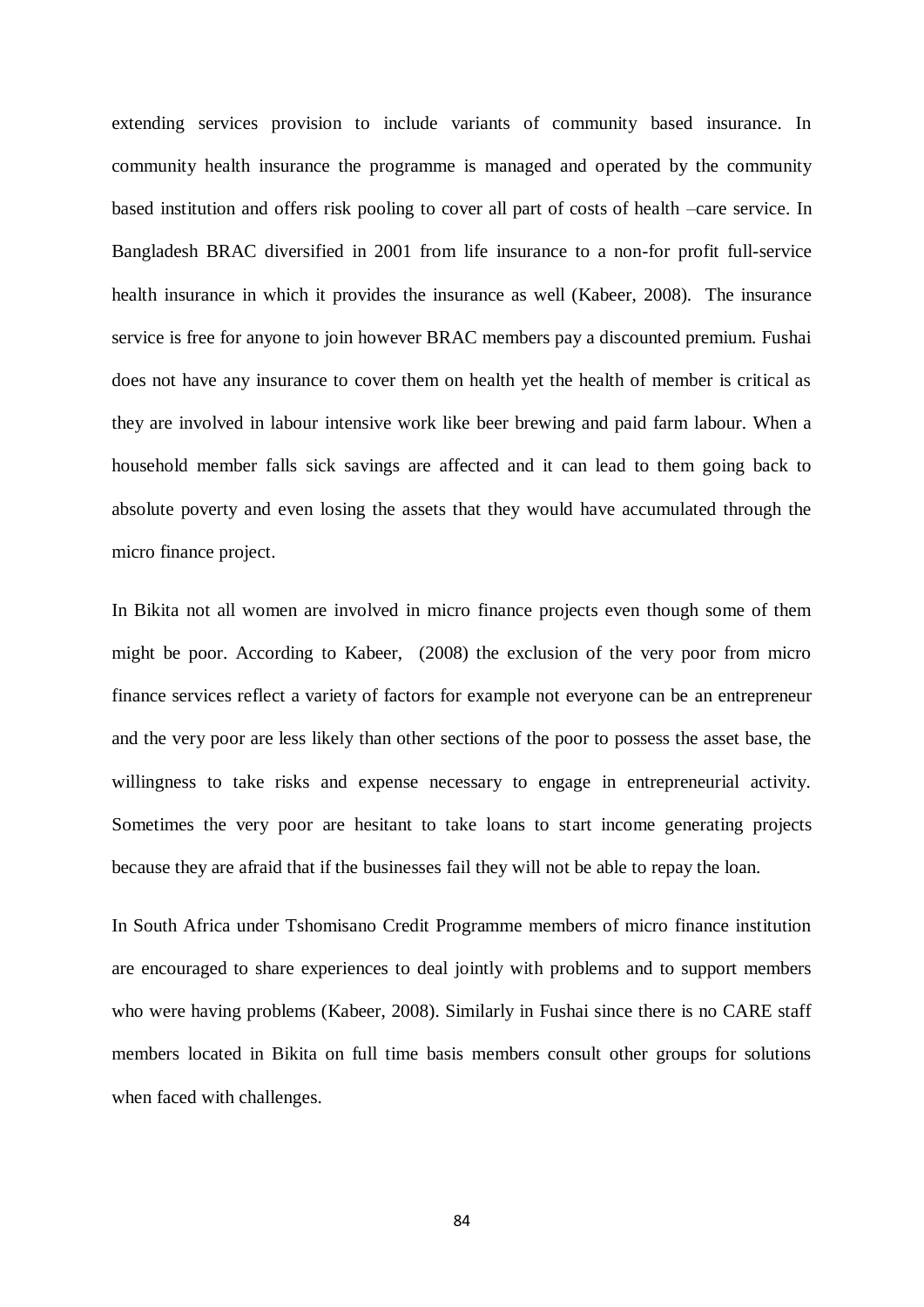In BRAC clients used loans to purchase assets that could be drawn down in times of need, including productive assets that also helped to enhance income generation (Kabeer, 2008). In Fushai members purchased goats and cattle which they can dispose in difficult times for example Bikita is an area prone to drought and people often sell cattle to buy grain in drought. Grain traders come to Bikita and offer grain in exchange for cattle. Goats can be sold to pay school fees.

However there has not been a micro finance programme meant for the youth in ward twenty. In contrast in India the Centre for Youth and Social Development (CYSD) is an example of an NGO that have from the outset designed their self help groups approach very explicitly to reach some of the poorest sections of the population in poorest states of Indian (Kabeer, 2008). The youth in the rural areas need such self help groups so that they can have a better future. Girls also need this programme so that they can be economically empowered.

Allen et al, (2000) evaluated Kupfuma Ishungu rural micro finance project and concluded that groups were extremely cohesive and highly motivated, with 90% + female membership, written constitutions and well trained officers, they operate confidently and in style that appears to be highly cooperative. Similarly Fushai members are highly motivated and cohesive because paid farm labour needs a motivated team that is able to finish the allocated work in a short space of time and be able to start a new piece work. This will enable them to build up a huge fund for borrowing hence more profits. In both Fushai and Kupfuma Ishungu groups have written constitutions.

In Fushai members share interest and sometimes agree on items to be bought. In Kupfuma Ishungu according to Allen et al, (2002) all interest goes to members, while savings returns in banks. The same strategy is used by Fushai.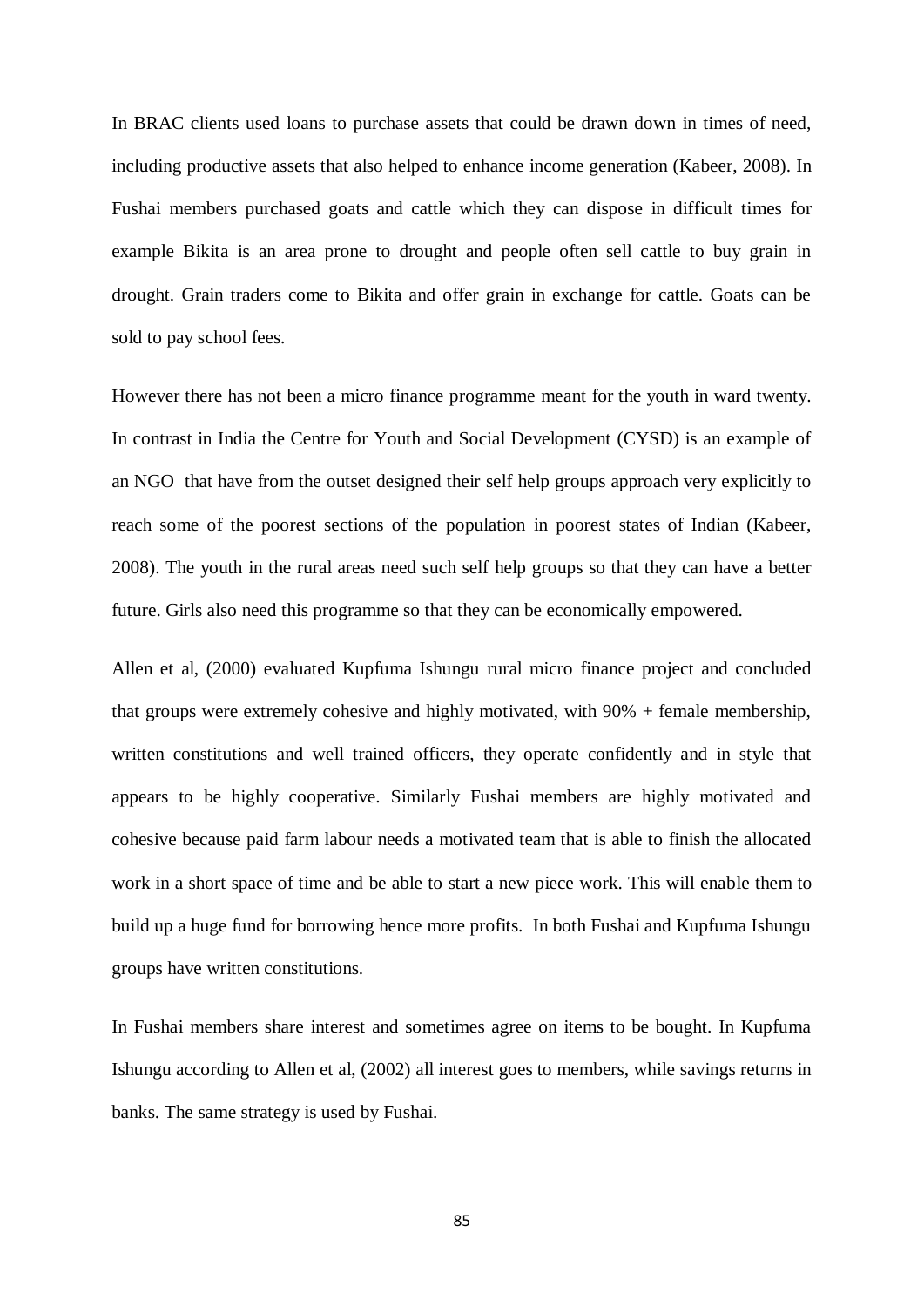In Kupfuma Ishungu the most common income generating activities include gardening, handcraft, knitting, sewing, petty trade, trade in second hand clothes, beer brewing and hairdressing (Allen et al 2002). However women in Fushai only do paid farm work and beer brewing. There activities are limited hence limiting members to Fushai income alone. This exposes them to poverty when the Fushai project fails to thrive. There is therefore need for women to be trained and explore in other income generating projects. Diversification of activities also increases income at household level and even leads to better living standards. Beer brewing is a common income generating project in both Fushai and Kupfuma Ishungu.

Not all women in Bikita ward 20 are involved in Fushai. One of the women interviewed dropped out of Fushai because her children got better jobs were sending remittances home. The children no longer wanted to be involved in paid farm work and beer brewing because it was laborious and time consuming. Similarly in Kupfuma Ishungu women who were not in Kupfuma Ishungu appear to have little interest either because they are too poor to raise the minimum savings contributions or because their income and economic opportunities are at an already large scale (Allen et al, 2002). Some women did not join because their living standards were better when Fushai started. It would not be logical for them to be seen doing paid farm work at other households with even lower standards of living than theirs.

All the interviewed groups charge 20% percent interest. Similarly in Kupfuma Ishungu most groups charge 20% interest, with a few groups charging 30 and 40 % on loans (Allen et al, 2000). However charging a higher interest rate in rural areas where there are many micro finance groups will not attract many borrowers hence less profit. Allen et al, (2002) argues that most groups that started off charging high interest have experienced high rates of capital growth, but are now finding borrowers reluctant to continue at these rates as average loan sizes increases and loan terms need to be extended. In this case it is better to charge 20% interest and be able to get more borrowers and remain in business.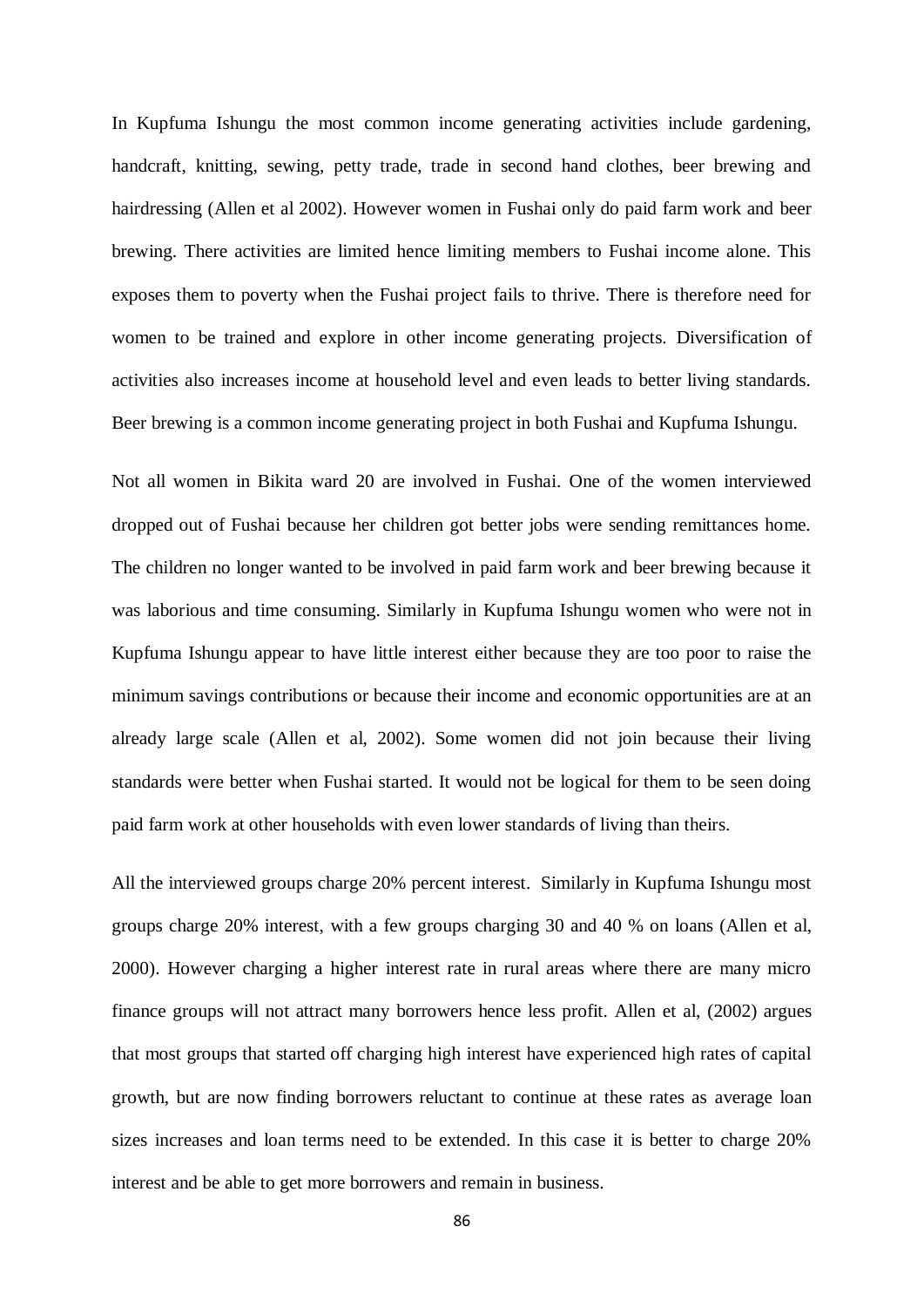In Fushai all the households interviewed revealed that their living standards had improved at household level. They revealed that their income had increased at household level and there were now able to buy enough food for their families including buying kitchen utensils, household property, farm inputs and farm implements and building better houses. Similarly in Kupfuma Ishungu all groups interviewed indicated increased levels of household livelihood security and increasing purchasing power through their membership (Allen et al, 2002). Kupfuma Ishungu members also bought food, kitchen utensils, farm inputs and household furniture. However Kupfuma Ishungu members have gone a step further to use income from the projects to start income generating projects. Fushai members have not used the income to start income generating projects.

In Fushai women showed that they are now able to make decisions at group level concerning on what items they would want to be bought. They expressed confidence on their business. However it was not clear if women had the same decision making ability at household level. Allen et al, (2002) also states that in Kupfuma Ishungu there was plenty of evidence that women were in control of the decision-making process at the level of the groups, but were unable to delve much further and uncover evidence of greater participation in other institutional and social settings. However even if women would not have much decision making power at other levels economic empowerment is critical in that in benefits the whole household because women tend to spend most of their income in household issues.

Fushai has proved to be a source of income to vulnerable members of the society such widows and the old. Similarly in India strong evidence to suggest that access to micro finance helped to build up the resilience of households in the event of crisis, including among some of its most vulnerable client women headed households (Kabeer, 2008). Female headed household sometimes are vulnerable to poverty in the rural areas especially after the death of male breadwinners. Fushai gives them a source of income. Widows can now afford to send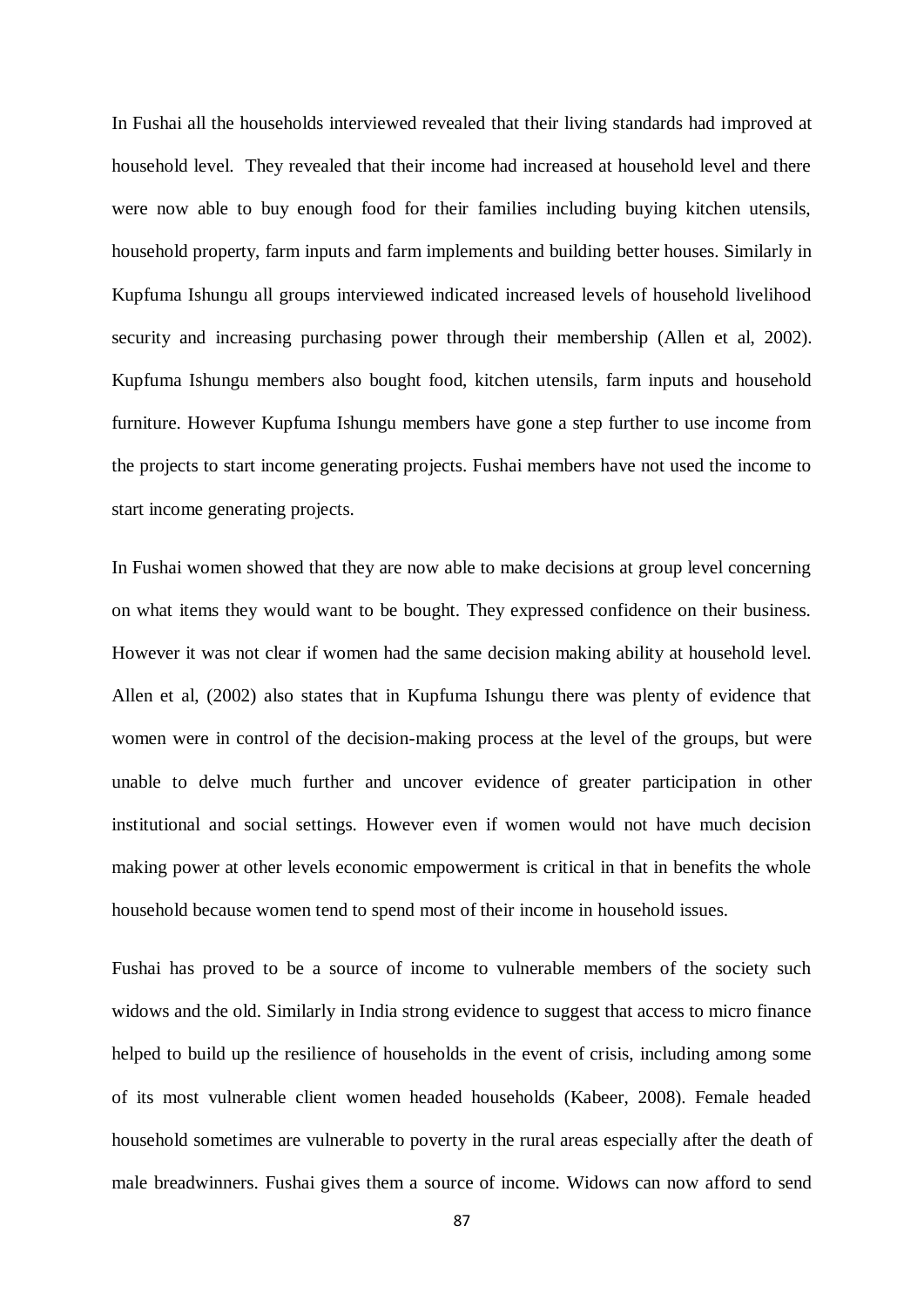their children to school who would have been out of school after the death of a breadwinner. In this case Fushai has the potential to sustain surviving members of the family.

Duration of self help membership contributed to household food security and a greater diversity and to a greater to household food security and diversity of diet (Kabeer, 2005). Fushai has enabled member to diversify their diet as some members can now afford to join beef committee groups in which they pay \$36 in every three months and get a full bucket of beef per household. In rural areas some households cannot afford buying meat every day but through beef committees their meals have been enriched.

Fushai has led to improved agricultural practices. Kabeer, (2002) states that rural micro finance is associated with improved agricultural practices, less reliance on casual wage labour or migration, greater reliance on non-traditional forest produce and small business and investment in small assets. Fushai members have bought ploughs, couch carts and certified seeds. Some members are now using fertilisers to increase their productivity where they used to apply cattle manure.

Fushai groups which started in 2013 have not bought more valuable items because their profits are still small. Gamba (2004) in Kabeer, (2008) states that a study of Lift Above Poverty Organisation (LAPO) in Nigeria, which largely lent to women found that clients on their fourth loans were more likely to report increased incomes than clients who had just joined recently. Older Fushai groups who started in 2012 when the project was launched have managed to build better houses and buy cattle while recent groups are still buying kitchen utensils, household property and blankets. Group members need to be patient because it takes time for the projects to yield better results.

The researcher also interviewed members who had left Fushai after a misunderstanding in the group and they revealed that when they were in Fushai their lives were transformed and are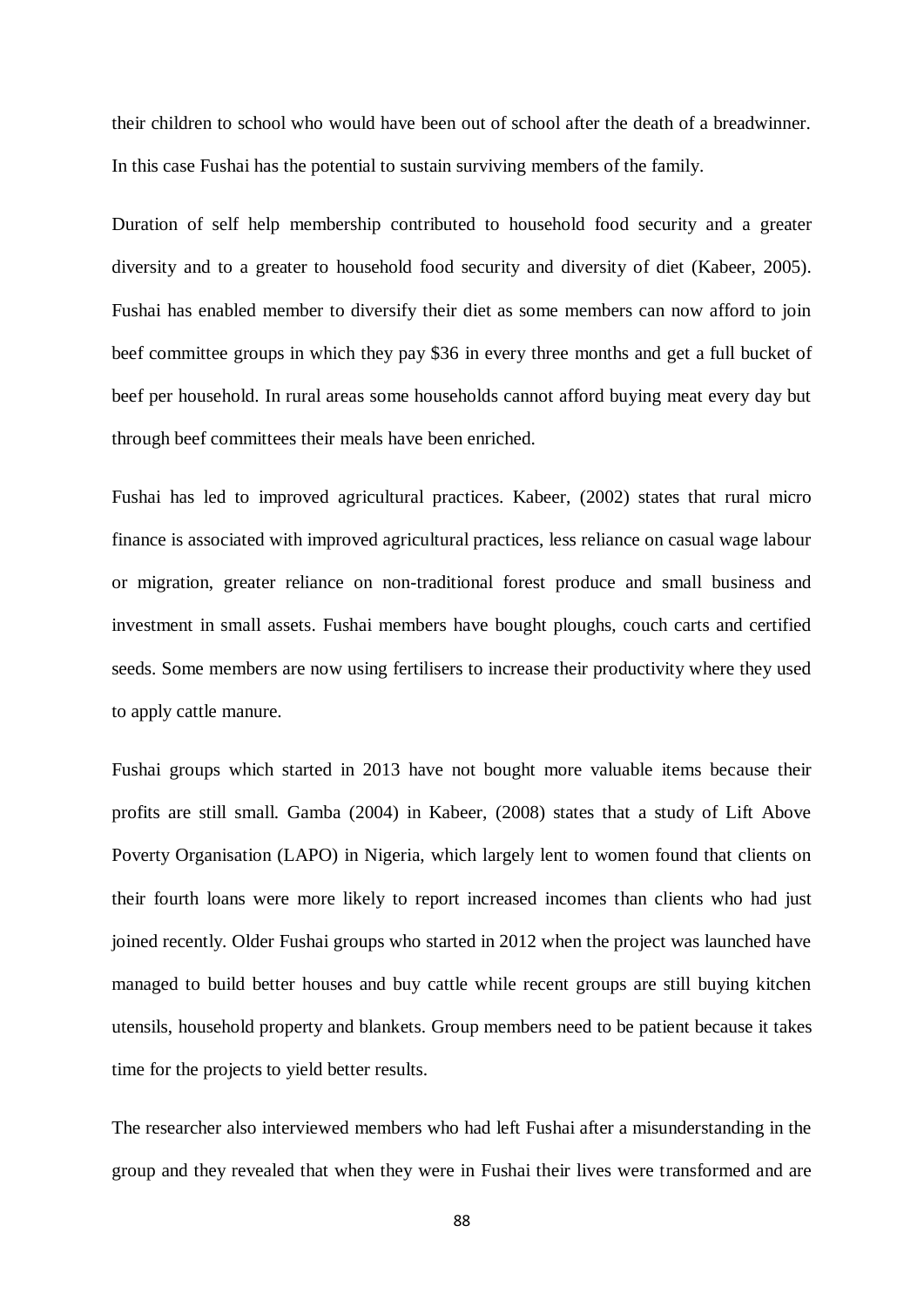willing to join other groups. This shows that they appreciated the assets and the income they accumulated during the project. Similarly Johnson, (2005) in his study of FINCA in Malawi compared those who had left the micro finance programme with those who had remained. Johnson realised those who had left gave their inability to keep up with weekly repayment obligations as the main reason, while other cited sickness in the family. In contrast the women who left Fushai did not give the above reasons. They were able to meet their monthly subscriptions and attend all beer brewing and paid farm work sessions but the groups were affected by internal patriarchal relationships. This reveals that for groups to survive it should avoid related members especially daughter in laws and mother in laws. According to Kabeer, (2008) the group practice of group liability for loans can create divisions and conflicts among women as well as building up solidarity. In this case the group practice created a conflict that has led to the group being destroyed.

In a study of child labour in rural Bangladesh Ridao-Cano, (2001) noted that loans to women were more likely to increase children's education and reduce the likelihood of children working, than loans to men. Similarly in Fushai it is women who are group members who are involved in beer brewing and paid farm work. There are no children involve in these activities therefore there are no cases of child abuse through child labour.

Micro finance also enhances gender balance in schools. Member of Fushai have managed to send both boys and girls to school unlike in the past whereby if a family did not have enough income to pay school fees it is the boy child who was given the first preference to go to school. Similarly PRADAN a micro finance programme in India not only reported significantly percentages of children in school but also reported a significant increase in educational participation by both boys and girls (Kabeer, 2005). Therefore micro finance enhances countries to meet millennium development goals number two and three of achieving universal primary education and promoting gender equality and empowerment by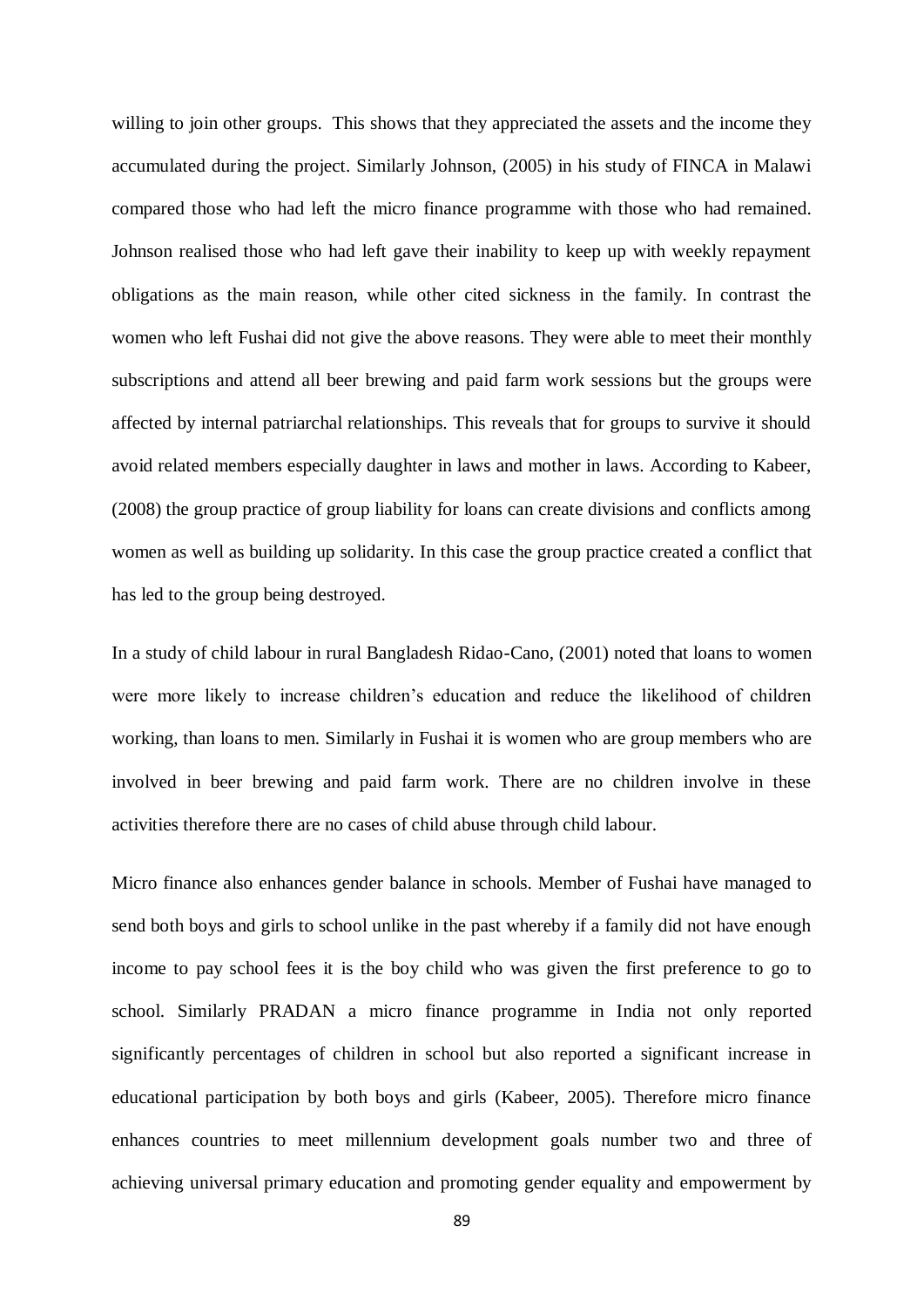2015. Kabeer, (1998) further argues loans to women not only resulted in a greater increase in children's education relative to loans to men but also reduced gender disparity in education.

Women in rural areas face a lot of constraints when they want to venture into new businesses. All the groups interviewed revealed they lack access to entrepreneurial skills and rely on other groups for skills. This confirms Kabeer's (2008) argument that most micro finance programmes fail to tackle the gender constraints that confine women entrepreneurs to narrower and less profitable forms of trade and business.

#### **Chapter Summary**

This chapter has focused on the analysis and discussion of the research findings. The chapter was structured as follows, demographics, the importance of rural micro finance, attitude of clients and staff towards rural micro finance, the extent to which the Zimbabwean micro finance policy is facilitating the reduction of poverty in rural areas, models of rural micro finance and how they are run and challenges encountered by micro finance institutions, clients and staff in providing and accessing rural micro finance.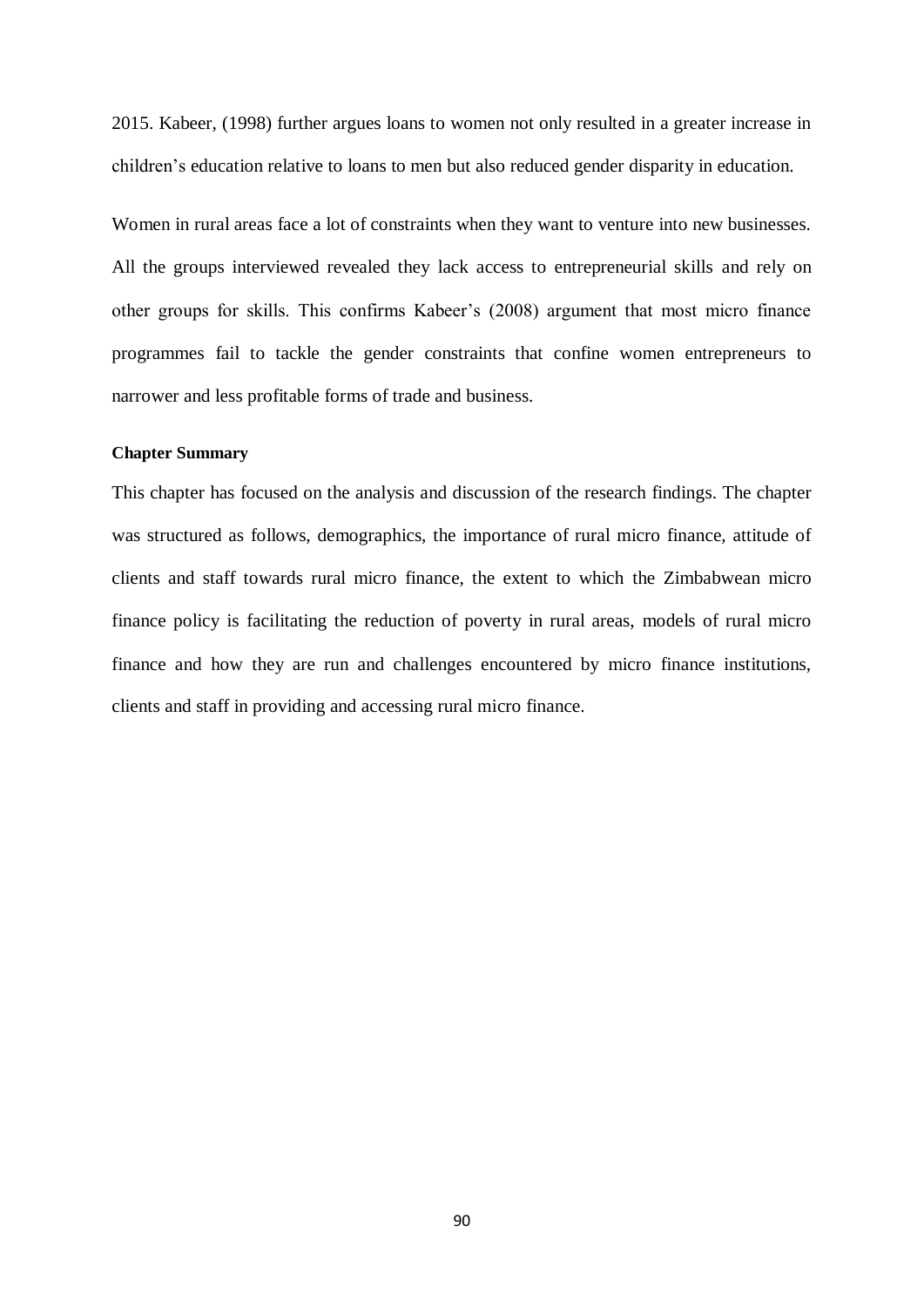#### **CHAPTER FIVE: SUMMARY, CONCLUSIONS AND RECOMMENDATIONS**

### **Summary**

The research looked at the importance of rural micro finance, the attitude of clients and staff towards rural micro finace, the extent to which the microfinance policy has facilitated the reduction of poverty in rural areas, the various models of rural micro finance and the challenges faced by clients, staff and institutions in providing and accessing rural micro finance.

Questionaire interviews, observations and indepth interviews were carried out in ward twenty. Staff members from NGOs, banks and micro finance institutions were intervied to fulfill the objectives of the research. Indepth interviews were carried out with chairperson of Fushai groups.

Data was then analysed using qualitative and quantitaive method. The results of the research were also dicsussed relating to other rural microfinance initiatives that have been carried out in Zimbabwe, Bangladesh, South Africa and India and the researcher noted that there are some similarities and differences in the various programmes.

# **5.2 Conclusion**

In light of the findings in chapter 4, the study concludes that:

5.2.1 Fushai rural microfinance project plays an important role in reducing poverty in Bikita ward twenty. Fushai members reviewed that Fushai has increased their household income and they have used the income to pay school fees, buy food, build better houses, buy kitchen utensils, and buy livestock such as cattle, and goats as well as buying agricultural inputs and implements.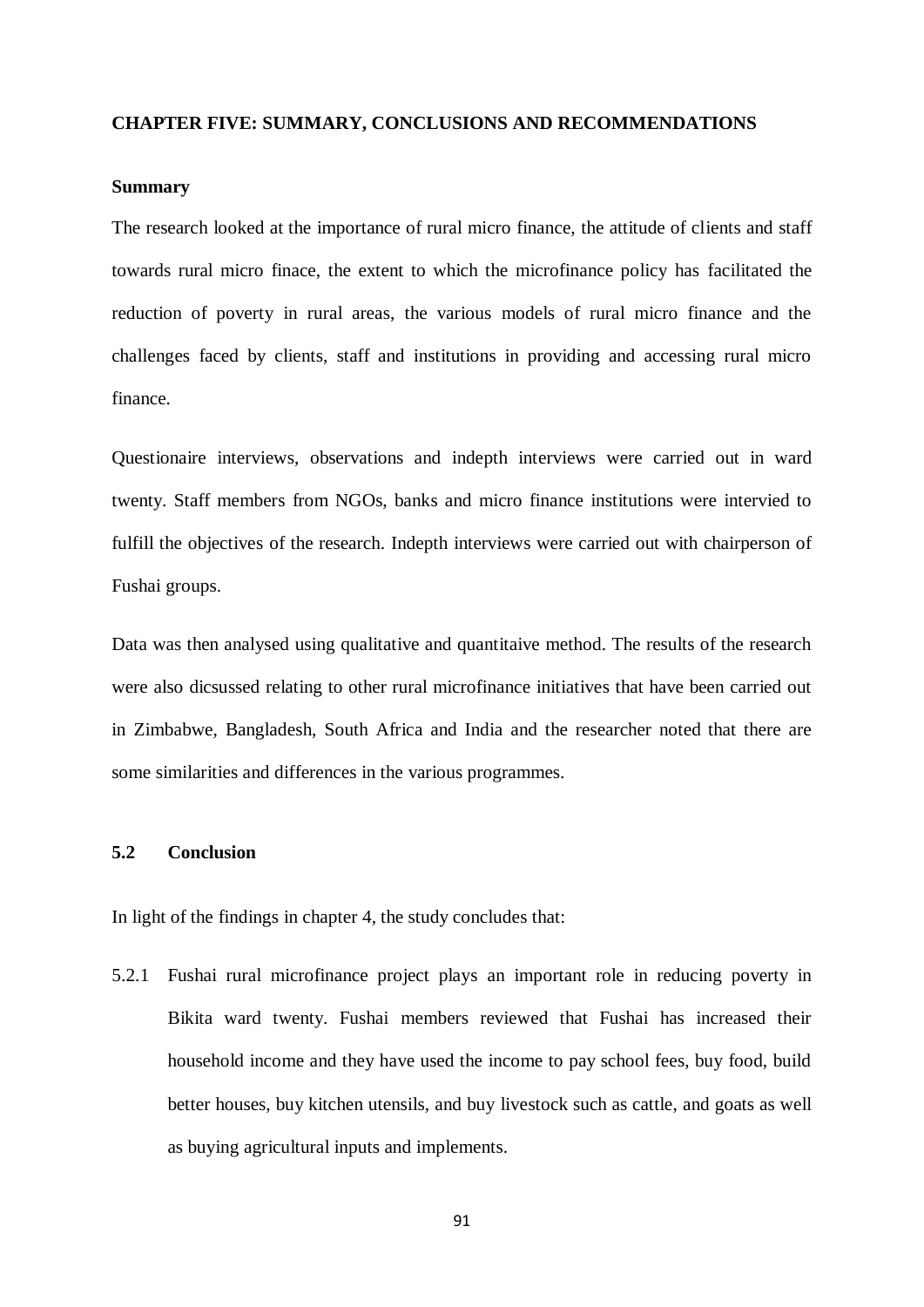5.2.3 Borrowers appreciate Fushai because it is convinient to them and it has helped them pay school fees for their their children as well buying food for the family in times of crisis. Borrowers were also willing to join Fushai and this shows that Fushai is a viable income generating project in ward twenty.However very few borrowers and members of Fushai have used borrowed funds to start income generating project.

NGOs members of staff were more willing to work with rural people in microfinance projects and they were motivated by travelling and hardship allowances they were given by their employers. In contrast employees from banks and microfinance institutions were not willing to work with rural areas because the market was limited, there was poor infrastructure, unwillingness to be saparated with their families, high travelling costs, lack of other employment opportunities and the fact that some rural clients take time to understand bank documents.

5.2.3 To a larger extent the microfinance policy has not facilitated the reduction of poverty in rural areas like ward twenty. Members of Fushai have not received any assistance from the government. The policy aims at expanding microfinance outreach to the poor but people in ward twenty are not aware of the wholesale lending facility mentioned in the policy which banks like Kingdom and CBZ were offering hence the policy has not made asignificant impact in rural areas. There is no itergration of small micro finance institutions like Fushai into the main stream financial sector.

The policy states that microfinance should get the support of all stakeholders but from the results of the research banks and microfinance institutions have been not been offering microfinance services to rural areas to ward twenty.

The policy also states that it will promote participation of the government in microfinance industry by encouraging local authorities to devote five percent of their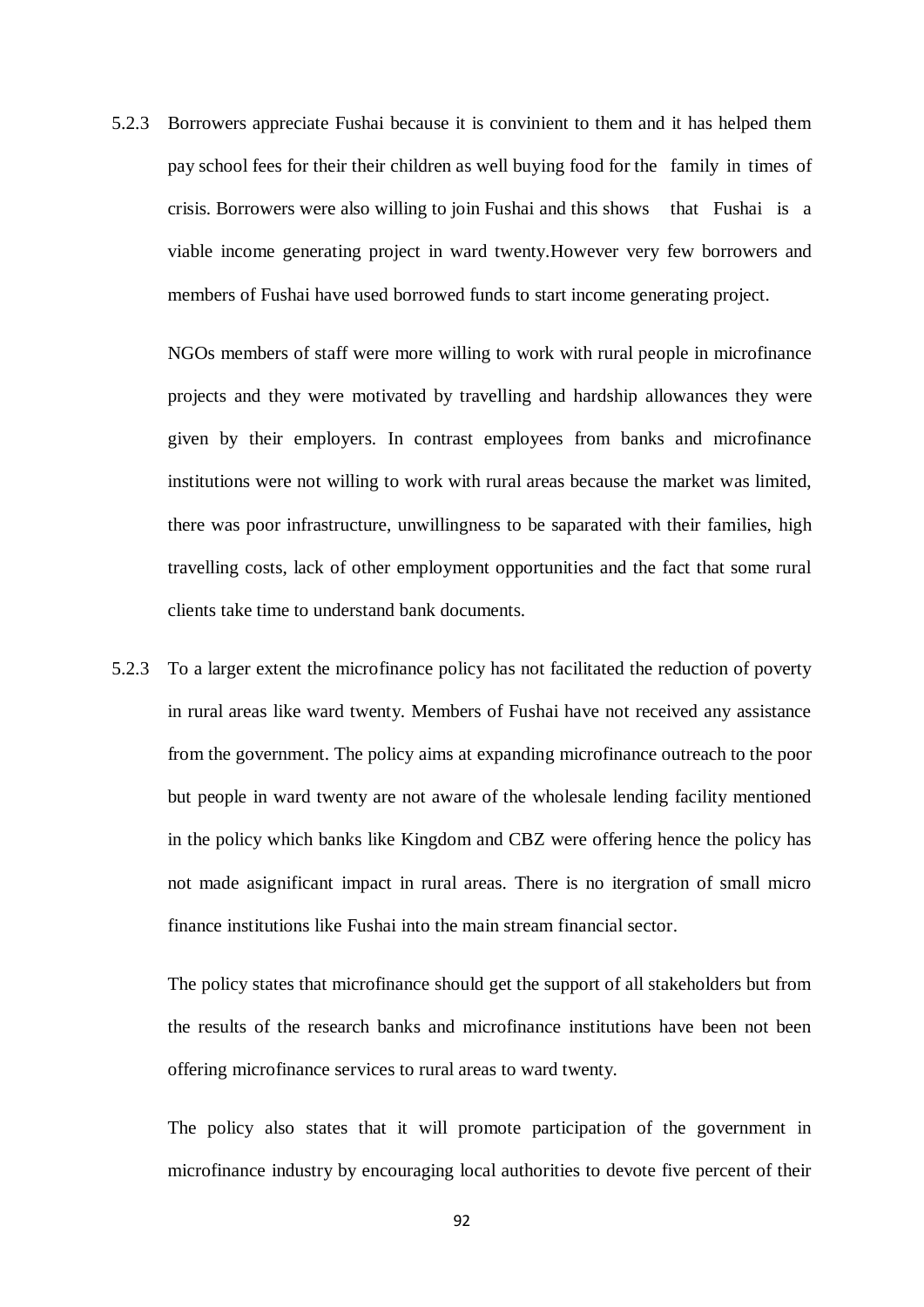annual bugets to micro finance intiatives. There hasn't been any assistance offered by Bikita Rural District Council to Fushai.The reseacher concludes the policy has not been implemented to local authorities and at grassroot level.

The regulations by the Microfinance Registrar are not known at grassroots level as witnessed by almost all the Fushai groups not being registered.For Fushai to transform into a microfinance bank it has meet the requirements as determined by the Registrar of Microfinance.

However to a smaller extent the policy has supported rural microfinance through the maintainance of a stable economic environment with a stable currency.

- 5.2.4 Fushai falls under the Self Help model of micro finance because members have used their own funds to build a bank. They also engage into beer brewing and paid farm labour to top up their bank. Fushai groups do not have any professional supervision instead they come up with solutions to their problems and sometimes consult other groups for ideas.
- 5.2.5 Various challenges are face by microfinance institutions, clients and staff member. The researcher concluded that poor infrastructure, lack of funds, lack of entreprenuerial skills and lack of markets were the major challenges hintering the growth of rural micro finance.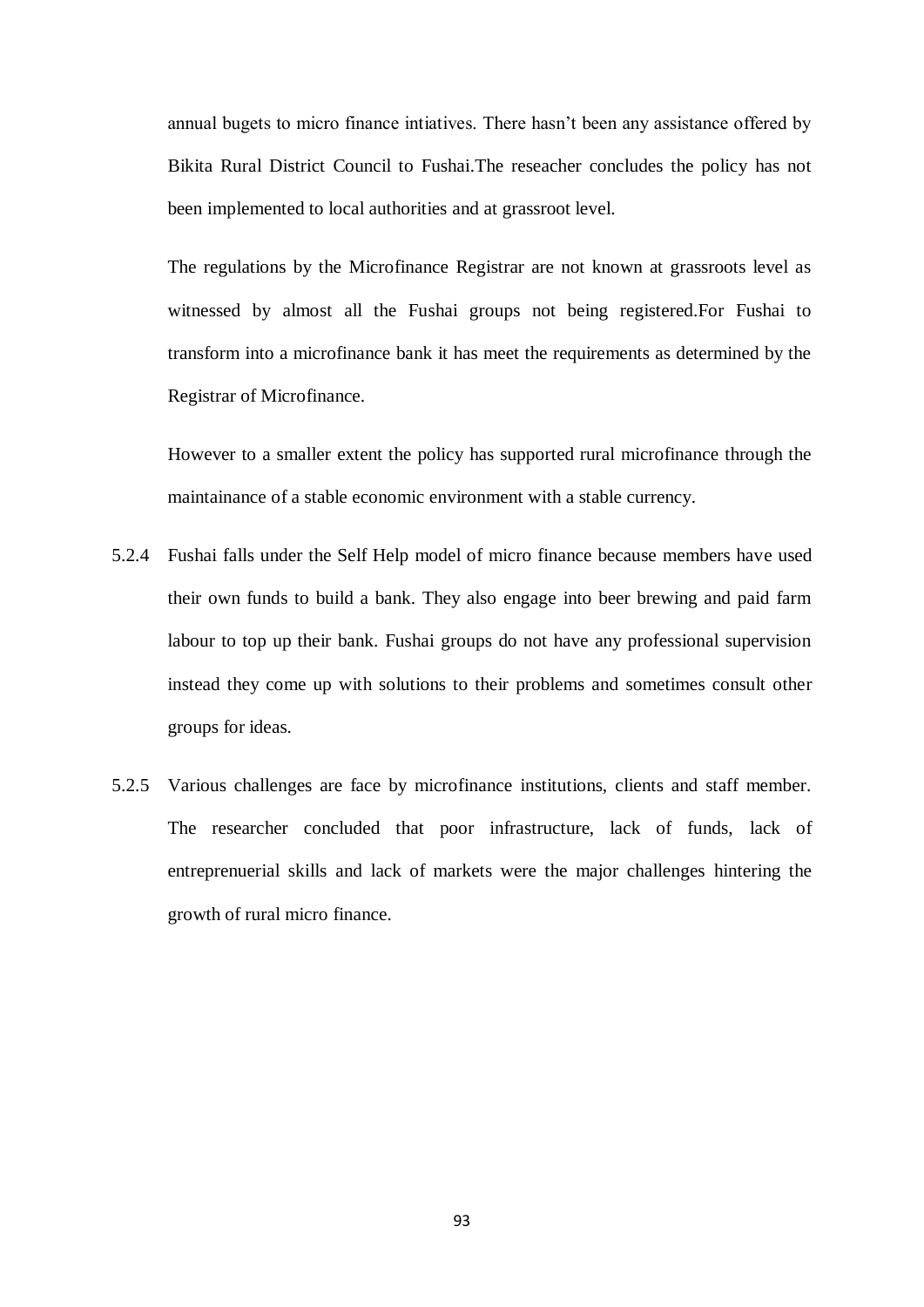#### **5.3 Recommendations**

In light of the findings and the conclusions above, the study recommends the following:

- 5.3.1 Since rural micro finance has proved to an important tool in reducing poverty the government should implement a wholesale lending facility to projects such as Fushai. This will increase funds available for borrowing. As a result there will be more proceeds available for sharing hence improved living standards.
- 5.3.2 In 2009 the Reserve Bank of Zimbabwe made some efforts to provide rural people with some banking facilities through mobile banking but this strategy was temporary (Reserve Bank 2009). This strategy can also be utilised by banks such as POSB and Agri Bank to offer micro finance to rural people so that they can start sustainable income generating projects. Bank personnel can also use motor bikes to visit projects and offer basic business management skills.
- 5.3.3 Fushai should also include youths because there are limited jobs on the market. Micro finance will create jobs for the youths as well as curbing rural to urban migration.The establishment of a sovereign wealth fund through ZIMASSET can be used as a source of funds for wholesale lending. This will improve access to credit to rural people hence empowering them. There is therefore need to maintain the multi-currency system since they are more stable.
- 5.3.4 There is also need for training in other income generating projects such as poultry, piggery and gardening so as to increase income per household. Women also need to be trained in records keeping and basic accounts.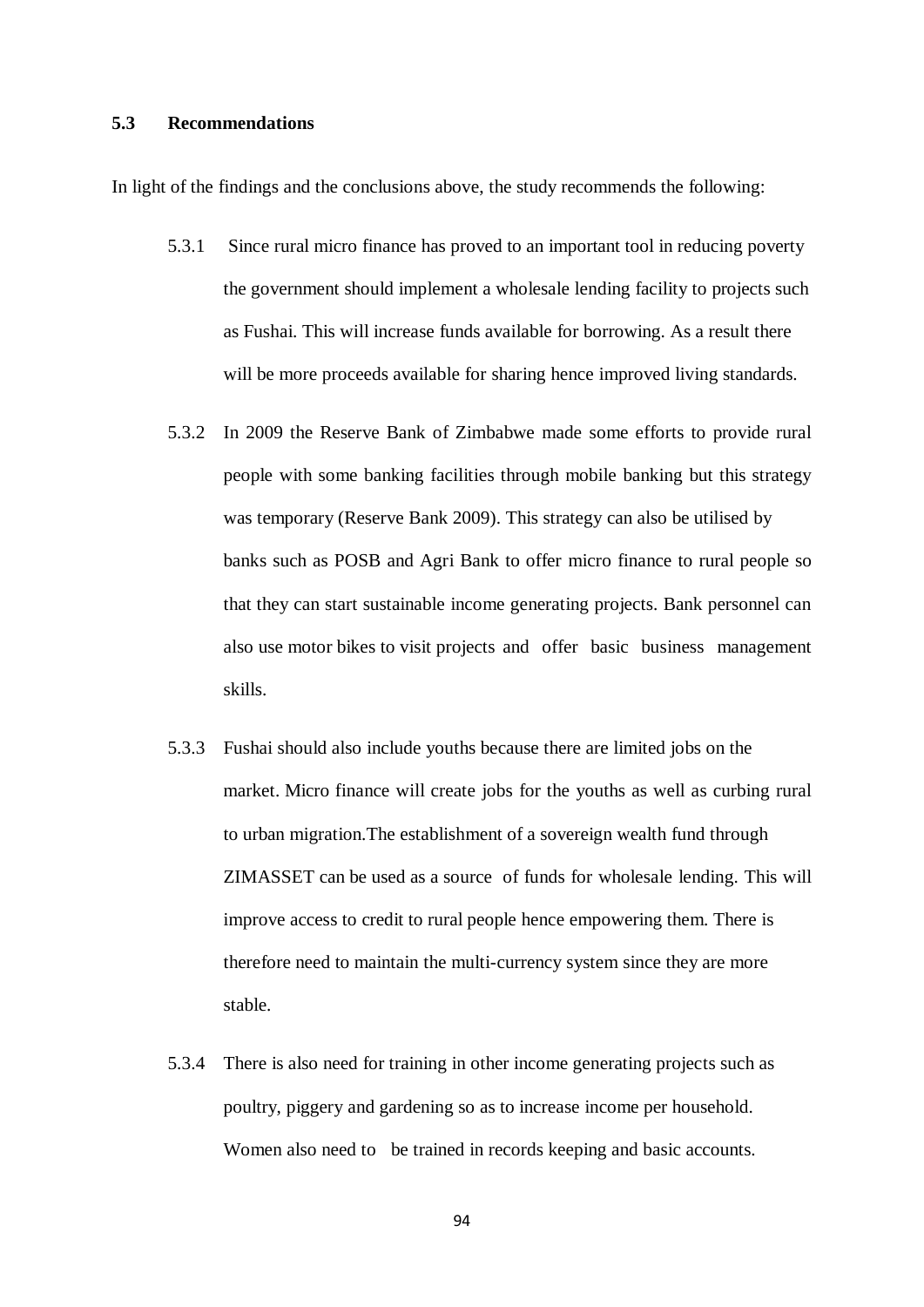Nutrition gardens will also help them improving their diet. The government should also assist members of rural micro finance through linking them with health and life insurance so that they can get assistance in sickness and death.

- 5.3.4 Fushai needs constant supervision by CARE international staff members so that they are fully equipped with the skills to perform their micro finance project .
- 5.3.5 The government should make registration easier for NGOs and micro finance institutions willing to offer services in rural areas. Renewal of licences should be after four years so that institutions can have enough time to implement and monitor their micro finance projects.
- 5.3.6 An area of further study to assess other income generating projects that members of Fushai can diversify their income generating portfolios.This helps in increasing the money available for borrowing.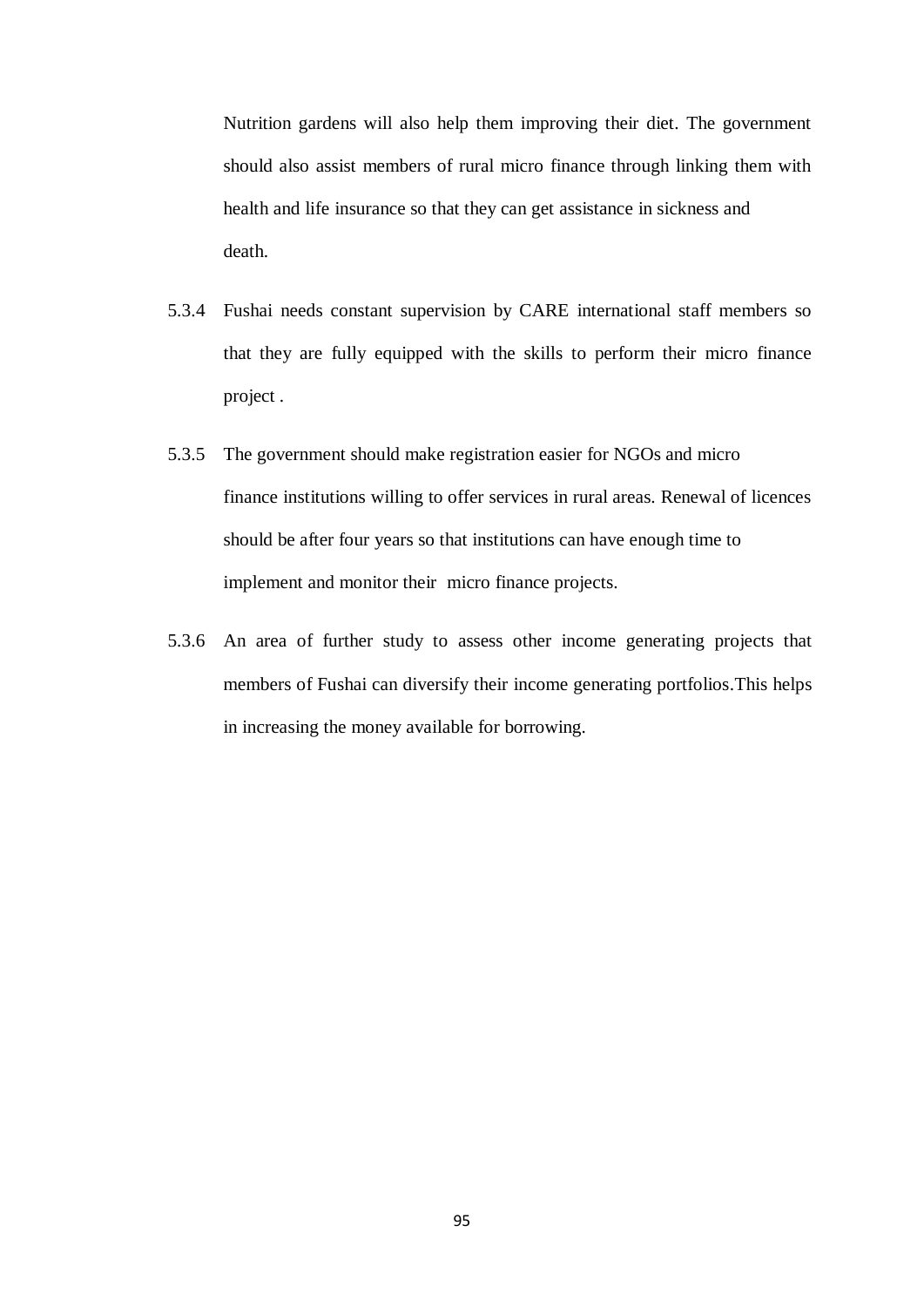# **REFERENCE**

Allen H, Koegler P and Rushawa J. (2000**). End Term Evaluation of Kupfuma Ishungu Rural Micro Finance Project (RMFP), Zimbabwe .** Harare. CARE International

Auwal M.A and Singhal A.(1994). **Poverty and the Grameen Bank. Center for International Studies**. Ohio university.Ohio.

Barnes C. (2002).**Microfinance and Households Coping with HIV and AIDS in Zimbabwe: An Explatory Study,**Washington : Horizon's Project-USAID

Bouma G.D and Ling R. (2004). The Research Process. 5<sup>th</sup> Edition. New York. Oxford.

Canterbury Christ Church University (2006). **Ethics Policy for Research Involving Human Participants.** CCCU.

Cheston S. and Kuhn L. (2002). **Empowering Women Through Microfinance.** Kampala. Makerere University.

Coutler J. and Onimah G,E. (2002). **The Role of Warehouse Receipt System in Enhanced Commodity Marketing and Livelihoods in Africa.** Food Pol.27:319-337

Flick U, Von Kardoff E. and Steinke I. ( 2004). **A Comparison to Qualitative Research. London.** SAGE

Fouka G. and Mantzorou M. (2011). **Major Ethical Issues in Conducting Research.** Health Science Journal.Volume 5 Issue 1 (2011).

Gandure S. (2007). **Internal Savings and Lending Model: Lessons from CARE Zimbabwe's rural micro finance programme. Case for RHVP Regional Evidence Building Agenda.** University of Zimbabwe. Harare

Greenber A. (2005). **ICT for Poverty Alleviation. Basic Tool and Enabling Sector.** SIDA

IFAD (2008) **Zimbabwe Country Economic Memorandum. Achieving Share Growth.** Harare. World Bank

Johnson S. (2005). '**Gender Relations, Empowerment and Micro Credit: Moving on from a lost decade. European Journal of Development Research,** 17(2): 224-248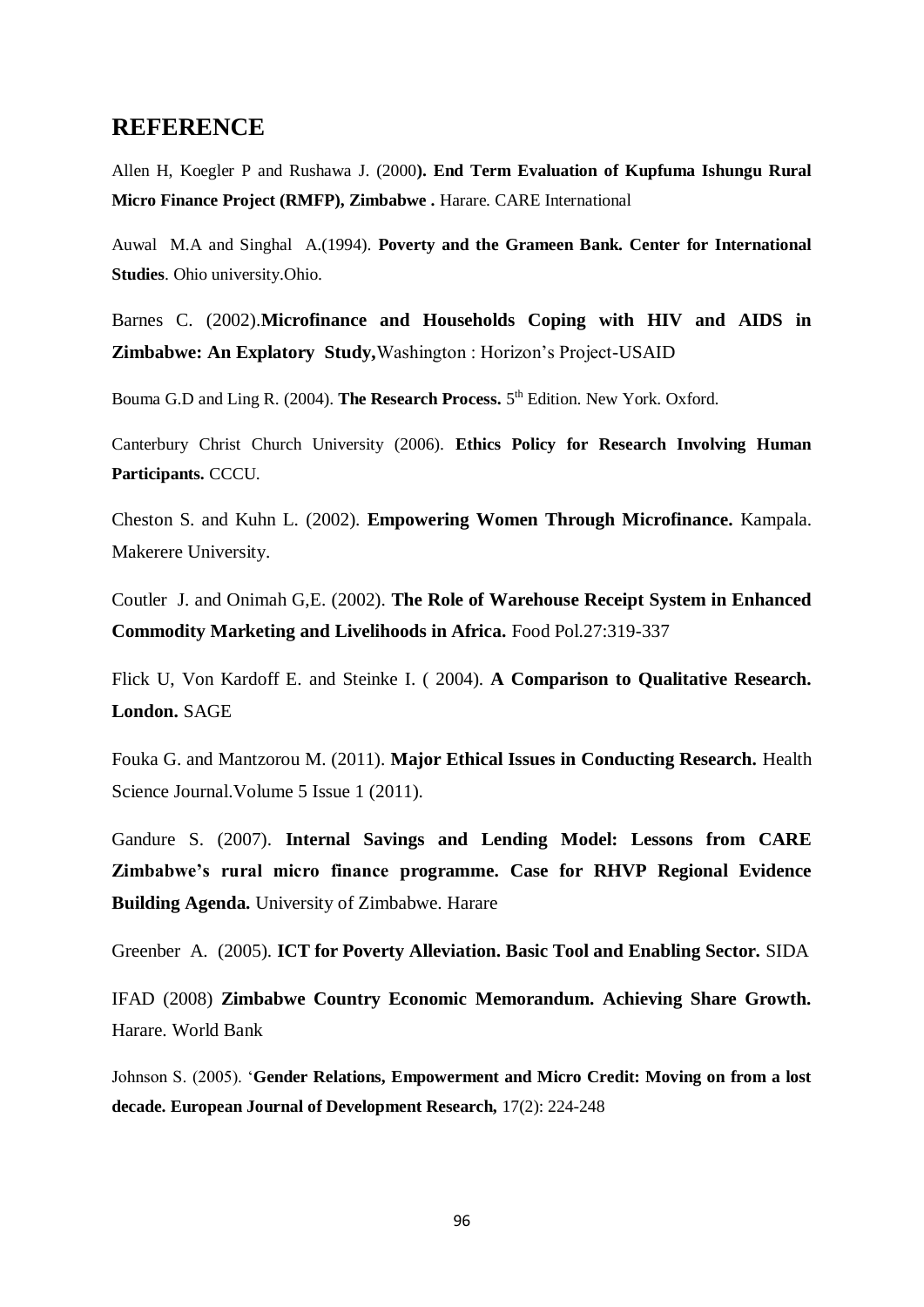Kabeer N. (1998), **'Money Can't Buy Me Love'. Re-evaluating Gender, Credit and Empowerment in Rural Bangladesh, IDS, Discussion Paper 363**.Institute of Development Studies. Brighton.

Kabeer N. (2005) . **Wider Impact, Social Exclusion and Citizenship.** London. ITDG Publication

Klinkhamer M. (2009).**Micro finance Sector Recovery Study**. SNV, Zimbabwe. ZAMFI

Langridge D. (2004**). Research Methods and Data Analysis in Psychology.** London. Pearson

Lister R. (2004). **Poverty.** Cambridge. Polity Press

Macheka F. and Malaba S.M.T (2009). **Types of Rural Finance Approaches Suitable for Africa. Agriculture Development Bank of Zimbabwe.** Harare. Agri Bank

Maggiano A.( 2006). **The Impact of Rural Microfinance: Measuring Economic, Social and Spiritual Development in Kabale Uganda**. Washington DC. Georgetown University

Moghadam V.M (2005). **Measuring Women's Empowerment : Participation Rights.** New York. John Wiley and Sons.

Mago S. ( 2013). **Micro finance in Zimbabwe. A Historical Overview. MCSER Publishing**. Rome Volume 4 Number. 14

Mago S. and Matunhu J. (2013). **Rural Banking for Rural Development in Zimbabwe.** Stud Strides, 11(1) : page 43-48 (2013)

Muzari W, Mutambara J, Mufudza T and Gwata C.C. (2013). **The Potential and Contraints to delopment of rural financial markets in Zimbabwe. Journal for Agricultural Development.** Volume 2 (5), page 166-174, May 2013

Panneerselvam R. (2006**). Research Methodology.** New Delhi. Prentice Hall

Ponyk P.M, Kim J.C, Hargreaves J.R, Mukhubele M.B, Momsan L.A, Watts C and Porter J.D.H (2005). **Small Enterprise Development**. Vol. 16 No.3

Rahman A. (1999).**Women and Microcredit in Rural Bangladesh.** Oxford. Westview.

Ravikuma B.R (2012). **Microfinance as a Tool for Financial Inclusion and Poverty Eradication.** Bangalore. Bangalore University.

Ridao-Cano C. (2001) **Child Labour and Schooling in Low Income. Rural economy** Discussions Paper. Number 01-16. Department of Development Economics. University of Colorado.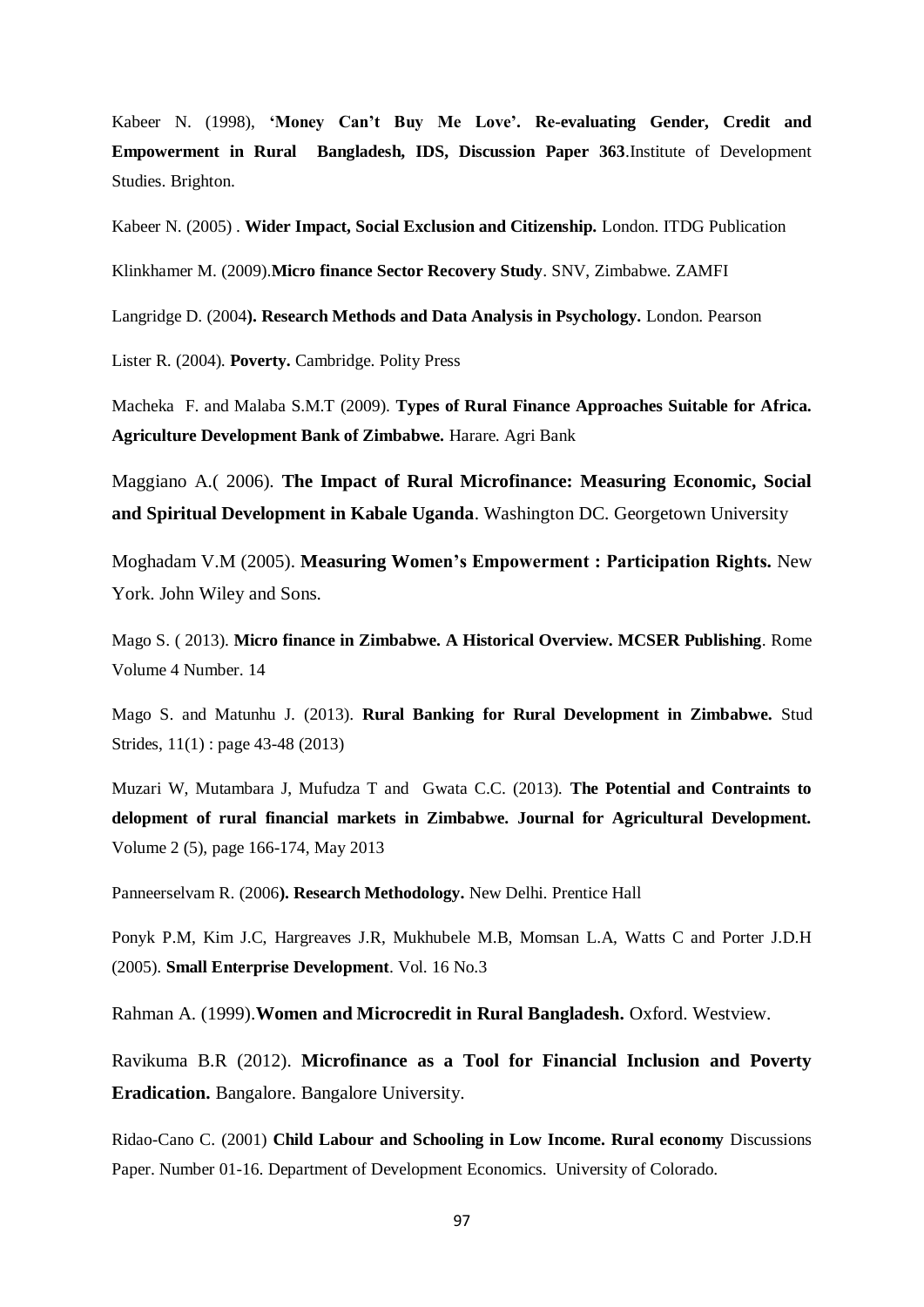Ranjit K. (2005). Research Methodology 2<sup>nd</sup> Edition. London.Sage

Reserve Bank of Zimbabwe (2007). **Rural Banking, Financial Inclusion and Empowerment of Small to Medium Enterprise. Supplement to the January 2007 Monetary Policy Review Statement.31 January 2007.** Harare. Reserve Bank of Zimbabwe.

Scoones I,(1997). **Sustainable Rural Livelihoods: A Framework for Analysis**. IDS Working Paper 72

Seep Network (2006). **Micro finance and Non –financial Services for Very Poor People. Digging Dipper to Find Keys To Success.** Harare. Seep Network

Shadihur R.K. (1996). **Grameen Bank: Impact, Costs and Programme Sustainability.** Asian Development Bank Volume.14, Number 1, page 65-85

Shukran K. and Rahman F. (2011). **A Grameen Bank Concept: Micro –credit and Poverty Alleviation Program in Bangladesh. International Conference on Emerging Trend in Computer and Image Processing.** (ICEPCIP 2011) Bongkok, Dec 2011

Tenaw S. and Islam K.M.Z (2009). **Role of Microfinance in Reducing Poverty.** University of

Helsinki. Discussion Paper No. 37

United Natios Ans (2010). **Country Analysis Report for Zimbabwe.** Harare. United Nations

Walliam N. (2005) Your Research Project.2<sup>nd</sup> Edition. New Delhi. Sage

World Bank (2013**).Approach Paper.Evaluation of the World Bank Groups Targeted Support for Small to Medium Enterprise.** January 2013

Yin R.I (2003). **Case Study Research, Research Design and Methods.** New Delhi. SAGE

**ZIMASSET Blue Print.** 2013 October. Harare. Government of Zimbabwe

**Zimbabwe Microfinance Policy** (2008). Harare. Reserve Bank of Zimbabwe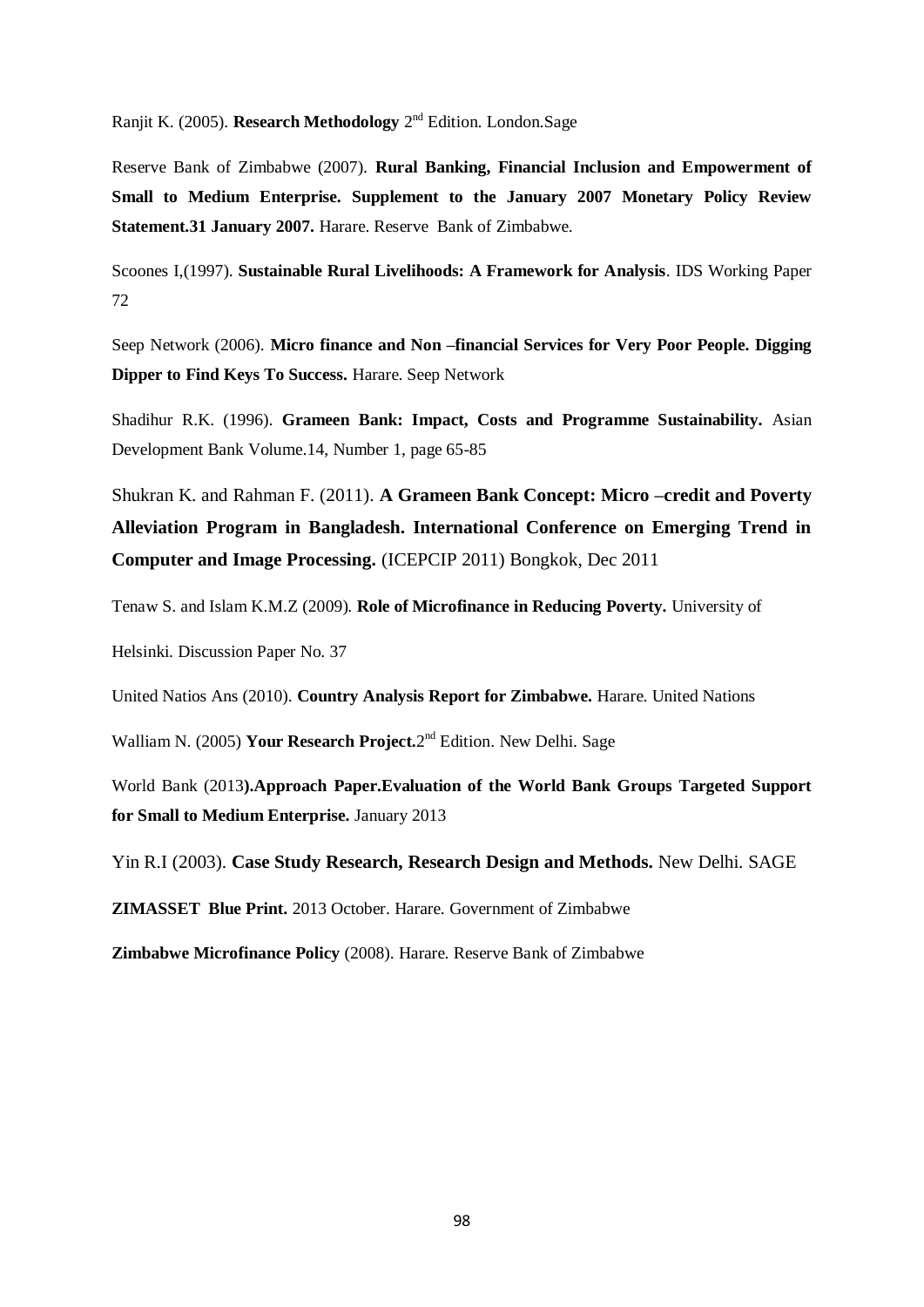# **Appendix**

# MIDLANDS STATE UNIVERSITY

# **The role played by women's microfinance groups in reducing poverty: A case study of ward 20 Bikita District in Masvingo**

| <b>Section A: Background information of household</b> |  |
|-------------------------------------------------------|--|
|                                                       |  |

- 1. Sex *(1 male, 2 female)*
- 2. Age *(1 below 18yrs, 18-65yrs, 3 above 65yrs, 4 don't know)*
- 3. Educational level *(1 no education, 2 primary education, 3 secondary, 4 certificate, 5 diploma, 6 degree, 7 post graduate, 8 does not know)*
- 4. Employment status of the household head *(1 employed, 2 not employed, 3 self employed, 4 does not know)*
- *5.* If employed: Nature of employment *(1 part time, 2 fulltime non farming , 3 fulltime farmer)*
- 6. Marital status (1 married, 2 single, 3 divorced, 4 widowed, 5 on separation)
- 7. Household size *…………………*
- 8. Number of dependents………….
- 9. Does a member of the household belong to a rural microfinance (1 yes, 2 no)
- 10. If yes, name of rural microfinance………………………………………………………. **Section B: Nature and Management of microfinance**
- 11. When did you become a member ……………………………………………
- 12. How did you become a member?

……………………………………………………………………………………………………….

- 13. The group is open to anyone to join *(1 strongly agree, 2 agree, 3 neutral, 4 disagree, 5 strongly disagree)*
- 14. *Are the youth free to join (1 strongly agree, 2 agree, 3 neutral, 4 disagree, 5 strongly disagree)*
- 15. *Are the elderly free to join (1 strongly agree, 2 agree, 3 neutral, 4 disagree, 5 strongly disagree)*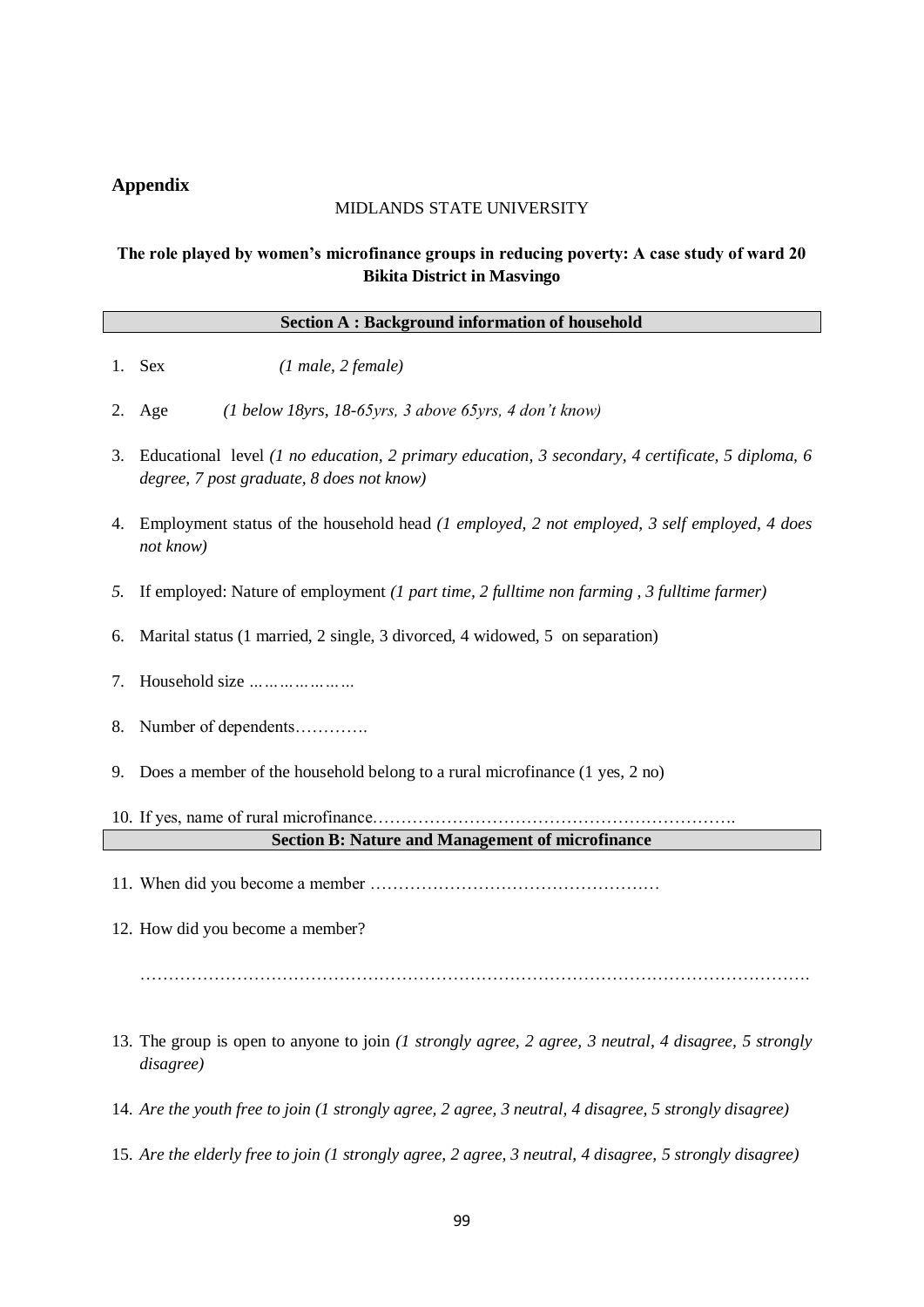- 16. How many members are in your group?  *Males………………………Females ……………..Total.......*
- *17.* What is your position in the group *(1 just a member, 2 chairperson, 3 vice chairperson, 4 secretary, 5 Treasurer, committee member, 6 other (specify)………………………………………………*
- 18. Is your group registered? *(1 Yes, 2 No)*
- 19. Do you pay a subscription fee *(1 Yes, 2 No) If Yes how much ………………………*
- 20. How do you charge interest (*1.\$1 a month 2.\$2 a month 3.\$3 or more a month 4.other specify*)……………………………………………………………………………………………… ……………………………………………………………………………………………………… ………………………………………………………………………………………………….
- 21. Do you have a constitution/code of code of conduct *(1 Yes, 2 No)*
- 22. What happens to a member who defy the constitution/code of code of conduct (1 nothing, 2 expelled, 3 suspended 4 other specify ………………………………………………………………………..
- 23. How often do you have meeting? *(1 every month, 2 quarterly, 3 biannually, 4 when there is a need, 5 other (specify)……………………………..*
- 24. Who calls for meetings *(1 any member, 2 chairperson, 3 vice chairperson, 4 secretary, 5 Treasurer, committee member, 6 other (specify)………………………………………………*
- **25.** The meeting are too few *(1 strongly agree, 2 agree, 3 neutral, 4 disagree, 5 strongly disagree)*
- 26. Management of the group meets your expectations *(1 strongly agree, 2 agree, 3 neutral, 4 disagree, 5 strongly disagree)*

#### **Section C: The role of rural microfinance**

- 27. The group has improved your livelihood *(1 strongly agree, 2 agree, 3 neutral, 4 disagree, 5 strongly disagree)*
- 28. The group has improved your income? *(1 strongly agree, 2 agree, 3 neutral, 4 disagree, 5 strongly disagree)*
- 29. *Use of income from rural finance (1 to start an income generating project, 2 buy food, 3 pay for school fees, 4 pay hospital fees, 5 other specify …………………………………………….*
- 30. Most members use the borrowed money for income generating activities *(1 strongly agree, 2 agree, 3 neutral, 4 disagree, 5 strongly disagree)*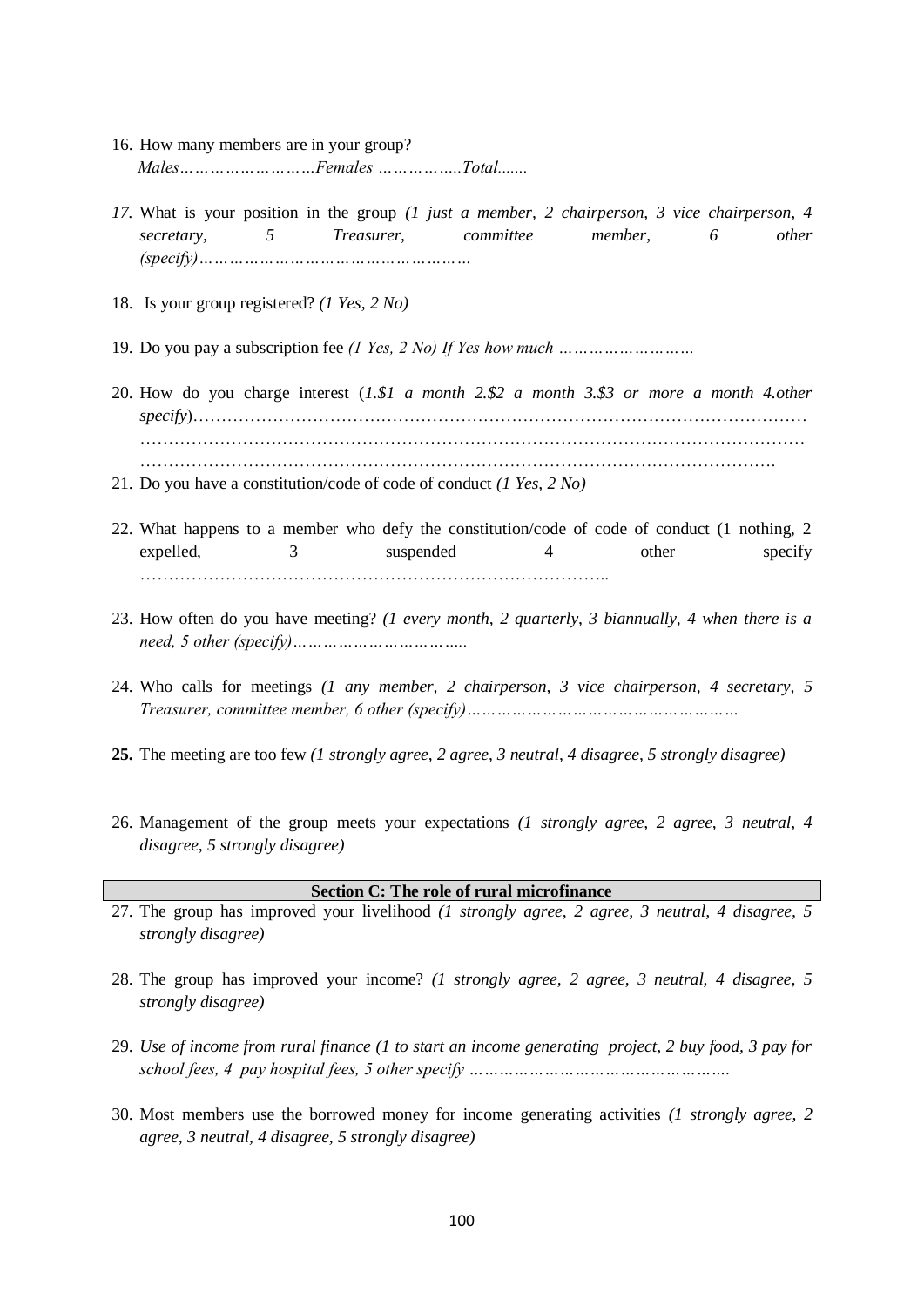- 31. Most members use income from group non income generating activities *(1 strongly agree, 2 agree, 3 neutral, 4 disagree, 5 strongly disagree)*
- 32. The group has improved community relations *(1 strongly agree, 2 agree, 3 neutral, 4 disagree, 5 strongly disagree)*
- 33. The group benefits every member equally *(1 strongly agree, 2 agree, 3 neutral, 4 disagree, 5 strongly disagree)*
- 34. *Committee members benefit more from the group (1 strongly agree, 2 agree, 3 neutral, 4 disagree, 5 strongly disagree)*
- 35. What activities do you do in the group?

............................................................................................................................................................. ............................................................................................................................................................. .................................................................................................................................................... 36. Why did you join the group? ……………………………………………………………………………………………………… ……........................................ ……………………………………………………………………………………………………… ……………………………………………… ...............................................................................................................................................

37. What is your major source of income? (1 farming, 2 remittances, 3 employment, 4 rural finance, 5 trading, 6 minerals panning, 7 other specify ……………………………………………..

## **Section D: Opportunities' and challenges**

38. Do you sometimes face problems in your group (1 Yes, 2 No)

39. The nature of the problems ( rank the top 3 in order of importance)

- a. Lack of funding
- b. Defaulting borrowers
- c. Unequal benefit sharing
- d. Lack of entrepreneurship skills
- e. Lack of markets

40. How have you addressed these problems ……………………………………………………………………………………. ………………………………………………… 41. Who provides you with assistance (1 no one, 2 government, 3 NGOs, 4 Local business people, 5Local MP, 6 Local Councilor, 7 other (specify)………………………………………………………………..

42. Nature of assistance (1 funding, 2 training, 3 office space, 4 transport 5 other (specify) ………………………………………………………………………………………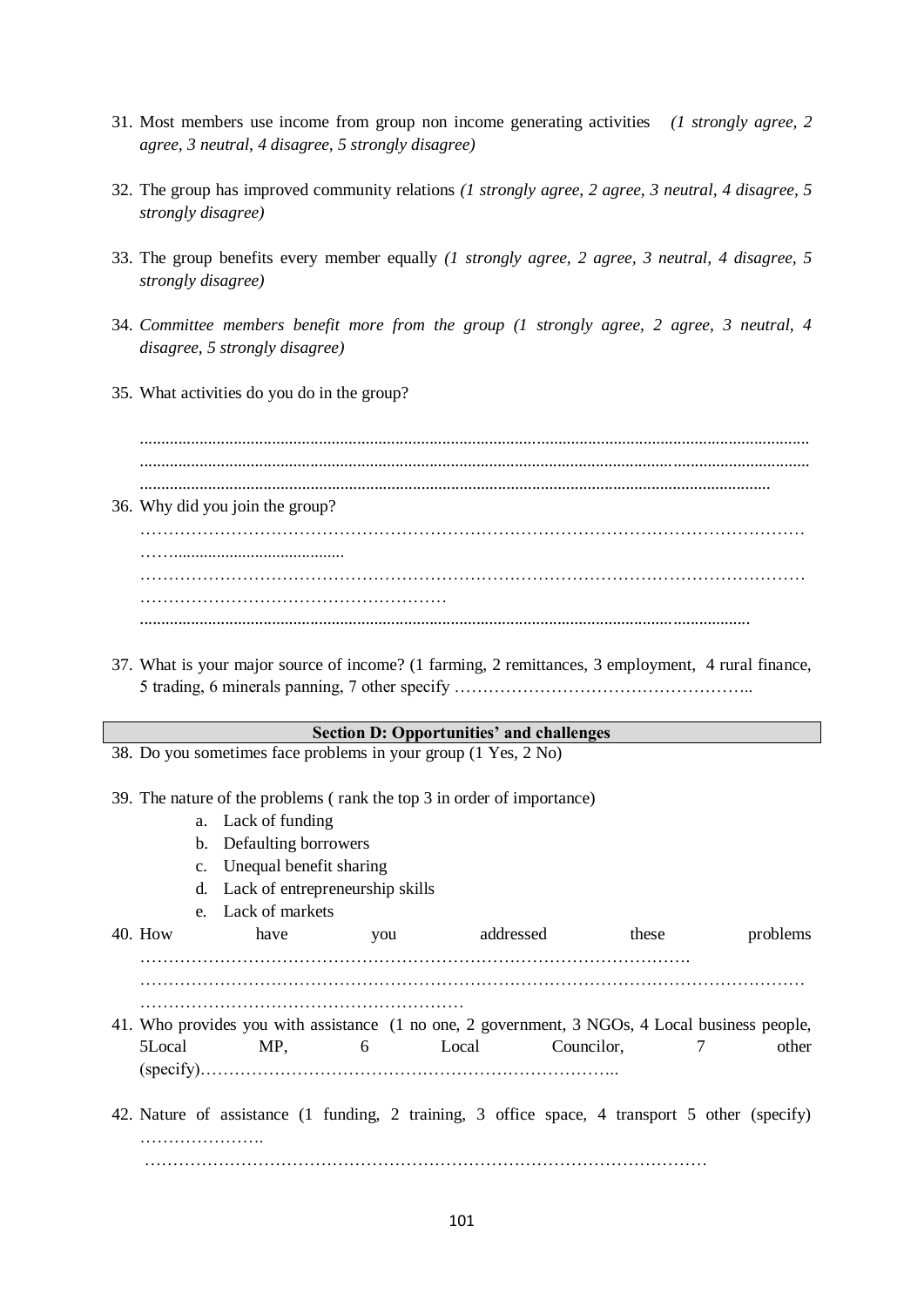- 43. Assistance from government is adequate *(1 strongly agree, 2 agree, 3 neutral, 4 disagree, 5 strongly disagree)*
- *44.* The group can survive without outside assistance *(1 strongly agree, 2 agree, 3 neutral, 4 disagree, 5 strongly disagree)*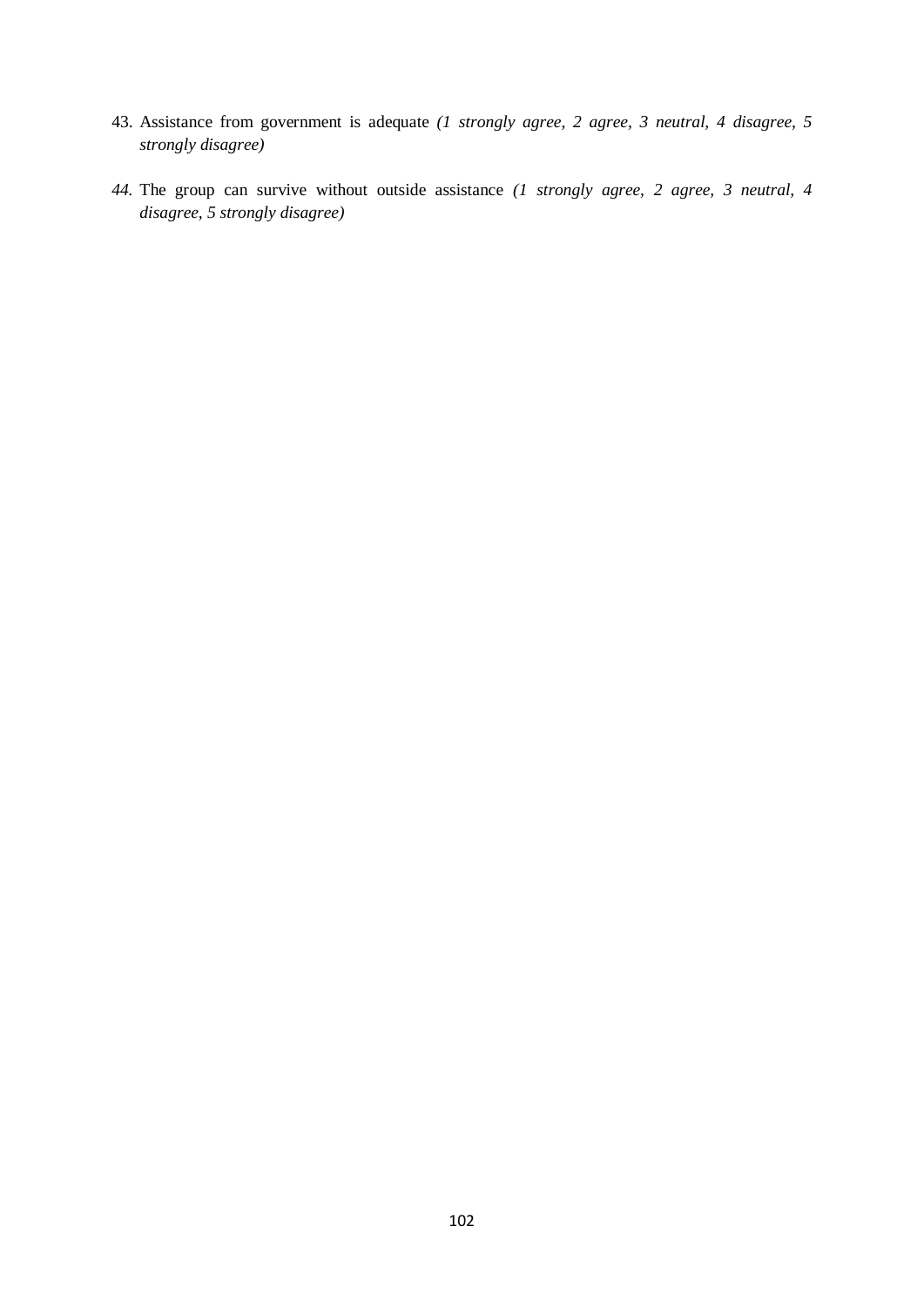## **KEY INFORMANT INTERVIEW CHECKLIST**

1. Which microfinance groups exist in ward 20? 2. Which ones have women only as members? <u> 1989 - Johann Stoff, amerikansk politiker (d. 1989)</u> 3. What is the role of women microfinance groups? 4. Are women's microfinance groups more sustainable and why? 5. What challenges are faced by rural women microfinance institutions? 6. Are you aware of the rural microfinance policy? 7. What mechanisms should be put in place to improve rural microfinance institutions? 8. Who gave you the idea to start Fushai?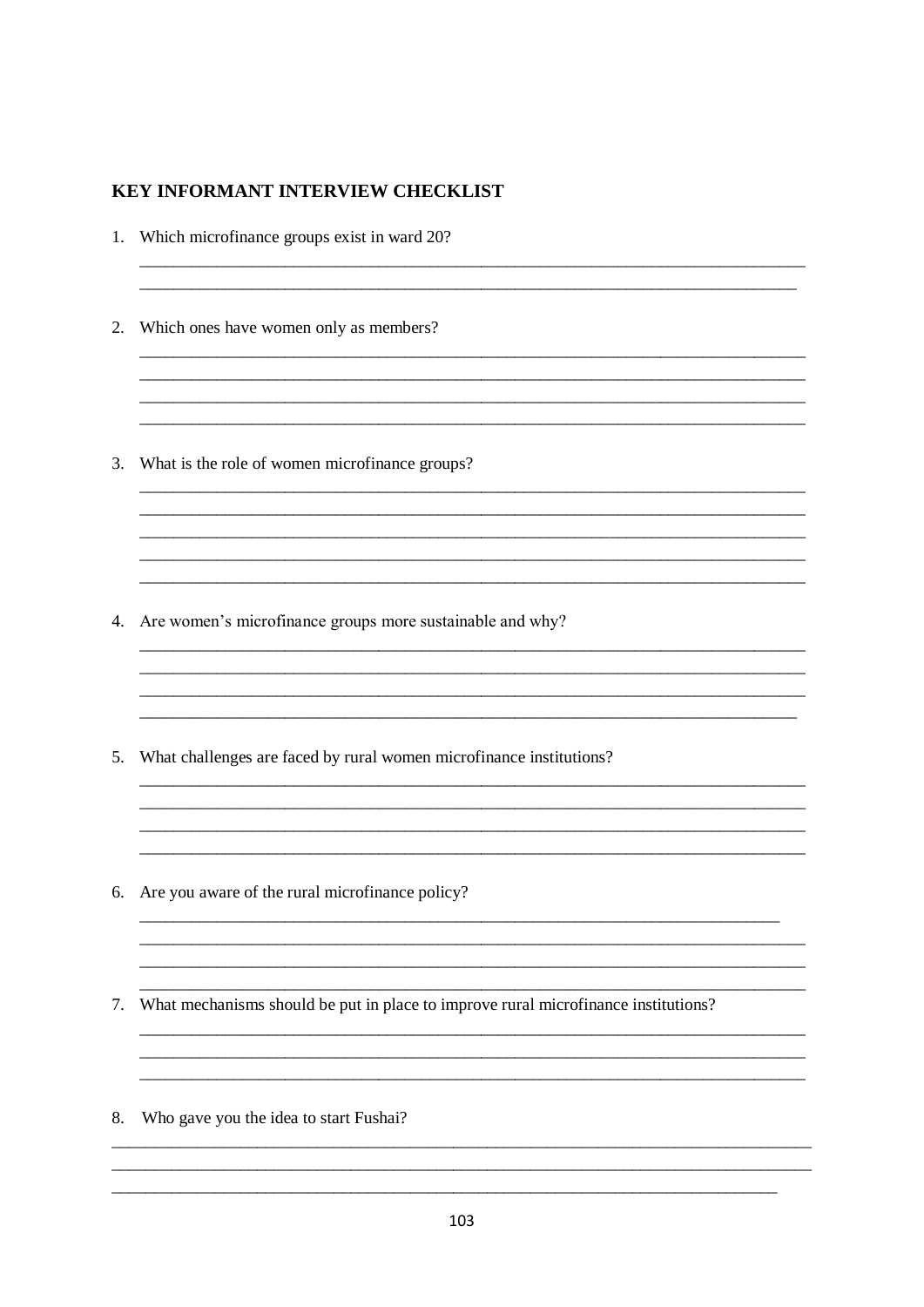## **Staff questionnaire**

- 1. Sex (1. Male, 2 female)
- 2. Age (1 below 2.18-65y 3.above 65)
- 3. Educational level (1.Secondary 2. Diploma 3. Degree 4. Post graduate)
- 4. Nature of employment (1. Bank 2. NGO 3.Micro finance institution)
- 5. Is your organisation involved in rural micro finance (1. Yes 2. No)
- 6. If no why? (rank the top 3 in order of importance)
	- a. Lack of funds
	- b. Poor infrastructure
	- c. Dispersed clients
	- d. Lack of market
- 7. Would you want to work in the rural areas (1. Yes 2. No )
- 8. If no why?( rank the top 3 in order of importance)
	- a. My family is in the urban area
	- b. Poor living standards
	- c. Clients are not educated and difficult to deal with
	- d. Lack of other employment opportunities
	- e. High Travelling costs
	- f. Poor social amenities (electricity, water, entertainment etc)
- 9. If you were to be transferred to rural areas what would you do (1. Resign 2. Relocate whilst looking for another job in the urban areas 3. I would stay in the rural areas)
- 10. Does your organisation offer an incentive for employees in rural areas (1.Yes 2. No)
- 11. If yes which incentives are offered?